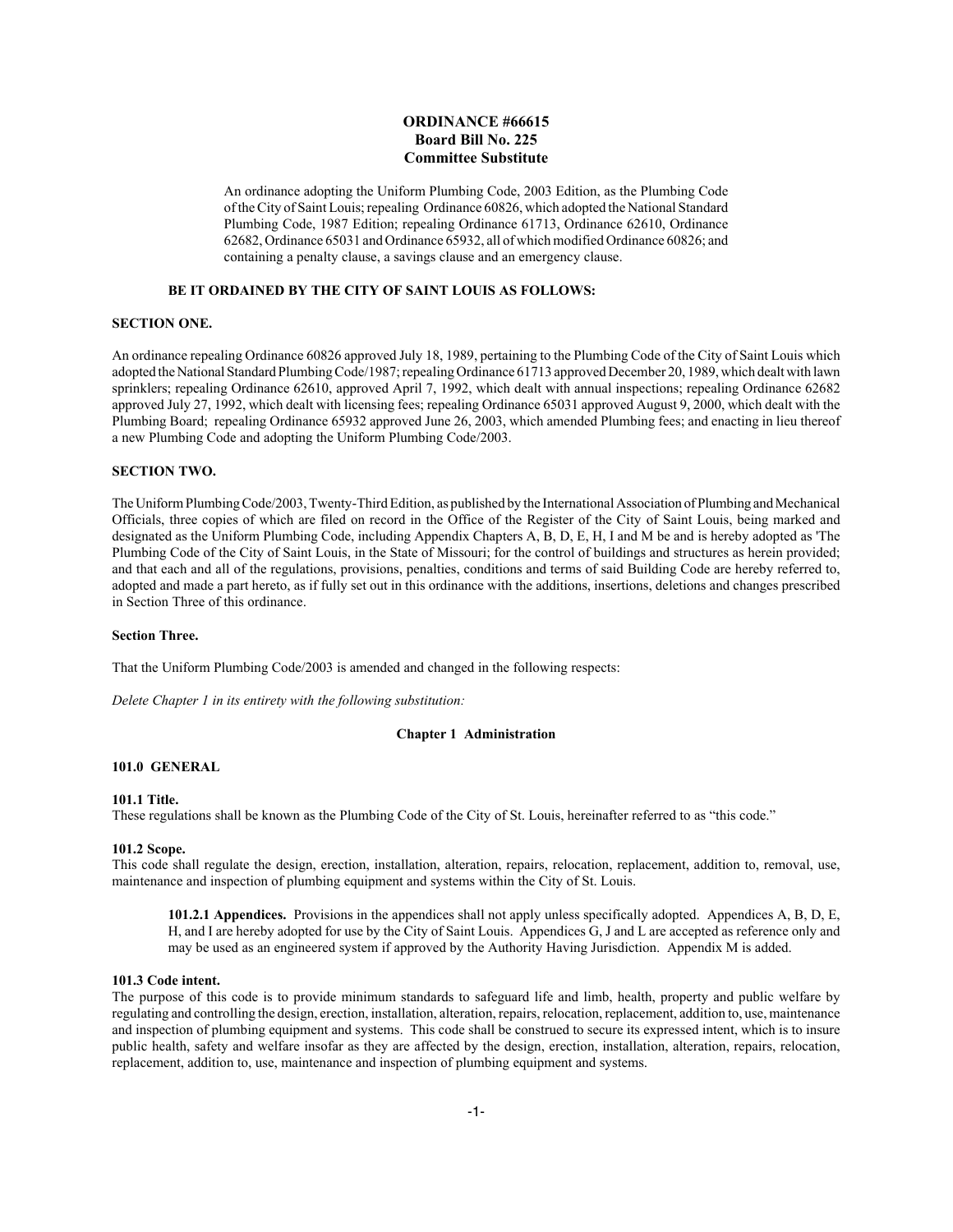## **102.0 APPLICABILITY**

#### **102.1 General.**

The provisions of this code shall apply to all matters affecting or relating to structures and premises as set forth in Section 101. Where, in a specific case, different sections of this code specify different materials, methods of construction or other requirements, the most restrictive sections shall govern.

#### **102.2 Existing installations.**

Except as otherwise provided for in this chapter, a provision in this code shall not require the removal, alteration or abandonment of, nor prevent the continued utilization and maintenance of an existing plumbing system lawfully in existence at the time of adoption of this code.

## **102.3 Maintenance.**

Plumbing systems, materials and appurtenances, both existing and new, and all parts thereof shall be maintained in proper operating condition in accordance with the original design and in a safe and sanitary condition. All devices or safeguards which are required by this code shall be maintained in compliance with the code edition under which installed. The owner or the owner's designated agent or the person collecting rent shall be responsible for maintenance of plumbing systems. To determine compliance with this provision, the code official shall have the authority to require any plumbing system to be re-inspected.

#### **102.4 Additions, alterations or repairs.**

Additions, alterations, renovations or repairs to any plumbing system shall conform to that required for a new plumbing system without requiring the existing plumbing system to comply with all the requirements of this code. Additions, alterations or repairs shall not cause an existing plumbing system to become unsafe, unsanitary, hazardous or overloaded.

Installed fixtures, piping or plumbing equipment of any premises found to be in an unsatisfactory or hazardous condition shall be repaired, renovated, replaced or removed immediately subsequent to the issuance of a written notice of the unsanitary or hazardous condition by the Plumbing Inspection Section of the Division of Building and Inspection, or by the Health Commissioner.

Minor additions, alteration, renovations and repairs to existing plumbing systems shall meet the provisions for new construction, unless such work is done in the same manner and arrangement as was in the existing system, is not hazardous and is approved.

## **102.5 Change in occupancy.**

It shall be unlawful to make any change in the occupancy of any structure which will subject the structure to any special provision of this code applicable to the new occupancy without approval of the code official. The code official shall certify that such structure meets the intent of the provisions of law governing building construction for the proposed new occupancy and that such change of occupancy does not result in any hazard to public health, safety or welfare.

#### **102.6 Historic buildings.**

The provisions of this code relating to the construction, alteration, repair, enlargement, restoration, relocation or moving of building or structures shall not be mandatory for existing buildings or structures identified and classified by the state or City of Saint Louis as historic buildings when such buildings or structures are judged by the code official to be safe and in the public interest of health, safety and welfare regarding any proposed construction, alteration, repair, enlargement, restoration, relocation or moving of buildings.

## **102.7 Moved buildings.**

Except as determined by Section 102.2, plumbing systems that are a part of buildings or structures moved into or within the City of Saint Louis shall comply with the provisions of this code for new installations.

Before any structure that has been moved into or within the City of Saint Louis is occupied, the plumbing system shall be inspected and tested for safe operation and compliance with the requirements of this code. This testing shall be performed by a licensed plumber.

*Exception: Unaltered plumbing systems within manufactured units bearing certification of the Missouri Public Service Commission.*

## **102.8 Referenced codes and standards.**

The codes and standards referenced in this code shall be those that are listed in Chapter 14 and in Appendix I and shall be considered part of the requirements of this code to the prescribed extent of each such reference. Where differences occur between provisions of this code and the referenced standards, the most stringent provision shall apply. Referenced standards shall be permitted to be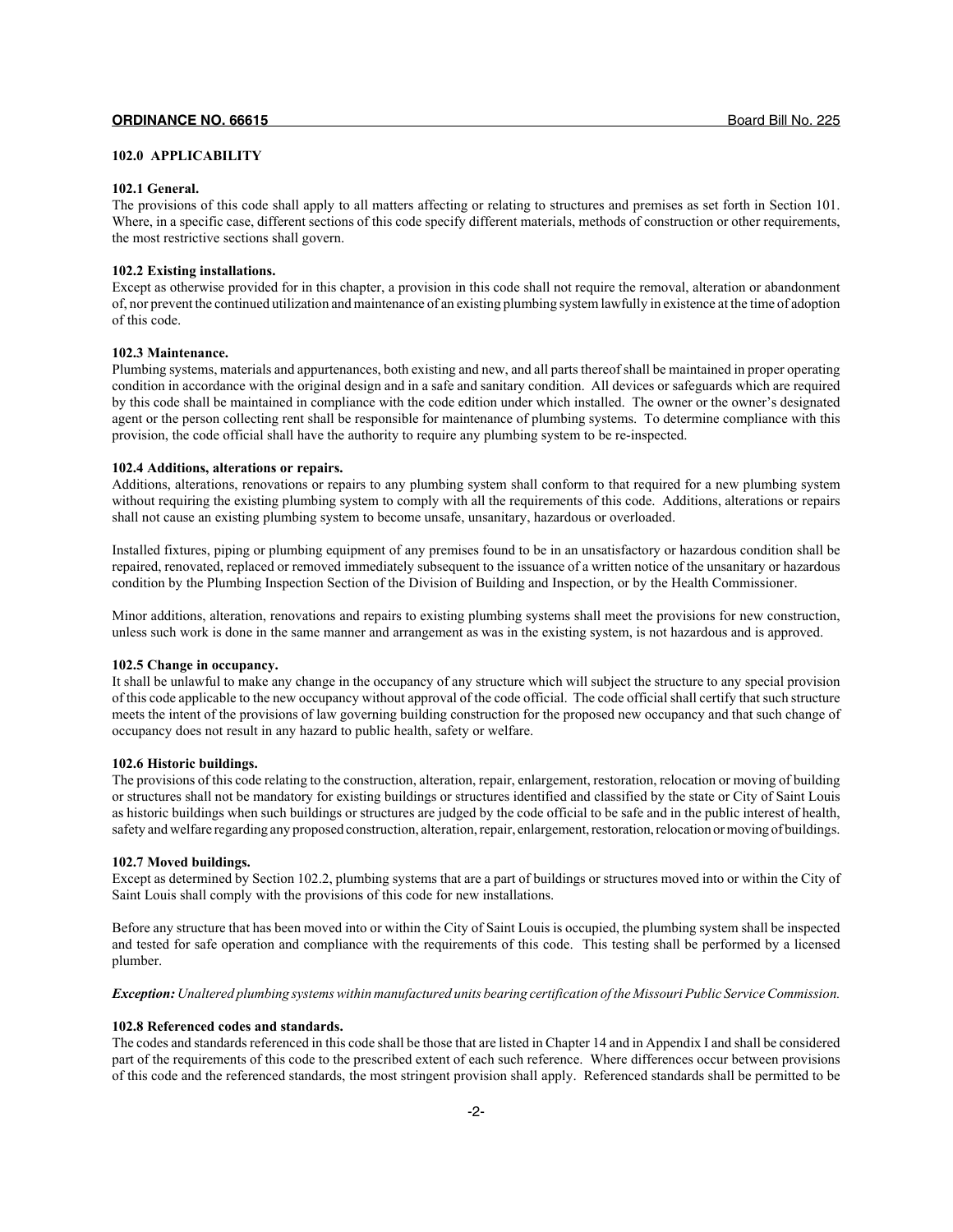updated by the rule making authority of the code official.

## **102.9 Requirements not covered by code.**

Any requirements necessary for the strength, stability or proper operation of an existing or proposed plumbing system, or for the safety of the occupants thereof, or for the public safety, health and general welfare, not specifically covered by this code, shall be determined by the code official.

#### **102.10 Workmanship.**

All work shall be conducted, installed and completed in a workmanlike and approved manner so as to secure the results intended by this code.

## **103.0 VALIDITY**

## **103.1 Partial invalidity.**

In the event that any part or provision of this code is held to be illegal or void, this shall not have the effect of making void or illegal any of the other parts or provisions thereof, which are determined to be legal; and it shall be presumed that this code would have been passed without such illegal or invalid parts or provisions.

## **103.2 Segregation of invalid provisions.**

Any invalid part of this code shall be segregated from the remainder of the code by the court holding such part invalid, and the remainder shall remain effective.

#### **103.3 Decisions involving existing structures.**

The invalidity of any provision in any section of this code as applied to existing buildings and structures shall not be held to affect the validity of such section in its application to buildings and structures hereafter erected.

## **104.0 SECTION OF PLUMBING REGULATIONS AND INSPECTIONS**

#### **104.1 General.**

There is hereby created the Section of Plumbing Regulations and Inspections within the Division of Building and Inspection which shall have control and enforce all codes, regulations and ordinances pertaining to plumbing and drainlaying installations and systems in accordance with this code. The head of this section shall be known as the Plumbing Inspection Supervisor, who shall be appointed by the Building Commissioner. Throughout this code, the Plumbing Inspection Supervisor, the Chief Mechanical Engineer, the Building Commissioner and their authorized employees shall be referred to as the code official. The Building Commissioner shall be the ultimate authority on the interpretation and enforcement of the Code

#### **104.2 Plumbing inspection supervisor (Chief Plumbing Inspector).**

There shall be appointed by the Building Commissioner a Plumbing Inspection Supervisor (Chief Plumbing Inspector). The Plumbing Inspection Supervisor shall have served an apprentice training program or shall have a certificate of completion in plumbing technology from an accredited trade or technical institute. The Plumbing Inspection Supervisor shall also have ten (10) years experience as a licensed plumber and possess the qualifications established by the Department of Personnel.

## **104.3 Plumbing inspectors.**

There shall be appointed by the code official a sufficient number of Plumbing Inspectors to adequately perform all inspection duties and enforce all ordinances pertaining to the Section of Plumbing Regulations and Inspections in accordance with subsequent sections of this code and City of Saint Louis budgetary constraints. All plumbing inspectors shall have had at least five (5) years experience as a licensed plumber and possess the qualifications set forth by the Department of Personnel.

**104.3.1 Assistant to the supervisor.** One such inspector shall assist the Plumbing Inspection Supervisor. The assistant shall assume the responsibilities of the Plumbing Inspection Supervisor in the Supervisor's absence or disability.

**104.3.2 Restriction of employees.** An official or employee connected with the Section of Plumbing Regulations and Inspections, except one whose only connection is that of a member of the Board of Examiners for Master Plumber, Drainlayer and Journeyman Plumbers, or a member of the Board of Examiners for Sprinkler System Contractors, or a member of the Committee of Plumbing Review, shall not be engaged in or directly or indirectly be connected with the furnishing of labor, materials, equipment or appliances for the construction, alteration or maintenance of a building, or the preparation of construction documents thereof, unless that person is the owner of the building, or a first degree relative of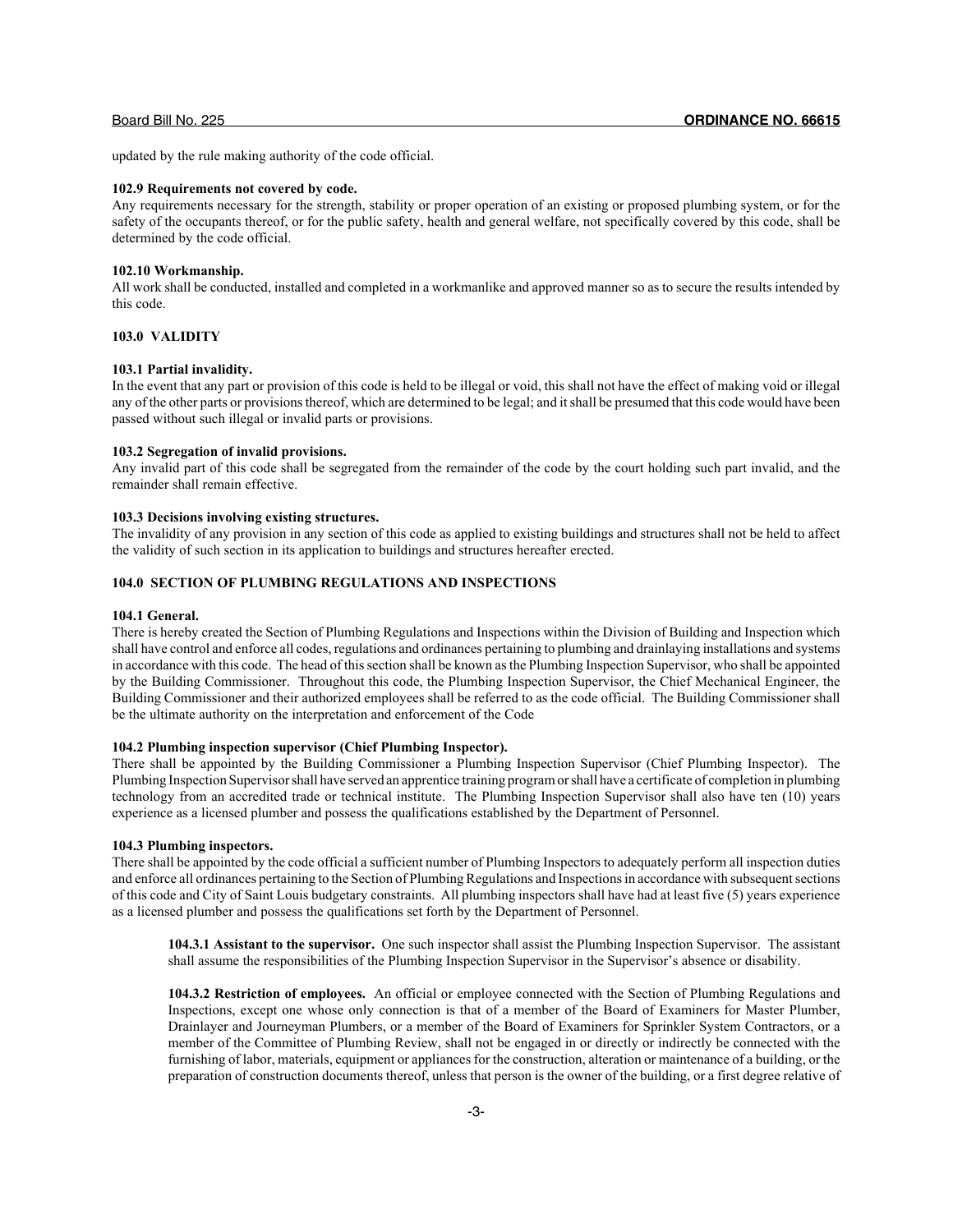the owner of the building, nor shall such code official or employee engage in any work that conflicts with official duties or with the interests of the department.

## **104.4 Relief from personal liability.**

The code official and employees charged with the enforcement of this code, while acting for the City of Saint Louis, shall not thereby be rendered liable personally, and are hereby relieved from all personal liability for any damage accruing to persons or property as a result of any act required or permitted in the discharge of official duties.

Any suit instituted against any code official or employee because of an act performed by that person in the lawful discharge of duties and under the provisions of this code shall be defended by the City of Saint Louis City Counselor's Office until the final termination of the proceedings. The code official or any employees shall not be liable for any costs or judgment in or arising from any action, suit or proceeding that is instituted in pursuance of the provisions of this code. Any code official or employee of the Division of Building and Inspection, Department of Public Safety, acting in good faith and without malice, shall be free from liability for acts performed under any of its provisions or by reason of any act or omission in the performance of official duties in connection therewith.

The above protection shall also extend to former employees for work performed during their period of employment with the City of Saint Louis.

#### **104.5 Official records.**

An official record shall be kept of all business and activities of the department specified in the provisions of this code, and all such records shall be open to public inspection at all appropriate times.

A reasonable charge shall be established for making copies of documents. If staff time is required to assemble requested data, an estimate shall be made of personnel charges, including fringe benefits, and a signed agreement made prior to undertaking such projects. The Section of Plumbing Regulations and Inspections is not obligated to assemble data into formats that it does not use or need in the ordinary prosecution of its work.

## **105.0 DUTIES AND POWERS OF THE CODE OFFICIAL**

## **105.1 General.**

The code official shall enforce all of the provisions of this code and shall act on any question relative to the mode or manner of construction and the materials to be used in the erection, installation, alteration, repair, removal, maintenance or operation of all plumbing systems, devices, equipment and appliances, except as otherwise specifically provided for by statutory requirements or as provided for in Sections 105.2 through 105.7.

## **105.2 Applications and permits.**

It shall be the duty of the code official to examine all applications and construction documents of proposed plumbing and drainlaying, and if the same are in all respects found to be in conformity with the provisions of this code, the code official shall approve them. The code official shall investigate all reported cases of improper plumbing, pipefitting and sprinkler fitting work or material, old or new, and of improper sanitation as to established principles of public health. The code official shall cause an inspection to be made of all water and sewer connections and approve all permits for excavations made for the purpose of making or repairing same. The code official shall cause the inspection of the plumbing and drain laying of all buildings, public and private, in the course of erection, alteration, reconstruction or repair and cause the inspection of existing plumbing as often as may be necessary in a manner and to the extent necessary to carry out the provisions of this code regulating plumbing and drain laying.

*Exception: Buildings, structures or premises owned and occupied by the United States of America or the State of Missouri.*

#### **105.3 Notices and orders.**

The code official shall issue all necessary notices or orders in writing to assure compliance with this code. The notice to the person having responsibility for the building, structure or premises found by the code official to be dangerous or in violation of this code shall be directed to that person by name, if known; if not known, then under the name of the owner or owners of the building, structure or premises as indicated by the records of the Assessors Office of the City of Saint Louis, and shall be served in any one of the following ways:

A. Deliver to owner - by causing said notice to be delivered to such owner, either in the City of Saint Louis or elsewhere.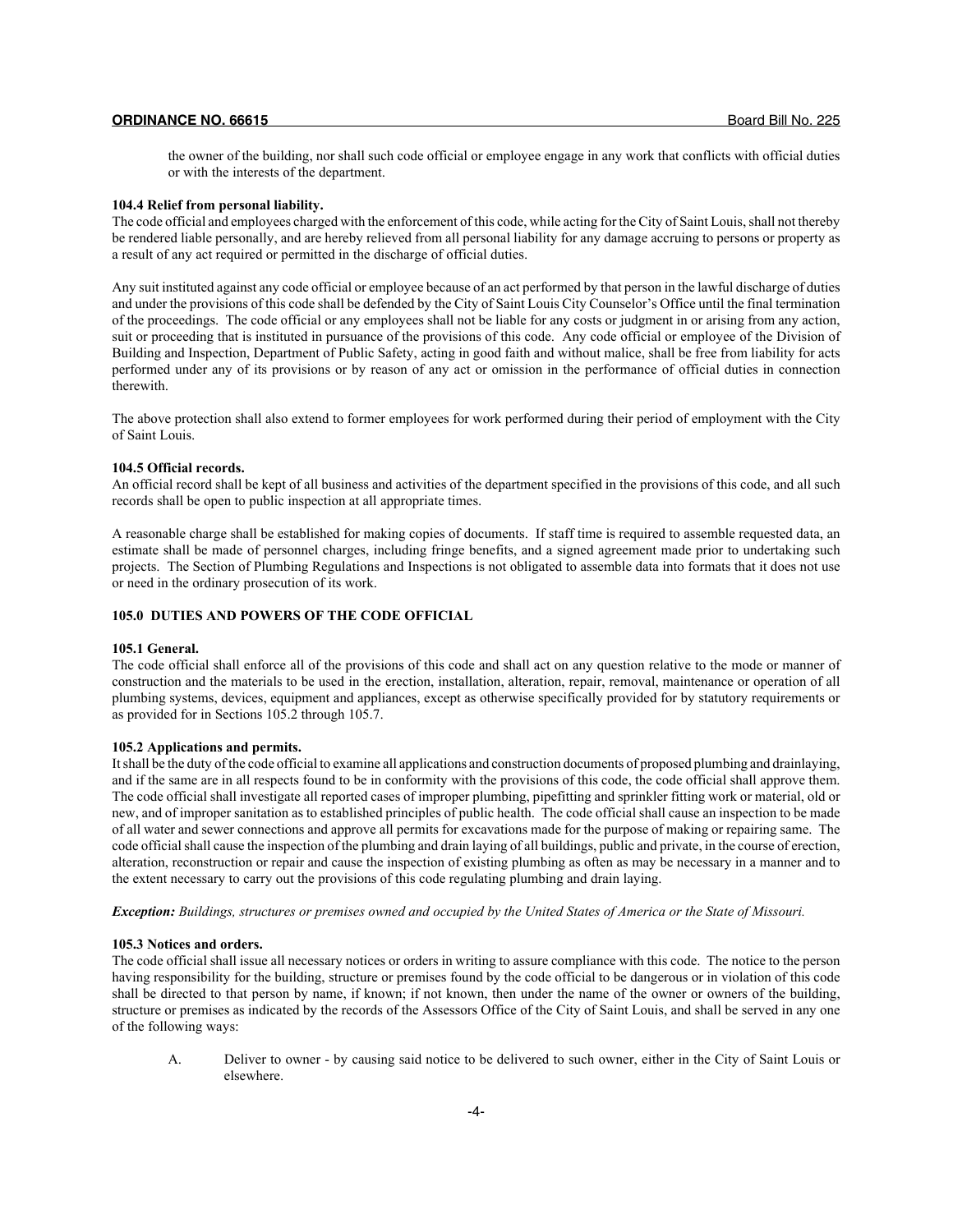- B. Posting by posting a copy of such notice upon the building or structure or premise.
- C. Mailing by mailing such notice or copy thereof enclosed in a sealed envelope, postage prepaid, directed to such owner, either at the owner's place of business or residence address in the city or elsewhere; said notice to be deemed served twenty-four (24) hours after the mailing of said notice, in case it is directed to the business or residence address of the owner in the city. Provided that if said owner or owners be nonresidents of the city and have no business addresses or offices in the city, then the said notice shall be deemed served at the end of such period after the mailing thereof as in the ordinary course of transmission of the mail by the United States Postal Service.
- D. Publication by publication in a newspaper of general circulation in the City of Saint Louis or in "The City Journal", said notice to be deemed served twenty-four (24) hours after publication.

**105.3.1 Emergency condemnation.** Whenever the code official shall find any building, structure, premises or portion thereof no matter for what purpose used, to be in an unsafe or dangerous condition and that there is an actual and potential danger to the occupants or those in the proximity of any building, structure or premises which poses an immediate danger to public safety or welfare, the code official shall order the immediate evacuation of said building, structure or premises. All of the occupants so notified shall immediately vacate the building, structure, or premises and no person shall re-enter until authorized to do so by the code official.

Any person who refuses to leave, interferes with the evacuation of other occupants, or continues any operation after having been given an evacuation order by the code official, except such person(s) directed to perform work to remove a violation or unsafe condition, shall be deemed in violation of this section whereupon it shall be the duty of the Police Department to immediately remove such person(s) from said building, structure, or premises and prevent anyone from re-entering the building, structure or premises until such time that the Police Department shall have been notified by the Building Division that the same is in a safe condition.

Any person who shall violate any provisions of this section shall, upon conviction thereof, be penalized as set forth in Section Four.

**105.3.2 Authority to placard.** The code official has the authority to post a placard in a conspicuous place on a building or premises where the plumbing system has been found to be unsafe or inadequate.

**105.3.3 Placarded building.** Placards shall remain on said building until the required repairs, replacements or improvements have been made and accepted by the code official, and it shall be unlawful to deface or willfully remove any such placard that has been posted on a building without first obtaining consent of the code official. It shall be unlawful for any person to reside in, use, rent, lease or occupy such building for any purpose while so placarded and no person shall remove said placards without the consent of the code official.

## **105.4 Inspections.**

The code official shall make all of the required inspections, or the code official may accept reports of inspection by approved agencies, design professionals or individuals, and all reports of said inspections shall be in writing and certified by a responsible officer of said approved agency or by the responsible individual. The code official is authorized to engage such expert opinion as deemed necessary to report upon unusual technical issues that arise subject to the approval of the appointing authority. The owner shall provide such special inspections as are required by the code official.

**105.4.1 Dangerous, hazardous, unsanitary, or unapproved installations.** The code official shall have the authority to seal out of service plumbing equipment, devices and appurtenances covered by the Building and Plumbing Codes when, in the code official's opinion, any of these items are in an unsafe, hazardous, or unsanitary condition, or if the installation was made without obtaining the necessary permit or permits, or if the installation violates the provisions of these codes.

**105.4.2 Notice of sealing out of service.** Before sealing any device out of service, the code official shall, except in cases of emergency, serve ten (10) calendar days written notice upon the building owner, occupant or collector of rent as directed in Section 105.2.

**105.4.3 Unlawful to remove seal.** Any device sealed out of service by the code official shall be plainly marked with a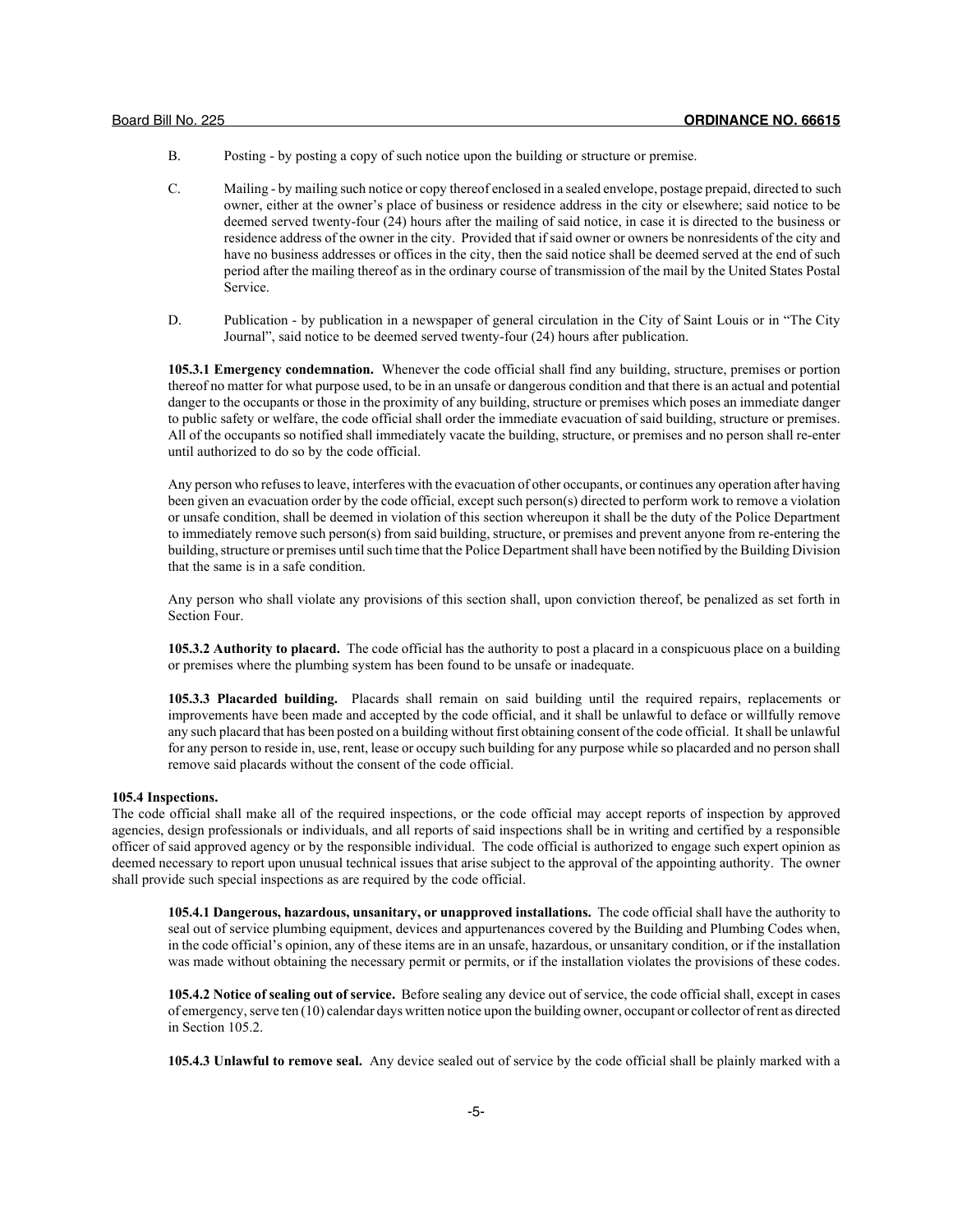sign or tag indicating such sealing, and any defacing or removal of the sign or tag, or any tempering with or removal of the seal without approval of the code official, or operation of the sealed unit, shall constitute a violation of this code. The penalty for violation of this section shall be as set forth in Section Four.

**105.4.4 Utility disconnect.** Whenever the code official determines that there is an eminent danger to public safety, the code official may request that the public utilities be disconnected to that structure or premises.

#### **105.5 Identification.**

The code official shall carry proper identification when inspecting structures or premises in the performance of duties under this code.

## **105.6 Rule making authority.**

The code official shall have authority as necessary in the interest of public health, safety and general welfare, to adopt and promulgate rules and regulations to interpret and implement the provisions of this code to secure the intent thereof, and to designate requirements applicable because of local climatic or other conditions. Such rules shall not have the effect of waiving structural or fire performance requirements specifically provided for in this code or of violating accepted engineering practice involving public safety.

**105.6.1 Accepted engineering practice.** In the absence of provisions not specifically contained in this code or approved rules, the regulations, specifications and standards listed in Chapter 14 and Appendix I shall be deemed to represent accepted engineering practice in respect to the material, equipment, system or method of construction therein specified.

**105.6.2 Suspensions and cancellations.** The code official shall have the power and is directed to suspend for a definite time or to cancel any license granted hereunder, if, after notice and opportunity to be heard, the party named therein is found guilty by the Board of Examiners of violating rules and regulations established by the Section of Plumbing Regulation and Inspections, and do all other acts necessary to carry out these provisions. The code official shall review all notices and licenses required to be issued by the Section of Plumbing Regulations and Inspections and keep a record of all transactions.

#### **105.7 Department records.**

The code official shall keep official records of plumbing applications received, permits issued, licenses issued, fees collected, reports of inspections, and notices and orders issued. Such records shall be retained in the official records for three (3) years, except notices and orders which have been complied need not be kept.

Original or file copies, when subpoenaed, shall be electrostatic copies certified by the code official to be true and accurate copies of original documents. Original documents shall remain in the possession of the Section of Plumbing Regulations and Inspections, unless filed with the Central File Section of the Division of Building and Inspection.

#### **105.8 Right of entry.**

Whenever it is necessary to make an inspection to enforce the provisions of this code, or whenever the code official has reasonable cause to believe that there exists in a building or upon any premises any condition or violation of this code which makes the building or premises unsafe, unsanitary, dangerous or hazardous, the code official shall have the authority to enter the building or premises at all reasonable times to inspect or to perform the duties imposed upon the code official by this code. If such building or premises is occupied, the code official shall present credentials to the occupant and request entry. If such building or premises is unoccupied, the code official shall first make a reasonable effort to locate the owner or other person having charge or control of the building or premises and request entry. If entry is refused, the code official has recourse to every remedy provided by law to secure entry.

When the code official has first obtained a proper inspection warrant or other remedy provided by law to secure entry, an owner or occupant or person having charge, care or control of the building or premises shall not fail or neglect, after proper request is made as herein provided, to promptly permit entry therein by the code official for the purpose of inspection and examination pursuant to this code.

## **105.9 By whom work is performed.**

The code official shall see that all plumbing, pipefitting, sprinkler fitting, drain laying and sewer work is done in accordance with the provisions of this code and that the work is performed by licensed plumbing, drain laying, mechanical pipefitter and sprinkler fitter contractors within the City of Saint Louis.

*Exception: Buildings, structures or premises owned and occupied by the United States of America or the State of Missouri.*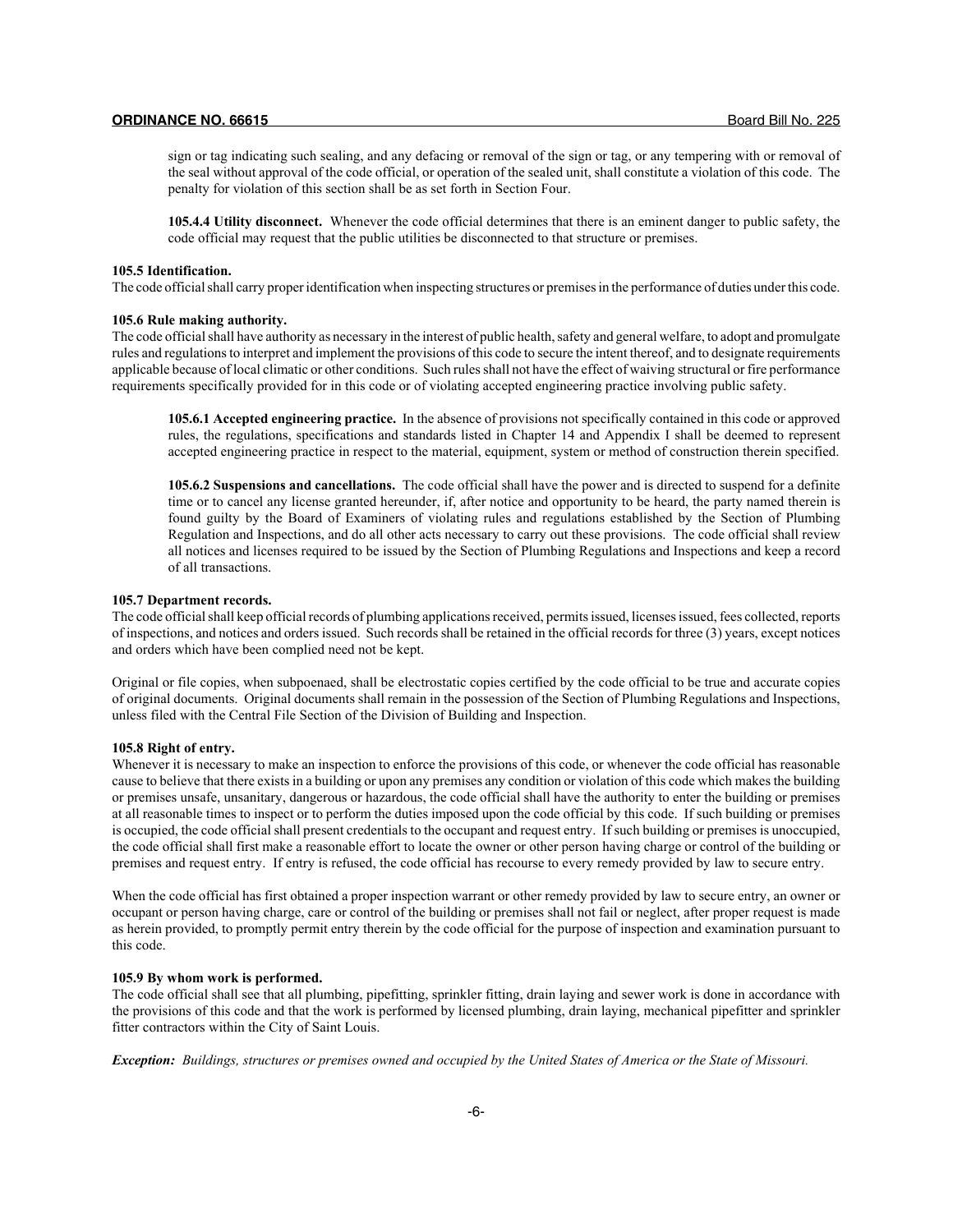## **106.0 APPROVAL**

## **106.1 Approved materials and equipment.**

All materials, equipment and devices approved for use by the code official shall be constructed and installed in accordance with such approval.

## **106.2 Modifications.**

Whenever there are practical difficulties involved in carrying out the provisions of this code, the code official shall have the authority to grant modifications for individual cases, provided the code official shall first find that the special individual reason makes the strict letter of this code impractical and the modification is in compliance with the intent and purpose of this code and that such modification does not lessen health, life and fire safety requirements.

**106.2.1 Records.** The application for modification and the final decision of the code official shall be in writing, and shall be officially recorded with the application for the permit in the records of the Division of Building and Inspection.

## **106.3 Used material, equipment and devices.**

Materials, equipment and devices shall not be reused unless such elements have been reconditioned, tested and placed in good and proper working condition and approved by the code official.

#### **106.4 Alternative materials, methods and equipment.**

The provisions of this code are not intended to prevent the installation of any material or equipment or to prohibit any method of construction not specifically prescribed by this code, provided that any such alternative has been approved. An alternative material, equipment or method of construction shall be approved where the Committee of Plumbing Review and the code official finds that the proposed design is satisfactory and complies with the intent of the provisions of this code, and that the material, method or work offered is, for the purpose intended, at least the equivalent of that prescribed in this code for quality, strength, effectiveness, fire resistance, durability and safety.

**106.4.1 Research and investigations.** The Committee of Plumbing Review and the code official shall require that a nationally accredited listing agency approve the proposed use of any material or assembly, and if it is determined that the evidence submitted is satisfactory proof of performance for the use intended, the Committee of Plumbing Review and the code official shall approve its use subject to the requirements of this code. The costs of all tests, reports and investigations required under these provisions shall be paid by the applicant or owner.

**106.4.2 Research reports.** Supporting data, when required by the Committee of Plumbing Review and the code official to assist in the approval of all materials or assemblies not specifically provided for in this code, shall consist of duly authenticated research reports from approved sources.

## **106.5 Required testing.**

Whenever there is insufficient evidence of compliance with the provisions of this code, or evidence that a material or method does not conform to the requirements of this code, the Committee of Plumbing Review and the code official shall require that sufficient technical data and/or test data be submitted to substantiate the proposed use of any material, equipment, assembly or method, and if it is determined that the evidence submitted by an approved agency is satisfactory proof of performance for the use intended, the Committee of Plumbing Review and the code official shall approve its use subject to the requirements of this code. The costs of all tests, reports and investigations required under these provisions shall be paid by the applicant.

**106.5.1 Test methods.** Test methods shall be as specified in this code or by other recognized test standards. The code official has the authority to approve a testing procedure in the absence of recognized and accepted test methods.

**106.5.2 Testing agency.** All tests shall be performed by an approved independent testing agency.

**106.5.3 Test reports.** Reports of test shall be retained by the code official for a period required for the retention of public records.

## **106.6 Alternative engineered design.**

The design, documentation, inspection, testing and approval of an alternative engineered design plumbing system shall comply with sections 106.6.1 through 106.6.6.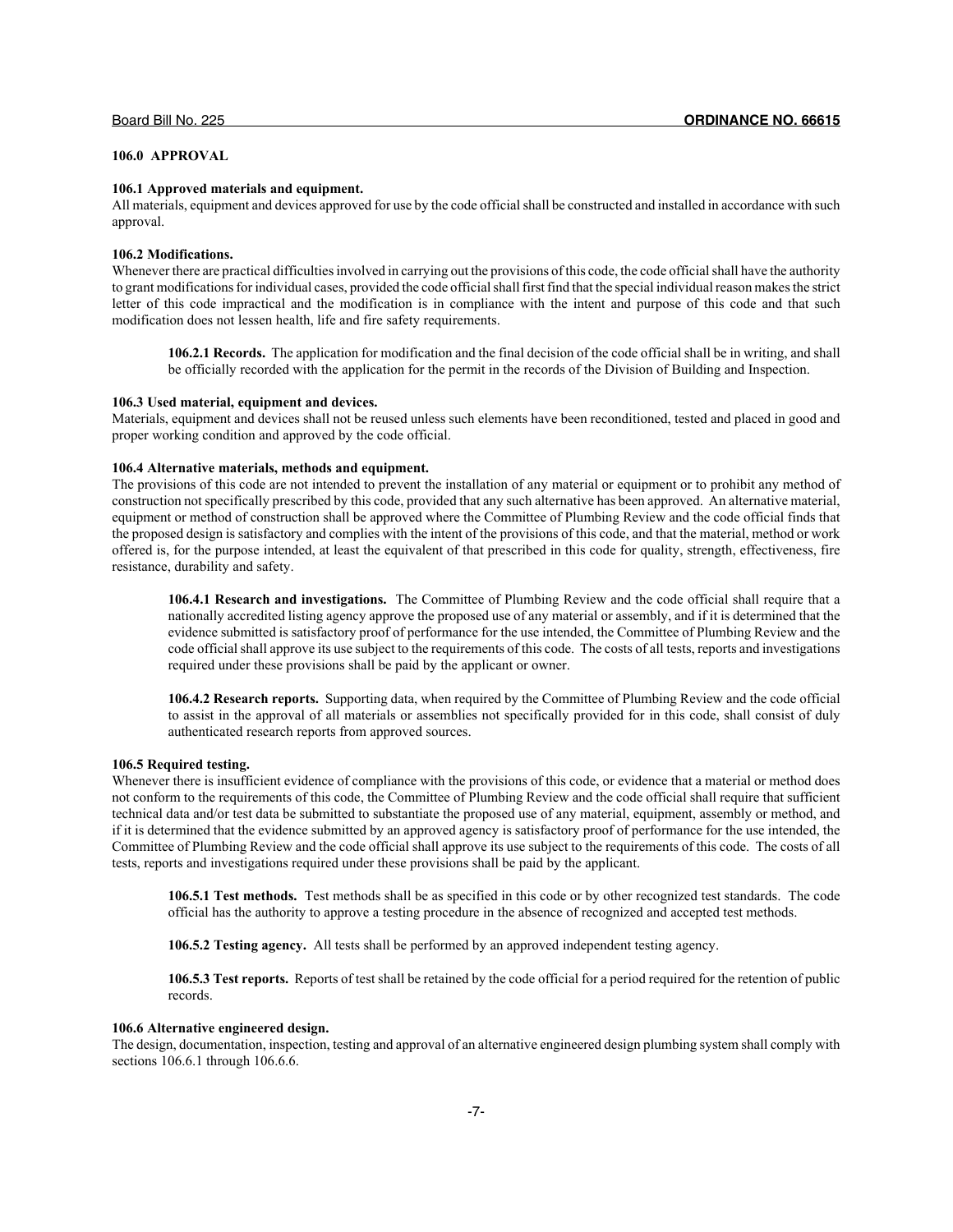**106.6.1 Design criteria.** An alternative engineered design shall conform to the intent of the provisions of this code, and shall provide an equivalent level of quality, strength, effectiveness, fire resistance, durability and safety. Material, equipment or components shall be designed and installed in accordance with the manufacturer's installation instructions.

**106.6.2 Submittal.** The licensed design professional shall indicate on the permit application that the plumbing system is an alternative engineered design. The permit and permanent permit records shall indicate that an alternative engineered design was part of the approved installation.

**106.6.3 Technical data.** The licensed design professional shall submit sufficient technical data to substantiate the proposed alternative engineered design and to prove that the performance meets the intent of the code.

**106.6.4 Construction documents.** The licensed design professional shall submit to the Committee of Plumbing Review and the code official two complete sets of sealed, signed and dated construction documents for the alternative engineered design. The construction documents shall include floor plans and a riser diagram of the work. When appropriate, the construction documents shall indicate the direction of flow, all pipe sizes, grade of horizontal piping, loading and location of fixtures and appliances.

**106.6.5 Design approval.** Where the Committee of Plumbing Review and the code official determine that the alternative engineered design conforms to the intent of this code, the plumbing system shall be approved. If the alternative engineered system is not approved, the code official shall notify the licensed design professional in writing, stating the reasons.

**106.6.6 Inspection and test.** The alternative engineered design shall be tested and inspected in accordance with the requirements of Section 108 and 301.2.

If the alternative engineered design does not pass the test and inspection to the satisfaction of the code official, the system must be modified, re-tested and re-inspected until testing and inspection of the alternative engineered system is shown to meet the intent of the provisions of this code to the satisfaction of the code official.

## **107.0 PERMITS**

#### **107.1 When required.**

Any owner, lessee, authorized agent or contractor who desires to construct, enlarge, alter, repair, move, demolish or change the occupancy of a building or structure or premises, or to erect, install, enlarge, alter, repair, remove, convert or replace any plumbing system, the installation of which is regulated by this code, or to cause any work to be done, shall engage a licensed plumbing contractor who shall first make application to the code official and obtain the required permit for the work. All work shall be done by the person or corporation in whose name the permit or permits required by this section are issued. Any person who shall fail to comply with or who shall violate any of the provisions of this section shall be subject to the penalty provisions of Section Four.

## **107.2 Permits not required.**

Permits shall not be required for any of the following:

- A. The stopping of leaks in drains, water, soil, waste or vent pipe; provided, however, that if any concealed trap, drainpipe, water, soil, waste or vent pipe becomes defective and it becomes necessary to remove and replace the same with new material, such work shall be considered as new work and a permit shall be obtained and inspection made as provided in this code.
- B. The cleaning of stoppages or the repairing of leaks in pipes, valves or fixtures, provided such repairs do not involve or require the replacement or rearrangement of valves, pipes or fixtures.
- C. Minor Repairs as used in this section shall mean repairs to traps or cocks, opening waste or supply pipes, traps or drains or frozen pipes. Minor repairs shall not include the doing of any work where connection to soil pipes, supply pipes, waste pipes or vent pipes are disturbed or inside leader pipes are used; nor shall it include the setting or replacing of fixtures.
- D. Temporary plumbing installations for demonstration purposes which are not connected to either the public water supply or the public sewer system.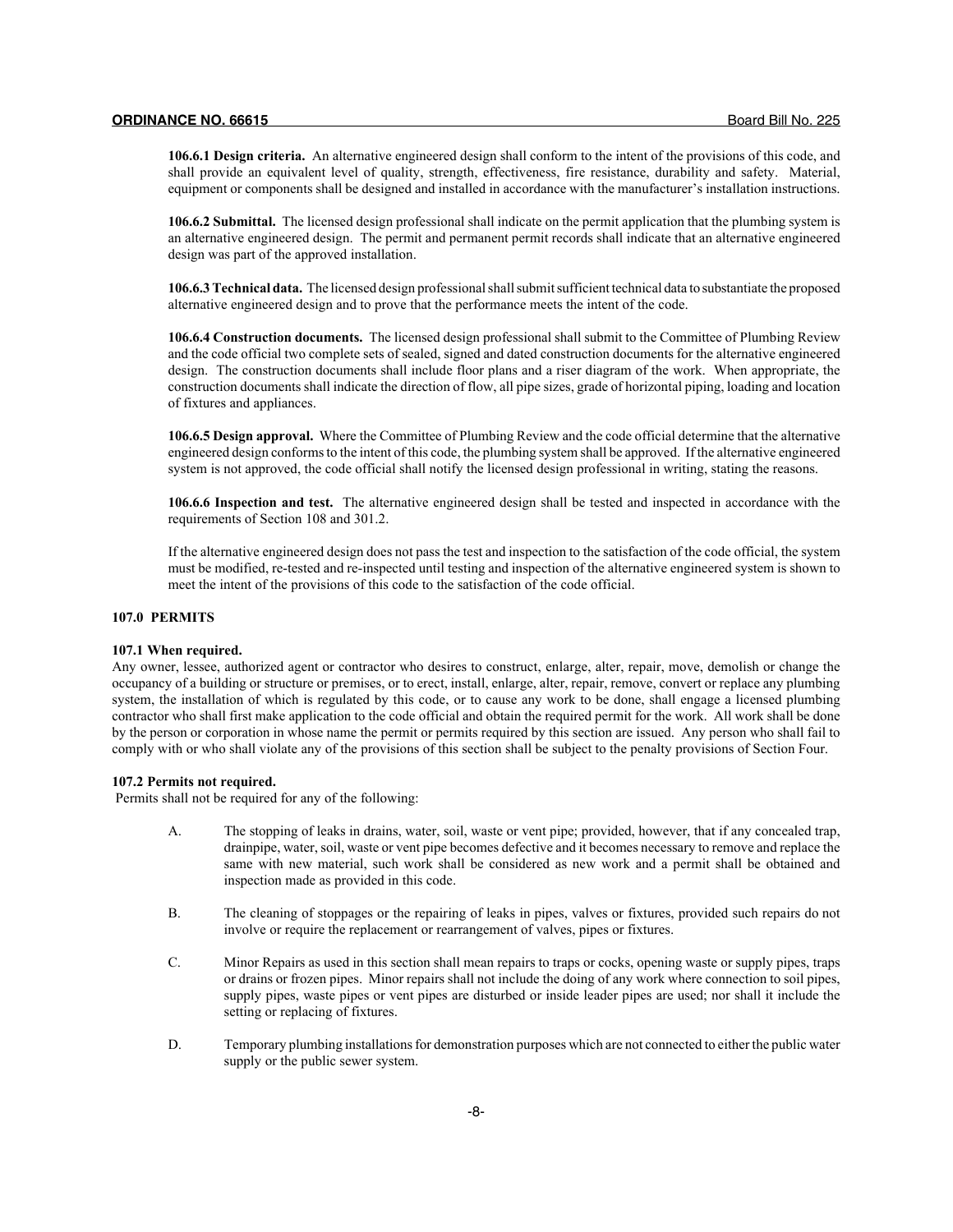Exemption from the permit requirements of this code shall not be deemed to grant authorization for work to be done in violation of the provisions of this code or other laws or ordinances of the City of Saint Louis.

## **107.3 Application for permit.**

Each application for a permit, with the required fees, shall be filed with the code official in such written form as the code official prescribes and shall be accompanied by an adequate written description of the proposed plumbing work and its location.

#### **107.4 By whom application is made.**

The application for permit shall be made by the license holder responsible for the proposed installation of all or part of any plumbing system. The applicant shall meet all qualifications established by rules promulgated with this code or by ordinance, resolution, or statute. The full names, addresses and telephone numbers of the owner, lessee, and the applicant shall be stated in the application. Any changes must be in writing and forwarded to the code official within 5 working days of the change.

## **107.5 Description of work.**

The applicant shall list the number of fixtures of each type to be installed, the location of the work, and the use and occupancy of the building in which the work is to be performed.

## **107.6 Construction documents.**

The code official is authorized to require the submission and approval of a set of construction documents showing the nature and extent of the proposed work before a permit is issued. If, in the course of the work, it is found necessary to make any change from the approved construction documents on which a permit has been issued, amended construction documents shall be submitted, and if approved, a supplementary permit shall be issued, after payment of any additional fees, to cover the change after the same conditions required to secure the original permit have been satisfied. The code official is permitted to waive the requirements for filing construction documents where the work involved is of a minor nature. When the quality of the materials is essential for conformity to this code, specific information shall be given to establish such quality, and this code shall not be cited, or the term "legal" or its equivalent used as a substitute for specific information.

A plumbing hold or denial shall be placed on construction documents that are incomplete or are not drawn in compliance with this code.

When inspection by the Section of Plumbing Regulations and Inspection reveals that work is not being performed in compliance with this code, the code official shall be authorized to require the submission and approval of construction documents if these documents have not been submitted and approved prior to the issue of the plumbing permit.

The code official is authorized to require the submission of specific information in order to determine compliance with this code.

All construction documents prepared by a licensed design professional shall bear the original seal, date and signature in ink of that person. On each sheet, where applicable, construction documents shall indicate how required structural and fire resistance rating integrity will be maintained, and where penetrations will be made for plumbing systems.

**107.6.1 Types of construction documents.** Construction documents, where required by the code official, shall include a floor plan and a riser diagram showing the work. Such documents shall show the direction of flow, pipe size, grade of horizontal piping, elevations, drainage fixture unit loads of both stacks and drains in the drain, waste and vent systems, and the supply fixture unit load for the water system and any branch supplies which serve more than one plumbing fixture, appliance or hose outlet.

**107.6.2 Requirements for plumbing construction documents.** Plumbing construction documents shall be available for review at the job site on every project requiring a plumbing permit except construction or renovation of:

- 1. Residential structures, four families or less;
- 2. Structures with less than twenty (20) plumbing fixtures and less than ten thousand (10,000) square feet of roof area.

**107.6.3 Construction document content.** Plumbing construction documents submitted for review shall contain the following: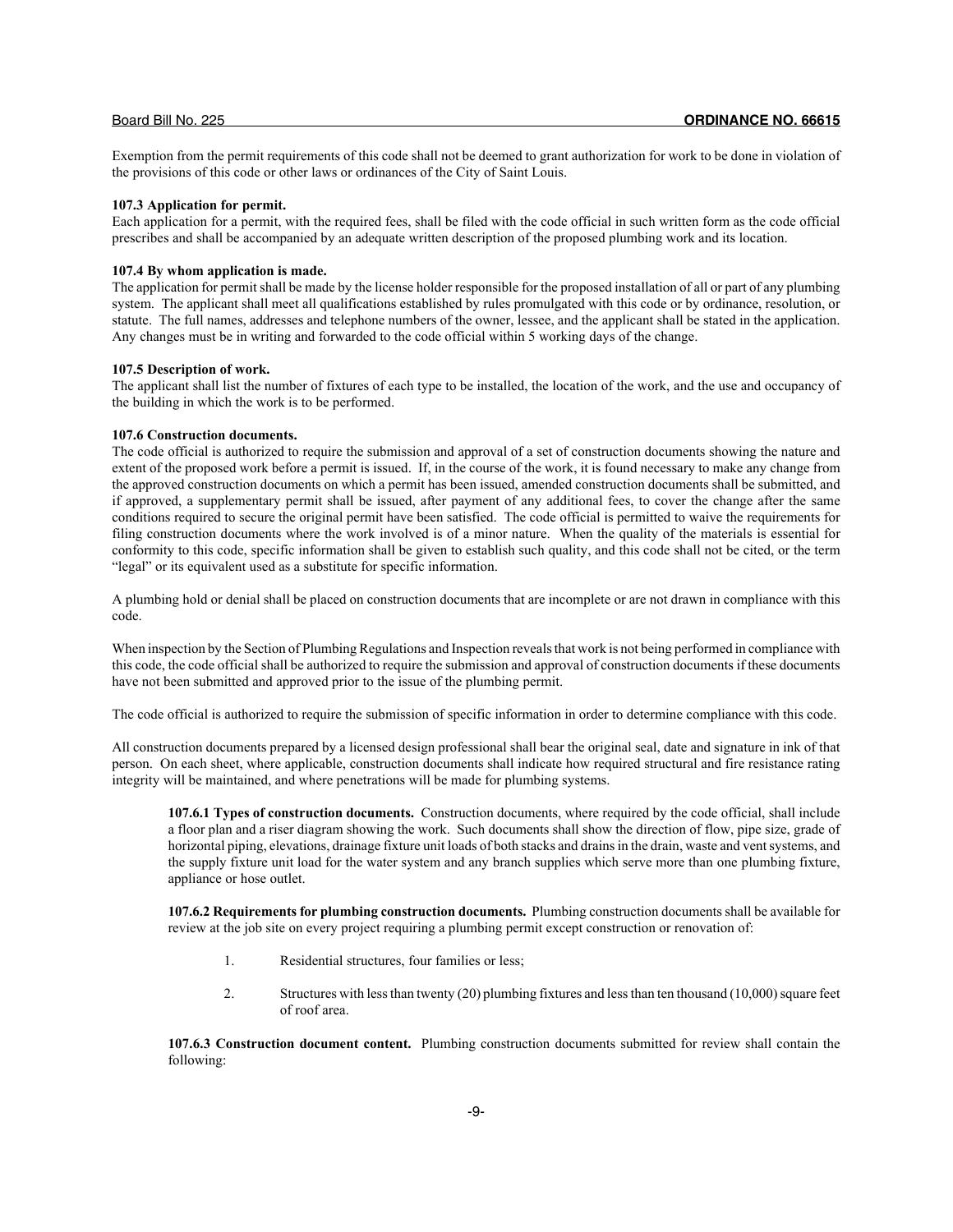- 1. A plot plan drawn to scale showing sewer and water services;
- 2. Floor plans and roof plan;
- 3. Schematic stack/vent diagram indicating fixture units connected to each stack at each level, fixture unit totals carried by each stack, and totals collected by the under floor drains (ground work);
- 4. Pipe sizes for all piping covered above;
- 5. Flow line elevations for all under floor piping and outside piping; also the percent of slope on which pipe sizing is based. Depth of footings and sleeves shall be indicated. Profiles are preferred;
- 6. Schematic roof leader diagram, showing each roof drain, its collection area, and the leader it connects to;
- 7. Total roof area connected to each roof leader, total roof areas carried by connecting storm drains, and the combined load carried by the main house sewer;

**NOTE:** City of Saint Louis code uses six (6) inches per hour rainfall;

- 8. Details for pipe bracing and supports, bath trap access, size of interceptors, clean out locations, expansion joints, manholes, house traps, sump pump settings, garage traps, stack flashing, back water protection, and sub-soil drains;
- 9. Schematic supply riser diagrams showing total supply fixture units connected at each level, the total carried by each riser, and the total supply fixture units carried by supply headers and water service;
- 10. Pipe sizes for items covered above;
- 11. Location of pressure regulators to restrict pressure on fixtures to less than eighty (80) psi (where house pumps are used);
- 12. Details for backflow protection at special equipment and fire suppression systems, water heater relief valves, safe pans, hot water circulation, system and riser valves, pipe supports and bracing, and water metering arrangements.

**107.6.4 Drain-waste-vent pipe (DWV).** Specifications for DWV pipe materials, supply pipe materials, valves, pumps, fixtures and backflow prevention devices shall be included on the plumbing construction documents or attached thereto.

**107.6.5 Seismic installations.** Construction documents for installations which must meet the seismic requirements of the building code shall show the details of all pertinent anchorage and bracing and shall bear the original seal, date and signature in ink of a licensed design professional licensed to practice in the State of Missouri.

**107.6.6 Engineering details.** The code official shall require adequate details to be filed of plumbing work, including computations and other technical data.

The plumbing drawings submitted for a permit shall be sealed, dated and signed by a licensed professional engineer with current Missouri registration, or submitted by a Licensed Plumbing Contractor with their license number and notarized signature.

## **107.7 Amendments to application.**

Subject to the time limitations of Section 107.8, amendments to the construction documents, application or other records accompanying the same shall be filed at any time before completion of the work for which the permit is sought or issued. Such amendments shall be deemed part of the original application and shall be filed in the same manner as the original.

## **107.8 Time limit of application.**

An application for a permit for any proposed work shall be deemed to have been abandoned six (6) months after the date of filing,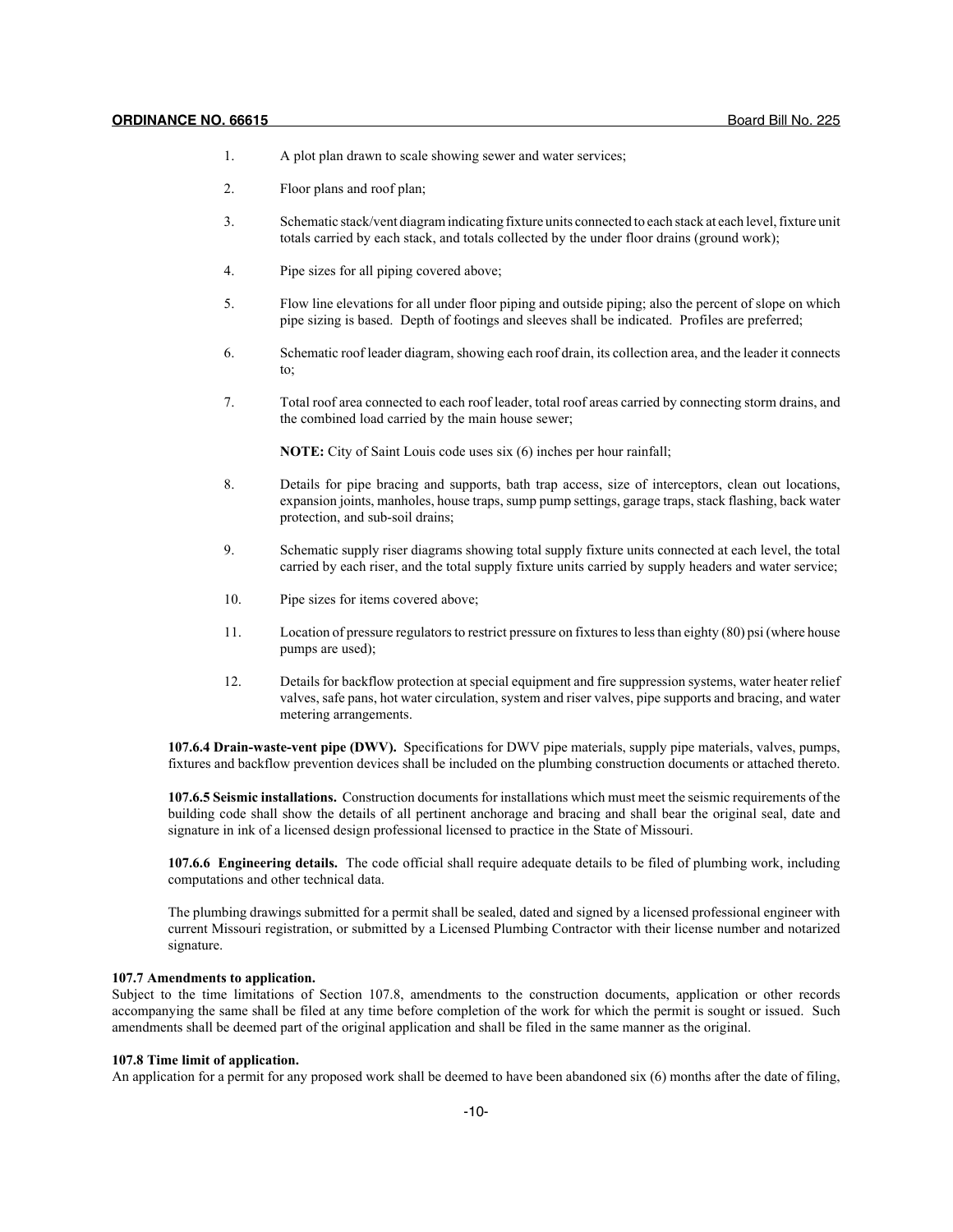unless such application has been diligently prosecuted or a permit shall have been issued. The code official shall grant one or more extensions of time for additional periods not exceeding six (6) months if there is reasonable cause.

## **107.9 Previous approvals.**

Except for unsafe plumbing systems, this code shall not require changes in the construction documents or plumbing work for which a lawful permit has been heretofore issued or otherwise lawfully authorized, and the installation of which shall have been actively prosecuted within ninety (90) days after the effective date of this code and completed with dispatch.

#### **107.10 Permit issuance.**

The application, construction documents and other data filed by an applicant for permit shall be reviewed by the code official. If the code official finds that the proposed work conforms to the requirements of this code and all laws and ordinances applicable thereto, and that the fees specified in Section 107.11 have been paid, a permit shall be issued to the applicant. A plumbing permit shall not be transferable.

If the application or the construction documents do not conform to the requirements of all pertinent ordinances of the City of Saint Louis, the code official shall reject such application in writing, stating the reasons therefor.

**107.10.1 Approved construction documents.** When the code official issues a permit where construction documents are required, such approved construction documents shall not be changed, modified or altered without authorization from the design professional and the code official. Work shall be done in accordance with the approved construction documents.

**107.10.2 Approval in part.** The code official is authorized to issue a permit for the installation of a part of a plumbing system before the whole system has been submitted or approved, provided adequate information and detailed statements have been filed complying with all the pertinent requirements of this code. The holder of such permit shall proceed at their own risk without assurance that the permit for the entire plumbing system will be granted.

**107.10.3 Validity.** The issuance of a permit or approval of construction documents shall not be construed to be a permit for, or an approval of, any violation of any of the provisions of this code or of other ordinances of the City of Saint Louis. A permit presuming to give authority to violate or cancel the provisions of this code shall be invalid

The issuance of a permit based upon construction documents and other data shall not prevent the code official from thereafter requiring the correction of errors in said construction documents and other data or from preventing building operations from being carried on thereunder when in violation of this code or of other ordinances of the City of Saint Louis.

**107.10.4 Expiration.** Every permit issued by the code official under the provisions of this code shall expire by limitation and become null and void if the work authorized by such permit is not commenced within six (6) months from the date of such permit, or if the work authorized by such permit is suspended or abandoned at any time after the work is commenced for a period of six (6) months. Before such work recommences, a new permit shall be first obtained and a new fee paid.

**107.10.5 Extensions.** Any permittee holding an unexpired permit shall have the right to apply for an extension of the time within which the permittee will commence work under that permit when work is unable to be commenced within the time required by this section for good and satisfactory reasons. The code official may grant one or more extensions of time for additional periods if there is reasonable cause, the total of which shall not exceed six (6) months.

**107.10.6 Suspension or revocation of permit.** The code official shall suspend or revoke a permit or approval issued under the provisions of this code in case of any false statement or misrepresentation of fact in the application or on the construction documents upon which the permit or approval was based. A permit shall also be considered for revocation under the following provisions:

- 1. The owner of the property or the contractor shall request cancellation in writing stating the reasons for the request for cancellation. No refund of fees shall be made.
- 2. The code official may revoke the permit for fraud.
- 3. The code official may revoke the permit for non-compliance with the code.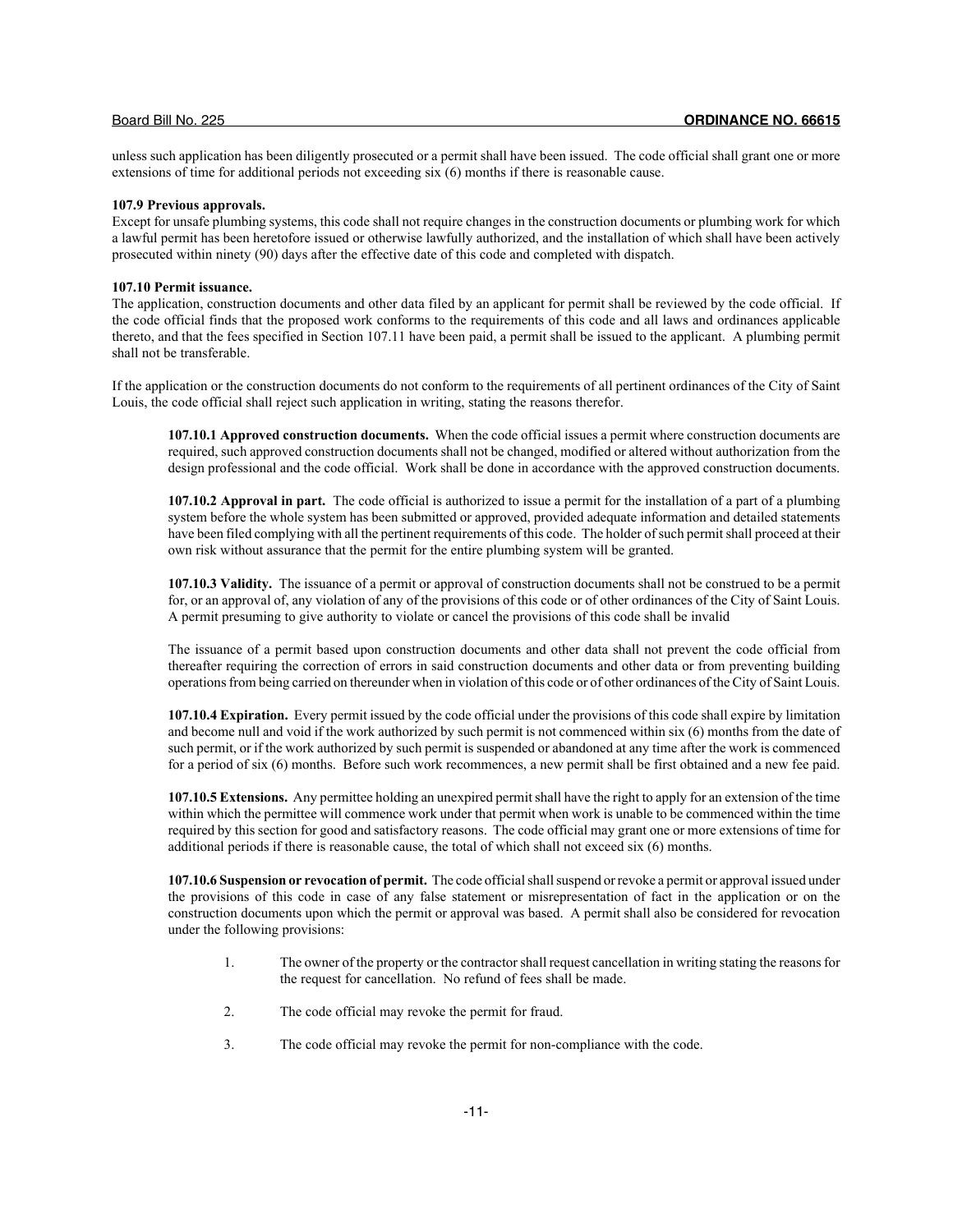- 4. The code official may revoke the permit for failure to pay the prescribed fees.
- 5. A permit may be revoked if payment is returned for insufficient funds.

Before a permit is considered for revocation prior to the completion of all work, the permit holder shall request an inspection of the work that has been completed. Upon inspection, if the work complies with the code and is done in a workmanlike manner, the code official shall so indicate in writing to the person requesting revocation.

**107.10.7 Work not in compliance.** Should the plumbing contractor install work that is not in compliance with the plumbing, fire or building code, the contractor shall be directed by the code official to make necessary corrections to assure code compliance and no other permits shall be issued to said contractor until such work is corrected and approved by the code official.

**107.10.8 Retention of construction documents.** One (1) set of construction documents shall be retained by the code official until final approval of the work covered therein. One (1) set of construction documents shall be returned to the applicant and said set shall be kept at the site of the building or work at all times during which the work authorized thereby is in progress.

**107.10.9 Posting of permit.** A true copy of the permit shall be kept on the site of operations, open to public inspection during the entire time of prosecution of the work and until the completion of the same.

#### **107.11 Fees.**

A permit shall not be issued until the fees prescribed in Table 107.11.3 have been paid, nor shall an amendment to a permit necessitating an additional fee because of the additional work involved be released until the additional fee has been paid. Fees for the inspections herein prescribed shall be paid to and collected by the City of Saint Louis. A permit shall be revoked if payment is returned for insufficient funds.

**107.11.1 Work commencing before permit issuance.** In case any work for which a permit required by this code is started or proceeded with prior to the permit being issued, the total normal fees applicable shall be increased by the amount as set forth in Table 107.11.1. The payment of said surcharge shall not relieve any persons from fully complying with the requirements of this code for performance or execution of the work, nor from other penalties prescribed by law.

## **TABLE 107.11.1 SCHEDULE FOR SURCHARGE**

| <b>PERMIT FEE</b>    | <b>SURCHARGE</b> |
|----------------------|------------------|
| \$0 TO \$50          | \$30.00          |
| \$51 TO 200          | \$90.00          |
| \$201 TO \$500       | \$240.00         |
| \$501 TO \$2,000     | \$360.00         |
| \$2,001 TO \$10,000  | \$480.00         |
| <b>OVER \$10,000</b> | \$1,000.00       |

**107.11.2 Inspection fees.** It shall be the duty of the code official to cause the following inspections to be made as required by this code. An inspection is to be made of each tap, water connection or extension, each sewer extension, and for repairs of water service pipe, or of sewer pipe, whether on a public or private street, alley, thoroughfare or premises. Inspection shall also be made after completion of all work and be known as a finish inspection. Mechanical pipefitting and sprinkler fitting installations shall also be inspected.

**107.11.3 Fee schedule.** Fees for new construction or alteration of plumbing systems and inspections thereof shall be paid to and collected by the City of Saint Louis as indicated in Table 107.11.3.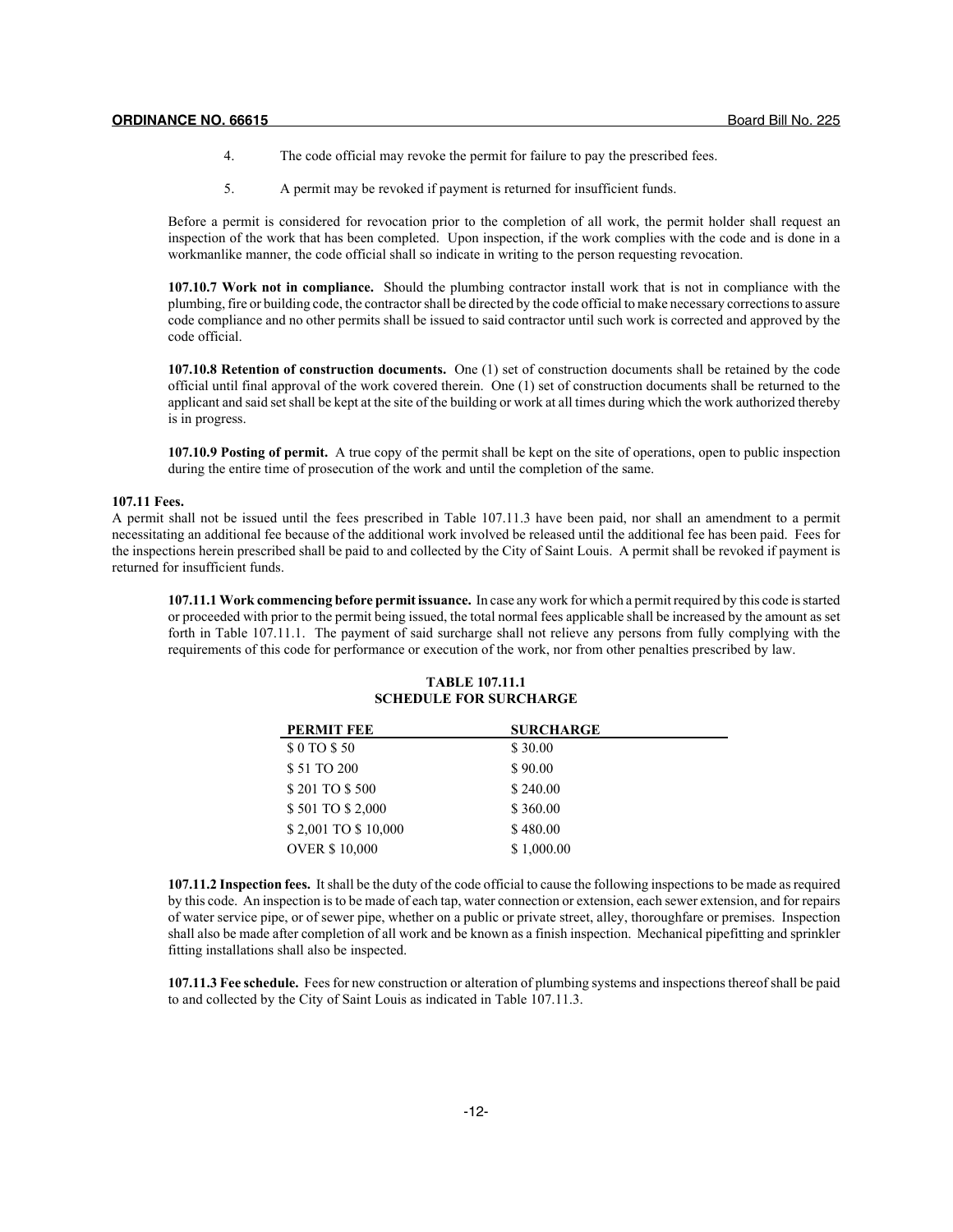| TYPE                                                                                                                                                           | FEE        |
|----------------------------------------------------------------------------------------------------------------------------------------------------------------|------------|
| <b>Application Fee</b>                                                                                                                                         | \$25.00    |
| Tap, water connection or extension,<br>each                                                                                                                    | \$20.00    |
| Sewer extension, connection or<br>repair, each                                                                                                                 | \$20.00    |
| Irrigation System, each<br>(does not include backflow device)                                                                                                  | \$20.00    |
| Fixtures, each (floor drain, sump,<br>water heater, reduced pressure<br>backflow device or double<br>gate/double check valve, roof drain<br>or trapped outlet) | S.<br>5.00 |
| Test of a reduced pressure backflow<br>device or double gate/double check<br>valve                                                                             | \$35.00    |
| Late fee for all backflow tests not<br>performed within 30 days of<br>anniversary date, each                                                                   | \$25.00    |
| Rough inspection, each                                                                                                                                         | \$20.00    |
| Finish inspection, each                                                                                                                                        | \$20.00    |
| Re-inspection, each                                                                                                                                            | \$25.00    |
| Special inspection, each                                                                                                                                       | \$40.00    |

## **TABLE 107.11.3 PLUMBING FEES**

One rough inspection and one finish inspection for every 20 fixtures or fraction thereof; one additional rough inspection and one additional finish inspection for every 20 additional fixtures or fraction thereof.

**107.11.4 Re-inspections.** Re-inspections of plumbing installations and systems on any premises shall be made when deemed necessary by the code official or where a re-inspection is required to be made due to faulty workmanship or work not completed at the time of a requested inspection. Fees for a re-inspection fee shall be as indicated in Table 107.11.3.

**107.11.5 Fees for abandoned work or revoked permit.** Fees shall not be waived or refunded for any plumbing permit that has been abandoned, canceled or revoked.

**107.11.6 Special inspections.** A special inspection may be requested by the owner or occupant of a building or premises. Fees for special inspections shall be as indicated in Table 107.11.3.

## **108.0 INSPECTIONS AND TESTING**

## **108.1 Required inspections and testing.**

The code official upon notification from the permit holder or the permit holder's agent, shall make the following inspections and other such inspections as necessary, and shall either release that portion of the construction or shall notify the permit holder or agent of any violation which must be corrected. The holder of the permit shall be responsible for the scheduling of such inspections. All inspections are visual inspections. The contractor shall be responsible for repairing defects hidden from the inspector.

1. Underground inspections shall be made after trenches or ditches are excavated and bedded, piping installed, and before any backfill is put in place. When excavated soil contains rocks, broken concrete, frozen chunks and other rubble which would damage, break the piping or cause corrosive action, clean backfill shall be on the job site next to trenches or ditches.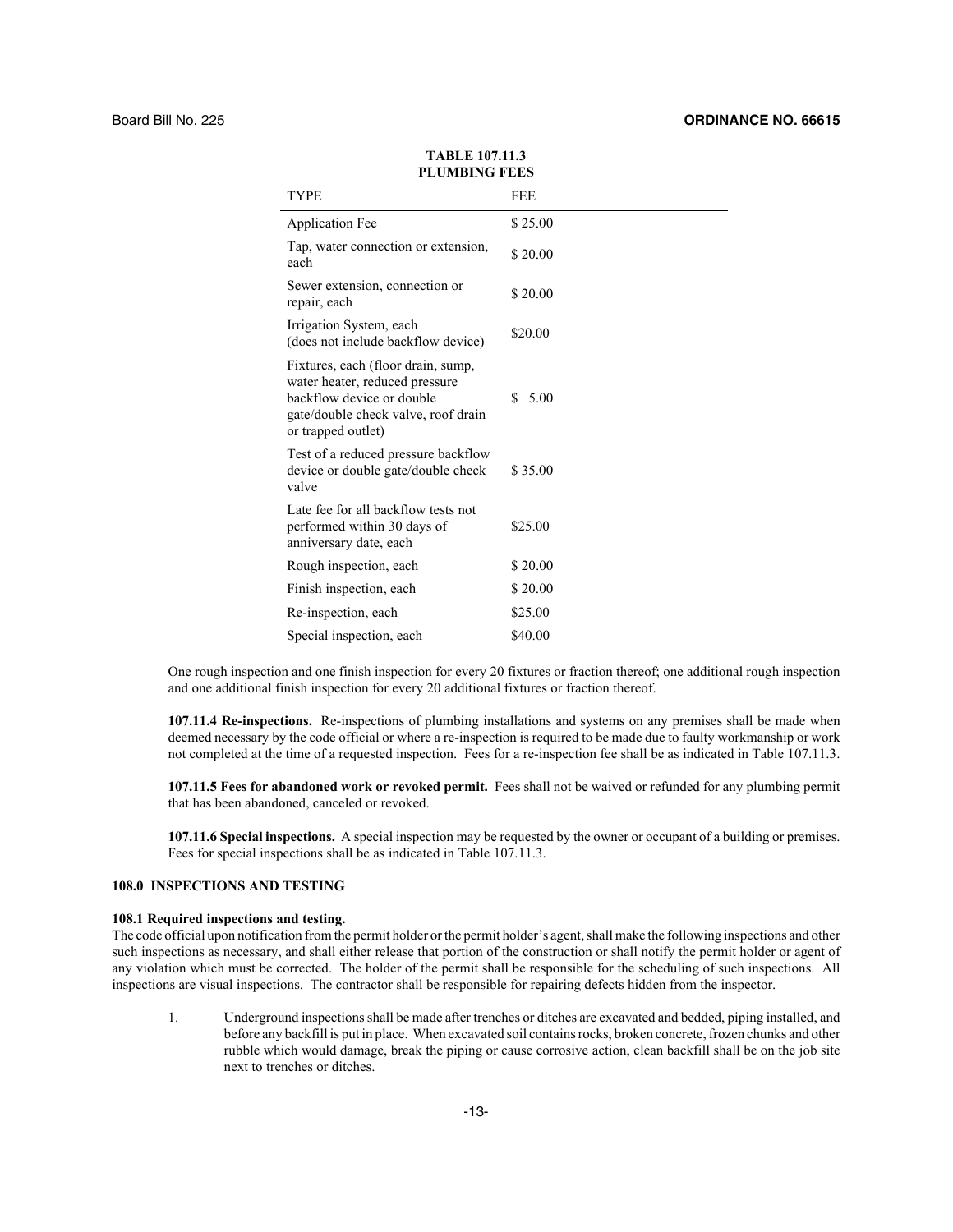- 2. Rough-in inspection shall be made after the roof, framing, fireblocking, firestopping, draftstopping and bracing is in place and all sanitary, storm and water distribution piping is roughed-in, and prior to the installation of wall and ceiling membranes. Any portion of the plumbing system covered by the permit which is intended to be concealed by any permanent portion of the structure shall not be concealed until inspected. The code official shall have the authority to require any concealment to be removed. Failure to comply with this order of the code official may result in condemnation of the structure or any part thereof and prohibition of occupancy. Furthermore, the plumbing contractor shall not be issued any other permits until such work is properly inspected and approved by the code official.
- 3. Final inspection shall be made after the building is complete, all plumbing fixtures are in place and properly connected, and the structure is ready for occupancy. All violations of any code, any approved construction document or the plumbing permit shall be noted, and the holder of the plumbing permit shall be notified in writing of the discrepancies. All violations shall be abated before final approval. If the plumbing contractor refuses to abate any violation, the contractor shall not be issued any other permits until such violation is remedied, properly inspected and approved by the code official.

**108.1.1 Approved inspection agencies.** The code official shall accept reports of approved inspection agencies, provided such agencies satisfy the requirements as to qualification and reliability.

**108.1.2 Evaluation and follow-up inspection services.** Prior to the approval of a closed, prefabricated plumbing system and the issuance of a plumbing permit, the code official shall require the submittal of an evaluation report on each prefabricated plumbing system, indicating the complete details of the plumbing system, including a description of the system and its components, the basis upon which the plumbing system is being evaluated, test results and similar information, and other data as necessary to the code official to determine conformance to this code.

**108.1.2.1 Evaluation service.** The code official shall designate the evaluation service of an approved agency as the evaluation agency, and review such agency's evaluation report for adequacy and conformance to this code.

**108.1.2.2 Follow-up inspection.** Except where ready access is provided to plumbing systems, service equipment and accessories for complete inspection at the site without disassembly or dismantling, the code official shall conduct the in-plant inspections as frequently as necessary to assure conformance to the approved evaluation report or shall designate an independent approved inspection agency to conduct such inspections. The inspection agency shall furnish the code official with the follow-up inspection manual and a report of inspections upon request, and the plumbing system shall have an identifying label permanently affixed to the system indicating that factory inspections have been performed.

**108.1.2.3 Test and inspection records.** All required test and inspection records shall be available to the code official at all times during the fabrication of the plumbing system and the erection of the building; or such records as the code official designates shall be filed.

## **108.2 Special inspections.**

Special inspections of alternative engineered design plumbing systems shall be conducted in accordance with Sections 108.2.1 and 108.2.2.

**108.2.1 Periodic inspection.** The licensed design professional or designated inspector shall periodically inspect and observe the alternative engineered design to determine that the installation is in accordance with the approved plans. All discrepancies shall be brought to the immediate attention of the plumbing contractor for correction. Records shall be kept of all inspections.

**108.2.2 Written report.** The licensed design professional shall submit a final report in writing to the code official upon completion of the installation, certifying the alternative engineered design conforms to the approved construction documents. A notice of approval for the plumbing system shall not be issued until a written certification has been submitted.

#### **108.3 Testing.**

Plumbing systems shall be tested as required in this code and in accordance with Sections 108.3.1 through 108.3.3. Tests shall be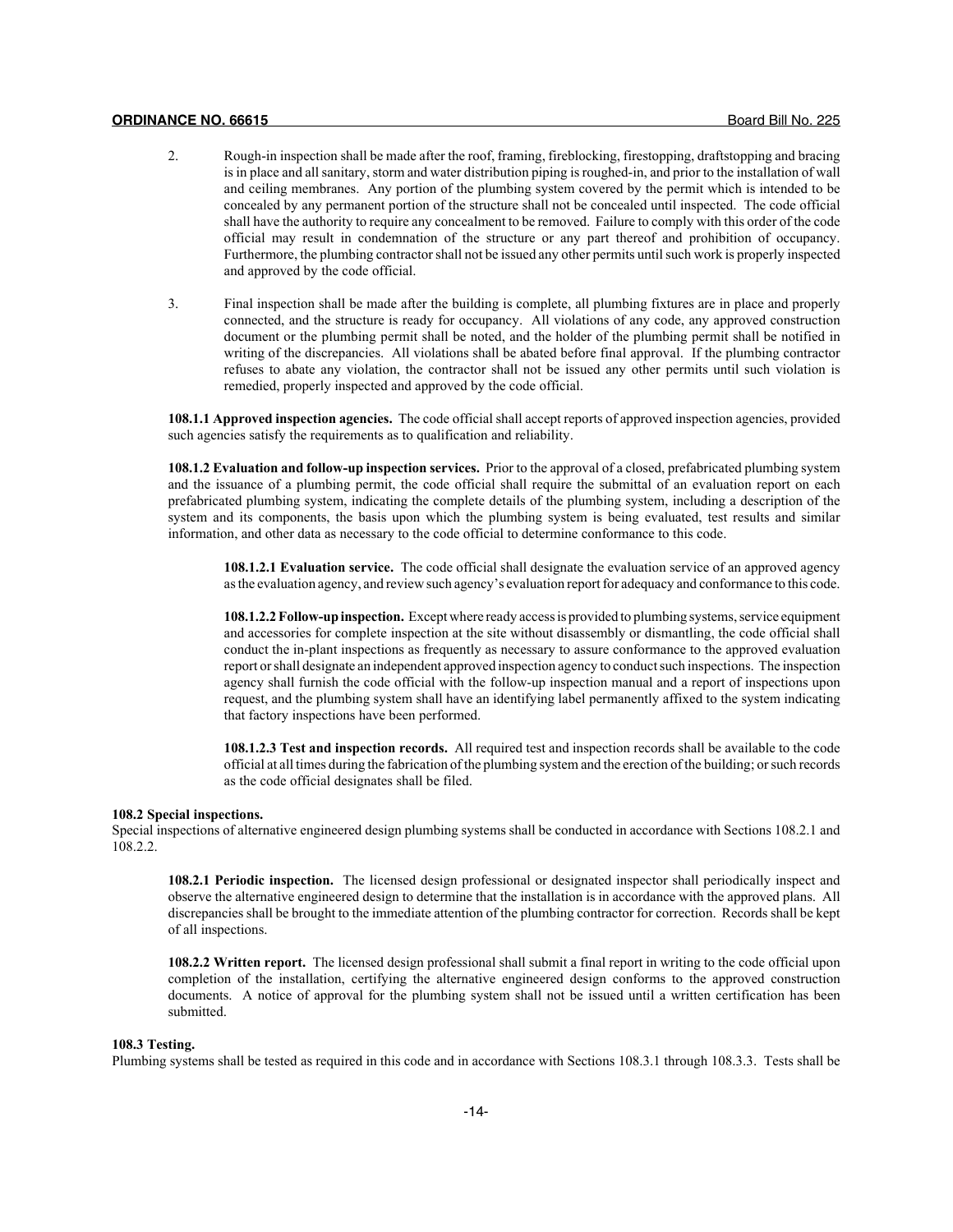made by the permit holder and observed by the code official.

**108.3.1 New, altered, extended or repaired systems.** New plumbing systems and parts of existing systems, which have been altered, extended or repaired shall be tested as prescribed herein to disclose leaks and defects, except that testing is not required in the following cases:

- 1. In any case which does not include addition to, replacement, alteration or relocation of any water supply, drainage or vent piping.
- 2. In any case where plumbing equipment is set up temporarily for exhibition purposes and is not connected to the public water supply or the public sewer system.

**108.3.2 Equipment, material and labor for tests.** All equipment, material and labor required for testing a plumbing system or part thereof shall be furnished by the permit holder.

**108.3.3 Re-inspection and testing.** Where any work or installation does not pass an initial test or inspection, the necessary corrections shall be made so as to achieve compliance with this code. The work or installation shall then be resubmitted to the code official for inspection and testing.

## **108.4 Contractor's responsibilities.**

It shall be the duty of every contractor who enters into contracts for the installation or repair of plumbing systems for which a permit is required to comply with adopted federal, state and local rules and regulations concerning certification and licensing.

## **108.5 Coordination of inspections.**

Whenever in the enforcement of this code or another code or ordinance, the responsibility of more than one code official is involved. it shall be the duty of the code officials involved to coordinate their inspections and administrative orders as fully as practicable so that the owners and occupants of the structure shall not be subjected to visits by numerous inspectors or multiple or conflicting orders. Whenever an inspector from any agency or department observes an apparent or actual violation of some provision of some law, ordinance or code not within the inspector's authority to enforce, the inspector shall report the findings to the proper code official.

**108.5.1 Legal compliance.** All legal assistance necessary to effect compliance of the plumbing systems of such premises with this section shall be supplied to the code official by the City Counselor and other City of Saint Louis agencies. The Fire and Police Departments of the City of Saint Louis shall, upon request, assist the code official in the enforcement of this code.

## **108.6 Approval.**

After the prescribed tests and inspections indicate that the work complies in all respects with this code, a notice of approval shall be issued by the code official.

## **108.7 Temporary connection.**

The code official shall have the authority to authorize the temporary connection of the building or system to the utility source for the purpose of testing plumbing systems or for a temporary certificate of occupancy.

## **108.8 Plumbing inspection certificate.**

The Section of Plumbing Regulations and Inspection, upon completion of repair and remodeling work, as per permit issued, shall, upon request of the property owner, the occupant or the licensed plumbing contractor, furnish a plumbing inspection certificate to the property owner or occupant who has authorized the work to be performed. The plumbing inspection certificate shall state the address of where the work was performed, name and license number of the licensed plumbing contractor performing the work, permit number, approved by inspector's signature, the inspector's identification number, date and time of inspection. Certificates, upon request, shall be filled out by plumbing inspectors within ninety (90) days of the final inspection.

## **109.0 VIOLATIONS**

## **109.1 Unlawful acts.**

It shall be unlawful for any person, firm or corporation to erect, construct, alter, repair, remove demolish or utilize any plumbing system, or cause same to be done, in conflict with or in violation with any of the provisions of this code. All work shall be conducted, installed and completed in a workmanlike and approved manner so as to secure the results intended by this code.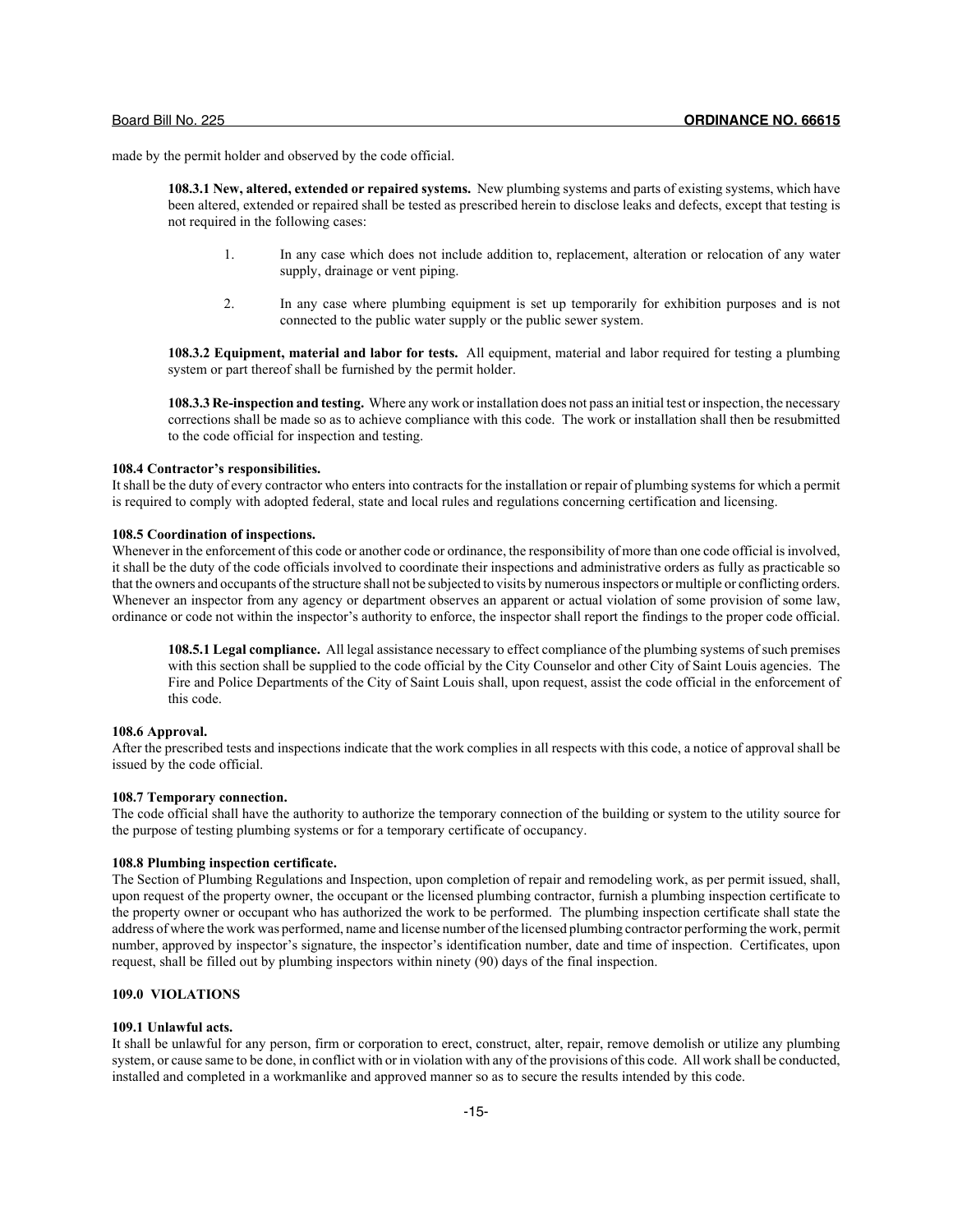## **109.2 Notice of violation.**

The code official shall serve a written notice of violation or order, as heretofore described in Section 105.3, to the person, firm, or corporation responsible for the erection, installation, alteration, extension, repair, removal, demolition or operation of plumbing equipment or systems in violation of the provisions of this code, or in violation of a detailed statement, or the approved construction documents thereunder, or in violation of a permit issued under the provisions of this code. Such order shall direct the discontinuance of the illegal action or condition and the abatement of the violation. Failure to comply with the written order of the code official may result in revocation of the bond and/or license of that person, firm or corporation. Failure to comply with the order of the code official may result in the denial to issue any additional permits in that person's, firm's or corporation's name.

**109.2.1 Written notice of violation.** If the building inspection, re-inspection, or test reveals failure of any new installation, addition, alteration, maintenance or replacement to comply with the provisions of this code, the installation shall be declared unlawful by the code official, and a written notice of violation shall be given or mailed to either the responsible individual, person, firm or corporation to whom the permit was issued, or to the legally authorized representative of the permit holder.

## **109.3 Prosecution of violation.**

If the notice of violation is not complied within the time stated in the notice of violation, but no longer than thirty (30) days, the code official shall request the legal counsel of the City of Saint Louis to institute the appropriate proceedings at law or in equity to restrain, correct or abate such violation, or to require the removal or termination of the unlawful occupancy of the structure in violation of the provisions of this code or of the order or direction made pursuant thereto. The time for compliance may be extended by the code official, upon written request, if there are extenuating circumstances.

## **109.4 Violation penalties.**

Any person, partnership or corporation who shall violate a provision of this code or shall fail to comply with any of the requirements thereof or who shall erect, construct, alter or repair plumbing equipment or systems in violation of the approved construction documents or directive of the code official, or of a permit or license issued under the provisions of this code, shall, upon conviction thereof, be penalized as set forth in Section Four.

## **109.5 Stop work order.**

Upon notice from the code official that plumbing work is being done contrary to the provisions of this code or in a dangerous or unsafe manner, or without permit, or by unlicensed individuals, such work shall immediately cease. Such notice shall be in writing and shall be given to the owner of the property involved, or to the owner's agent, or to the person doing the work. The stop work order shall state the conditions under which work is authorized to resume. Where an emergency exists, the code official shall not be required to give a written notice prior to stopping the work. Any person who shall continue any work on the system after having been served with a stop work order, except such work as that person is directed to perform to remove a violation or unsafe conditions, shall be subject to immediate arrest and, upon conviction thereof, be penalized as set forth in Section Four.

## **109.6 Abatement of violation.**

The imposition of the penalties herein prescribed shall not preclude the legal officer of the City of Saint Louis from instituting appropriate action to prevent unlawful construction or to restrain, correct or abate a violation, or to prevent illegal occupancy of a building, structure or premises, or to stop an illegal act, the conduct of business or the utilization of plumbing equipment or systems on or about any premises.

## **109.7 Unsafe plumbing.**

Any plumbing system that is unsafe, constitutes a fire or health hazard, unsanitary condition or is otherwise dangerous to human life, as regulated by this code, is hereby declared as an unsafe plumbing system. Use of a plumbing system regulated by this code constituting a hazard to health, safety or public welfare by reason of inadequate maintenance, dilapidation, obsolescence, fire hazard, disaster, damage or abandonment is hereby declared an unsafe use. Such unsafe equipment is hereby declared to be a public nuisance and shall be abated by repair, rehabilitation, demolition or removal.

**109.7.1 Authority to condemn plumbing systems.** Whenever the code official determines that any plumbing system, or portion thereof, regulated by this code has become hazardous to life, health, property, or has become unsanitary, the code official shall order in writing that such plumbing either be removed or restored to a safe condition. A time limit for compliance with such order shall be specified in the written notice. A person shall not use or maintain a defective plumbing system after receiving such notice.

When such plumbing system is to be disconnected, written notice as prescribed in Section 109.2 shall be given. In cases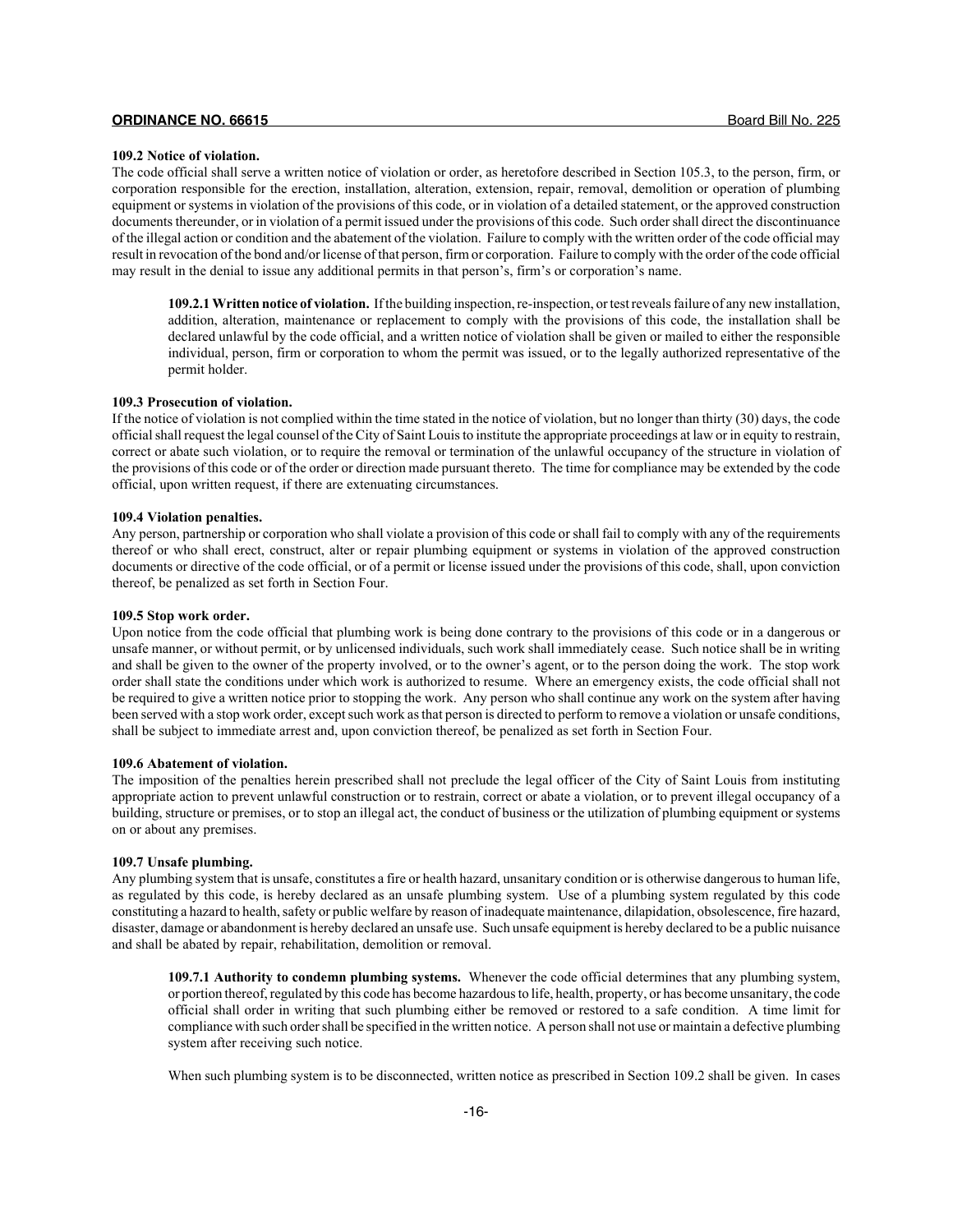of immediate danger to life or property, such disconnection shall be made immediately without such notice.

**109.7.2 Authority to order disconnection of utilities.** The code official shall have the authority to order disconnection of any utility supplied to a building, structure or plumbing system regulated by this code when it is determined that the plumbing system or any portion thereof has become hazardous, unsafe or unsanitary. Written notice of such order to disconnect service and the causes therefor shall be given within twenty-four (24) hours to the owner and occupant of such building, structure, or premises, provided, however, that in cases of immediate danger to life of property, such disconnection shall be made immediately without such notice. The code official shall immediately notify the serving utility in writing of the issuance of such order to disconnect.

**109.7.3 Connection after order to disconnect.** A person shall not make utility connections to plumbing systems regulated by this code which have been disconnected or ordered to be disconnected by the code official, or the use of which has been ordered to be discontinued by the code official until the code official authorizes the reconnection and use of such plumbing system.

When any plumbing system is maintained in violation of this code, and in violation of a notice issued pursuant to the provisions of this section, the code official shall institute any appropriate action to prevent, restrain, correct or abate the violation.

**109.7.4 Authority to order vacation of structure.** When there is an actual and immediate condition which would endanger life, the code official is hereby authorized and empowered to order and require the occupants to vacate a structure forthwith. The code official shall cause to be posted at each entrance to such structure a notice reading as follows: **DANGER! ALL PERSONS ARE WARNED TO USE EXTREME CAUTION IN OR AROUND THESE PREMISES.** It shall be unlawful for any person to enter such structure except for the purpose of making the required repairs or removal. The procedure for this notice shall be as set forth in Section 105.3.

## **109.8 Time for compliance and notification to department.**

All notices of violation shall indicate the requirement of immediate compliance. Upon compliance of violation, the recipient of the notices, the recipient's agent, contractor or subcontractor shall notify the code official according to the procedure set forth in this code. Upon notification, the code official shall re-inspect the premises in which the violation was found, and if compliance is shown to exist, the violation notice shall be terminated and type of inspection recorded.

**109.8.1 Noncompliance.** On new construction, alterations, additions or replacements, violations not abated within 10 days shall be referred to court. On existing structures which involve occupancy, general rehabilitation, or other problems which involve the development of construction documents or issuance of a building permit, restoration to original occupancy, or other problems which require concurrent action by other departments of the City of Saint Louis, the code official may make its compliance date of any violation notice with regard to any given premises coincide with the compliance date of violations against the same premises by said other departments of the City of Saint Louis.

**109.8.2 Immediate compliance.** The following types of violations may be followed immediately by referral to court:

- 1. Failure to secure any required plumbing permit or permits;
- 2. Operating as a Plumbing Contractor, Drainlayer, Sprinkler Fitter or Mechanical Pipefitter Contractor or as an installer of plumbing without compliance with licensing and registration requirements of this code;
- 3. Failure to maintain a plumbing system in a safe and/or sanitary condition;
- 4. Creation of a nuisance or a hazard to either health or safety.

**109.8.3 Compliance.** Any violation pertaining to any otherwise illegal installation of plumbing shall be referred to a court of competent jurisdiction if not abated within a reasonable time after issuance of the notice of violation by the code official.

**109.8.4 City counselor.** The City Counselor shall assign such employees as from time to time are necessary to prepare and present to the City Court, or if necessary, to higher courts, the facts pertaining to any violation which has exceeded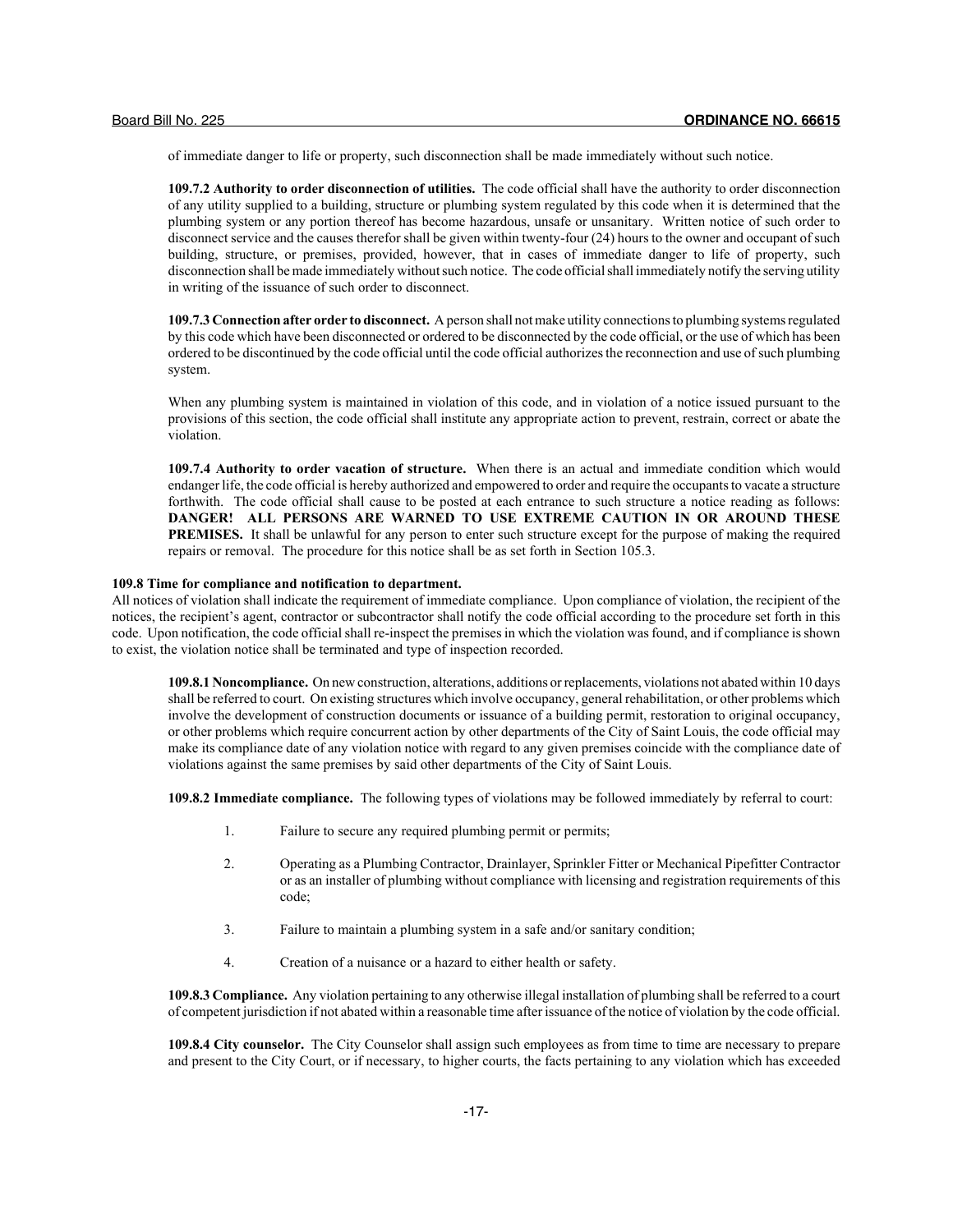the time specified in sections of this code, or if no time is specified, any reasonable time in the judgment of the code official.

**109.8.5 Court dates and re-inspections.** Before requesting the court to hear any incomplete violation case, the premise involved shall be re-inspected and then the code official assigned to act as a witness for the case shall set forth the facts in a record and the court shall specify the date of the hearing.

#### **110.0 MEANS OF APPEAL**

#### **110.1 Appeals.**

Any person aggrieved by the decision of the code official, or any Board hereunder, may appeal said decision to the Board of Building Appeals in the manner prescribed in the building code. The fee for said appeal shall be as prescribed in said building code.

## **111.0 BOARD OF EXAMINERS FOR MASTER PLUMBERS, MASTER DRAINLAYERS AND JOURNEYMAN PLUMBERS**

## **111.1 How constituted.**

The Mayor, with the approval of the Board of Aldermen, shall appoint one (1) City of Saint Louis certified Master Plumber, one (1) City of Saint Louis licensed Master Drainlayer (not a Plumber/Drainlayer) and one (1) City of Saint Louis licensed Journeyman Plumber. Each of whom shall be a resident of the City of St. Louis, each of whom shall be a United States citizen, and each of whom shall have been actively engaged at the trade or business of plumbing for five (5) years in the Saint Louis metropolitan area. These three (3) members, together with the Health Commissioner or the Health Commissioner's duly appointed representative, who shall be Chairman Ex Officio, shall constitute the Board of Examiners.

## **111.2 Term of office, compensation.**

The members of the Board of Examiners, except the Health Commissioner or the Health Commissioner's duly appointed representative, shall hold office for a term of four (4) years or until their successors are duly qualified, unless removed by the Mayor. They shall, except the Health Commissioner or the Health Commissioner's duly authorized representative, receive compensation for their services, as provided by separate ordinance on a per-meeting basis.

#### **111.3 Powers and duties of the Board of Examiners.**

It shall be the duty of the Board of Examiners to meet on the fourth Monday of each month (the Board may make variances when a holiday falls on this date) to: hear and determine any charges or complaints which may be lawfully made against any Master Plumber, Drainlayer or licensed Journeyman Plumber; approve apprentice applications; and/or transact any other lawful business of the Board. Additional meetings may be held at the request of the Chairman of the Board. Suitable quarters for the use of the Board of Plumbing Examiners shall be provided.

- 1. Administration The Board of Examiners shall receive applications and they shall approve or deny licenses as described herein based on Sections 111.7, 111.8, 111.9, 111.10 and 111.11.
- 2. Test The Board of Examiners shall prescribe the administration, form and content of tests for Master Plumbers, Master Drainlayers, Journeyman Plumbers and the form and content of licenses as described herein. The Board shall also determine the passing grade for each test.
- 3. Notice All complaints by citizens concerning plumbing or drainlaying procedures or rules and regulations shall be made to the Board of Examiners in writing. After a thorough investigation, the Board shall respond in writing to each complaint.
- 4. Adoption of Rules The Board of Examiners shall adopt rules and regulations, when and as required at the discretion of the Board, consistent with the provisions of this ordinance and the laws of the City of Saint Louis, related to the Board's powers and duties as herein stated. Such rules and regulations adopted by the Board shall be posted in the Section of Plumbing Regulations and Inspections for two weeks prior to becoming effective.
- 5. Inspection The Board of Examiners shall order the inspection of any plumbing or drain system whenever deemed necessary for the public safety.
- 6. Revocation/Suspension of Licenses After investigation and hearings in accordance with Section 111.12, the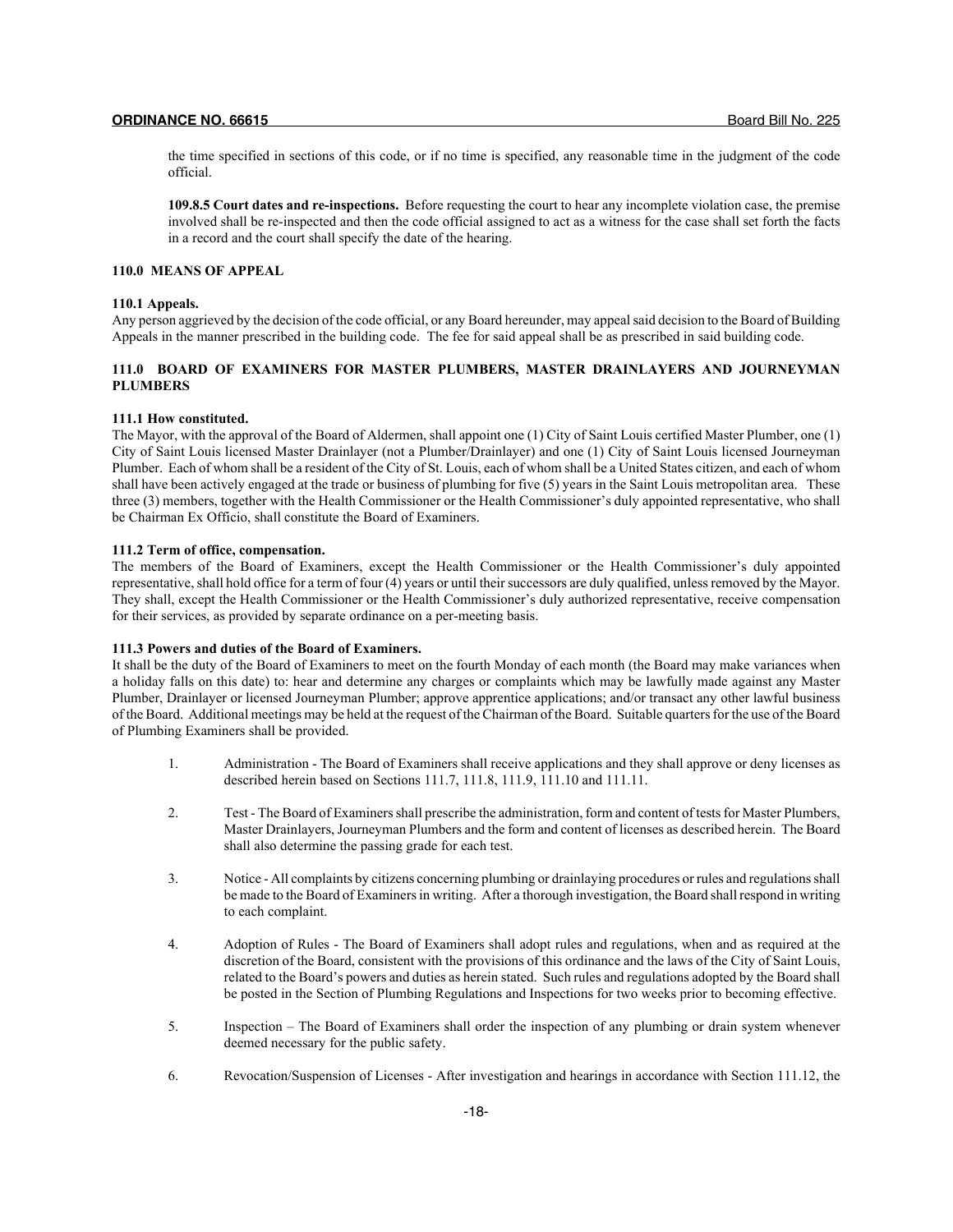Board may revoke or suspend any license that it has issued.

7. Review Committee - The Board of Examiners shall appoint two members of the Plumbing Section and/or Health Division to interview individuals applying for licensing, as to their qualifications and experience. Each recommendation of the Review Committee shall be presented to the Board of Examiners. The Board of Examiners may request to review all qualifications.

#### **111.4 Secretary of the board, duties.**

The code official or his duly appointed representative shall act as Secretary to the Board of Examiners. The Secretary of the Board shall be nonvoting. It shall be the duty of the Secretary to:

- 1. keep full and complete records of the proceedings of said Board;
- 2. keep a file of the name, residence and place of business of every licensed person engaged in or working at the business of plumbing and drainlaying in the City of Saint Louis (these records shall be updated within ninety days of the renewal period stated in Section 111.5);
- 3. give all applicants for examination a written notice of the date and place of examination. The Secretary shall give the applicant an informational letter on examination procedures with an outline of suggested study for the examination applied for; and
- 4. return all incomplete applications to the applicants.

All records shall be open to supervised public inspection during normal working hours, subject to staff availability. Test questions and answers shall not be open to the public.

## **111.5 Renewal date for licenses.**

The renewal of all licenses for Master Plumbers, Master Drainlayers and Journeyman Plumbers shall be due on December 31, 2006, and every three (3) years thereafter. Licenses shall be renewed within a grace period of thirty (30) days prior to or thirty (30) days following the renewal date. Following the grace period, any Master Plumber, Master Drainlayer or Journeyman Plumber that has not renewed his license, at the discretion of the Board of Examiners, shall be required to re-apply and be re-tested in order to obtain a new license.

**111.5.1 Licenses obtained between renewal dates.** Any new license issued more than thirty days prior to the renewal date shall expire on the renewal date. There shall be no prorating of license fees.

**111.5.2 Failure of master plumber or master drainlayer to renew.** The failure of any Master Plumber or Master Drainlayer to renew their license during the grace period shall terminate their license, and no permit for doing work under this or any other ordinance of the City of Saint Louis shall be issued them until after they have obtained a new license following re-application and re-testing (if necessary), and they shall be disqualified from carrying on any work authorized to be done under any permit theretofore issued to them or any job unfinished at the date of termination of their license.

**111.5.3 Inactive license.** Upon written application to the Plumbing Inspection Supervisor, a master plumber or master drainlayer shall be allowed to make his license inactive. If approved, the Plumbing Inspection Supervisor will approve the written application and return it to the license holder. It shall be the license holder's responsibility to keep this document and present it to the Section of Plumbing Regulation and Inspection if the license is to be re-activated. In order to keep an inactive license as a Master Plumber, the license holder must maintain an active license as a Journeyman Plumber.

#### **111.6 Fees.**

Fees for applications, testing and licensing shall be as established in Table 111.6.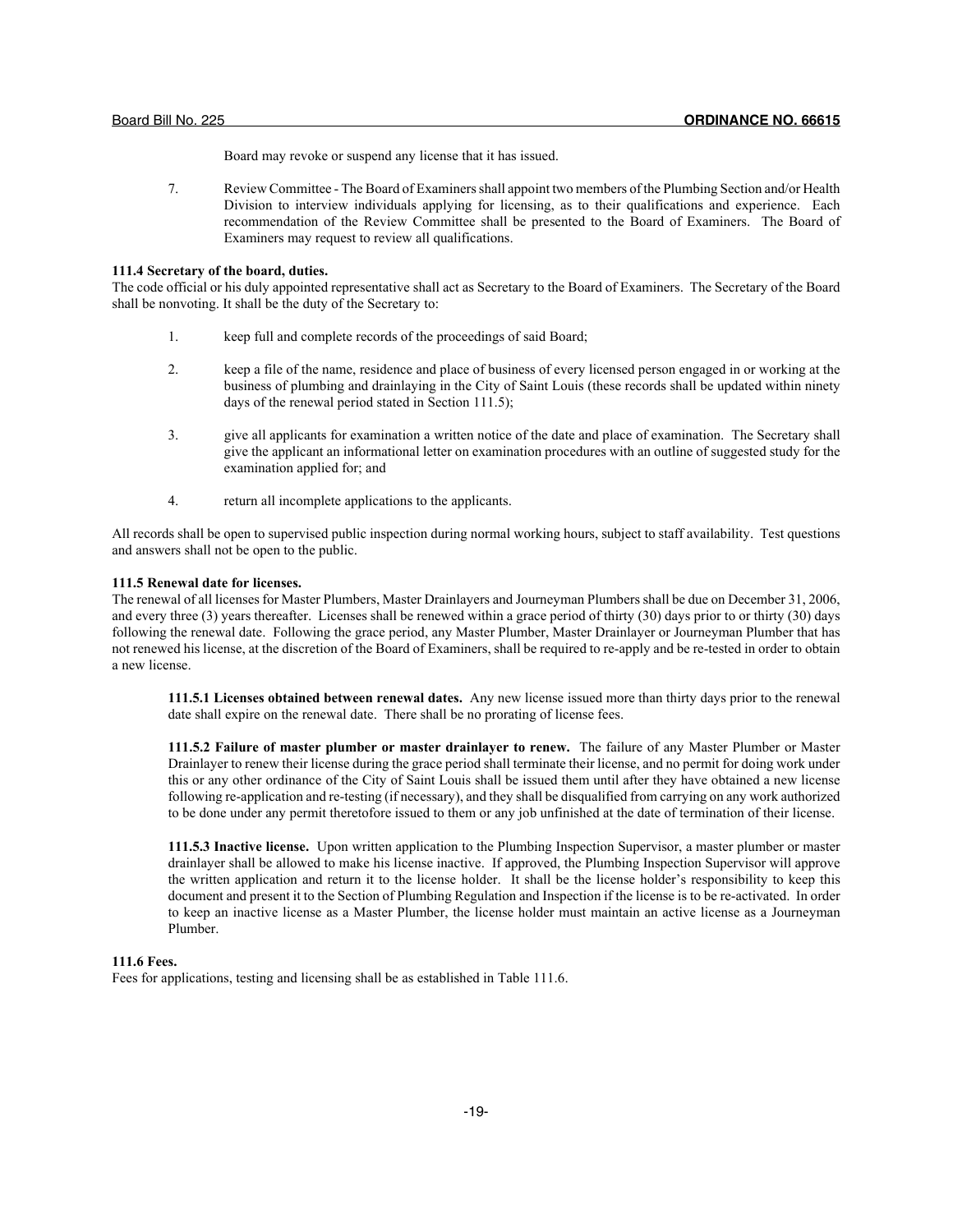| Item                                        | Fee     | Duration | Section    | Remarks and Requirements                     |
|---------------------------------------------|---------|----------|------------|----------------------------------------------|
| <b>Board of Plumbing Examiners</b>          |         |          |            |                                              |
| <b>Licenses:</b>                            |         |          |            |                                              |
| Application Fee (all classes)               | \$50.00 |          |            | To cover cost of application only            |
| Journeyman                                  | 50.00   | 3 years  | 111.10     | To cover cost of licensing                   |
| Master Drainlayer                           | 300.00  | 3 years  | 111.9      | To cover cost of licensing                   |
| <b>Master Plumber</b>                       | 300.00  | 3 years  | 111.8      | To cover cost of licensing                   |
| Master Plumber/Drainlayer                   | 600.00  | 3 years  | 111.8 & .9 | To cover cost of licensing                   |
| Registration Fee (Apprentice)               | 25.00   | 5 years  | 111.7      | To cover cost of registration                |
| Replacement of lost license                 | 25.00   |          |            | To cover cost of replacement license         |
| <b>Testing</b>                              |         |          |            |                                              |
| Home owners examination                     | 25.00   | 2 years  | 111.11     | To cover cost of application $&$ examination |
| All other tests administered by the         |         |          |            |                                              |
| City of Saint Louis                         | 50.00   |          |            | To cover cost of examination only            |
| <b>Board of Sprinkler Contractors &amp;</b> |         |          |            |                                              |
| <b>Sprinkler Fitters Licenses:</b>          |         |          |            |                                              |
| Application Fee (all classes)               | 50.00   |          |            | To cover cost of application only            |
| Sprinkler Contractor                        | 300.00  | 3 years  | 112.7      | To cover cost of licensing                   |
| Sprinkler Fitter                            | 50.00   | 3 years  | 112.8      | To cover cost of licensing                   |
| Registration Fee (Apprentice)               | 25.00   | 5 years  | 112.9      | To cover cost of registration                |
| Replacement of lost license                 | 25.00   |          |            | To cover cost of replacement license         |
| <b>Backflow Tester</b>                      |         |          |            |                                              |
| <b>Mechanical Contractor</b>                | 300.00  | 3 years  | 113.4      | To cover cost of application $&$ licensing   |
| Journeyman Pipefitter                       | 50.00   | 3 years  | 113.4      | To cover cost of application $&$ licensing   |
| Replacement of lost license                 | 25.00   |          |            | To cover cost of replacement license         |

## **TABLE 111.6 APPLICATION, TESTING AND LICENSING FEES**

## **111.7 License as a master plumber.**

An applicant shall successfully complete all of the following requirements in order to receive a license as a master plumber:

- 1. Applicant shall be at least twenty-one (21) years of age.
- 2. Applicant shall complete application provided by the Section of Plumbing Regulations and Inspections and pay the application fee shown in Table 111.6.
- 3. Applicant shall have served a five (5) year apprenticeship and have five (5) years' experience as a licensed journeyman plumber or the applicant shall have ten (10) years' experience as a licensed journeyman plumber. Equivalent training and experience shall also be considered. Equivalent training and experience shall mean a degree in engineering from an accredited university in which the applicant shall have received at least nine (9) semester hours training in plumbing design, planning and installation of plumbing and sewer systems, house drainage and ventilation, and has had three (3) years of experience in the design, planning and installation of plumbing systems, house drainage and venting and must be a licensed professional engineer licensed to practice in the State of Missouri.
- 4. Applicant shall be interviewed by the Review Committee of the Board of Examiners as to qualifications and experience. The applicant shall provide proof of knowledge, training and experience through transcripts from educational institutions, apprenticeship agreements, reference letters from employers and other documents as requested by the Review Committee or by the Board of Examiners.
- 5. Applicant's qualifications shall be presented to the Board of Examiners for approval to take the written examination.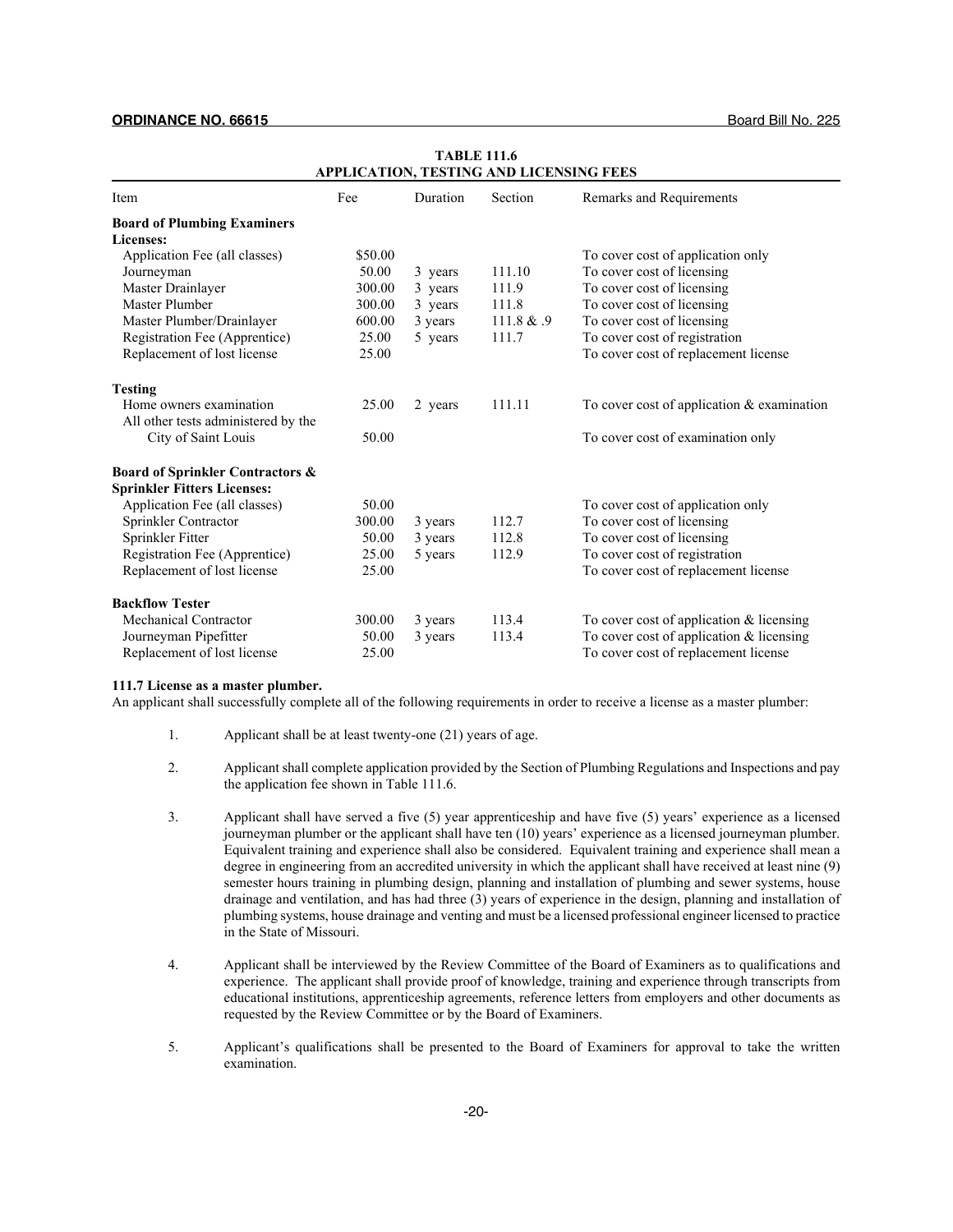- 6. Approved applicant shall be notified by the Secretary of the Board as to the date and place of the written examination. The Secretary shall also give the applicant an informational letter on the examination procedures with an outline of suggested study for the examination. The applicant is responsible for all testing fees.
- 7. Applicant shall successfully complete the written examination and receive a passing grade on all parts of the examination.
- 8. Applicant shall be notified in writing by the Secretary of the Board of the examination results. Applicants that pass shall be notified to come to the Section of Plumbing Regulations and Inspection and obtain their license within ninety (90) days. Applicants that have not passed the examination for the first time shall be notified that they may re-take the examination after six (6) months. Applicants that have failed the examination twice within the last twelve (12) months shall be notified that they shall wait a minimum of twelve (12) months before reapplication and re-testing.
- 9. Successful applicant shall bring a 3/4" by 3/4" color photograph, a certificate of liability insurance for bodily injury and property damage in the amount of at least one million dollars (\$1,000,000) naming the applicant as an additionally insured, and the license fee required by Table 111.6 to the Section of Plumbing Regulations and Inspections in order to be issued a license as a master plumber.

No Journeyman Plumber shall be allowed to hold a Master Plumber's license. When a Journeyman Plumber qualifies as a Master Plumber, the Journeyman must relinquish the Journeyman Plumber's license to the Board of Plumbing Examiners before a Master Plumber license can be issued.

## **111.8 License as a Master Drainlayer.**

An applicant shall successfully complete all of the following requirements in order to receive a license as a Master Drainlayer:

- 1. Applicant shall be at least twenty-one (21) years of age.
- 2. Applicant shall complete application provided by the Section of Plumbing Regulations and Inspections and pay the application fee shown in Table 111.6.
- 3. Applicant shall have worked a minimum of four (4) years in the business of drainlaying and have a thorough knowledge in the planning, design, supervision and installation of public and private sewers. Equivalent training and experience shall also be considered. Equivalent training and experience shall mean a degree in engineering from an accredited university in which the applicant shall have received at least nine (9) semester hours training in plumbing design, planning and installation of plumbing and sewer systems, house drainage and ventilation, and has had three (3) years of experience in the design, planning and installation of plumbing systems, house drainage and venting and must be a licensed professional engineer licensed to practice in the State of Missouri.
- 4. Applicant shall be interviewed by the Review Committee of the Board of Examiners as to qualifications and experience. The applicant shall provide proof of knowledge, training and experience through transcripts from educational institutions, apprenticeship agreements, reference letters from employers and other documents as requested by the Review Committee or by the Board of Examiners.
- 5. Applicant's qualifications shall be presented to the Board of Examiners for approval to take the written examination.
- 6. Approved applicant shall be notified by the Secretary of the Board as to the date and place of the written examination. The Secretary shall also give the applicant an informational letter on the examination procedures with an outline of suggested study for the examination. The applicant is responsible for all testing fees.
- 7. Applicant shall successfully complete the written examination and receive a passing grade on all parts of the examination.
- 8. Applicant shall be notified in writing by the Secretary of the Board of the examination results. Applicants that pass shall be notified to come to the Section of Plumbing Regulations and Inspection and obtain their license within ninety (90) days. Applicants that have not passed the examination for the first time shall be notified that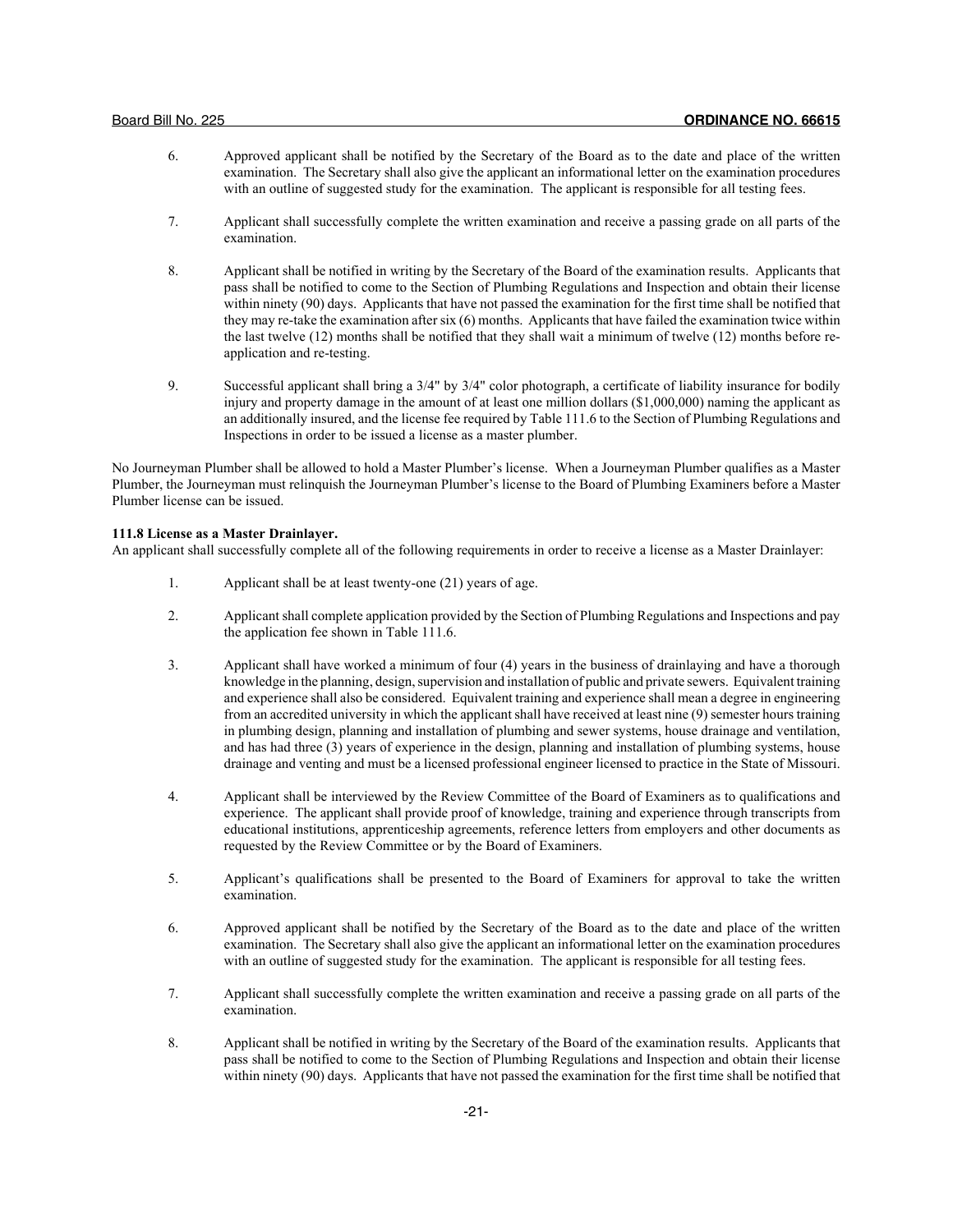they may re-take the examination after six (6) months. Applicants that have failed the examination twice within the last twelve (12) months shall be notified that they shall wait a minimum of twelve (12) months before reapplication and re-testing.

9. Successful applicant shall bring a 3/4" by 3/4" color photograph, a certificate of liability insurance for bodily injury and property damage in the amount of at least one million dollars (\$1,000,000) naming the applicant as an additionally insured, and the license fee required by Table 111.6 to the Section of Plumbing Regulations and Inspections in order to be issued a license as a Master Drainlayer.

#### **111.9 License as a Journeyman Plumber.**

An applicant shall successfully complete all of the following requirements in order to receive a license as a Journeyman Plumber:

- 1. Applicant shall be at least twenty-one (21) years of age.
- 2. Applicant shall complete application provided by the Section of Plumbing Regulations and Inspections and pay the application fee shown in Table 111.6.
- 3. Applicant shall have a minimum of five (5) years experience as an apprentice in the installation of plumbing and drainage systems under the direct personal and immediate supervision of a certified Journeyman or Master Plumber in the City of St. Louis, or have a license issued by another licensing authority in another jurisdiction, or equivalent training and experience prior to the date of the examination. Equivalent training and experience shall also be considered. Equivalent training and experience shall mean the satisfactory completion of a one thousand eighty hour (1,080) course in practical plumbing, house drainage and plumbing ventilation at a trade or technical school. The applicant shall receive a one  $(1)$  year credit toward their five  $(5)$  year apprenticeship training when presenting a certificate of completion from a trade or technical school recognized by the Board of Examiners. Any applicant living within fifty (50) miles of the limits of the City of Saint Louis during the applicant's apprenticeship must have held a valid City of Saint Louis apprentice plumber registration for a minimum of four (4) years.
- 4. Applicant shall be interviewed by the Review Committee of the Board of Examiners as to qualifications and experience. The applicant shall provide proof of knowledge, training and experience through transcripts from educational institutions, apprenticeship agreements, reference letters from employers and other documents as requested by the Review Committee or by the Board of Examiners.
- 5. Applicant's qualifications shall be presented to the Board of Examiners for approval to take the written examination.
- 6. Approved applicant shall be notified by the Secretary of the Board as to the date and place of the written examination. The Secretary shall also give the applicant an informational letter on the examination procedures with an outline of suggested study for the examination. The applicant is responsible for all testing fees.
- 7. Applicant shall successfully complete the written examination and receive a passing grade on all parts of the examination.
- 8. Applicant shall be notified in writing by the Secretary of the Board of the examination results. Applicants that pass shall be notified to come to the Section of Plumbing Regulations and Inspection and obtain their license within ninety (90) days. Applicants that have not passed the examination for the first time shall be notified that they may re-take the examination after six (6) months. Applicants that have failed the examination twice within the last twelve (12) months shall be notified that they shall wait a minimum of twelve (12) months before reapplication and re-testing.
- 9. Successful applicant shall bring a 3/4" by 3/4" color photograph and the license fee required in Table 111.6 to the Section of Plumbing Regulations and Inspections in order to be issued a license as a journeyman plumber.

## **111.10 Registration as an Apprentice Plumber.**

Every applicant learning the business or trade of plumbing within the City of Saint Louis, shall be registered by the Board of Plumbing Examiners and shall receive a registration from the Board of Examiners with "Apprentice" plainly marked on it, their name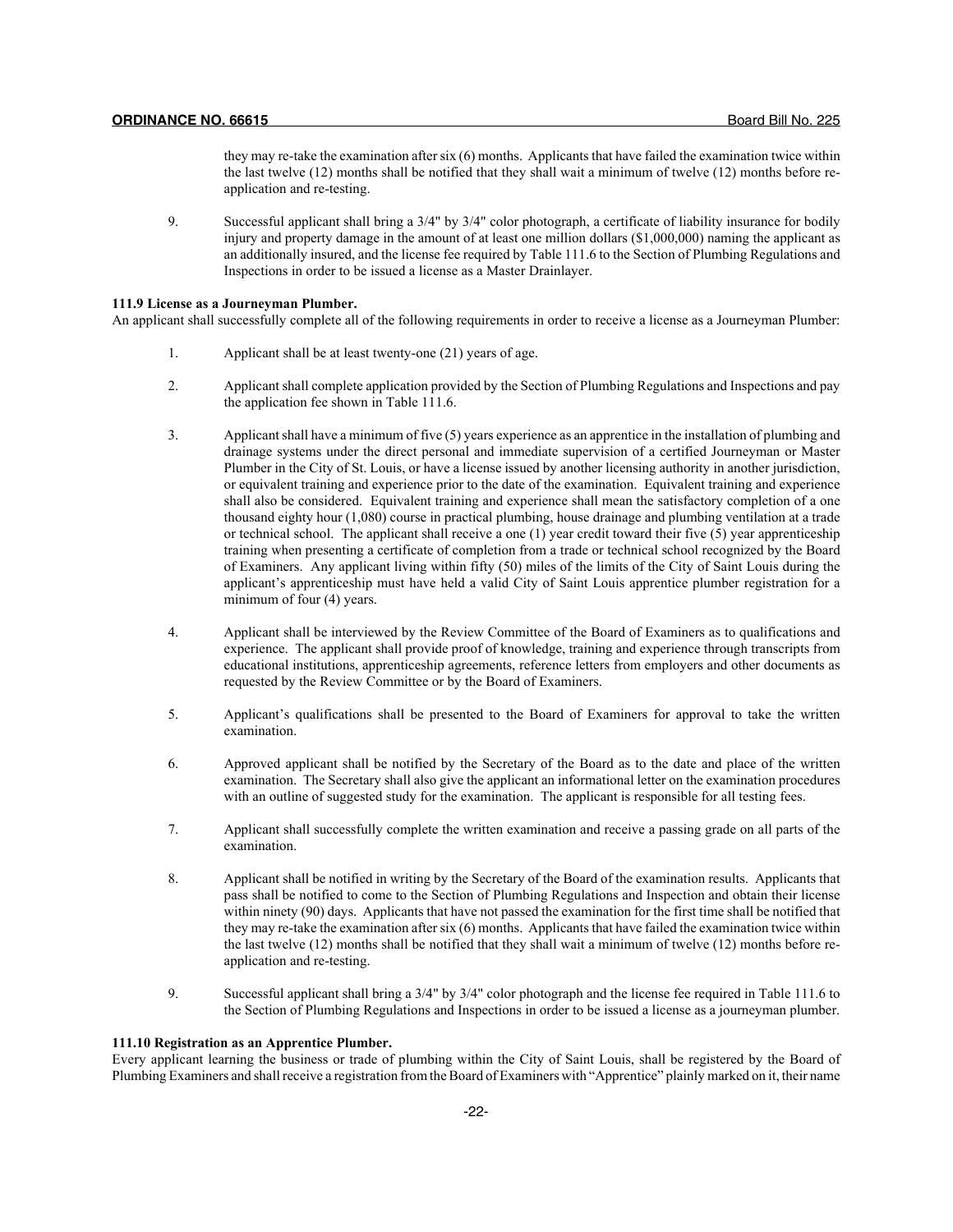and the date issued. The registration fee for an Apprentice shall be as prescribed in Table 111.6 and the registration will be issued for a five (5) year period.

An Apprentice who is undergoing an apprenticeship or course of training for the purpose of learning the trade of plumbing shall perform no work regulated by this code or its amendments thereto, except as an assistant, under the direct personal and immediate supervision of a plumber certified under the terms and provisions of this code.

The Apprentice Registration shall not be renewed. Upon written application, the Apprentice shall be allowed to be extended his registration for a maximum of six (6) months if the Apprentice has been approved to take the Journeyman Plumber examination as prescribed in Section 111.9. It shall be mandatory for an Apprentice Plumber, on the completion of their five (5) year training period, to make application for the Journeyman Plumber's examination.

**111.10.1** Apprentices shall, during the first month of each year after registration, report their training and employment status to the Board. Such report shall be on a form provided by the Board, and shall list for the past year, employers, and period of time worked.

**NOTE:** Failure to report this required information to the Board of Examiners may cause the registration to be cancelled.

**111.10.2** Any Master Plumber employing an Apprentice shall advise the Board in writing immediately upon the commencement or termination of the apprentice's employment. In addition, by the last work day of January of each year, the Master Plumber shall provide to the Board a list of each Apprentice in their employ as of December 31st of the prior year.

**111.10.3** The total number of Apprentices employed by a Master Plumber at any given time shall not exceed the total number of licensed Journeymen employed at that time plus one (1) additional Apprentice for each active Master Plumber.

## **111.11 Certification for homeowner's permit.**

A homeowner that is found qualified by the Board of Examiners shall be allowed to do plumbing work on an owner-occupied single family dwelling under the following conditions:

- 1. The homeowner shall reside in the one-family dwelling and present proof of ownership to the Board of Examiners;
- 2. Such plumbing work shall be done by the homeowner and used exclusively by the homeowner and the homeowner's family;
- 3. Homeowners making plumbing repairs on a one-family dwelling for rental or sale purposes are in violation of this section.
- 4. The applicant shall complete application provided by the Section of Plumbing Regulations and Inspections and pay the application fee shown in Table 111.6.
- 5. The Board of Examiners shall allow the homeowner to take the homeowner examination. If the homeowner fails to qualify by obtaining a passing score, the homeowner shall not be permitted to take the examination again for one year and any plumbing work shall be done by licensed individuals during that time.
- 6. f the homeowner qualifies, the Board of Examiners shall certify the homeowner to work on the specified owneroccupied one family dwelling. This certification shall be valid for two (2) years only at the address listed on the application.
- 7. The homeowner with this certification shall be allowed to obtain one permit at a time for up to four (4) plumbing fixtures. Only one permit for a homeowner shall be open at any time. Plumbing permits for homeowners shall not be extended beyond six (6) months. Any open permit shall be revoked when the homeowner's certification expires. The homeowner shall not be permitted to do work outside of the building.
- 8. After the homeowner's certification has expired, the homeowner may re-apply and re-test for a new certification.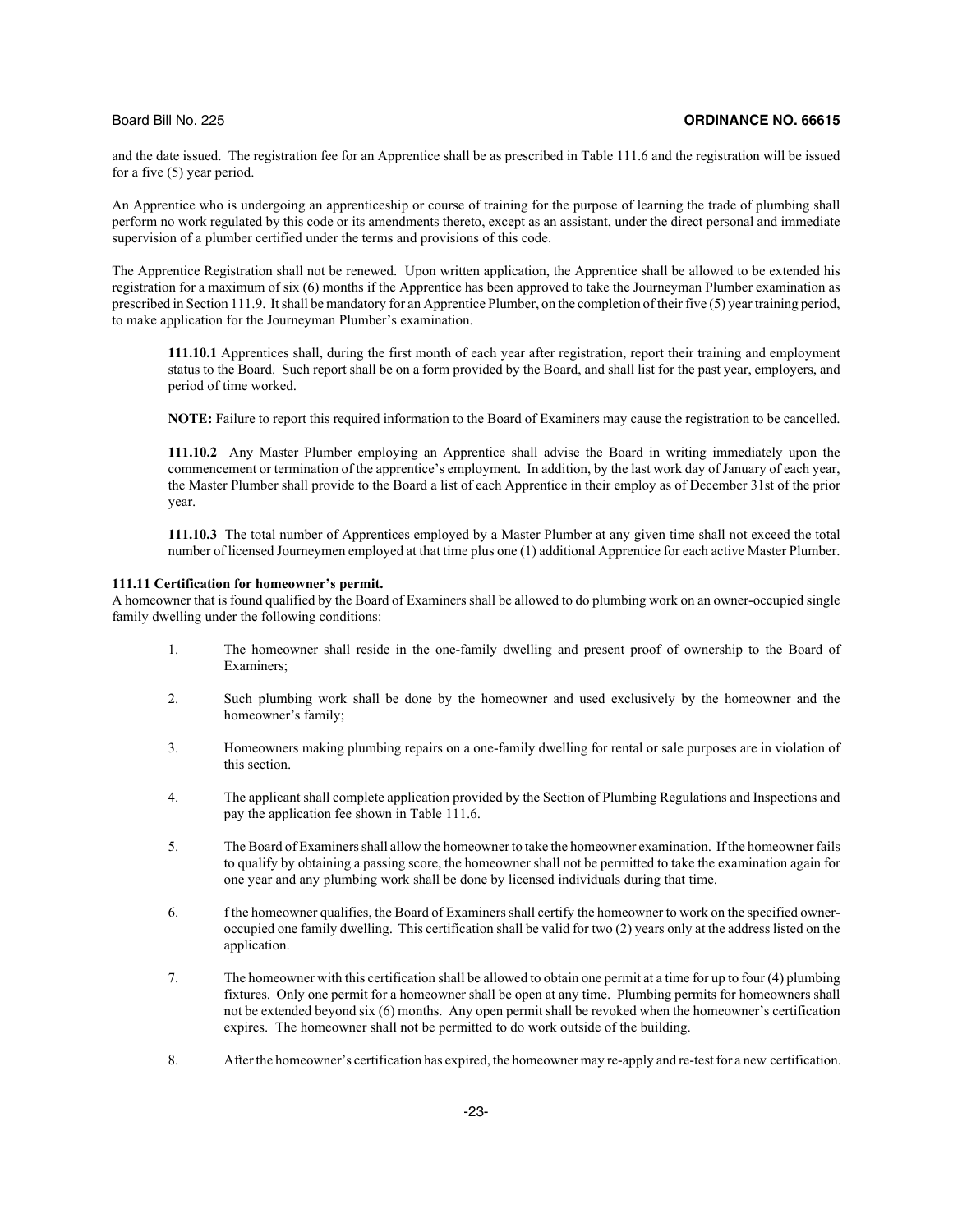## **111.12 Powers of the Board to suspend or revoke licenses.**

Upon receipt of a written complaint to the Board filed by the code official, or the Building Commissioner or any aggrieved person, or upon the Board's own motion, the Board shall make an investigation into the complaint which it may deem necessary and thereafter shall conduct a hearing upon such complaint.

**111.12.1 Reasons for suspension or revocation of licenses.** The following offenses shall be cause for a hearing on a master plumber's, master drainlayer's or journeyman plumber's license:

- 1. If the license holder has obtained same by fraud or misrepresentation, that license shall be immediately revoked;
- 2. The license holder has intentionally violated any of the provisions of this section or any other portion of this code;
- 3. The license holder is found to be negligent, unskilled, and unfaithful in their work or found to be unfit, incompetent or untrustworthy in the work of plumbing or drainlaying.
- 4. The license holder has been convicted of a crime or of violating an ordinance involving moral turpitude;
- 5. The licensed master plumber has intentionally employed an unlicensed person to perform plumbing work covered by this code;
- 6. The licensed master plumber has directed apprentices to work without the supervision of a licensed journeyman or licensed master plumber;
- 7. The licensed master plumber or licensed master drainlayer has obtained permits for individuals who are not in their employ and under their supervision;
- 8. The licensed master plumber or licensed master drainlayer has allowed anyone to enter an excavation that has not been properly shored.

**111.12.2 Notice of hearing.** Except for a good cause shown, within seventy-five (75) days after the filing of a written complaint at a Board meeting, a notice of hearing shall be sent to the license holder. The notice shall be served to the last known address by certified mail, return receipt requested, at least fifteen (15) calendar days prior to any scheduled hearing and shall include:

- 1. A statement of the time, place and nature of the hearing;
- 2. A reference to the particular section(s) of the code and rules involved;
- 3. A short, plain statement of the complaint and a statement of the issues before the Board;
- 4. A statement that the nature of the proceeding before the Board will be an informal inquiry into the complaint, at which time an opportunity will be afforded the individual or contractor to respond to the allegations in the complaint by his/her testimony, the testimony of witnesses, or by documentary evidence;
- 5. A statement that the individual or contractor has a right to be represented by legal counsel; and
- 6. A statement that, based upon the evidence presented at the hearing, the Board may suspend or revoke the homeowner's, apprentice's, journeyman's or master's license.

**111.12.3 Determining vote.** A decision to suspend or revoke a journeyman's or master's license shall require the concurring vote of at least three (3) of the four (4) members of the Board.

**111.12.4 Decisions of the Board are final unless appealed.** All rulings or decisions of the Board of Examiners shall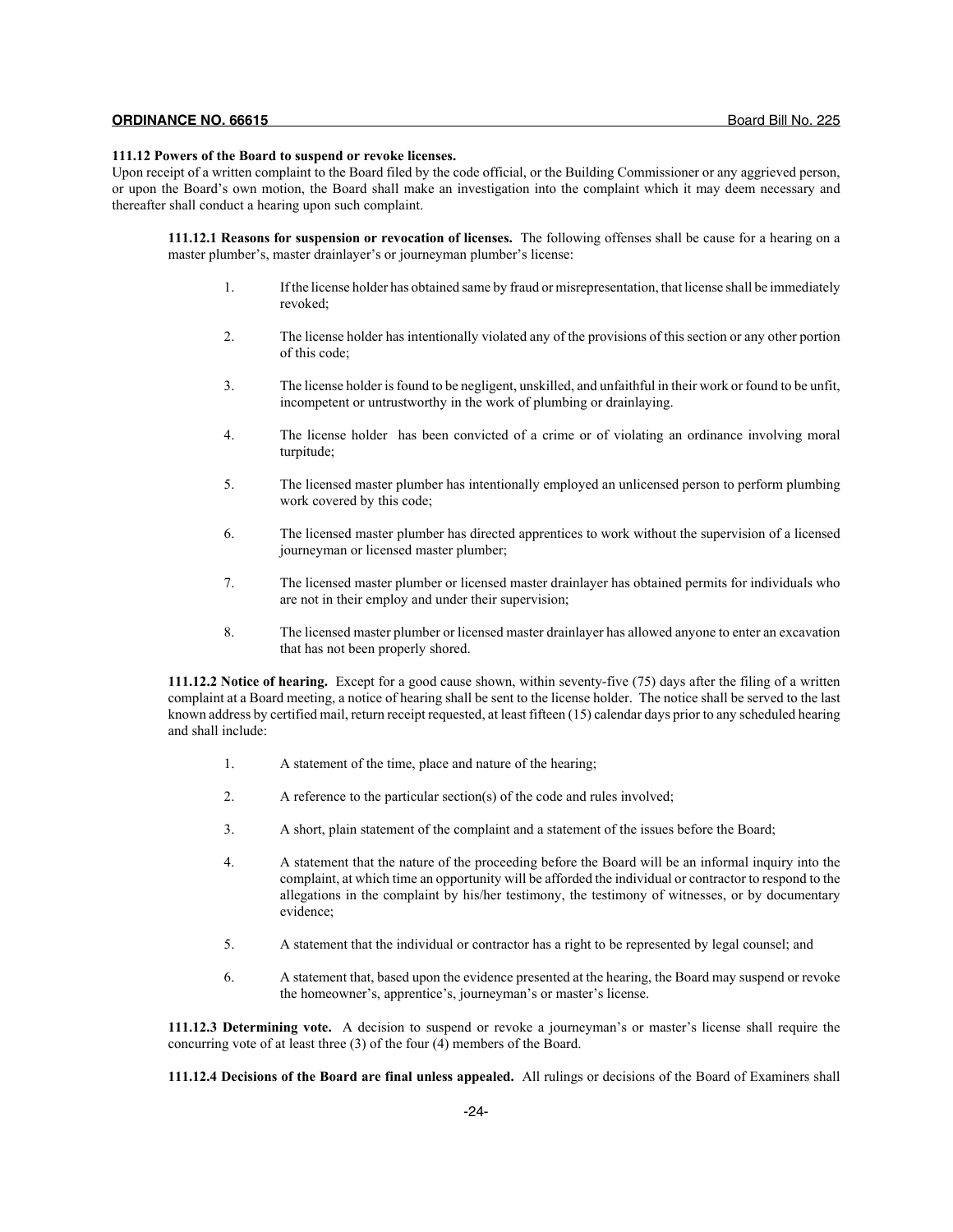become final and binding upon all parties thereto unless appealed to the Board of Building Appeals as provided for in the Building Code.

**111.12.5 Enforcement stayed.** If the decision of the Board of Examiners is appealed to the Board of Building Appeals, enforcement of any ruling or decision by the Board shall be stayed until the Board of Building Appeals has rendered its decision.

#### **111.13 Hardship Clause.**

In the event of a loss of a Master Licensee to a company employing tradesmen licensed in the City of Saint Louis, through no fault of that company, a licensed Journeyman of the trade of the absent Master Licensee; or in the event of the loss of a Master Drainlayer to a company through no fault of that company, a person who would otherwise be eligible to qualify as a Master Drainlayer in the trade of the absent Master Drainlayer; and who shall be a full time employee of that company, shall be designated as an Interim Master after meeting all bonding and insurance requirements. That company may operate under an Interim Master, who will have the same rights, responsibilities and standing of a Master in that trade, for a period of not more than one (1) year from the date of the hardship. The Code Official shall determine judgment of fault.

Disagreement of judgment may be appealed to the Board of Examiners who shall hold an emergency hearing no later than fourteen (14) calendar days following the date the appeal is received by the Board Secretary. The decision of the Board involving a hardship clause is appealable in the same manner as other decisions of the Board. Additional appeals may be made pursuant to the procedures in Section 110 of this Code.

## **112.0 BOARD OF EXAMINERS FOR SPRINKLER SYSTEM CONTRACTORS**

## **112.1 How constituted.**

The Mayor, with the approval of the Board of Aldermen, shall appoint one (1) licensed employing sprinkler contractor, one (1) licensed professional engineer with experience in fire suppression sprinkler system design and one (1) licensed journeyman sprinkler fitter. Each of whom shall be a resident of the City of St. Louis, each of whom shall be a United States citizen, and each of whom shall have been actively engaged at the trade or business of sprinkler systems for five (5) years in the Saint Louis metropolitan area. These three members, together with the Fire Marshal or the Fire Marshal's appointed representative, and the Building Commissioner or the Building Commissioner's appointed representative, shall constitute the Board of Examiners.

## **112.2 Term of office, compensation.**

The members of the Board of Examiners, except the Fire Marshal or the Fire Marshal's appointed representative, and the Building Commissioner or the Building Commissioner's duly appointed representative, shall hold office for a term of four (4) years or until their successors are duly qualified, unless removed by the Mayor. They shall, except for the Fire Marshal or the Fire Marshal's appointed representative, and the Building Commissioner or the Building Commissioner's duly appointed representative, receive compensation for their services, as provided by separate ordinance on a per-meeting basis.

## **112.3 Meetings.**

Three (3) members of the Board in attendance shall constitute a quorum. An affirmative vote of three (3) board members is necessary for the approval of any motion. The Board shall elect one of its members to be the chairman. Suitable quarters for the use of the Board of Examiners shall be provided by the Building Division.

## **112.4 Powers and duties of the Board of Examiners.**

 It shall be the duty of the Board of Examiners to meet as often as necessary to: hear and determine any charges or complaints which may be lawfully made against any licensed sprinkler contractor or licensed journeyman sprinkler fitter; approve apprentice applications; and transact any other lawful business of the Board. Meetings may be held at the request of the chairman of the board. Suitable quarters for the use of the Board of Examiners shall be provided.

- 1. Administration The Board of Examiners shall receive applications and after review they shall approve or deny them based on Sections 112.8, 112.9 and 112.10.
- 2. Test The Board of Examiners shall prescribe the administration, form and content of tests for journeyman sprinkler fitters and sprinkler fitter contractors and the form and content of licenses as described herein. The Board of Examiners shall also determine the passing grade for each test.
- 3. Complaints All complaints by citizens concerning sprinkler fitting procedures or rules and regulations shall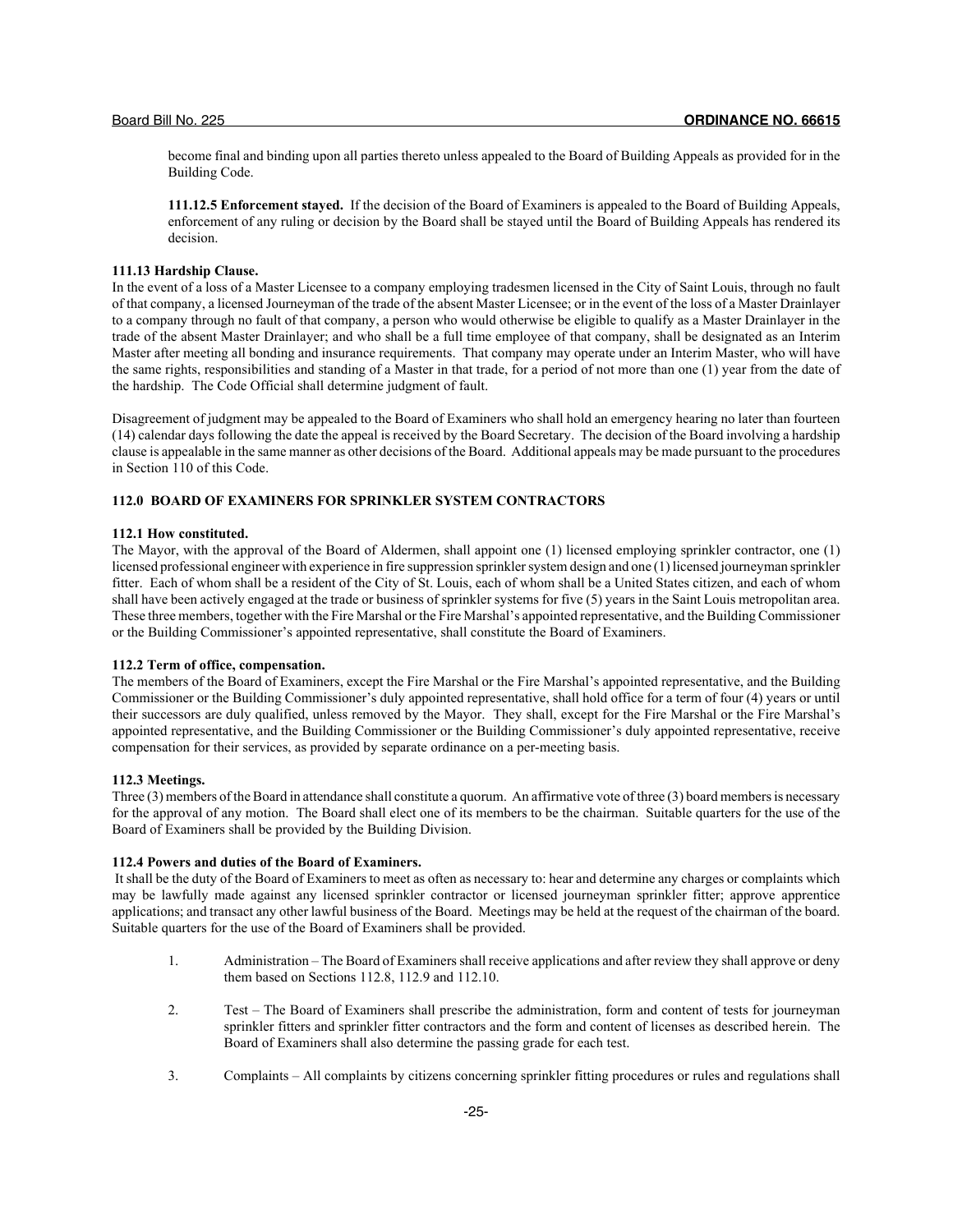be made to the Board of Examiners in writing. After a thorough investigation, the Board shall respond in writing to each complaint.

- 4. Adoption of Rules The Board of Examiners shall adopt rules and regulations, when and as required at the discretion of the Board, consistent with the provisions of this ordinance and the laws of the City of Saint Louis, related to the Board's powers and duties as herein stated. Such rules and regulations adopted by the Board shall be posted in the Section of Plumbing Regulations and Inspections for two weeks prior to becoming effective.
- 5. Inspection The Board of Examiners shall order the inspection of any sprinkler system whenever deemed necessary for the public safety.
- 6. Revocation/Suspension of Licenses After investigation and hearings in accordance with Section 112.11, the Board may revoke or suspend any license that it has issued.

## **112.5 Secretary of the board, duties.**

The code official or his duly appointed representative shall act as Secretary to the Board of Examiners. The Secretary of the Board shall be nonvoting. It shall be the duty of the Secretary to:

- 1. keep full and complete records of the proceedings of said Board;
- 2. keep a file of the name, residence and place of business of every licensed person engaged in or working at the business of sprinkler fitting in the City of Saint Louis (these records shall be updated within ninety days of the renewal period stated in Section 112.6);
- 3. give all applicants for examination a written notice of the date and place of examination. The Secretary shall give the applicant an informational letter on examination procedures with an outline of suggested study for the examination applied for; and
- 4. return all incomplete applications to the applicants.

All records shall be open to supervised public inspection during normal working hours, subject to staff availability. Test questions and answers shall not be open to the public.

#### **112.6 Renewal date for licenses.**

The renewal of all licenses for sprinkler contractors and journeyman sprinkler fitters shall be due on December 31, 2006, and every three (3) years thereafter. Licenses shall be renewed within a grace period of thirty days prior to or following the renewal date. Following the grace period, any Sprinkler Contractor or Journeyman Sprinkler Fitter who has not renewed his license, at the discretion of the Board of Examiners, shall be required to re-apply and be re-tested in order to obtain a new license.

**112.6.1 Licenses obtained between renewal dates.** Any new license issued more than thirty (30) days prior to the renewal date shall expire on the renewal date. There shall be no prorating of license fees.

**112.6.2 Failure of Sprinkler Contractor to renew.** The failure of any Sprinkler Contractor to renew their license during the grace period shall terminate their license, and no permit for doing work under this or any other ordinance of the City of Saint Louis shall be issued them until after they have obtained a new license following re-application and re-testing (if necessary), and they shall be disqualified from carrying on any work authorized to be done under any permit theretofore issued to them or any job unfinished at the date of termination of their license.

#### **112.7 Inactive license.**

Upon written application to the Plumbing Inspection Supervisor, a sprinkler contractor shall be allowed to make his license inactive. If approved, the Plumbing Inspection Supervisor will approve the written application and return it to the license holder. It shall be the license holder's responsibility to keep this document and present it to the Section of Plumbing Regulation and Inspection when the license is to be re-activated. The license holder must maintain an active Journeyman Sprinkler Fitter license.

## **112.8 License as a Sprinkler Contractor.**

An applicant shall successfully complete all of the following requirements in order to receive a license as a Sprinkler Contractor: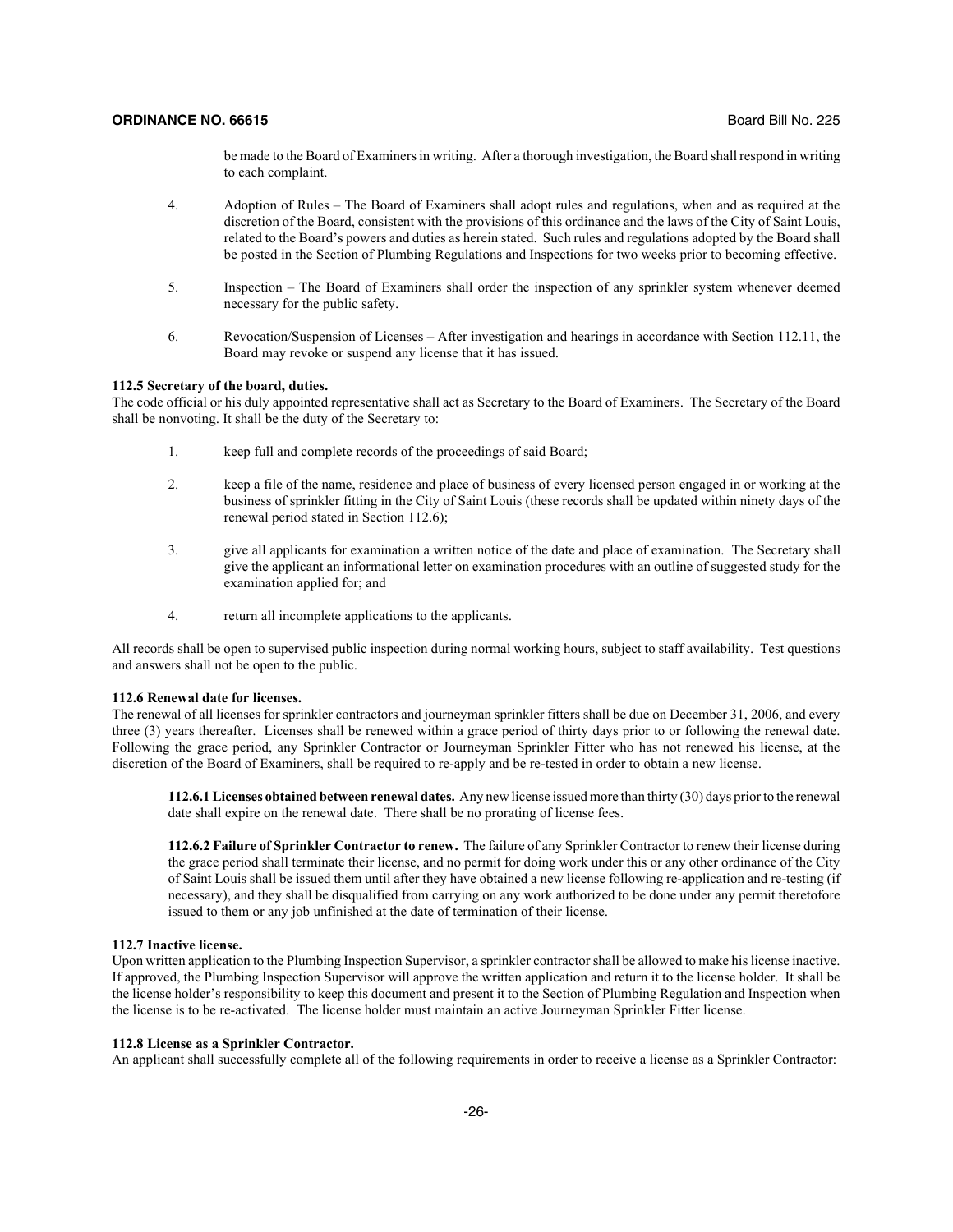- 1. Applicant shall be at least twenty-one (21) years of age.
- 2. Applicant shall complete application provided by the Section of Plumbing Regulations and Inspections and pay the application fee shown in Table 111.6.
- 3. Applicant shall have served a five (5) year apprenticeship and have five (5) years' experience as a licensed Sprinkler Fitter or the applicant shall have ten (10) years' experience as a licensed Sprinkler Fitter. (Five years of experience consists of a minimum of 8,500 working hours with a maximum of 1,700 working hours considered for any one year.) Equivalent training and experience shall also be considered. Equivalent training and experience shall mean a degree in engineering from an accredited university in which the applicant shall have received training in the design of sprinkler system design, planning and installation of same, and has had three (3) years of experience in the design, planning and installation of sprinkler systems, and must be a licensed professional engineer licensed to practice in the State of Missouri.
- 4. Applicant's credentials shall be reviewed by the Board of Examiners as to qualifications and experience. The applicant shall provide proof of knowledge, training and experience through transcripts from educational institutions, apprenticeship agreements, reference letters from employers and other documents as requested by the Board of Examiners.
- 5. The Secretary of the Board shall arrange a testing date with the approved applicant. The Secretary shall also give the applicant an informational letter on the examination procedures with an outline of suggested study for the examination. The applicant shall schedule the test within ninety (90) days of approval. The applicant is responsible for all testing fees.
- 6. Applicant shall successfully complete the written examination and receive a passing grade on all parts of the examination.
- 7. Applicant shall be notified in writing by the Secretary of the Board of the examination results. Applicants that pass shall be notified to come to the Section of Plumbing Regulations and Inspection and obtain their license. Applicants that have failed the examination for the first time shall be notified that they may schedule a re-take of the examination after ninety (90) days. Applicants that have failed the examination for a second time shall be notified that they may schedule a re-take of the examination after an additional one hundred eighty (180) days. Applicants that have failed the examination for a third time shall wait a minimum of twelve (12) months before re-application and re-testing. The applicant is responsible for all application and testing fees.
- 8. Successful applicant shall bring a 3/4" by 3/4" color photograph, a certificate of liability insurance for bodily injury and property damage in the amount of at least one million dollars (\$1,000,000) naming the applicant as an additionally insured, and the license fee required by Table 111.6 to the Section of Plumbing Regulations and Inspections in order to be issued a license as a Sprinkler Contractor.

No Journeyman Sprinkler Fitter shall be allowed to hold a Sprinkler Contractor license. When a Journeyman Sprinkler Fitter qualifies as a Sprinkler Contractor, the Journeyman must relinquish the Journeyman Sprinkler Fitter's license to the Board of Plumbing Examiners before a Sprinkler Contractor's license can be issued.

#### **112.9 License as a Journeyman Sprinkler Fitter.**

An applicant shall successfully complete all of the following requirements in order to receive a license as a Journeyman Sprinkler Fitter:

- 1. Applicant shall be at least twenty-one (21) years of age.
- 2. Applicant shall complete application provided by the Section of Plumbing Regulations and Inspections and pay the application fee shown in Table 111.6.
- 3. Applicant shall have a minimum of five (5) years experience as an apprentice in the installation of sprinkler systems under the direct personal and immediate supervision of a licensed journeyman sprinkler fitter or licensed sprinkler contractor in the City of St. Louis, or have a license issued by another licensing authority in another jurisdiction, or equivalent training and experience prior to the date of the examination. (Five years of experience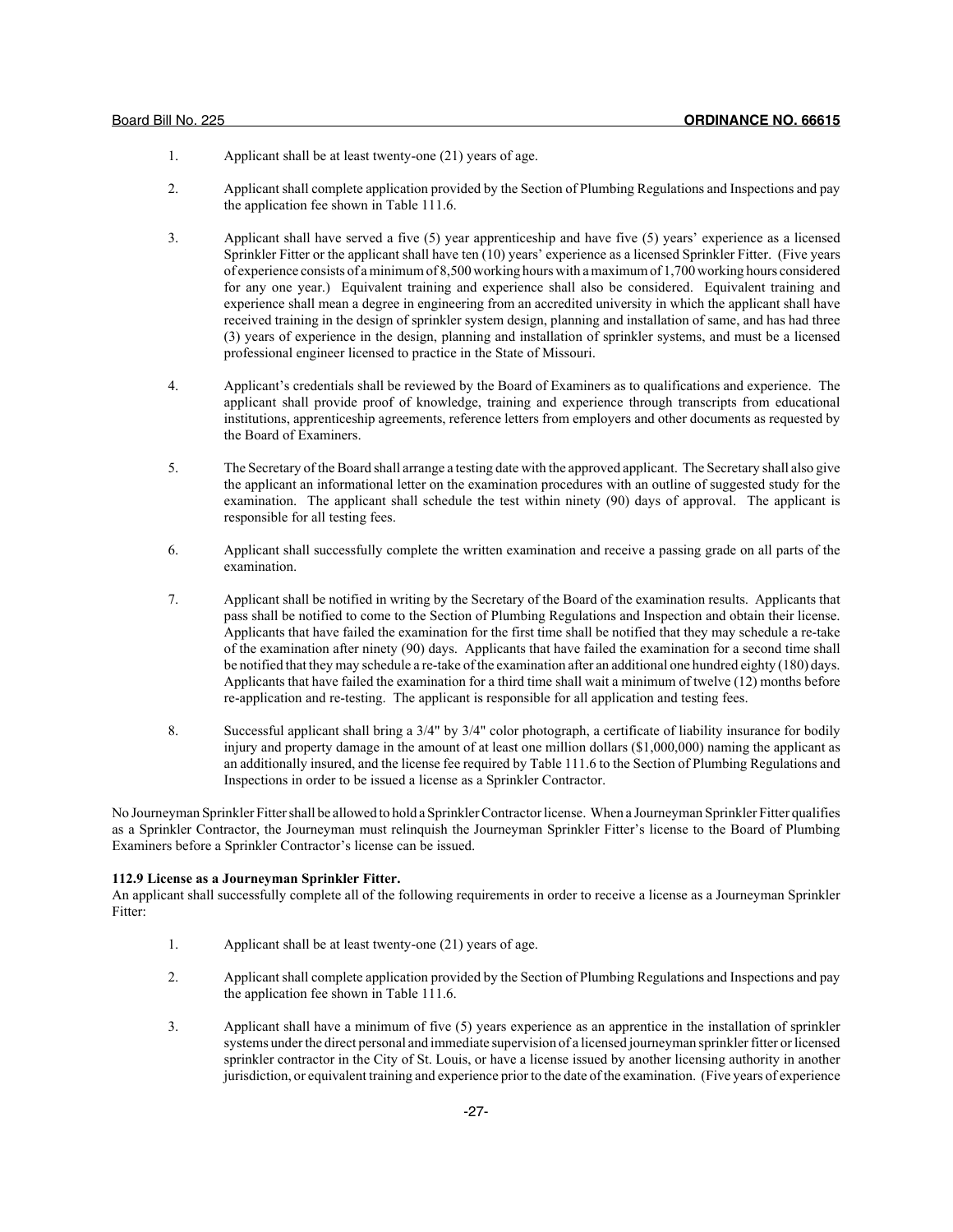consists of a minimum of 8,500 hours with a maximum of 1,700 working hours considered for any one year.) The applicant shall receive a one (1) year credit toward their five (5) year apprenticeship training when presenting a certificate of completion from a trade or technical school recognized by the Board of Examiners. Any applicant living within one hundred (100) miles of the limits of the City of Saint Louis must have held a valid apprentice sprinkler fitter registration for five (5) years.

- 4. The applicant shall provide proof of knowledge, training and experience through transcripts from educational institutions, apprenticeship agreements, letters of reference from employers and any other documents requested by the Board of Examiners.
- 5. Applicant's qualifications shall be reviewed by the Board of Examiners for approval to take the written examination.
- 6. The Secretary of the Board shall arrange a testing date with the applicant. The Secretary shall also give the applicant an informational letter on the examination procedures with an outline of suggested study for the examination. The applicant shall schedule the test within ninety (90) days of approval. The applicant is responsible for all testing fees.
- 7. Applicant shall successfully complete the written examination and receive a passing grade on all parts of the examination.
- 8. Applicant shall be notified in writing by the Secretary of the Board of the examination results. Applicants that pass shall be notified to come to the Section of Plumbing Regulations and Inspection and obtain their license. Applicants that have failed the examination for the first time shall be notified that they may schedule a re-take of the examination after ninety (90) days. Applicants that have failed the examination for a second time shall be notified that they may schedule a re-take of the examination after an additional one hundred eighty (180) days. Applicants that have failed the examination for a third time shall wait a minimum of twelve (12) months before re-application and re-testing. The applicant is responsible for all application and testing fees.
- 9. Successful applicant shall bring a 3/4" by 3/4" color photograph and the license fee required in Table 111.6 to the Section of Plumbing Regulations and Inspections in order to be issued a license as a Journeyman Sprinkler Fitter.

### **112.10 Registration as an Apprentice Sprinkler Fitter.**

Every applicant learning the business or trade of sprinkler fitting within the City of Saint Louis, shall be registered by the Board of Examiners and shall receive a registration from the Board of Examiners with "Apprentice" plainly marked on it, their name and the date issued. The registration fee for an Apprentice shall be as prescribed in Table 111.6 and the registration will be issued for a five (5) year period.

The Apprentice's employer shall furnish a notarized letter to the Board of Examiners naming all Journeyman Sprinkler Fitters and all Apprentice Sprinkler Fitters in their employment. The Sprinkler Contractor shall employ at least one licensed Journeyman Sprinkler Fitter for each Apprentice Sprinkler Fitter.

An Apprentice who is undergoing an apprenticeship or course of training for the purpose of learning the trade of sprinkler fitting shall perform no work regulated by this code or its amendments thereto, except as an assistant, under the direct personal and immediate supervision of a Sprinkler Fitter or Sprinkler Contractor licensed under the terms and provisions of this code.

The Apprentice Registration shall not be renewed. Upon written application, the apprentice shall be allowed to be extended his registration for a maximum of six (6) months if the apprentice has been approved to take the journeyman sprinkler fitter examination as prescribed in Section 112.8. It shall be mandatory for an Apprentice Sprinkler Fitter, on the completion of their five (5) year training period, to make application for the Journeyman Sprinkler Fitter's examination.

## **112.11 Powers of the Board to suspend or revoke licenses.**

Upon receipt of a written complaint to the Board filed by the Building Commissioner or any aggrieved person, or upon the Board's own motion, the Board shall make an investigation into the complaint which it may deem necessary and thereafter shall conduct a hearing upon such complaint.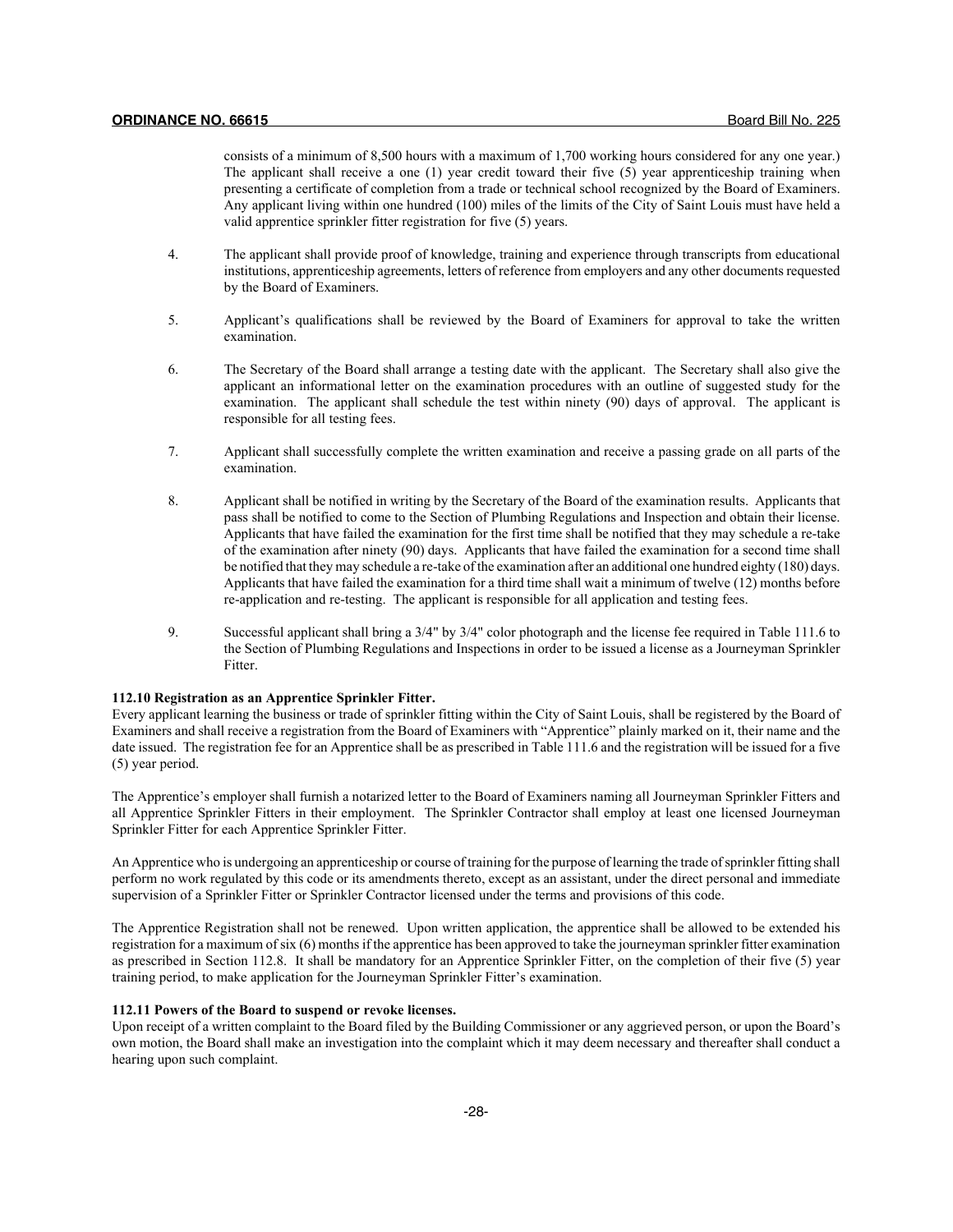**112.11.1 Reasons for suspension or revocation of licenses.** The following offenses shall be cause for a hearing on a Sprinkler Contractor's or Journeyman Sprinkler Fitter's license:

- 1. If the license holder has obtained same by fraud or misrepresentation, that license shall be immediately revoked;
- 2. The license holder has intentionally violated any of the provisions of this section or any other portion of this code or the fire code;
- 3. The license holder is found to be negligent, unskilled and unfaithful in their work or found to be unfit, incompetent or untrustworthy in the work of sprinkler fitting;
- 4. The license holder has been convicted of a crime or of violating an ordinance involving moral turpitude;
- 5. The licensed Sprinkler Contractor has intentionally employed an unlicensed person to perform sprinkler fitting work covered by this code;
- 6. The licensed Sprinkler Contractor has directed Apprentices to work without the supervision of a licensed Journeyman Sprinkler Fitter.
- 7. The licensed Sprinkler Contractor has obtained permits for individuals who are not in their employ and under their supervision.

**112.11.2 Notice of hearing.** Within seventy-five (75) calendar days after the filing of a written complaint at the Board meeting, a notice of hearing shall be sent to the license holder. The notice shall be served to the last known address by certified mail, return receipt requested, at least fifteen (15) days prior to any scheduled hearing and shall include:

- 1. A statement of the time, place and nature of the hearing;
- 2. A reference to the particular section(s) of the code and rules involved;
- 3. A short, plain statement of the complaint and a statement of the issues before the Board;
- 4. A statement that the nature of the proceeding before the Board will be an informal inquiry into the complaint, at which time an opportunity will be afforded the individual or contractor to respond to the allegations in the complaint by their testimony, the testimony of witnesses, or by documentary evidence;
- 5. A statement that the journeyman sprinkler fitter or sprinkler contractor has a right to be represented by legal counsel; and
- 6. A statement that, based upon the evidence presented at the hearing, the Board may suspend or revoke the apprentice's, journeyman sprinkler fitter's or sprinkler contractor's license.

**112.11.3 Determining vote.** A decision to suspend or revoke an Apprentice's, a Journeyman Sprinkler Fitter's or a Sprinkler Contractor's license shall require the concurring vote of at least three (3) members of the Board.

**112.11.4 Decisions of the Board are final unless appealed.** All rulings or decisions of the Board of Examiners shall become final and binding upon all parties thereto unless appealed to the Board of Building Appeals as provided for in the Building Code.

**112.11.5 Enforcement stayed.** If the decision of the Board of Examiners is appealed to the Board of Building Appeals, enforcement of any ruling or decision by the Board shall be stayed until the Board of Building Appeals has rendered its decision.

## **112.12 Hardship Clause.**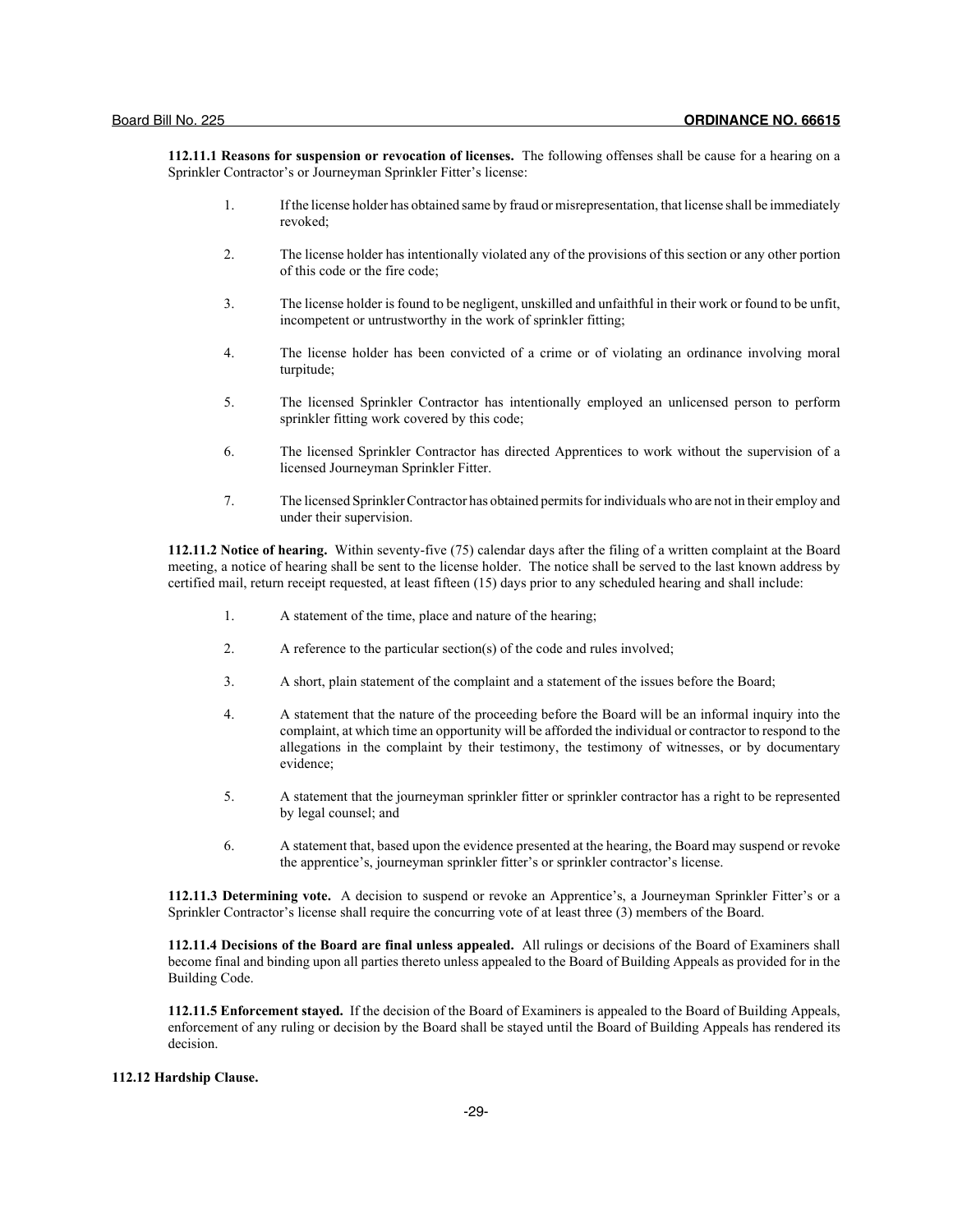In the event of a loss of a Master Licensee to a company employing tradesmen licensed in the City of Saint Louis, through no fault of that company, a licensed Journeyman of the trade of the absent Master Licensee and who shall be a full time employee of that company, shall be designated as an Interim Master after meeting all bonding and insurance requirements. That company may operate under an Interim Master, who will have the same rights, responsibilities and standing of a Master in that trade, for a period of not more than one (1) year from the date of the hardship. The Code Official shall determine judgment of fault.

Disagreement of judgment may be appealed to the Board of Examiners who shall hold an emergency hearing no later than fourteen (14) calendar days following the date the appeal is received by the Board Secretary. The decision of the Board involving a hardship clause is appealable in the same manner as other decisions of the Board. Additional appeals may be made pursuant to the procedures in Section 110 of this Code.

## **113.0 COMMITTEE OF PLUMBING REVIEW**

## **113.1 How constituted.**

The Mayor, with the approval of the Board of Aldermen, shall appoint one (1) licensed architect, one (1) licensed professional engineer with experience in plumbing system design, one (1) licensed master plumber, one (1) licensed master drainlayer, one (1) licensed journeyman plumber and one (1) member at large. Each of whom shall be a resident of the City of St. Louis, each of whom shall be a United States citizen, and each of whom shall have been actively engaged at the trade or business of plumbing systems for five (5) years in the Saint Louis metropolitan area, except for the member at large. These six members, together with the Plumbing Supervisor or the Plumbing Supervisor's appointed representative, shall constitute the Committee of Plumbing Review.

## **113.2 Term of office, compensation.**

The members of the Committee of Plumbing Review, except the Plumbing Supervisor or the Plumbing Supervisor's duly appointed representative, shall hold office for a term of four (4) years or until their successors are duly qualified, unless removed by the Mayor. They shall, except for the Plumbing Supervisor or the Plumbing Supervisor's duly appointed representative, receive compensation for their services, as provided by separate ordinance on a per-meeting basis.

## **113.3 Meetings.**

Four (4) members of the Committee in attendance shall constitute a quorum. A majority vote of the board members is necessary for the approval of any motion. The Committee shall elect one of its members to be the chairman. The Plumbing Supervisor or the Plumbing Supervisor's duly appointed representative shall be the Committee's secretary. Suitable quarters for the use of the Committee of Plumbing Review shall be provided by the Building Division. The Committee shall meet a minimum of three (3) times per year. Additional meetings may be called at the request of any Committee member.

## **113.4 Powers and duties of the Committee of Plumbing Review.**

It shall be the duty of the Committee of Plumbing Review to consider all proposed changes in this code relative to the use, adoption or incorporation of any plumbing materials, or the method of construction or installation of plumbing when referred to the Committee by the code official. The Committee shall consider any petition for the adoption or incorporation of any plumbing materials or methods of construction or installation of plumbing referred to the Committee by the Building Commissioner. The Committee shall accept research, approval, investigations and report reviews when referred by the code official for assistance.

## **113.5 Secretary of the board, duties.**

It shall be the duty of the Secretary to:

- 1. Prepare and distribute the agenda to all Committee members for all upcoming meetings; and
- 2. Keep full and complete records of the proceedings of said Committee;

All records shall be open to supervised public inspection during normal working hours, subject to staff availability.

## **114.0 BACKFLOW CERTIFICATION**

#### **114.1 General.**

The installation and annual testing of backflow prevention devices shall be performed only by individuals that have been licensed for this specific work by the Section of Plumbing Regulations and Inspections.

## **114.2 Master Plumbers and Journeyman Plumbers.**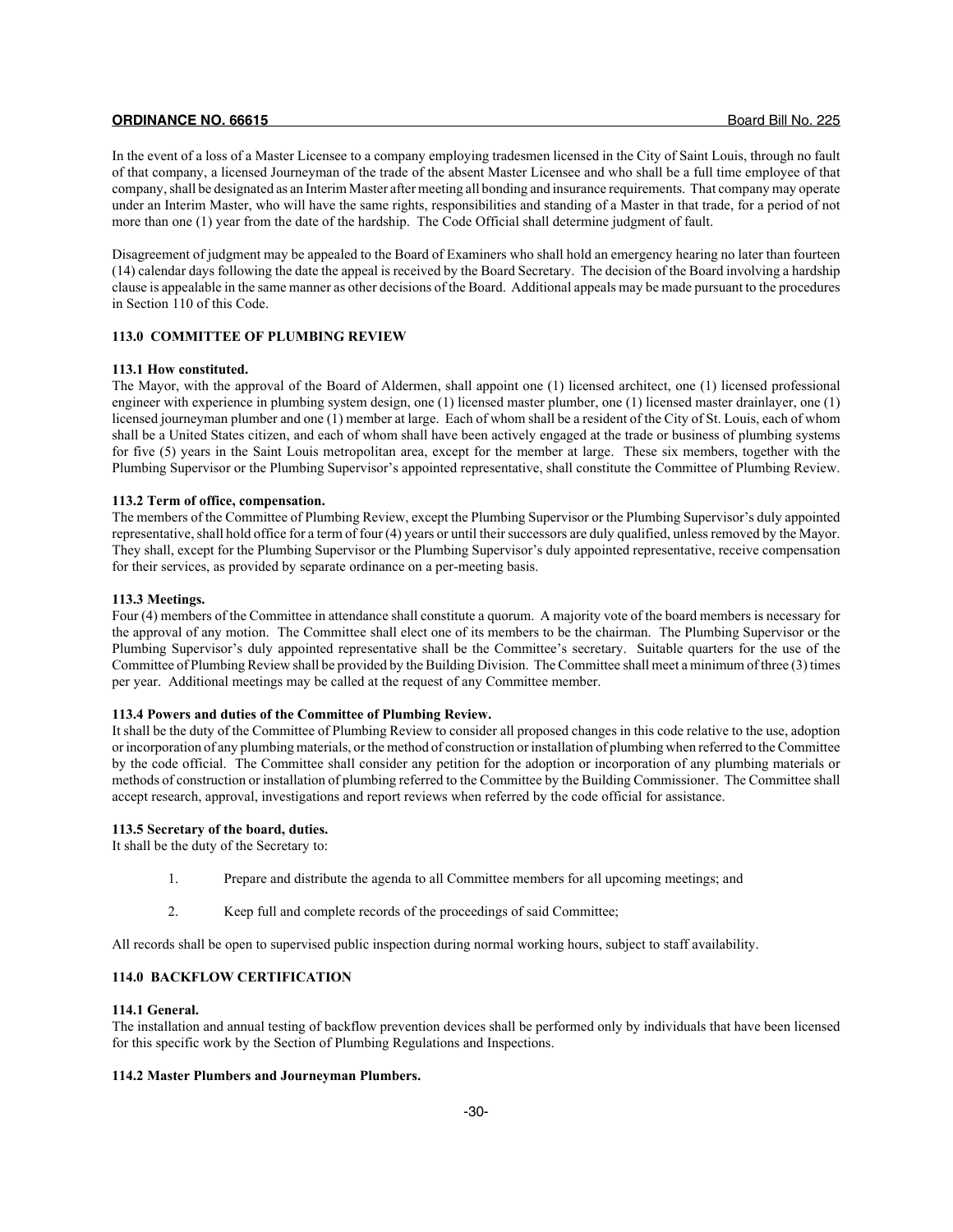A licensed Plumbing Contractor shall have a licensed Master Plumber or licensed Journeyman Plumber in possession of a valid Missouri Department of Natural Resources Public Drinking Water Certification for Backflow Prevention Assembly Tester Rule 10CSR60-11.010 to install and/or test backflow prevention devices on any installation other than dedicated fire sprinkler and suppression systems that require a licensed Sprinkler Contractor to install and test.

**114.2.1 Validation of Master Plumber or Journeyman Plumber licenses.** Upon application for or renewal of a Master Plumber or Journeyman Plumber license, the Master Plumber or Journeyman Plumber shall present proof of a valid Missouri Department of Natural Resources Public Drinking Water Certification for Backflow Prevention Assembly Tester Rule 10CSR60-11.010 certification to the Plumbing Section and the Master Plumber or Journeyman Plumber license will be notated as complying with Section 114.2.

## **114.3 Sprinkler Contractors and Journeyman Sprinkler Fitters.**

A licensed Sprinkler Contractor employing a licensed Journeyman Sprinkler Fitter in possession of a valid Missouri Department of Natural Resources Public Drinking Water Certification for Backflow Prevention Assembly Tester Rule 10CSR60-11.010 may install and/or test backflow prevention devices on any sprinkler system installation. The licensed Sprinkler Contractor is authorized to perform work on any sprinkler system up to and including the backflow device and the branch pipe in which the backflow device is installed. If the sprinkler system originates from a separate water main tap, the licensed Sprinkler Contractor may work on the line up to but not including the tap.

**114.3.1 Validation of Journeyman Sprinkler Fitter licenses.** Upon application for or renewal of a Journeyman Sprinkler Fitter license, the Journeyman Sprinkler Fitter shall present proof of a valid Missouri Department of Natural Resources Public Drinking Water Certification for Backflow Prevention Assembly Tester Rule 10CSR60-11.010 certification to the Plumbing Section and the Journeyman Sprinkler Fitter license will be notated as complying with Section 114.3.

## **114.4 Mechanical Contractors and Journeyman Pipefitters.**

A Mechanical Contractor employing a licensed Journeyman Pipefitter in possession of a valid Missouri Department of Natural Resources Public Drinking Water Certification for Backflow Prevention Assembly Tester Rule 10CSR60-11.010 may use that employee to install and/or test backflow prevention devices on any mechanical system installation. The licensed Journeyman Pipefitter employed by the Mechanical Contractor is authorized to perform work on the backflow prevention device serving any mechanical system. A Mechanical Contractor licensed by the Plumbing Section of the Division of Buildings and Inspections is authorized to work on process piping up to the backflow prevention device and the branch pipe in which the backflow device is installed.

**114.4.1 Journeyman Pipefitter license.** An individual in possession of a valid Journeyman Mechanical Pipefitter license issued by the Mechanical Section of the Division of Buildings and Inspections may obtain a Journeyman Pipefitter license from the Plumbing Section upon completion of a written application, proof of possessing the Journeyman Mechanical Pipefitter license, a 3/4 inch by 3/4 inch color photograph and payment of the application and license fee stated in Table 111.6.

**114.4.2 Validation of Journeyman Pipefitter licenses.** Upon application for or renewal of a Journeyman Pipefitter license, the Journeyman Pipefitter shall present proof of a valid Missouri Department of Natural Resources Public Drinking Water Certification for Backflow Prevention Assembly Tester Rule 10CSR60-11.010 certification to the plumbing section and the Journeyman Pipefitter license will be notated as complying with Section 114.4.

## **Chapter 2 Definitions**

*Add the following definitions:*

**Addition** - An extension or increase in floor area, number of stories, or height of a building or structure.

**Additional Inspection** - An inspection which is not a required inspection as defined in this Code but which in the judgment of the Code Official is reasonably necessary to enforce this Code or as an inspection which is required as a result of unusual or complicated construction and/or is defined as an inspection which is made as a result of non-compliance, not ready, lockout, etc. See Table 107.11.3.

**Alteration** - Any construction or renovation to an existing structure other than repair or addition.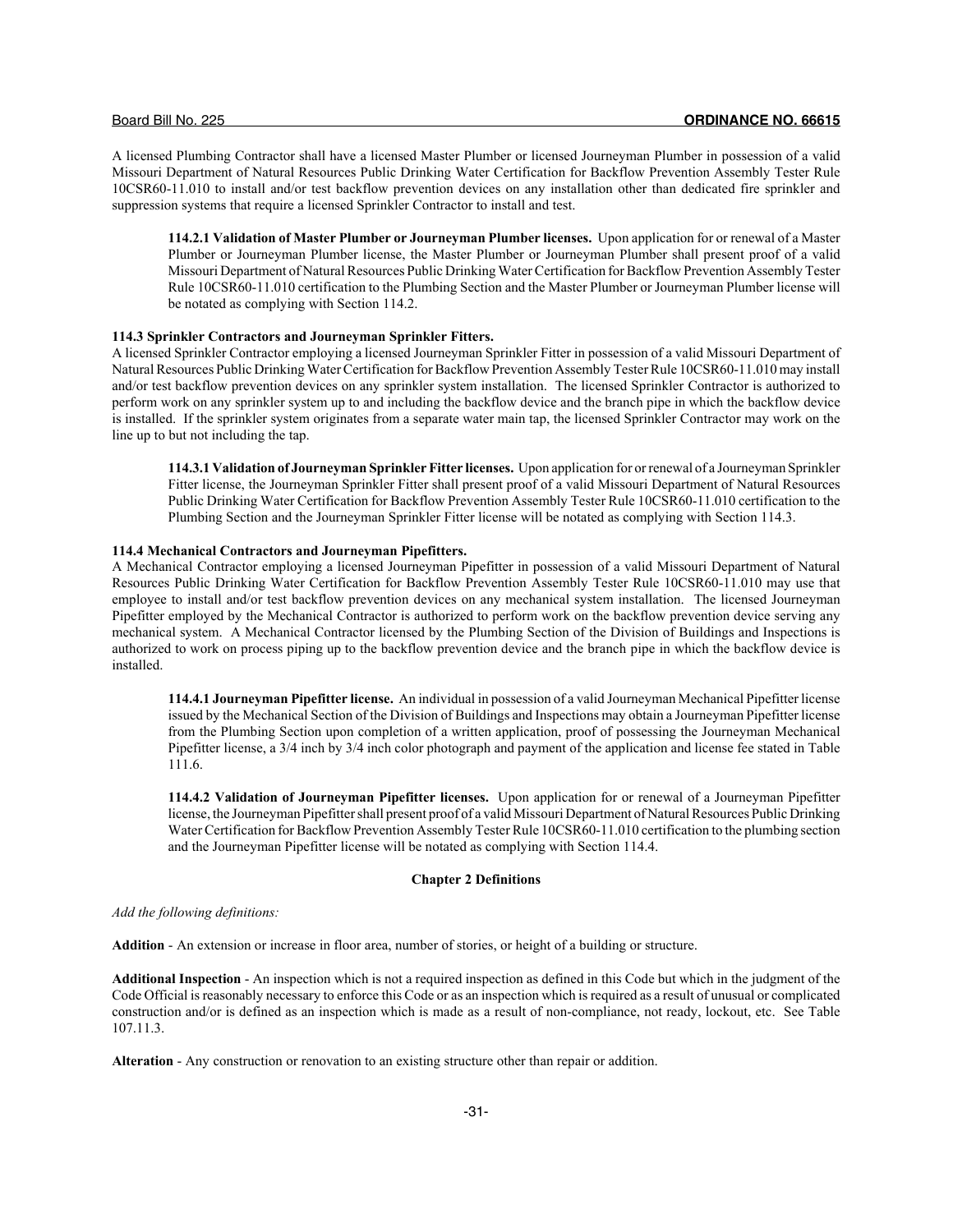#### *Change the following definitions:*

**Authority Having Jurisdiction** - Whenever the term "Authority Having Jurisdiction" is used it shall be deemed to mean "Code Official" as defined in Section 104.1 of this Code.

**Backflow** - The undesirable reversal of flow of water or mixtures of water and other liquids, gases or other substances into the public or private potable water system from any source(s).

#### *Add the following definitions:*

**Backflow Device** - A device or means to prevent backflow into the potable water system.

**Backflow Device Installed** - When potable water is connected to the inlet side and a potential backflow hazard is present at the outlet side of a backflow device.

**Bathroom Group** - Unless specifically cited in the body of the Code, a bathroom group shall consist of a water closet, a lavatory and a bathtub and/or shower stall.

**Bedroom** - A room furnished with a bed and intended primarily for sleeping.

**Board** - The Board of Examiners for Master Plumbers, Master Drainlayers and Journeyman Plumbers.

**Board of Appeals** - The Board of Building Appeals as defined in the Building Code.

**Building Classification** - The arrangement adopted by within the Building Code for the designation of buildings in classes according to occupancy.

**Building Code** - the Building Code adopted by the City of St. Louis.

#### *Change the following definition:*

**Building Drain** - That part of the lowest piping of a drainage system which receives the discharge from soil, waste, and other drainage pipes inside the walls of the building and conveys it to the building sewer beginning five (5) feet (1525 mm) outside the building wall.

**Building Supply/Water Service Pipe** - see "Water Service Pipe/Building Supply."

#### *Add the following definitions:*

**Building Trap** - A device, fitting, or assembly of fittings installed in the building drain to prevent circulation of air between the drainage system of the building and the building sewer.

**Central Use Facility(s)** - A restroom facility or facilities designed and sized to accommodate the total occupant load of the building, located within the distance required by the Code for maximum access and meeting the requirements of the Code within its use category.

#### *Change the following definition:*

**Certified Backflow Assembly Tester** - A person who is certified by the Missouri Department of Natural Resources as a Backflow Prevention Device Tester and either is a Master Plumber, is a Journeyman Plumber, or possesses a Backflow Prevention Device Tester Certificate issued pursuant to this Code for the particular application involved.

**Code** - the Uniform Plumbing Code, 2003 Edition, with the additions, deletions and changes prescribed in this ordinance.

*Add the following definitions:*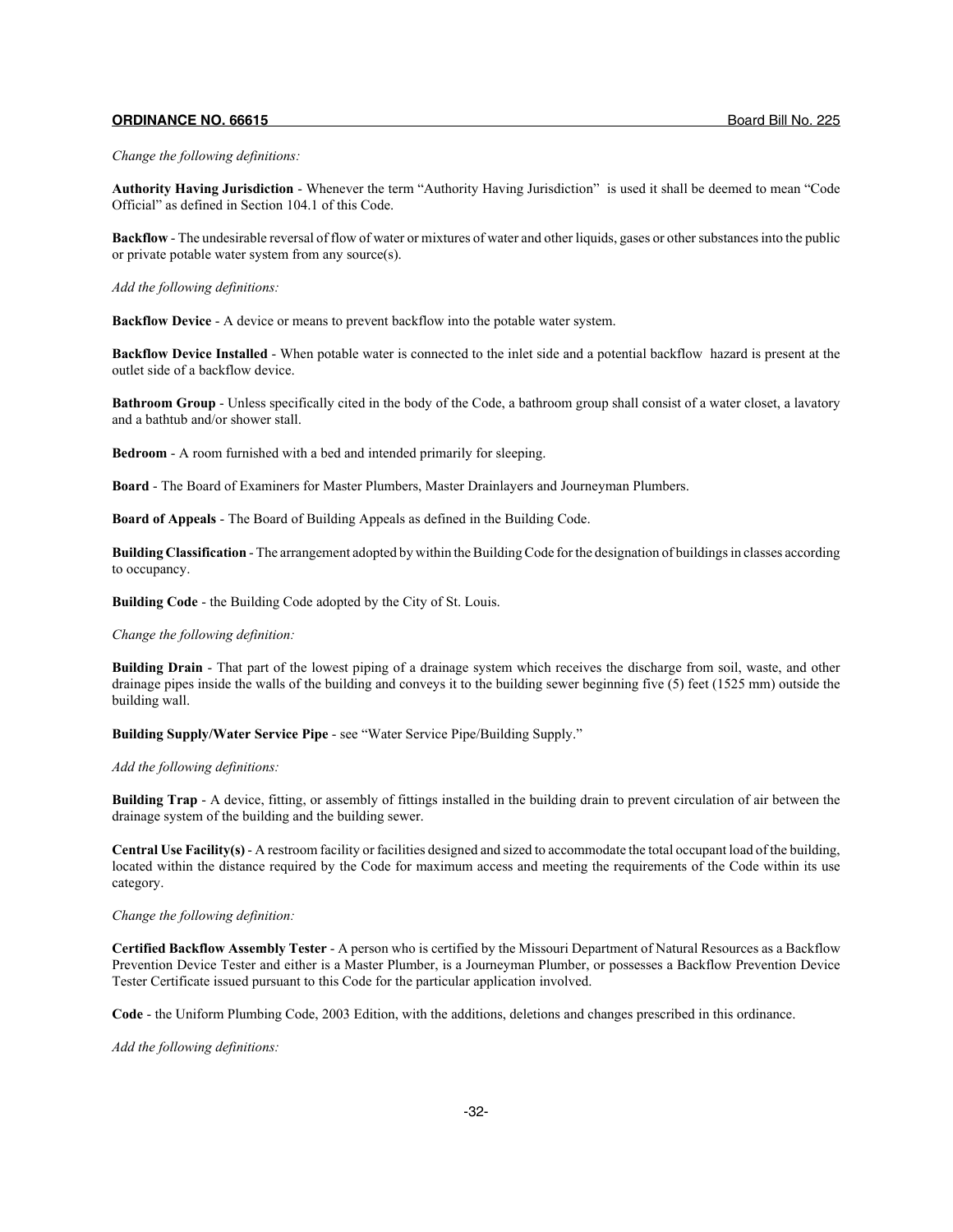**Committee** - The Committee of Plumbing Review as created herein.

**Containment** - (Cross-connection) Protection of the public water system by installation of an approved backflow prevention assembly or air-gap separation at the user connection from the main service line(s).

## *Change the following definition:*

**Cross-Connection** - Any actual or potential connection or structural arrangement, between the public potable water supply system and any other source or system through which it is possible to introduce into any part of the public water system any used water, industrial fluid, gas or substance other than the intended potable water with which the system is supplied. By-pass arrangements, jumper connections, removable sections, swivel or change-over devices through which or because of which, backflow can or may occur are considered to be cross connections.

## *Add the following definitions:*

**Cross-Connection, Direct** - A continuous, enclosed interconnection or cross-connection to allow the flow of fluid from one system to the other.

**Cross-Connection, Indirect** - A potential cross-connection such that the interconnection is not continuously enclosed and the completion of the cross-connection depends on the occurrence of one or more abnormal conditions.

**Cross-Connection, Isolation** - Protection of the user water system by installation of an approved backflow prevention device or assembly at the point of connection between the users water system and any device, equipment, appliance, appurtenance, assembly or area which might constitute a real or potential cross-connection.

**Dead End** - That part or branch of a drainage piping system, which is without a free circulation of air.

**DWV** - An acronym for "drain-waste-vent" referring to the combined sanitary drainage and venting systems and the storm water drainage system. This term is technically equivalent to "soil-waste-vent" (SWV).

**Engineer** - An engineer licensed to practice professional engineering in Missouri in accordance with the professional licensing laws of the State of Missouri.

**Fixture Group - A** set of fixtures within a room or rooms serving an individual or group of individuals at a unique single time.

**Health Department** - The City of St. Louis Department of Health.

**Hot Water** - Water with a temperature of not less than 120 degrees F and not more than 140 degrees F except that commercial dishwashing machines and similar equipment shall be provided with water 180 degrees F for sterilization purposes.

**Licensed Design Professional** - An architect or engineer, licensed to practice architecture or engineering, as defined by the statutory requirements of the professional licensing laws of the State of Missouri.

**Mechanical Code** - The Mechanical Code adopted by the City of St. Louis.

**Minor Repairs** - A permit shall not be required for the following:

- 1. The stopping of leaks in drains, soil, waste or vent pipe, provided, however, that should any trap, drainpipe, soil, waste or vent pipe become defective and it becomes necessary to remove and replace the same with new material, the same shall be considered as new work and a permit shall be procured and inspection made as provided in this Code.
- 2. (a) The clearing of stoppages, or;
	- (b) the repairing of leaks in pipes, valves or fixtures, provided such repairs do not involve or require the replacement or rearrangement of valves, pipes, or fixtures or the replacement or repairs to backflow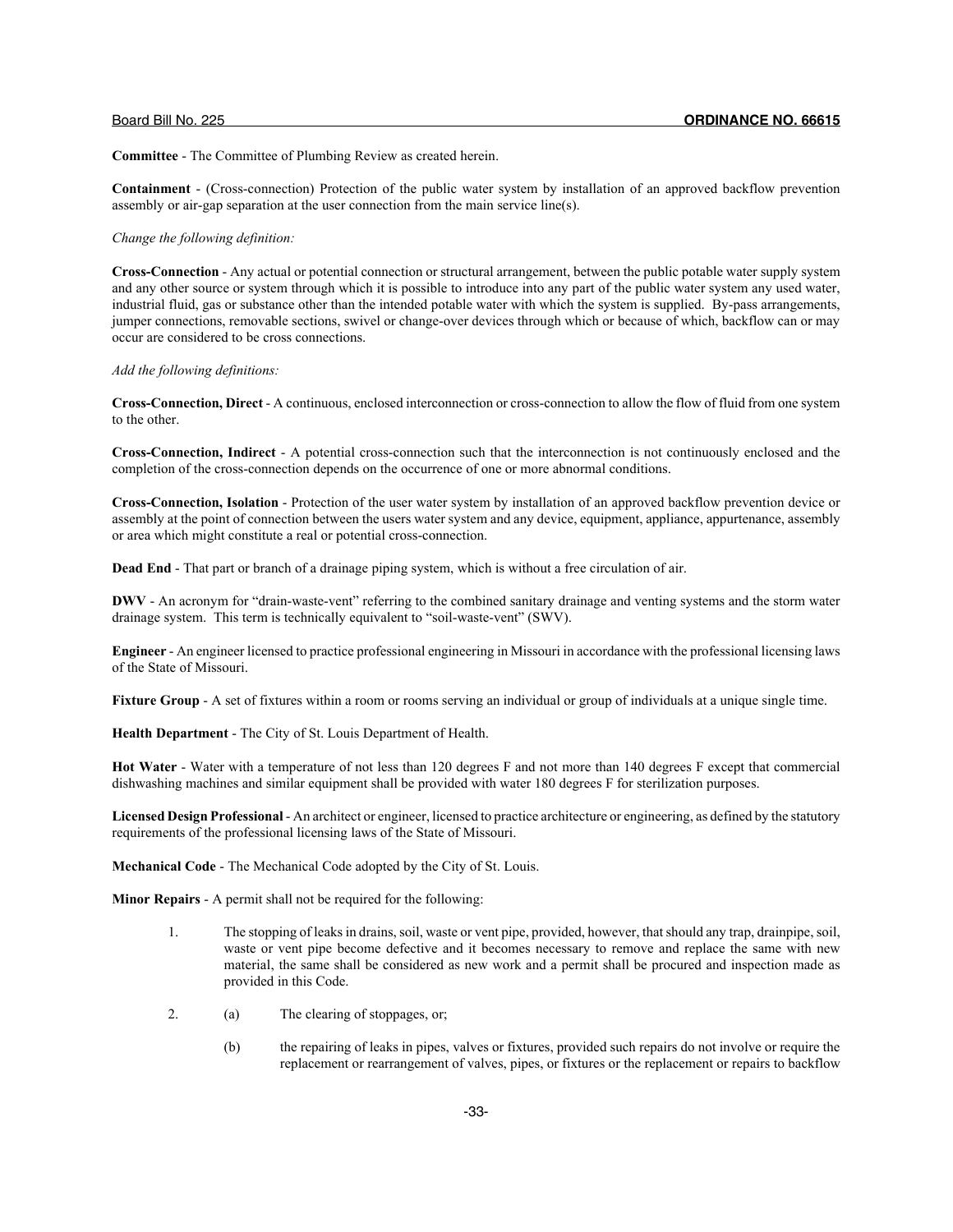prevention devices, pressure reducing or regulating valves, or any other installation, repair or alteration which in the judgment of the Plumbing Supervisor is of such a nature which if improperly installed, repaired or altered would endanger the public health.

Exemption from the permit requirements of this Code shall not be deemed to grant authorization for any work to be done in violation of the provisions of this Code or any other laws or ordinances of this jurisdiction.

**Office** - The office of the Section of Plumbing Regulations and Inspections.

**Other Establishment** - Any public or private structure other than a dwelling, which generates sewage.

## *Change the following definition:*

**Plumbing System** - Includes all potable water, building supply and distribution pipes, all plumbing fixtures and traps, all drainage and vent pipe(s), and all building drains, and building sewers and lawn irrigation systems, including their respective joints and connection, devices, receptors, and appurtenances within the property lines of the premises and shall include potable water piping, potable water treating or using equipment, water heaters and boilers for potable water and vents for same.

## *Add the following definitions:*

**Reinspection** - A reinspection is defined as an inspection which is required as a result of unusual or complicated construction and/or is defined as an inspection which is made as a result of non-compliance, not ready, lockout, etc. An inspection which is not a required inspection as defined in this Code but which in the judgment of the Code Official is reasonably necessary due to non-compliance with Code requirements, or work not ready or accessible for inspection when requested. Fees for reinspections shall be as specified in Section 107 of this Code.

**Required Inspection** - An inspection which falls within the minimum number of inspections required by this Code.

## *Change the following definitions:*

**Roof Drain** - A drain installed to receive water collecting on the surface of a roof and to discharge it into a leader, downspout, or conductor. Roof drain includes sump receivers, clamps, grates, sumps, extension, hangers, supports and all other appurtenances necessary for its function, security and stability.

**Roughing-In** - The installation of all parts of the plumbing system which can be completed prior to the installation of fixtures. This includes drainage, water supply, gas piping, and vent piping and the necessary fixture supports.

- (1) **Ground Rough-In** All underground piping, which shall include waste, vent and distribution piping.
- (2) **Stack Rough-In** All waste, vent and distribution water supply lines above ground.

*Add the following definitions:*

**Sanitary Sewer** - A sewer which carries sewage and excludes storm, surface and ground water.

**Service Connection** - Any water line or pipe connected to a water distribution main or pipe for the purpose of conveying water to a point of use.

**Sewer District** - The Metropolitan Saint Louis Sewer District (MSD).

*Change the following definitions:*

**Single Family Dwelling** - A one family dwelling, which is the only dwelling located on a parcel of ground, with the usual accessory buildings.

**Slip Joint** - An adjustable tubing connection, consisting of a compression nut, and/or a friction ring, and a compression washer,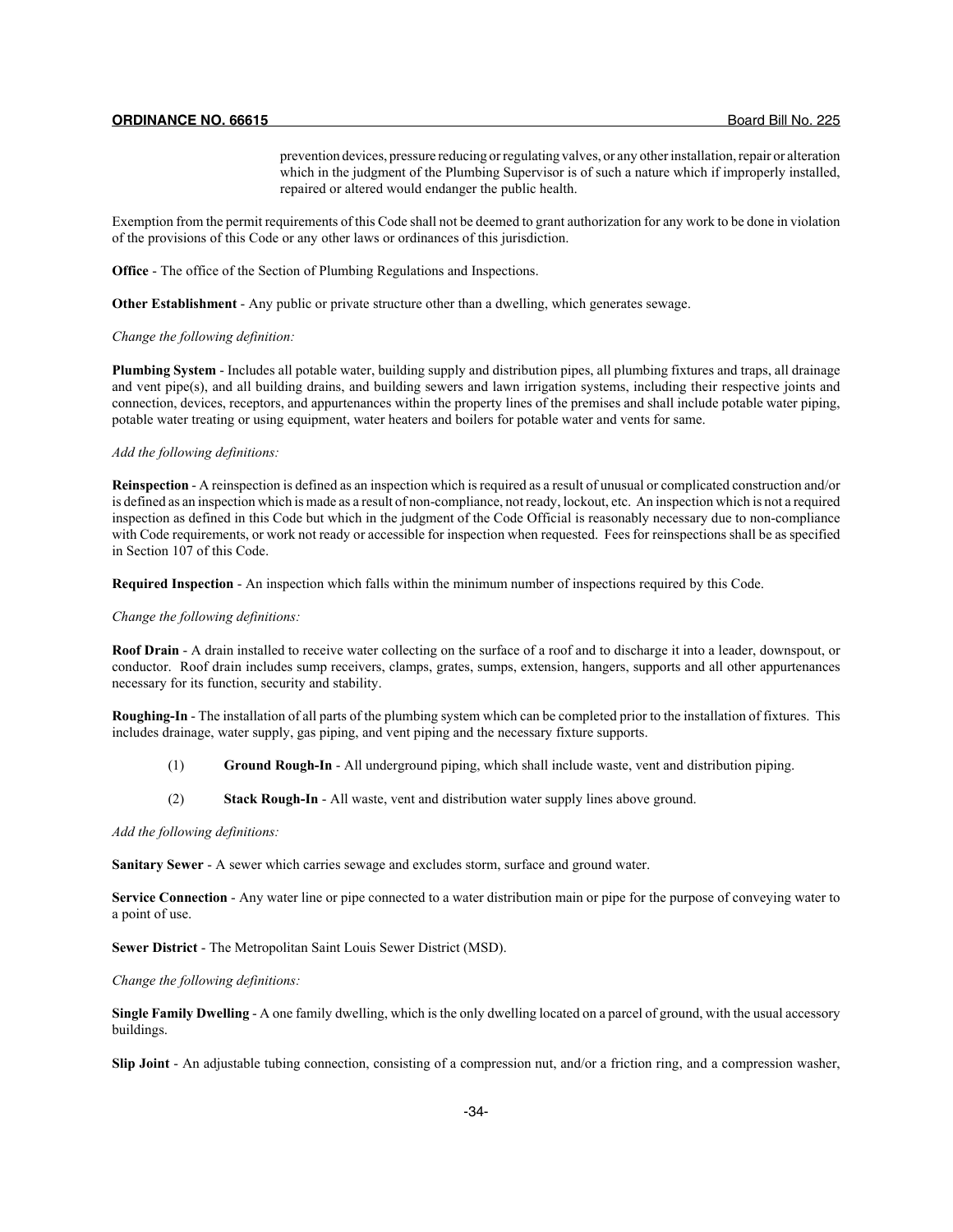designed to fit a threaded adapter fitting, or a standard taper pipe thread.

*Add the following definitions:*

**Standpipe** - A vertical pipe generally used for the storage and distribution of water for fire extinguishing.

**Street Department** - The City of Saint Louis Street Department.

**Water Customer** - Any person who receives water from a public water system.

*Change the following definition:*

**Water Distributing Pipe** - A pipe within the building or on the premises, including the building supply and branches, which conveys water from the water service pipe to the point of usage.

*Add the following definitions:*

**Water Heater Boiler** - A water heater boiler, domestic, has one or more of the following parameters:

- (1) Exceeds input capacity of 200,000 But/hr (57.1 kW)
- (2) Exceeds 120 gallons storage capacity
- (3) Exceeds 160 psi operating pressure
- (4) Exceeds 210 degrees Fahrenheit operating temperature

**Water Service Pipe/Building Supply** - The pipe from the water main, including the corporation and meter (if installed), to the water distributing system of the building served.

**Workmanlike** - Executed in a skilled manner; e.g., generally plumb, level, square, in line, undamaged and without marring adjacent work.

## **Chapter 3 General Regulations**

*Change Section 301.1.4 to read as follows:*

**301.1.4 Existing Buildings.** The plumbing systems in all existing buildings or premises shall be maintained in accordance with this Code and the City of Saint Louis Property Maintenance Code. In existing buildings or premises in which plumbing installations are to be repaired, altered, renovated, or extended, this Code and the City of Saint Louis Existing Building Code shall govern all work. Where conflicts occur, the more stringent provisions shall apply. The licensing provision of this Code shall apply in all cases.

*Change Section 305.1 to read as follows:*

**305.1** Every building in which plumbing fixtures are installed shall have a connection to a public sewer.

*Delete Section 305.2.*

*Change Section 310.1 to read as follows:*

**310.1** The intent of this Code is to require that all piping be installed in a consistent and uniform manner, straight and true, with change of direction obtained by use of fittings designed for that purpose and not by deflecting pipe. All work shall be performed in a workmanlike manner.

*Change Section 311.2 to read as follows:*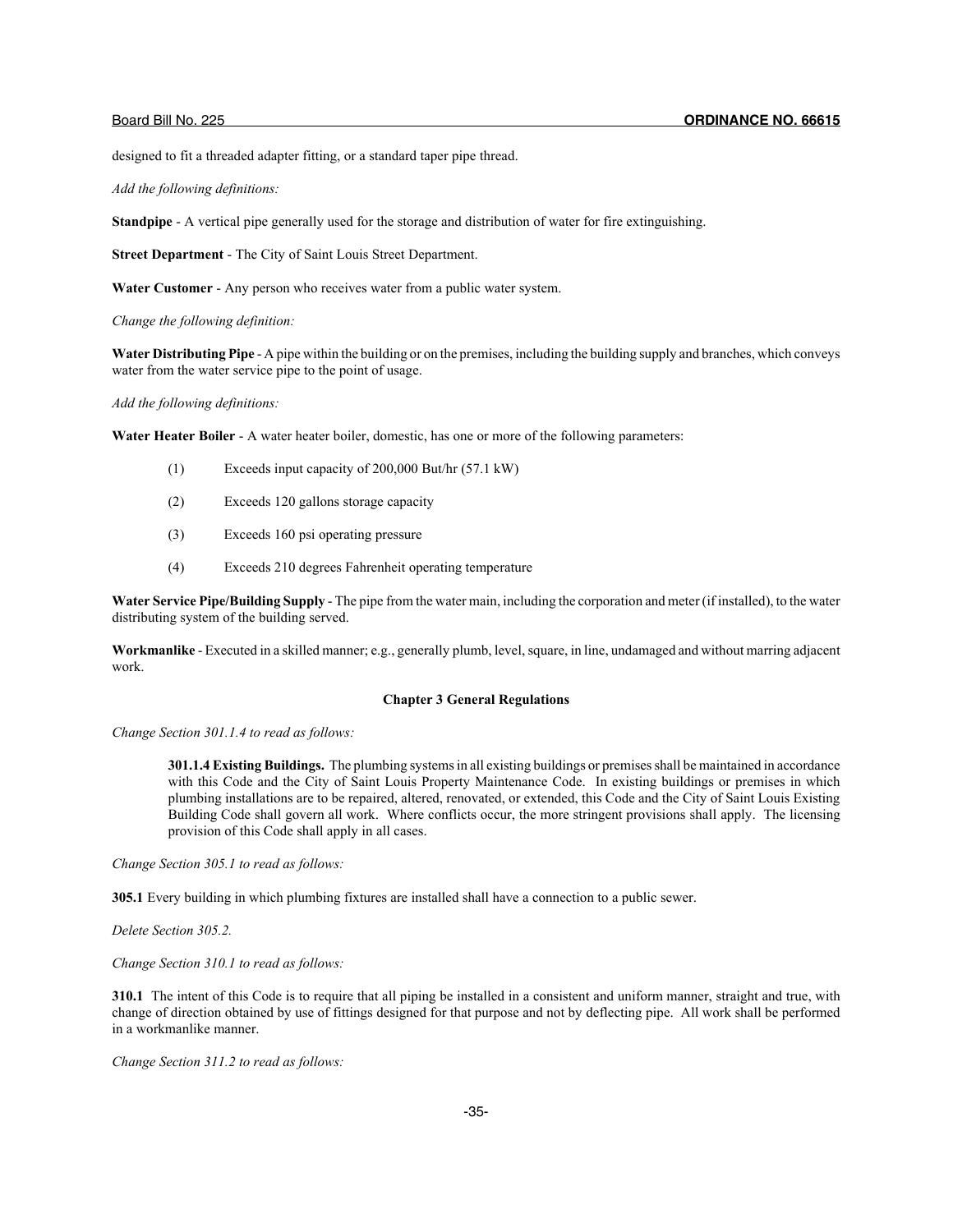**311.2** No drainage or vent piping shall be drilled and tapped, nor may a saddle be used for the purpose of making connections thereto, and no cast iron soil pipe shall be threaded.

*Change Section 313.9 to read as follows:*

**313.9** Plastic and copper piping run through framing members to within one (1) inch (25.4 mm) of the exposed framing shall be protected by steel nail plates not less than 18 gauge steel, the plate shall cover the area of the pipe where the member is notched or bored, and shall extend a minimum of 4 inches (102 mm) above sole plates, below top plates and 2 inches (51 mm) to each side of the centerline of the pipe to be protected which is located in a stud, joist or rafter.

Exception: See Section 1211.3.4 and the City of Saint Louis Fuel Gas Code for protection of Fuel Gas Piping.

*Change Section 313.10.1 to read as follows:*

**313.10.1** Sleeves shall be provided to protect all piping through concrete or masonry exterior or bearing walls.

*Exception: Initial entry of 1-1/4" (inches) and smaller copper water service piping to residential single-family dwellings.*

*Change Section 314.7 to read as follows:*

## **314.7 Gas Piping.**

*Add Sections 314.7.1 through 314.7.3 to read as follows:*

**314.7.1** Piping shall be supported with pipe hooks, metal pipe straps, bands, brackets, or hangers suitable for the size of piping, of adequate strength and quality, and located at intervals so as to prevent or damp out excessive vibration. Piping shall be anchored to prevent undue strains on connected equipment and shall not be supported by other piping. Pipe hangers and supports shall conform to the requirements of ANSI/MSS SP-58, Pipe Hangers and Supports - Materials, Design and Manufacture.

**314.7.2** Spacing of supports in gas piping installations shall not be greater than shown in Table 3-0. Spacing of supports for CSST shall be in accordance with the CSST manufacturer's instructions.

**314.7.3** Supports, hangers, and anchors shall be installed so as not to interfere with the free expansion and contracting of the piping between anchors. All parts of the supporting equipment shall be designed and installed so they will not be disengaged by movement of the supported piping.

|                                                               | TABLE 3-0<br><b>SUPPORT OF GAS PIPING</b> |                                                               |                                                |  |  |  |
|---------------------------------------------------------------|-------------------------------------------|---------------------------------------------------------------|------------------------------------------------|--|--|--|
| <b>STEEL PIPE, NOMINAL</b><br><b>SIZE OF PIPE</b><br>(inches) | <b>SPACING OF SUPPORT</b><br>(feet)       | <b>NOMINAL SIZE OF TUBING</b><br>(SMOOTH-WALL)<br>(inch O.D.) | <b>SPACING OF</b><br><b>SUPPORTS</b><br>(feet) |  |  |  |
| $\frac{1}{2}$                                                 |                                           | $\frac{1}{2}$                                                 |                                                |  |  |  |
| $3/4$ or 1                                                    |                                           | $5/8$ or $3/4$                                                |                                                |  |  |  |
| $1-1/4$ or larger<br>(horizontal)                             | 10                                        | $7/8$ or 1<br>(horizontal)                                    |                                                |  |  |  |
| $1-1/4$ or larger<br>(vertical)                               | every floor level                         | 1 or larger<br>(vertical)                                     | every floor level                              |  |  |  |

*Add Table 3-0 to read as follows:*

For SI units:  $1 \text{ ft} = 0.305 \text{ m}$ .

*Change Section 315.2 to read as follows:*

**315.2** Driving may be done in yards, courts, or driveways of any building site. When pipes are driven, the drive pipe shall be at least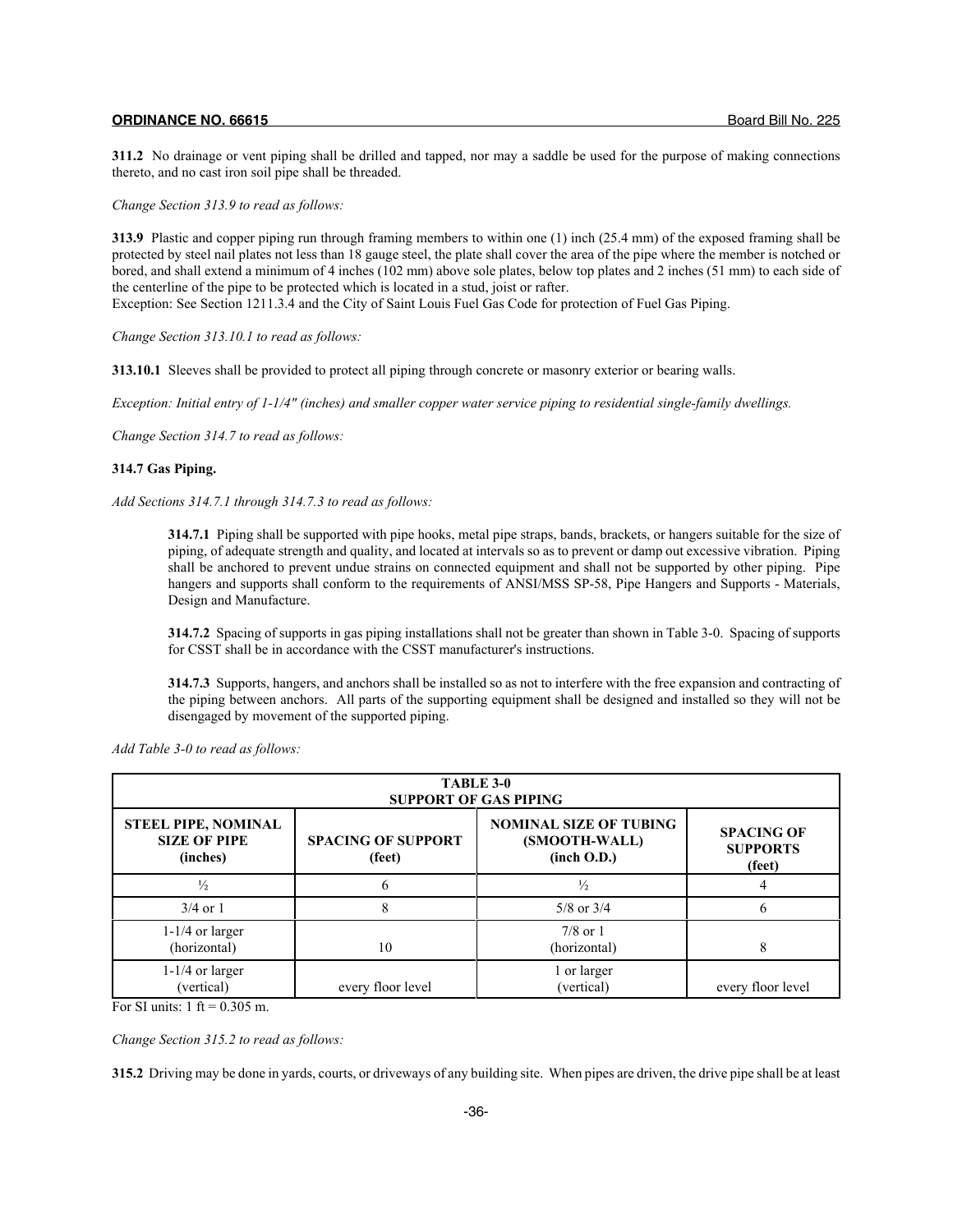one (1) size larger than the pipe to be laid. Tunneling is not allowed.

*Change Section 316.2.2 to read as follows:*

**316.2.2 Unions.** Approved unions may be used in drainage work when accessibly located in the trap seal or between a fixture and its trap; in the vent system, except underground or in wet vents; or at any point in the water supply system. Unions shall not be used in gas piping where it is to be concealed.

*Delete Section 320.0*

## **Chapter 4 Plumbing Fixtures and Fixture Fittings**

*Change Section 402.4 to read as follows:*

**402.4 Metered Faucets.** Manual, self-closing, or self-closing metering faucets shall be installed on lavatories intended to serve to transient public, such as those in, but not limited to, service stations, train stations, airports, restaurants and convention halls. Metered faucets shall deliver not more than 0.25 gallons (1.0 liter) of water per use.

## *Change Section 406.2 and 406.3 to read as follows:*

**406.2 Prohibited Urinals.** Floor outlet stall urinals, urinals with external traps, floor-type and wall-hung-type trough urinals shall be prohibited. Urinals which have an invisible seal or which have an unventilated space or wall, which is not thoroughly washed at each discharge, example "waterless urinal "shall be prohibited.

**406.3** Fixed wooden, concrete, cement, or tile wash trays or sinks for domestic use shall not be installed in any building designed or used for human habitation. No sheet metal lined wooden bathtub shall be installed or reconnected. No dry or chemical closet (toilet) shall be installed in any building used for human habitation, unless first approved by the Authority Having Jurisdiction.

## *Change Section 406.5 to read as follows:*

**406.5 Used or Condemned Fixtures.** Previously used fixtures or fixtures which have been condemned shall not be installed in any plumbing system. This does not include the use of fixtures removed and then reinstalled for the same use and in essentially the same location.

## *Change Section 407.2 to read as follows:*

**407.2** Restaurant kitchen and other special use sinks may be made of approved type bonderized and galvanized sheet steel of not less than No. 16 U.S. Gauge (0.0625 inches) (1.6 mm) and stainless of approved quality and grade. All sheet metal plumbing fixtures shall be adequately designed, constructed, and braced in an approved manner to satisfactorily accomplish their intended purpose.

## *Change Section 408.5 to read as follows:*

**408.5 Securing Floor-Mounted, Back Outlet Water Closet Bowls.** Floor mounted, back-outlet water closet bowls shall be set level with an angle of ninety (90) degrees (1.58 rad) between the floor and wall at the centerline of the fixture outlet. The floor and wall shall have a flat mounting surface for at least five (5) inches (127 mm) to the right and left of the fixture outlet centerline. The fixture shall be secured to the wall outlet flange or drainage connection, and to the floor by corrosion-resistant screws or bolts. The closet flange shall be secured to a firm base.

Where floor-mounted, back-outlet water closets are used, the soil pipe shall not be less than three (3) inches (76 mm) in diameter. Offset, eccentric or reducing floor flanges shall not be used.

*Change Section 412.0 through 412.1 to read as follows:*

**412.0** Floor Drains, Floor Sinks and Shower Stalls

**412.1** Floor drains and floor sinks shall be considered plumbing fixtures and each such drain shall be provided with an approved type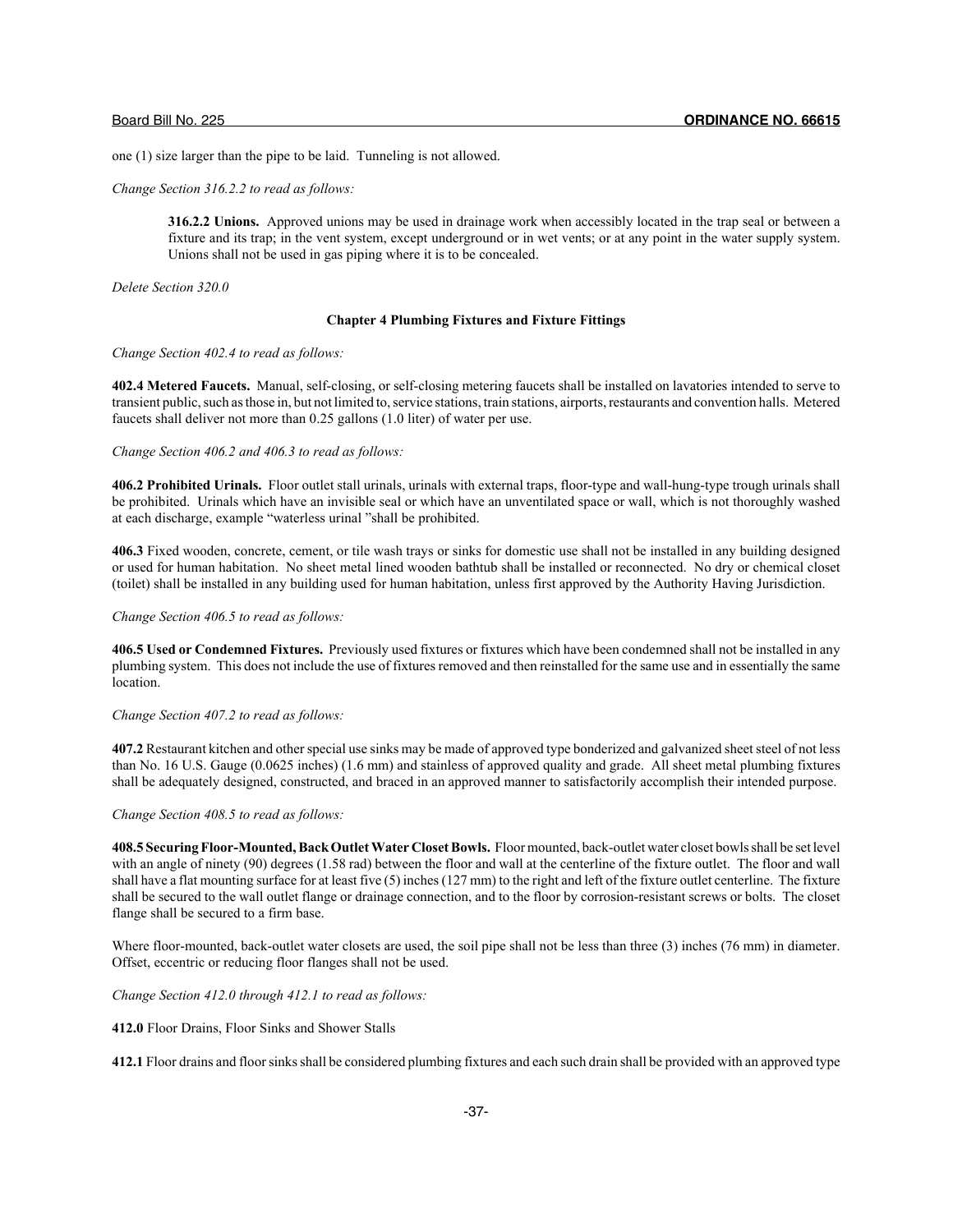strainer having a waterway equivalent to the area of the tailpiece. Floor drains, floor sinks, floor receptors, and shower drains shall be of an approved type, suitably flanged to provide a watertight joint in the floor.

*Add Section 412.1.1 to read as follows:*

**412.1.1** Floor drains and floor sinks shall be installed in accordance with the provisions set forth in this Code and in the manner set forth hereunder:

- A. A connection for a floor drain at the automatic clothes washer above ground may be discharged directly into the riser-pipe (stand pipe) above the trap of the automatic clothes washer drain and the floor drain need not be trapped.
- B. Above ground floor drains and hub drains three (3") inches in diameter and larger shall be vented at the end of the horizontal line to which they are connected.
- C. Underground traps three inches (3") in diameter and larger for floor drains, hub drains or stand pipe receptors need not be vented if sufficient stack vents or vent stack are connected to the underground system to ensure adequate ventilation and protection of the trap seals.
- D. Traps two inches (2") in diameter installed for floor drains, hub drains and standpipe receptors shall be vented.
- E. Where floor drains are provided the room floors shall be pitched toward the floor drain.
- F. The connection of a floor drain, three (3") or four (4") inches in size when installed underground shall be connected into the horizontal building drain not less than five (5') feet downstream from the soil or waste stack.
- G. Floor sinks being used as indirect waste receptors for plumbing fixtures or appliances shall be individually wasted and vented in accordance with the provisions established in this Code.
- H. Floor sinks, three (3") inch trap size and larger, being used as indirect waste receptors for drip drainage and other similar discharges shall be either individually vented or line vented in accordance with the provisions established in this Code.

*Change Sections 412.2 through 412.2.3 to read as follows:*

**412.2 Location of Floor Drains.** Floor drains shall be installed in the following areas and the floor shall slope toward the floor drains:

**412.2.1** All toilet rooms designated as handicapped, and toilet rooms containing two (2) or more water closets or a combination of one (1) water closet and one (1) urinal, except in a dwelling unit.

## **412.2.2 Commercial and institutional kitchens.**

**412.2.3** Laundry rooms in commercial and institutional buildings and common laundry facilities in multi-family dwelling buildings.

*Add Sections 412.2.4 through 412.2.10 to read as follows:*

**412.2.4** Toilet rooms designated for public use where no central use facility is provided.

**412.2.5** Within fifteen (15) feet and in the same room as a hot water heater or water heater boiler.

**412.2.6** Within fifteen (15) feet and in the same room as emergency showers.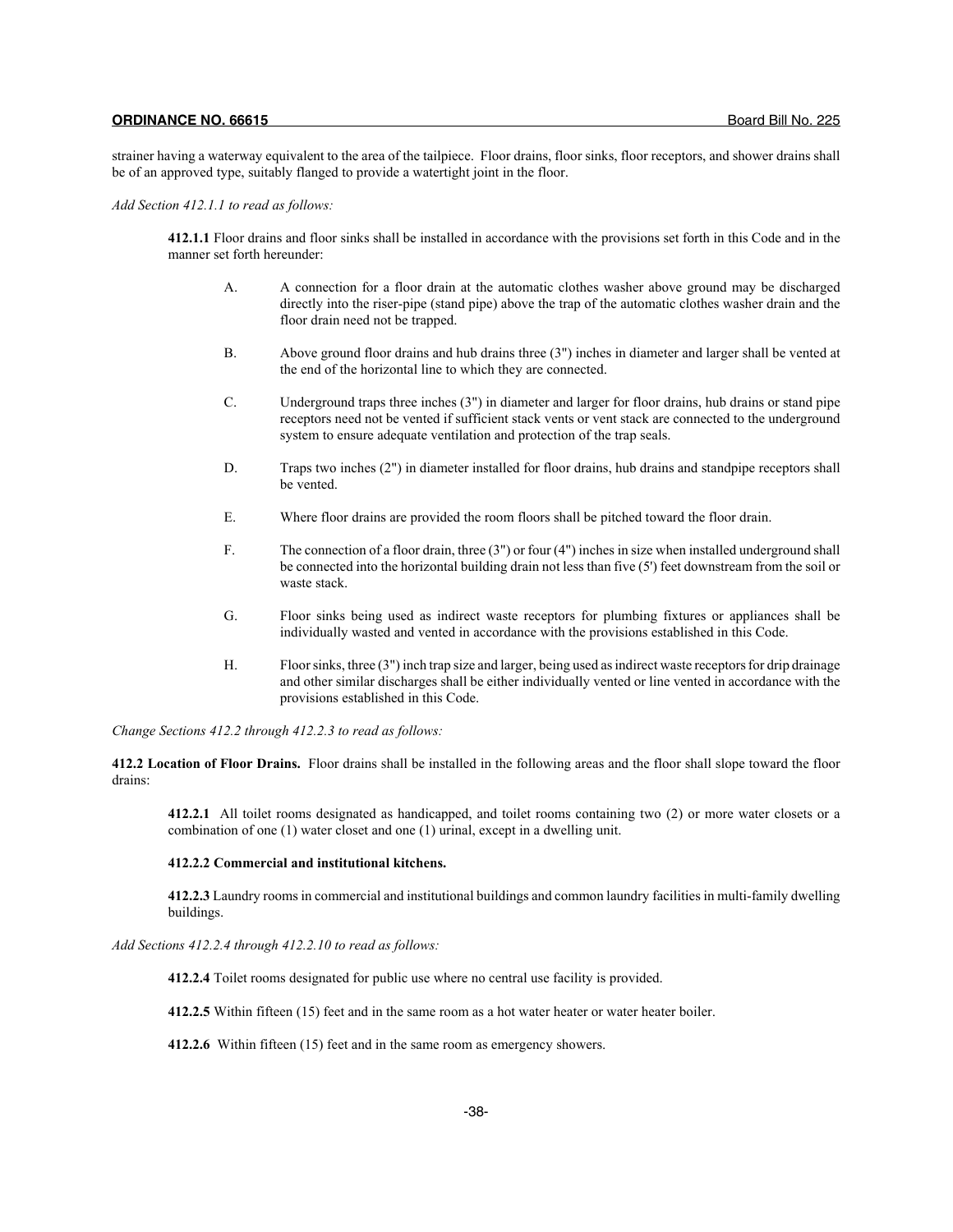**412.2.7** Within fifteen (15) feet and in the same room as backflow devices which have received approval from the MO DNR, which have in their design the capability of a discharge.

**412.2.8** Within fifteen (15) feet and in the same room as a boiler.

**412.2.9** All toilet rooms having public access except in a dwelling unit, and all toilet rooms in daycare or preschool facilities, which are designated for use by children using these facilities.

**412.2.10** All wheelchair accessible roll-in showers shall be supplied, in addition to the shower drain, with a threshold drain outside the shower within 5 feet of the shower drain. The waste-line of the threshold drain shall be connected to the shower drain waste pipe above the trap.

*Change Section 413.3 to read as follows:*

**413.3 Separate Facilities.** Separate toilet facilities shall be provided for each sex.

*Exceptions:*

- *(1.) Residential installations.*
- *(2.) In occupancies serving ten (10) or fewer people, one (1) toilet facility, designed for use by no more than one (1) person at a time, shall be permitted for use by both sexes.*
- *(3.) In business and mercantile occupancies with a total of floor area of twenty five hundred (2500) square feet (139.5 m 2) or less, one (1) toilet facility, designed for use by no more than one (1) person at a time, shall satisfy the requirements for serving customers and employees of both sexes.*
- *(4.) In assembly occupancies, except for Food Service Establishments, with a total floor area of fifteen hundred (1500) square feet or less, having an occupant load of thirty (30) or less, one (1) toilet facility, designed for use by no more than one (1) person at a time, shall satisfy the requirement for serving customers and employees of both sexes.*

*Change Section 413.6 to read as follows:*

**413.6 Food Service Establishments.** Food service establishments with an occupant load of one hundred (100) or more shall be provided with separate facilities for employees and customers. Customer and employee facilities may be combined for occupant loads less than one hundred (100). Customer occupant load shall be determined as one occupant per each fifteen (15) square foot or part thereof, of dining and waiting area including outdoor dining area where provided. When separate facilities are required for employees and customers and the total number of employees exceeds 40 at any time, a second toilet room shall be provided for employees and such toilet rooms shall be uni-sex. Employee toilet rooms do not require handicap accessibility if other facilities in this establishment are available which meet handicap accessibility requirements.

*Change Table 4-1 to read as follows:*

## **Table 4-1 Minimum Plumbing Facilities1**

Each building shall be provided with sanitary facilities, including provisions for the physically disabled as prescribed by the department having jurisdiction. Requirements for the physically disabled shall be based on standards referenced by the Building Code. The total occupant load shall be determined by minimum exiting requirements.

#### *Exceptions:*

- *1. For Mercantile occupancies, square feet of net free floor area shall be used to calculate the number of occupants.*
- *2. For Industrial and Warehouse occupancies, the actual number of occupants shall be used as the total occupant load. For a building with a warehouse area of ten thousand (10,000) square feet or greater, a minimum of one*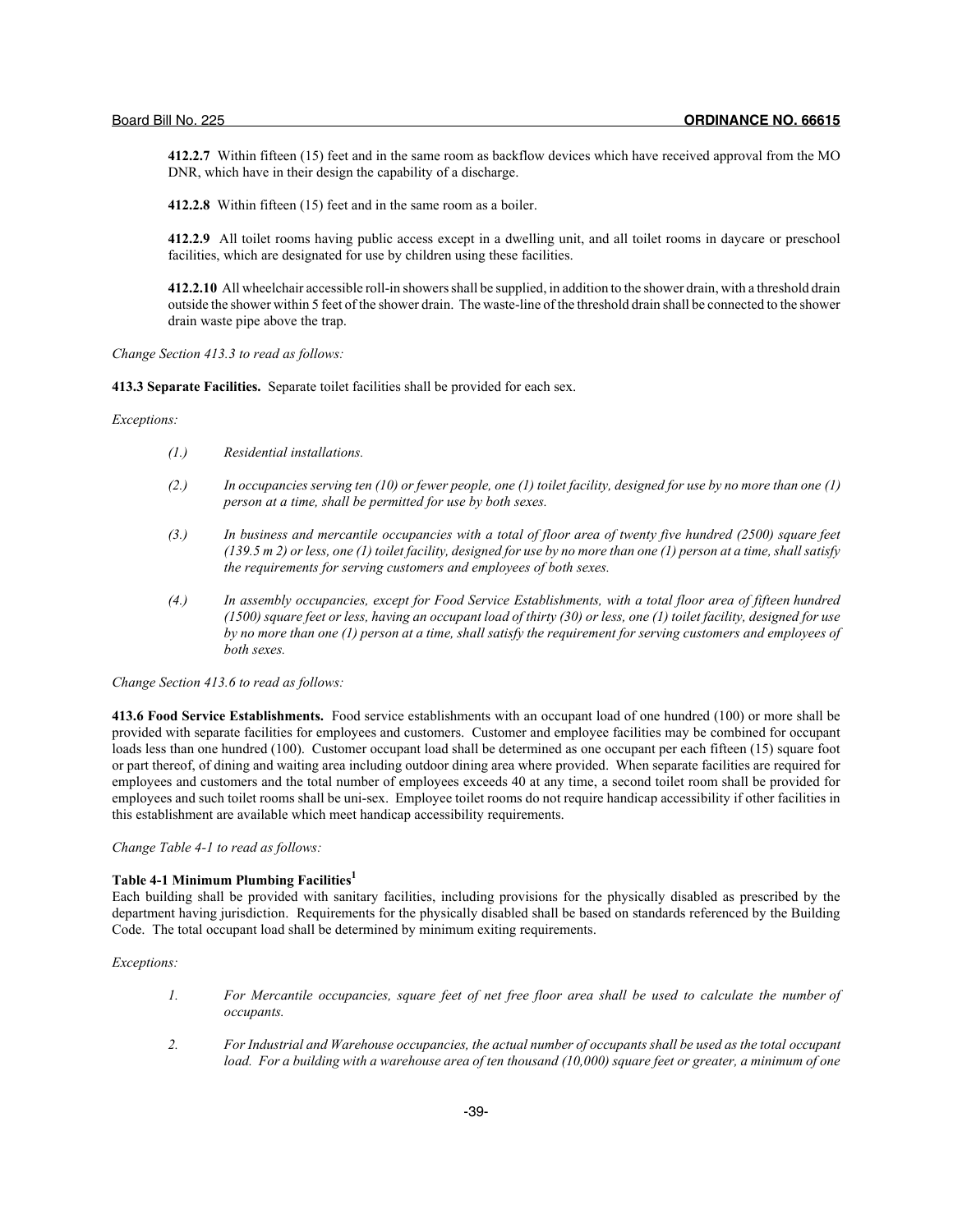*(1) unisex toilet room including one (1) floor drain, one (1) water closet, and one (1) lavatory with hot water shall be located in the warehouse area.*

- *3. The minimum number of fixtures shall be calculated at fifty (50) percent male and fifty (50) percent female on the total occupant load, except when specific occupancy information is provided acceptable to the Authority Having Jurisdiction.*
- *4. Where outdoor seating is provided for a restaurant, the actual outdoor seating area shall be included in the total occupant load area for the restaurant*.

| <b>Type of</b><br><b>Building or</b><br>Occupancy <sup>2</sup>                                         | Urinals <sup>5,10</sup><br>Water Closets <sup>14</sup><br>(Fixtures per<br>(Fixtures per Person)<br>Person) |                                                                                 |                                                                                                                      | Lavatories<br>(Fixtures per<br>Person)                    | <b>Bathtubs or</b><br><b>Showers</b><br>(Fixtures<br>per Person) | Drinking<br>Fountains <sup>3,13</sup><br>(Fixtures per<br>Person) |                                                                                                              |
|--------------------------------------------------------------------------------------------------------|-------------------------------------------------------------------------------------------------------------|---------------------------------------------------------------------------------|----------------------------------------------------------------------------------------------------------------------|-----------------------------------------------------------|------------------------------------------------------------------|-------------------------------------------------------------------|--------------------------------------------------------------------------------------------------------------|
| <b>Assembly Places</b><br>- Theaters,<br>Auditoriums,<br>Convention<br>Halls, etc. - for<br>permanent  | Male<br>$1:1-40$<br>$2:41-60$<br>$3:61-100$<br>$4:101-150$                                                  | Female<br>$1:1-15$<br>$2:16-40$<br>$3:41-60$<br>$4:61-75$<br>$5:76-100$         | Male<br>$0: 1-15$<br>$1:16-75$<br>$2:75-150$<br>Over 150: add<br>1 fixture for                                       | Male<br>$1/2 \#$ of<br>water<br>closets<br>and<br>urinals | Female<br>$1/2 \#$ of<br>water<br>closets                        |                                                                   |                                                                                                              |
|                                                                                                        | Over 75: add 1 fixture for<br>40 females.                                                                   | each additional 80 males and<br>1 fixture for each additional                   |                                                                                                                      |                                                           |                                                                  |                                                                   |                                                                                                              |
| <b>Assembly Places</b><br>- Theaters,<br>Auditoriums,<br>Convention<br>Halls, etc. - for<br>public use | Male<br>$1:1-100$<br>2:101-300<br>$3:301-600$                                                               | Female<br>$1: 1-25$<br>$2:26-50$<br>$3:51-100$<br>$4:101-200$<br>$5: 201 - 400$ | Male<br>$0:1-50$<br>$1:51-200$<br>$2: 201 - 450$<br>$3:451-800$<br>Over 800: add<br>1 fixture for<br>each additional | Male<br>$1/2 \# of$<br>water<br>closets<br>and<br>urinals | Female<br>$1/2$ # of<br>water<br>closets                         |                                                                   | $1:1-150$<br>$2:151-400$<br>$3:401-750$<br>Over 750: add<br>1 fixture for<br>each additional<br>500 persons. |
|                                                                                                        | Add 1 fixture for each<br>additional 500 males over<br>600 and 1 fixture for each                           | additional 150 females over                                                     |                                                                                                                      |                                                           |                                                                  |                                                                   |                                                                                                              |
| Dormitories <sup>9</sup><br>School or Labor                                                            | Male<br>$1$ per $10$                                                                                        | Female<br>$1$ per $8$                                                           | Male<br>1 per 25<br>Over 150: add<br>1 fixture for<br>each additional                                                | Male<br>$1/2 \#$ of<br>water<br>closets<br>and            | Female<br>$1/2$ # of<br>water<br>closets                         | $1$ per $8$                                                       | 1 per 150 $12$                                                                                               |
|                                                                                                        | Add 1 fixture for each<br>and 1 fixture for each                                                            | additional 25 males over 10                                                     |                                                                                                                      |                                                           |                                                                  |                                                                   |                                                                                                              |
| Dormitories <sup>15</sup> -<br>for staff use                                                           | Male<br>$1:1-40$<br>$2:41-60$<br>$3:61-75$                                                                  | Female<br>$1: 1 - 15$<br>$2:16-30$<br>$3:31-50$<br>$4:51-75$                    | Male<br>$0: 1-15$<br>$1:16-75$<br>Over 75: add 1<br>fixture for each<br>additional 80                                | Male<br>$1/2 \# of$<br>water<br>closets<br>and<br>urinals | Female<br>$1/2$ # of<br>water<br>closets                         |                                                                   |                                                                                                              |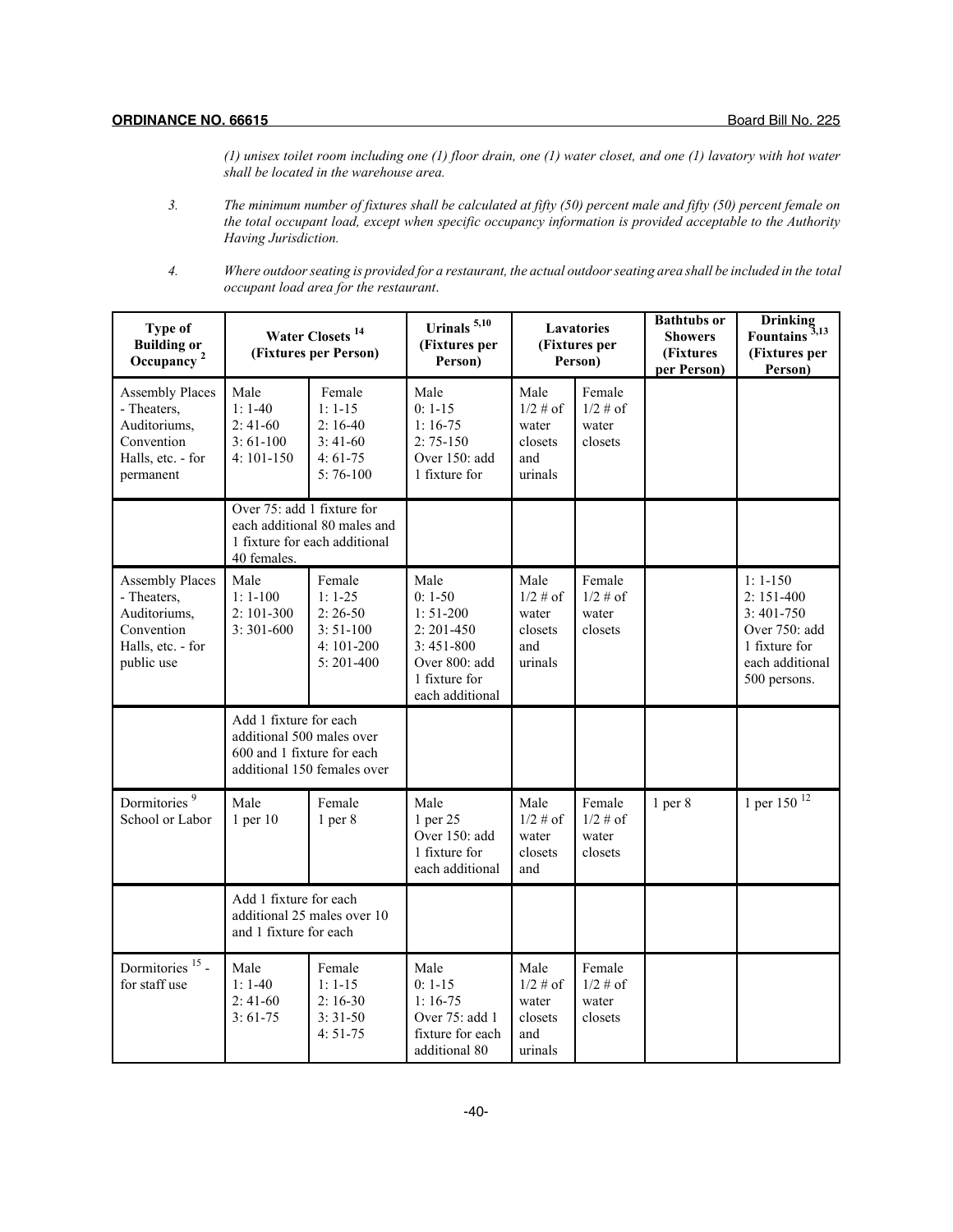|                                                                                                                     | Over 75: add 1 fixture for                                             | each additional 80 males and<br>1 fixture for each additional            |                                                                                                |                                                           |                                           |                                                                                                                                                |                         |
|---------------------------------------------------------------------------------------------------------------------|------------------------------------------------------------------------|--------------------------------------------------------------------------|------------------------------------------------------------------------------------------------|-----------------------------------------------------------|-------------------------------------------|------------------------------------------------------------------------------------------------------------------------------------------------|-------------------------|
| Dwellings $^{\rm 4}$<br><b>Single Dwelling</b><br>Multiple<br>Dwelling or<br>Apartment                              | 1 per dwelling<br>unit                                                 | 1 per dwelling or apartment                                              |                                                                                                | 1 per dwelling<br>1 per dwelling or<br>apartment unit     |                                           | 1 per<br>dwelling<br>1 per<br>dwelling or<br>apartment                                                                                         |                         |
| Hospital                                                                                                            | 1 per room                                                             |                                                                          |                                                                                                | 1 per room                                                |                                           |                                                                                                                                                | 1 per 150 <sup>12</sup> |
| Hospitals - for<br>employee use <sup>15</sup>                                                                       | Male<br>$1:1-40$<br>$2:41-60$<br>$3:61-75$                             | Female<br>$1:1-15$<br>$2:16-30$<br>$3:31-50$<br>$4:51-75$                | Male<br>$0: 1-15$<br>$1:16-75$<br>Over 75: add 1<br>fixture for each<br>additional 80          | Male<br>$1/2$ # of<br>water<br>closets<br>and<br>urinals  | Female<br>$1/2$ # of<br>water<br>closets  |                                                                                                                                                |                         |
|                                                                                                                     | Over 75: add 1 fixture for                                             | each additional 80 males and<br>1fixture for each additional             |                                                                                                |                                                           |                                           |                                                                                                                                                |                         |
| Hospitals                                                                                                           | 1 per room                                                             |                                                                          |                                                                                                | 1 per room                                                |                                           | 1 per room                                                                                                                                     |                         |
| Hospitals Ward                                                                                                      | 1 per 8 patients                                                       |                                                                          |                                                                                                | 1 per 10 patients                                         |                                           | 1 per 20                                                                                                                                       | 1 per 150 <sup>12</sup> |
| Industrial 6<br>Warehouse<br>Workshops,<br>Foundries and<br>similar<br>establishments -<br>for employee<br>use $15$ | Male<br>$1:1-10$<br>$2: 11-25$<br>$3:26-50$<br>$4:51-75$<br>$5:76-100$ | Female<br>$1:1-10$<br>$2: 11-25$<br>$3:26-50$<br>$4:51-75$<br>$5:76-100$ |                                                                                                | Male<br>$1/2 \#$ of<br>water<br>closets<br>and<br>urinals | Female<br>$1/2 \# of$<br>water<br>closets | 1 shower for<br>each 15<br>persons<br>exposed to<br>excessive<br>heat or to<br>skin<br>contamina-<br>tion with<br>poisonous,<br>infectious, or | 1 per 150 <sup>12</sup> |
|                                                                                                                     |                                                                        | Over 100: add 1 fixture for<br>each additional 30 persons.               |                                                                                                |                                                           |                                           |                                                                                                                                                |                         |
| Institutional -<br>Other than<br>Hospitals or<br>Penal<br>Institutions (on<br>each occupied                         | Male<br>1 per 25                                                       | Female<br>1 per 20                                                       | Male<br>$0:1-9$<br>$1:10-50$<br>Add 1 fixture<br>for each<br>additional 50                     | Male<br>$1/2 \# of$<br>water<br>closets<br>and<br>urinals | Female<br>$1/2 \# of$<br>water<br>closets | $1$ per $8$                                                                                                                                    | 1 per 150 $12$          |
| Institutional -<br>Other than<br>Hospitals or<br>Penal<br>Institutions (on<br>each occupied<br>$floor) - for$       | Male<br>$1:1-40$<br>$2:41-60$<br>$3:61-75$                             | Female<br>$1: 1-15$<br>$2:16-30$<br>$3:31-50$<br>$4:51-75$               | Male<br>$0: 1-15$<br>$1:16-75$<br>Over 75: add 1<br>fixture for each<br>additional 80<br>males | Male<br>$1/2$ # of<br>water<br>closets<br>and<br>urinals  | Female<br>$1/2 \# of$<br>water<br>closets |                                                                                                                                                |                         |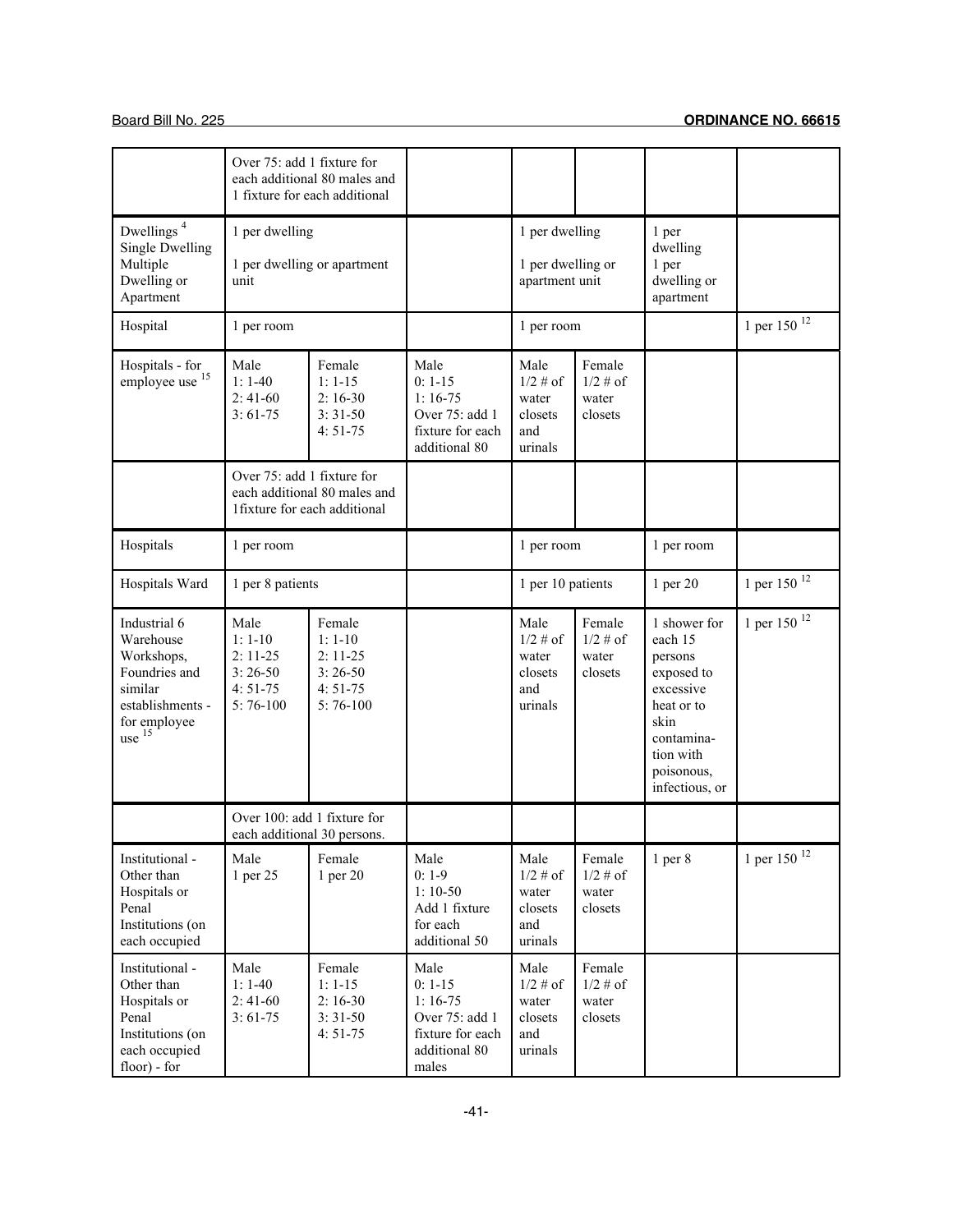|                                                           | Over 75: Add 1 fixture for                                                        | each additional 80 males and<br>1 fixture for each additional                           |                                                                                                       |                                                           |                                           |       |                                                                                                            |
|-----------------------------------------------------------|-----------------------------------------------------------------------------------|-----------------------------------------------------------------------------------------|-------------------------------------------------------------------------------------------------------|-----------------------------------------------------------|-------------------------------------------|-------|------------------------------------------------------------------------------------------------------------|
| Hotels, Motels                                            | 1 per guestroom                                                                   |                                                                                         |                                                                                                       | 1 per guestroom                                           |                                           | 1 per |                                                                                                            |
| Mercantile or<br><b>Retail Buildings</b>                  | Male<br>$1:1-200$<br>$2: 201 - 400$<br>$3:401-600$                                | Female<br>$1:1-50$<br>$2: 51-100$<br>$3:101-300$                                        | Male<br>$0: 1-100$<br>$1:101-300$<br>$2:301-600$<br>Over 600: add<br>1 fixture for<br>each additional | Male<br>$1/2 \# of$<br>water<br>closets<br>and<br>urinals | Female<br>$1/2 \#$ of<br>water<br>closets |       | $0: 0 - 10012$<br>$1:101-200$<br>$2: 201 - 600$<br>$3:601-1000$<br>Add 1 fixture<br>for each<br>additional |
|                                                           | Add 1 fixture for each<br>additional 500 males over<br>600, and add 1 fixture for | each additional 200 females                                                             |                                                                                                       |                                                           |                                           |       |                                                                                                            |
| Office or Public<br><b>Buildings</b>                      | Male<br>$1:1-200$<br>$2: 201 - 400$<br>$3:401-600$                                | Female<br>$1:1-50$<br>$2: 51-100$<br>$3:101-300$                                        | Male<br>$0: 1-100$<br>$1:101-300$<br>$2:301-600$<br>Over 600: add<br>1 fixture for<br>each additional | Male<br>$1/2 \#$ of<br>water<br>closets<br>and<br>urinals | Female<br>$1/2$ # of<br>water<br>closets  |       | 1 per 150 $12$                                                                                             |
|                                                           | Add 1 fixture for each<br>additional 500 males over<br>600, and add 1 fixture for | each additional 200 females                                                             |                                                                                                       |                                                           |                                           |       |                                                                                                            |
| Office or Public<br>Buildings - for<br>employee use $15$  | Male<br>$1:1-40$<br>$2:41-60$<br>$3:61-100$<br>$4:101-150$                        | Female<br>$1:1-15$<br>$2:16-40$<br>$3:41-60$<br>$4:61-75$<br>$5:76-100$<br>$6: 101-150$ | Male<br>$0: 1-15$<br>$1:16-75$<br>$2:76-150$<br>Over 150: add<br>1 fixture for<br>each additional     | Male<br>$1/2 \#$ of<br>water<br>closets<br>and<br>urinals | Female<br>$1/2 \# of$<br>water<br>closets |       | 1 per floor                                                                                                |
|                                                           | Over 150: add 1 fixture for                                                       | each additional 80 males and<br>1 fixture for each additional                           |                                                                                                       |                                                           |                                           |       |                                                                                                            |
| Penal<br>Institutions - for<br>employee use <sup>15</sup> | Male<br>$1:1-40$<br>$2:41-60$<br>$3:61-75$                                        | Female<br>$1: 1-15$<br>$2:16-30$<br>$3:31-50$<br>$4:51-75$                              | Male<br>$0: 1-15$<br>$1:16-75$<br>Over 75: add 1<br>fixture for each<br>additional 80                 | Male<br>$1/2 \# of$<br>water<br>closets<br>and<br>urinals | Female<br>$1/2 \#$ of<br>water<br>closets |       |                                                                                                            |
|                                                           | Over 75: add 1 fixture for                                                        | each additional 80 males and<br>1 fixture for each additional                           |                                                                                                       |                                                           |                                           |       |                                                                                                            |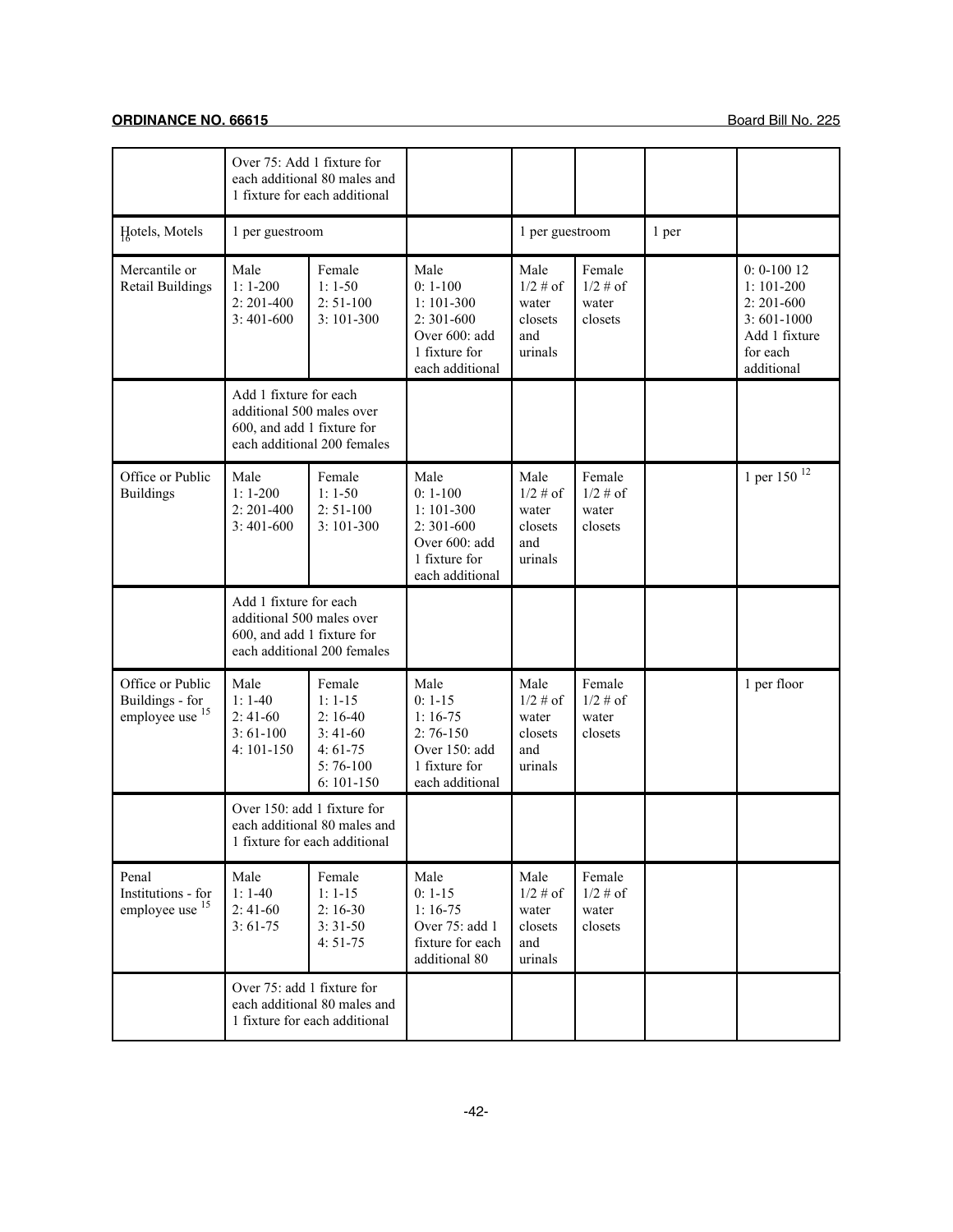| Penal<br>Institutions - for<br>prison use<br>Cell<br>Exercise                                                                                            | 1 per cell                                                                                                      |                                                                                                     | Male<br>1 per exercise                                                                              | 1 per cell                                                                       | 1 per exercise room                                                        | 1 per cell block<br>floor<br>1 per exercise                                        |
|----------------------------------------------------------------------------------------------------------------------------------------------------------|-----------------------------------------------------------------------------------------------------------------|-----------------------------------------------------------------------------------------------------|-----------------------------------------------------------------------------------------------------|----------------------------------------------------------------------------------|----------------------------------------------------------------------------|------------------------------------------------------------------------------------|
| Restaurants,<br>Pubs, and<br>Lounges <sup>11</sup>                                                                                                       | Male<br>$1:1-50$<br>$2: 51-250$<br>3:250-300                                                                    | Female<br>$1: 1-25$<br>$2:26-50$<br>$3:51-100$<br>$4:101-150$<br>$5:151-250$                        | Male<br>$0: 1-25$<br>$1:26-100$<br>$2:101-150$<br>Over 150: add<br>1 fixture for<br>each additional | Male<br>$1/2 \# of$<br>water<br>closets<br>and<br>urinals                        | Female<br>$1/2 \#$ of<br>water<br>closets                                  |                                                                                    |
|                                                                                                                                                          | Add 1 fixture for each<br>additional 100 males over<br>300, and add 1 fixture for<br>each additional 75 females |                                                                                                     |                                                                                                     |                                                                                  |                                                                            |                                                                                    |
| Schools - for<br>staff use<br>All Schools <sup>15</sup>                                                                                                  | Male<br>$1: 1 - 15$<br>$2:16-35$<br>$3:36-55$                                                                   | Female<br>$1: 1-15$<br>$2:16-25$<br>$3:26-55$                                                       | Male<br>1 per 50                                                                                    | Male<br>$1/2 \#$ of<br>water<br>closets<br>and                                   | Female<br>$1/2$ # of<br>water<br>closets                                   |                                                                                    |
|                                                                                                                                                          | Over 55: add 1 fixture for                                                                                      | each additional 80 males and<br>1 fixture for each additional                                       |                                                                                                     |                                                                                  |                                                                            |                                                                                    |
| Nursery Schools<br>- for student use                                                                                                                     | $1: 1 - 15$<br>$2:16-30$<br>$3:31-50$<br>Over 50: add 1 fixture for                                             |                                                                                                     |                                                                                                     | $1/2$ total number of<br>water closets                                           |                                                                            | 1 per 150 $^{12}$                                                                  |
| Schools - for<br>student use<br>Elementary<br>Secondary<br>Others<br>(Colleges,<br>Universities,<br>Worship Places:<br>Assembly Place<br>and Educational | Male<br>1 per 40<br>Male<br>1 per 50<br>Male<br>1 per 50<br>Male<br>$1: 1 - 150$                                | Female<br>1 per 20<br>Female<br>1 per 25<br>Female<br>1 per 25<br>Female<br>$1: 1-75$<br>$2:76-150$ | Male<br>1 per 75<br>Male<br>1 per 100<br>Male<br>1 per 100<br>Male<br>$0: 1-75$                     | Male<br>$1/2 \# of$<br>water<br>closets<br>and<br>urinals<br>Male<br>$1/2 \# of$ | Female<br>$1/2$ # of<br>water<br>closets<br>Female<br>$1/2 \# of$<br>water | 1 per 150 $12$<br>1 per 150 $^{12}$<br>1 per 150 $^{12}$<br>$1:1-300$<br>2:301-600 |
| and Activities<br>Unit                                                                                                                                   | 2:151-300                                                                                                       | $3:151-300$                                                                                         | $1:76-300$<br>Add 1 fixture<br>for each<br>additional 300                                           | water<br>closets<br>and<br>urinals                                               | closetsr                                                                   | $3:601-1000$<br>Add 1 fixture<br>for each<br>additional                            |
|                                                                                                                                                          | Over 300: add 1 fixture for<br>each additional 300 males,<br>and add 1 fixture for each                         |                                                                                                     |                                                                                                     |                                                                                  |                                                                            |                                                                                    |

1. The figures shown are based upon one (1) fixture being the minimum required for the number of persons indicated or any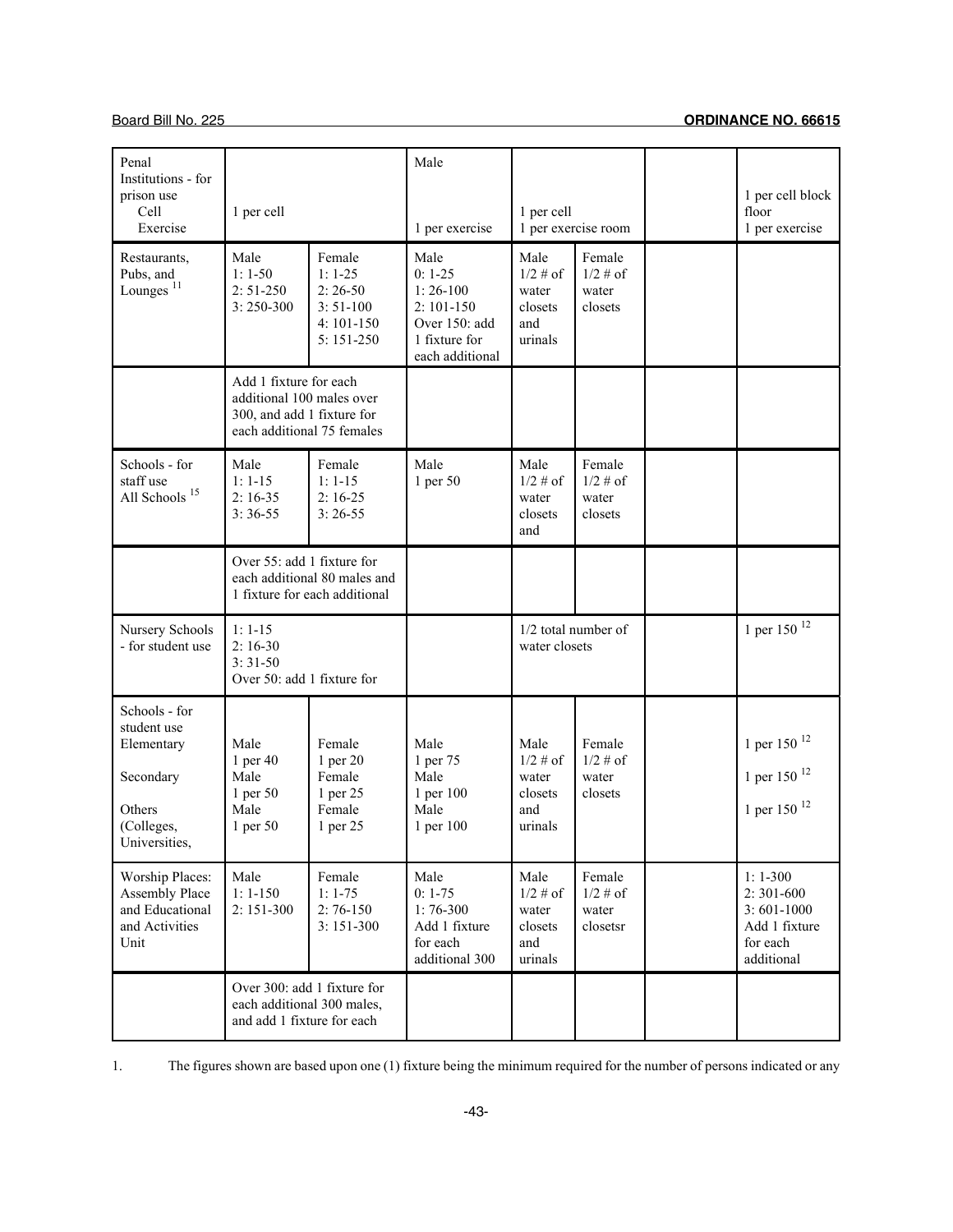fraction thereof

- 2. Building categories not shown on this table shall be considered separately by the Authority Having Jurisdiction
- 3. Drinking fountains shall not be installed in toilet rooms.
- 4. Laundry trays. One (1) laundry tray or one (1) automatic washer standpipe for each dwelling unit or one (1) laundry tray or one (1) automatic washer standpipe, or combination thereof, for each twelve (12) apartments. Kitchen sinks, one (1) for each dwelling or apartment unit.
- 5. For each urinal added in excess of the minimum required, one water closet may be deducted. The number of water closets shall not be reduced to less than two-thirds (2/3) of the minimum requirement.
- 6. As required by ANSI Z4.1-1968, Sanitation in Places of Employment.
- 7. Where there is exposure to skin contamination with poisonous, infectious, or irritating materials, provide one (1) lavatory for each five (5) persons.
- 8. Twenty-four (24) lineal inches (610 mm) of wash sink or eighteen (18) inches (457 mm) of a circular basin, when provided with water outlets for such space, shall be considered equivalent to one (1) lavatory.
- 9. Laundry trays, one (1) for each one hundred (100) persons.
- 10. General. In applying this schedule of facilities, consideration must be given to the accessibility of the fixtures. Conformity purely on a numerical basis may not result in an installation suited to the need of the individual establishment. For example, schools should be provided with toilet facilities on each floor having classrooms.
	- a. Surrounding materials, wall and floor space to a point two (2) feet (610 mm) in front of urinal lip and four (4) feet (1219 mm) above the floor, and at least two (2) feet (610 mm) to each side of the urinal shall be lined with non-absorbent materials.
	- b. Trough urinals are prohibited.
- 11. A restaurant is defined as a business that sells food to be consumed on the premises.
	- a. The number of occupants for a drive-in restaurant shall be considered as equal to the number of parking stalls.
	- b. Employee toilet facilities are not to be included in the above restaurant requirements. Hand washing facilities must be available in the kitchen for employees.
	- c. For a drive-thru or take-out restaurant with seating, not to exceed twenty (20) customers, toilet facilities shall be provided available to customers and employees. A minimum of one (1) toilet room consisting of one (1) water closet, one (1) lavatory, and one (1) floor drain shall be available to customers.
	- d. For a drive-thru restaurant or take-out with no seating, toilet facilities are required for employees only.
	- e. For a facility dispensing gas to the public which offers food and drink in a structure larger than seven hundred fifty (750) square feet, toilet facilities for male and female shall be provided available to customers and to employees.
		- 1. Where there are more than twelve (12) but less than twenty-three (23) gas dispensing stations available, there shall be provided for the male toilet room two (2) water closets, one (1) urinal, one (1) lavatory, and one (1) floor drain and there shall be provided for the female toilet room two (2) water closets, one (1) lavatory, and one (1) floor drain.
		- 2. For each additional ten (10) gas dispensing stations there shall be provided for the male toilet room an additional one (1) water closet or urinal, and one (1) lavatory, and there shall be provided for the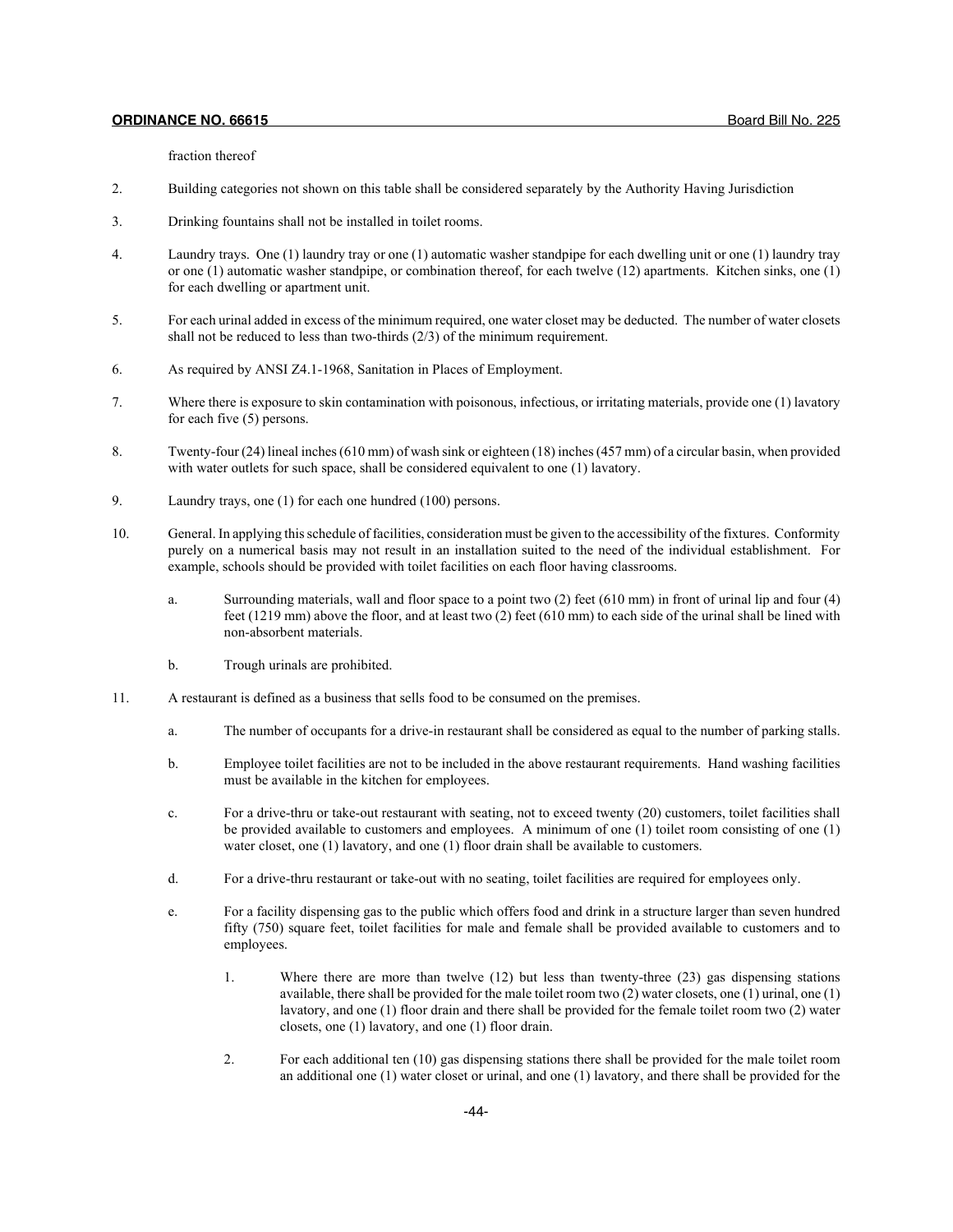female toilet room an additional one (1) water closet, and one (1) lavatory.

- 12. Where food is consumed indoors, water stations may be substituted for drinking fountains. Offices, or public buildings for use by more than six (6) persons shall have one (1) drinking fountain for the first one hundred fifty (150) persons and one (1) additional fountain for each three hundred (300) persons thereafter. At least one (1) drinking fountain of those required shall be located within twenty-five (25) feet of the entrance to the primary toilet room on any floor.
- 13. There shall be a minimum of one (1) drinking fountain per occupied floor in schools, theaters, auditoriums, dormitories, offices or public building.
- 14. For any facility which is constructed, or undergoes major structural renovation as a place of assembly for public amusement including, but not limited to, sports stadiums and arenas, auditoriums and assembly halls, there shall be provided at a minimum the number of water closets for women as there are provided the total of the number of water closets and the number of urinals provided for men. The term "major structural renovation" means any reconstruction, rehabilitation, addition or other improvement, which requires more than fifty percent (50%) of the gross floor area of the existing facility to be rebuilt.
- 15. Provide one (1) service sink per floor.
- 16. Provide one (1) service sink per structure or per wing.

*Change Section 420.0 to read as follows:*

**420.0 Shower and Tub/Shower Combination Control Valves.** Showers and tub-shower combinations in all buildings shall be provided with individual control valves of the pressure balance, thermostatic, or combination pressure balance/thermostatic mixing valve type, that provide scald and thermal shock protection. These valves shall conform to ASSE 1016. Gang showers, when supplied with a single temperature controlled water supply pipe, may be controlled by a master thermostatic mixing valve conforming to ASSE 1069 in lieu of individually controlled pressure balance, thermostatic, or combination pressure balance/thermostatic mixing valve. All valves shall be adjusted per manufacturer's instructions to deliver a maximum mixed water setting of 120 degrees F (49 degrees C). The water heater thermostat shall not be considered a suitable control for meeting this provision.

## **Chapter 5 Water Heaters**

*Change Section 501.0 to read as follows:*

#### **501.0 General**

The regulations of this chapter shall govern the construction, location, and installation of fuel burning and other water heaters and water heater boilers heating potable water, together with all chimneys, vents, and their connectors. The minimum capacity for water heaters shall be in accordance with the first hour rating listed in Table 5-1. All design, construction, and workmanship shall be in conformity with accepted engineering practices, manufacturer's installation instructions, and applicable standards and shall be of such character as to secure the results sought to be obtained by this Code. No water heater shall be hereinafter installed which does not comply in all respects with the type and model of each size thereof approved by the Authority Having Jurisdiction. A list of accepted gas equipment standards is included in Table 14-1.

*Add Section 501.1 to read as follows:*

**501.1** Water heaters are water heating appliances and shall not exceed any one of the following limitations:

- (1) 200,000 Btu (58 kw) maximum input capacity
- (2) 120 gallons of storage capacity
- (3) 160 psi operating pressure
- (4) 210E degrees (F) operating temperature

Water heating equipment which does not exceed any of these parameters shall be constructed to either AGA or UL design standards.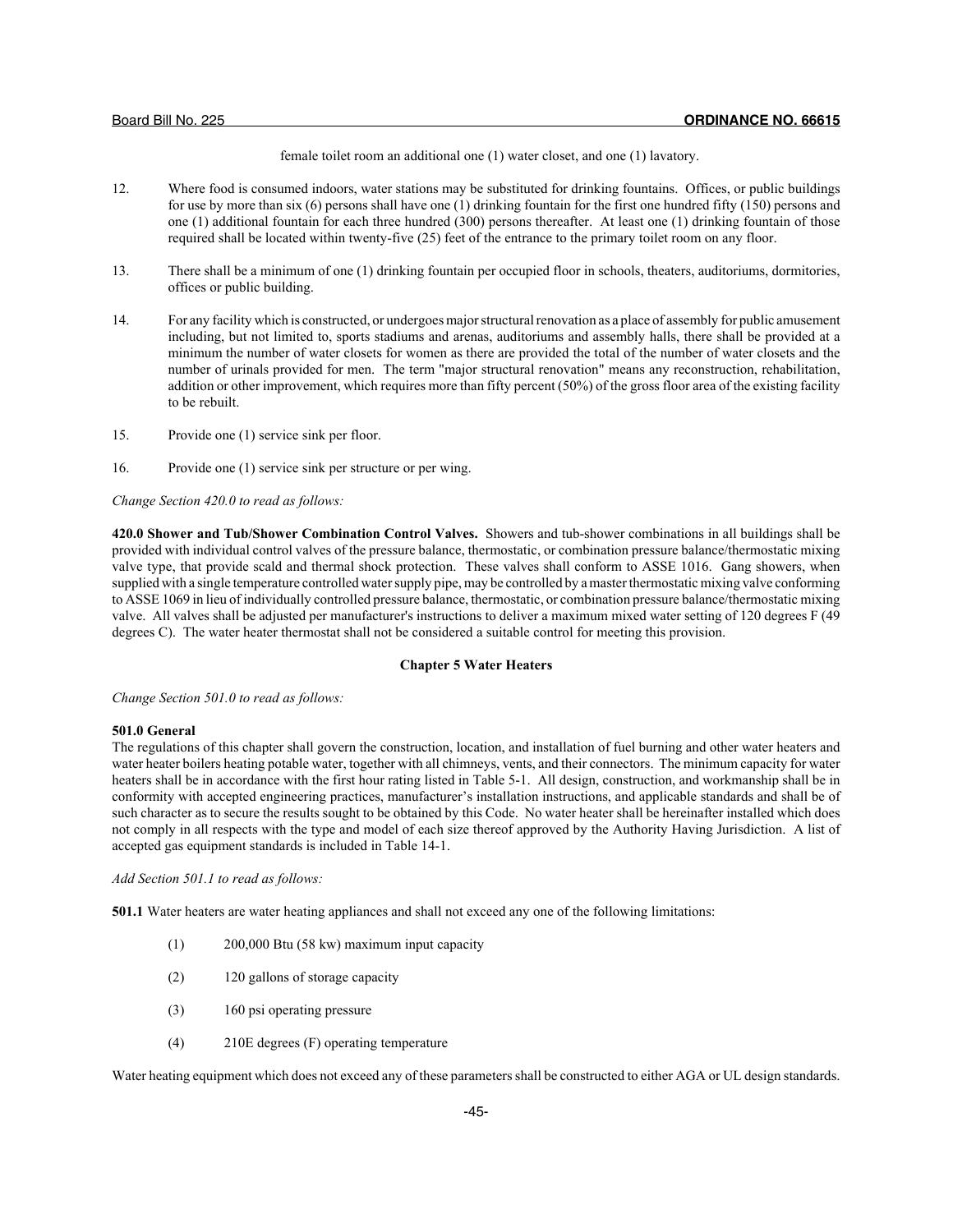*Change Section 502.6 to read as follows:*

**502.6 Combustible Material.** Any material not defined as noncombustible.

*Add Section 502.6.1 to read as follows:*

**502.6.1 Noncombustible Materials.** Materials that, when tested in accordance with ASTM E136, have less than three of four specimens meeting all of the following criteria:

- 1. The recorded temperature of the surface and interior thermocouples shall not at any time during the test rise more than 54EF (30EC) above the furnace temperature at the beginning of the test.
- 2. There shall not be flaming from the specimen after the first 30 seconds.
- 3. If the weight loss of the specimen during the testing exceeds 50 percent, the recorded temperature of the surface and interior thermocouples shall not at any time during the test rise above the furnace air temperature at the beginning of the test, and there shall not be flaming of the specimen.

*Change Section 503.0 to read as follows:*

#### **503.0 Permits.**

It shall be unlawful for any person to install, remove, or replace, or cause to be installed, removed, or replaced any water heater or water heater boiler without first obtaining a permit from the Authority Having Jurisdiction to do so. Water heater boilers shall also be permitted by the City of Saint Louis Mechanical Section. All unfired water storage vessels that are not directly vented to the atmosphere shall be installed in accordance with the City of Saint Louis Mechanical Code and shall be permitted by the City of Saint Louis Mechanical Section.

*Change Section 505.1 to read as follows:*

**505.1 Location.** Fuel-fired appliances shall not be located in, or obtain combustion air from, any of the following rooms or spaces:

- 1. Sleeping rooms.
- 2. Bathrooms.
- 3. Toilet rooms.
- 4. Storage closets.
- 5. Surgical rooms.
- 6. Plenums.

*Exception: This section shall not apply to the following appliances:*

- 1. Direct-vent appliances that obtain all combustion air directly from the outdoors; however, fuel-fired appliances shall not be installed in plenums.
- 2. Solid fuel-fired appliances and fireplaces, provided that the room is not a confined space and the building is not of unusually tight construction.
- 3. Appliances installed in a dedicated enclosure in which all combustion air is taken directly from the outdoors, in accordance with Section 703 of the City of Saint Louis Mechanical Code. Access to such enclosure shall be through a solid door, weather-striped in accordance with the exterior door air leakage requirements of Chapter 13 the City of Saint Louis Building Code and equipped with an approved self-closing device.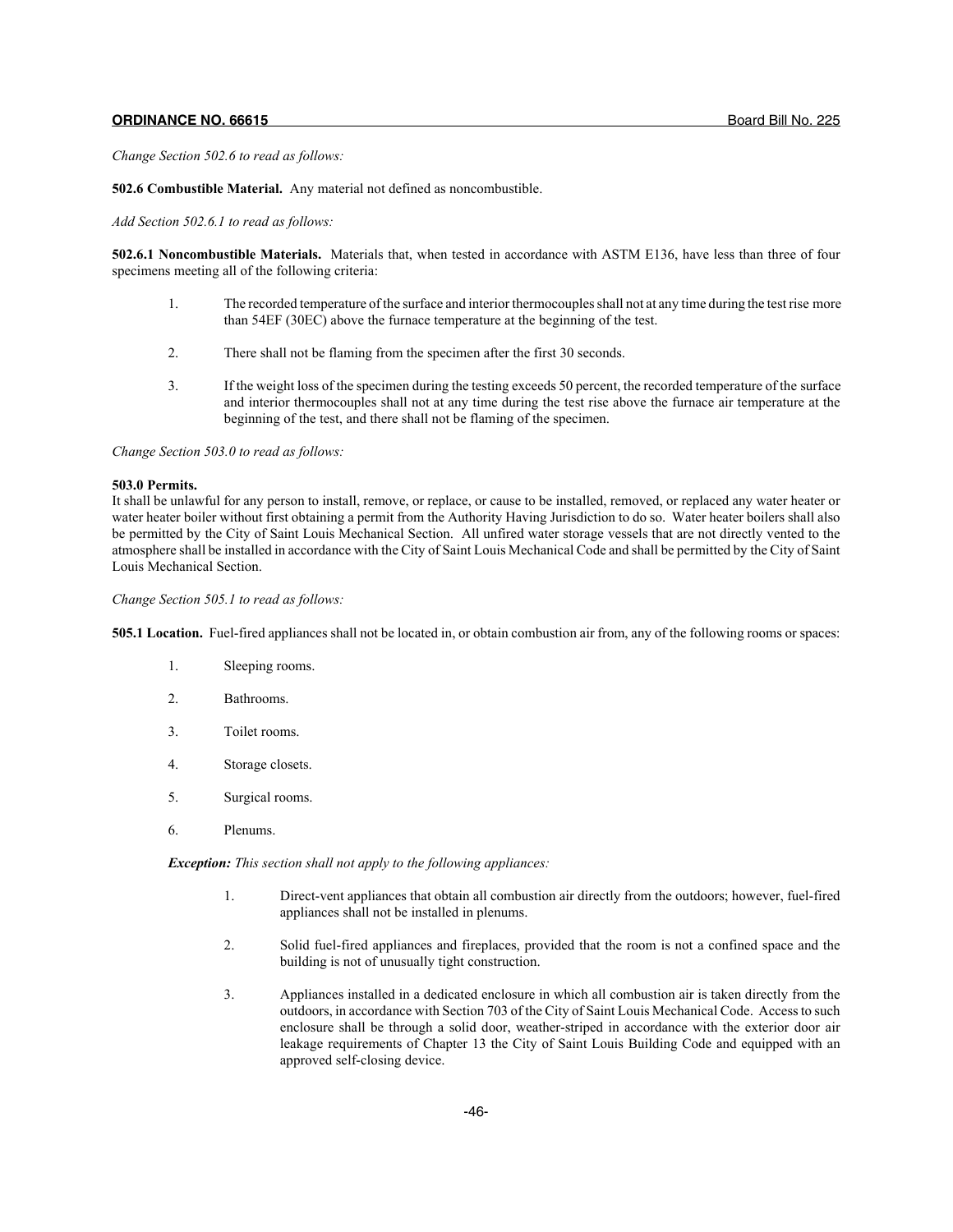*Add Sections 503.1 and 503.2 to read as follows:*

**505.3.1** Appliances, draft hoods, vent connectors, shut off valves and relief valves shall be installed to maintain the required clearances to combustible and noncombustible construction as specified in the listing and the manufacturer's instructions. Clearances to combustibles shall be reduced only in accordance with Section 308 of the City of Saint Louis Mechanical Code. Clearances to combustibles shall include such considerations as door swing, drawer pull, overhead projections or shelving and window swing, shutters, coverings and drapes. Devices such as doorstops or limits, closers, drapery ties or guards shall not be used to provide the required clearances. Clearances around water heaters and hot water storage tanks to elements of permanent construction, including other installed equipment and appliances, shall be sufficient to allow inspection, service, repair or replacement without removing such elements of permanent construction or disabling the function of a required fire-resistance-rated assembly.

**505.3.2** Gas-fired water heaters shall be tested in accordance with ANSI Z21.10.1 Gas Water Heaters, Volume I, Storage Water Heaters With Input Ratings of 75,000 Btu Per Hour or Less and ANSI Z21.10.3 Gas Water Heaters, Volume I, Storage Water Heaters with input ratings above 75,000 Btu per hour.

*Change Sections 506.0 through 506.3 to read as follows:*

## **506.0 Water Heater Construction and Installation**

**506.1 Fuel Gas Fired Water Heaters.** Gas-fired water heaters and water heater boilers shall be listed and labeled. Gas-fired water heaters shall be tested in accordance with ANSI Z21.10.1 Gas Water Heaters, Volume I, Storage Water Heaters With Input Ratings of 75,000 Btu Per Hour or Less or ANSI Z21.10.3 Gas Water Heaters, Volume I, Storage Water Heaters with input ratings above 75,000 Btu per hour. Gas-fired water heaters shall be installed as required by the terms of their approval, in accordance with the conditions of their listing, in accordance with the manufacturer's installation instruction and this Code. Gas-fired water heaters shall be provided with a manual gas shut-off valve within six  $(6)$  feet  $(1.8 \text{ m})$  of the appliance. Manufacturer's installation instructions shall be available on the job site at the time of inspection.

**506.2 Oil-Fired Water Heaters.** Oil-fired water heaters shall be listed and labeled. Oil-fired water heaters shall comply with UL 732. Vents or chimneys for such appliances shall be approved types and shall be made for an adequate supply of air for combustion and for adequate ventilation of heater rooms or compartments. Oil fired water heaters shall be installed as required by the terms of their approval, in accordance with the conditions of their listing, in accordance with the manufacturer's installation instructions, Chapter 13 (Fuel Oil Piping and Storage) of the City of Saint Louis Mechanical Code, and this Code. Oil-fired water heaters shall be provided with a manual oil shut-off valve within six  $(6)$  feet  $(1.8 \text{ m})$  of the appliance. Manufacturer's installation instructions shall be available on the job site at the time of inspection. All oil-fired storage-type water heaters and hot water boilers shall be provided with, in addition to the primary temperature controls, an over-temperature safety protection device constructed, listed, labeled, and installed in accordance with nationally recognized applicable standards for such devices and a combination temperature and pressure relief valve.

**506.3 Electric Water Heaters.** Electric water heaters shall be listed and labeled. Domestic electric water heaters shall comply with UL 174 or UL 1453. Commercial electric water heaters shall comply with UL 1453. Electric water heaters shall be installed as required by the terms of their approval, in accordance with the conditions of their listing, in accordance with the manufacturer's installation instruction, and this Code. Manufacturer's installation instructions shall be available on the job site at the time of inspection. water heaters shall be installed in accordance with the manufacturer's installation instructions and this Code.

## *Add Sections 506.4 through 506.8 to read as follows:*

**506.4 Solar Water Heaters.** Solar water heaters shall comply with the requirements of Chapter 14 (Solar Systems) of the City of Saint Louis Mechanical Code. Solar water heaters shall be installed as required by the terms of their approval, in accordance with the conditions of their listing, in accordance with the manufacturer's installation instruction, Chapter 14 (Solar Systems) of the City of Saint Louis Mechanical Code, and this Code. Manufacturer's installation instructions shall be available on the job site at the time of inspection. All storage-type solar water heaters and hot water boilers shall be provided with, in addition to the primary temperature controls, an over-temperature safety protection device constructed, listed, labeled, and installed in accordance with nationally recognized applicable standards for such devices and a combination temperature and pressure relief valve.

**506.5 Other Types of Water Heaters.** Other types of water heaters and water preheaters shall comply with nationally recognized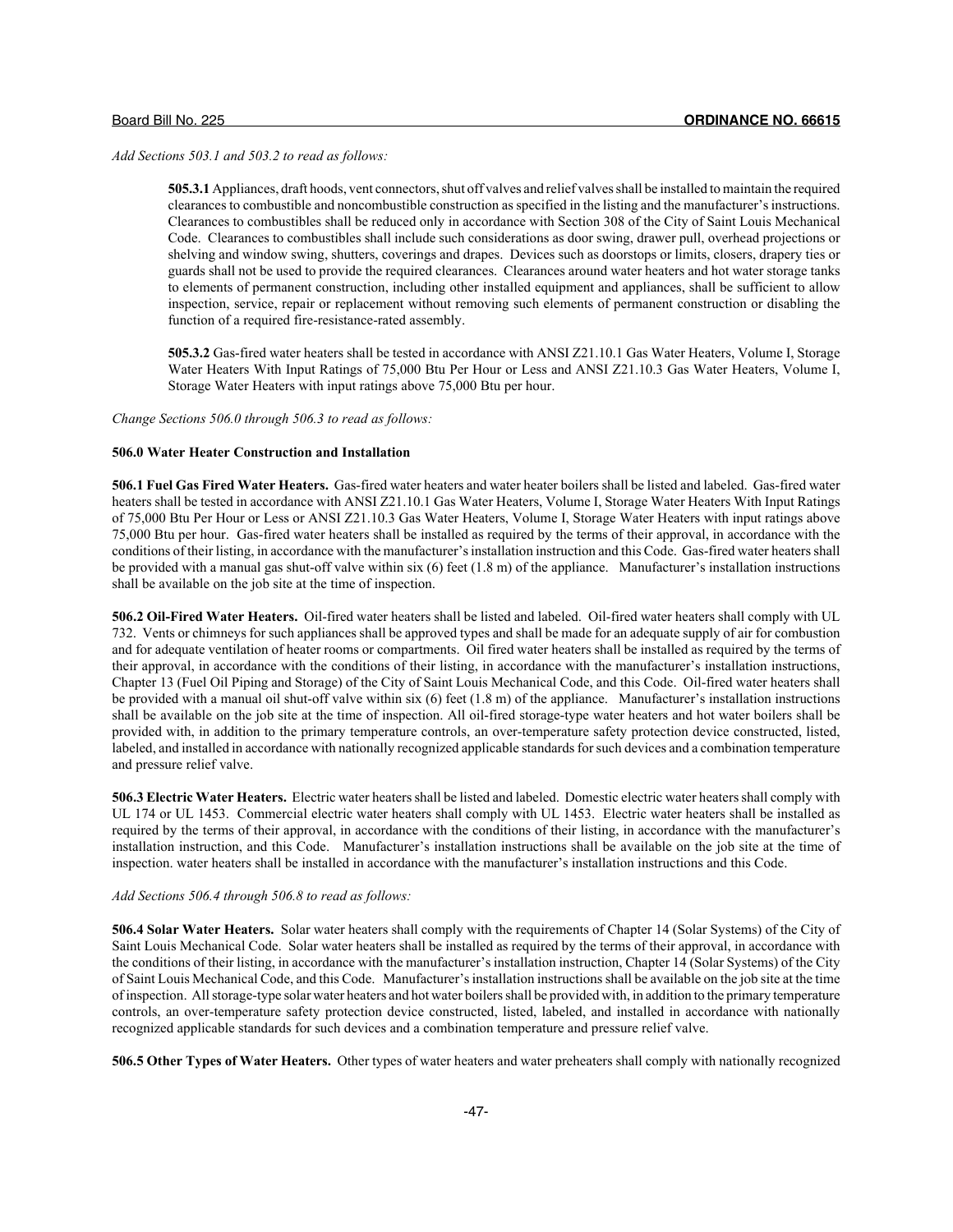standards acceptable to the Authority Having Jurisdiction. All water heaters shall be installed as required by the terms of their approval, in accordance with the conditions of their listing, in accordance with the manufacturer's installation instruction, the City of Saint Louis Mechanical Code, where applicable, and this Code. Manufacturer's installation instructions shall be available on the job site at the time of inspection.

**506.6 Hot Water Boilers.** Hot water boilers shall be designed and constructed in accordance with the requirements of ASME CSD-1 and as applicable, the ASME Boiler and Pressure Vessel Code, Sections I, II, V, and IX; and NFPA 85. Hot water boilers shall be installed as required by the terms of their approval, in accordance with the conditions of their listing, in accordance with the manufacturer's installation instruction, the City of Saint Louis Mechanical Code, and this Code. Manufacturer's installation instructions shall be available on the job site at the time of inspection. Hot water boilers shall also be permitted by the City of Saint Louis Mechanical Section.

**506.7 Hot Water Storage Tanks.** Hot water storage tanks shall be listed and labeled and installed in accordance with the manufacturer's installation instructions, the City of Saint Louis Mechanical Code and this Code. All pressure vessels shall bear the label of an approved agency. Welding on pressure vessels shall be performed by approved welders in compliance with the City of Saint Louis Mechanical Code. Pressurized tanks shall be permitted by the City of Saint Louis Mechanical Section.

**506.8 Conflicts.** Where conflicts between this code and the conditions of listing or the manufacturer's installation instructions occur, the provisions of this code shall apply.

*Exception: Where a code provision is less restrictive than the conditions of the listing of the water heater or the manufacturer's installation instructions, the conditions of the listing and the manufacturer's installation instructions shall apply.*

*Change Section 508.1 to read as follows:*

**508.1** The use of approved dielectric insulators between the water piping connections of water heaters and related water heating equipment is required when they are constructed of dissimilar metals.

*Change Section 508.4 to read as follows:*

**508.4** When a water heater is located in an attic, attic-ceiling assembly, floor-ceiling assembly, or floor-subfloor assembly, or furred space, or above the ground or basement level and does not have a floor drain available, where damage may result from a leaking water heater, a watertight safe pan of corrosion-resistant materials shall be installed beneath the water heater and shall be laid on or be supported by a structurally sound base to ensure proper drainage. The drain from the pan shall discharge to a non-concealed point of disposal to alert occupants in the event of a leak. The pan shall have a minimum depth of 2 inches (51 mm) and shall be of such shape and capacity as to prevent splashing or flooding, and shall be made water-tight. The pan shall not be less than 3 inches (76 mm) larger than the unit in width and length. Metallic pans shall have a minimum thickness of not less than 0.0276-inch (0.7 mm) galvanized sheet metal. Non-metallic pans shall have a minimum thickness of not less than 0.0625 inch (1.6 mm). Non-metallic safe pans shall be permitted to be used only with electric water heaters. Pan shall have a 1 inch (25.4 mm) minimum tapping and increase to a 1-1/4 inch (31.8 mm) diameter drain made of galvanized steel, copper, brass, PVC or CPVC which terminates and discharges through an air gap or air break into a properly trapped and vented, receptor, hub drain floor drain or floor drain with a funnel grate, or to an approved location. Such piping shall maintain a minimum horizontal slope in the direction of discharge of not less than oneeighth unit vertical in 12 units horizontal (1-percent slope).

*Delete Section 508.5.*

*Delete Section 508.8*

*Change Section 508.14 to read as follows:*

## **508.14 Installation in Private Garages and Carports.**

*Add Sections 508.14.1 through 508.14.3 to read as follows:*

**508.14.1 Elevation of Ignition Source.** Water heaters having an ignition source and located in private garages and carports shall be elevated such that the source of ignition is not less than 18 in. (457 mm) above the floor surface on which the water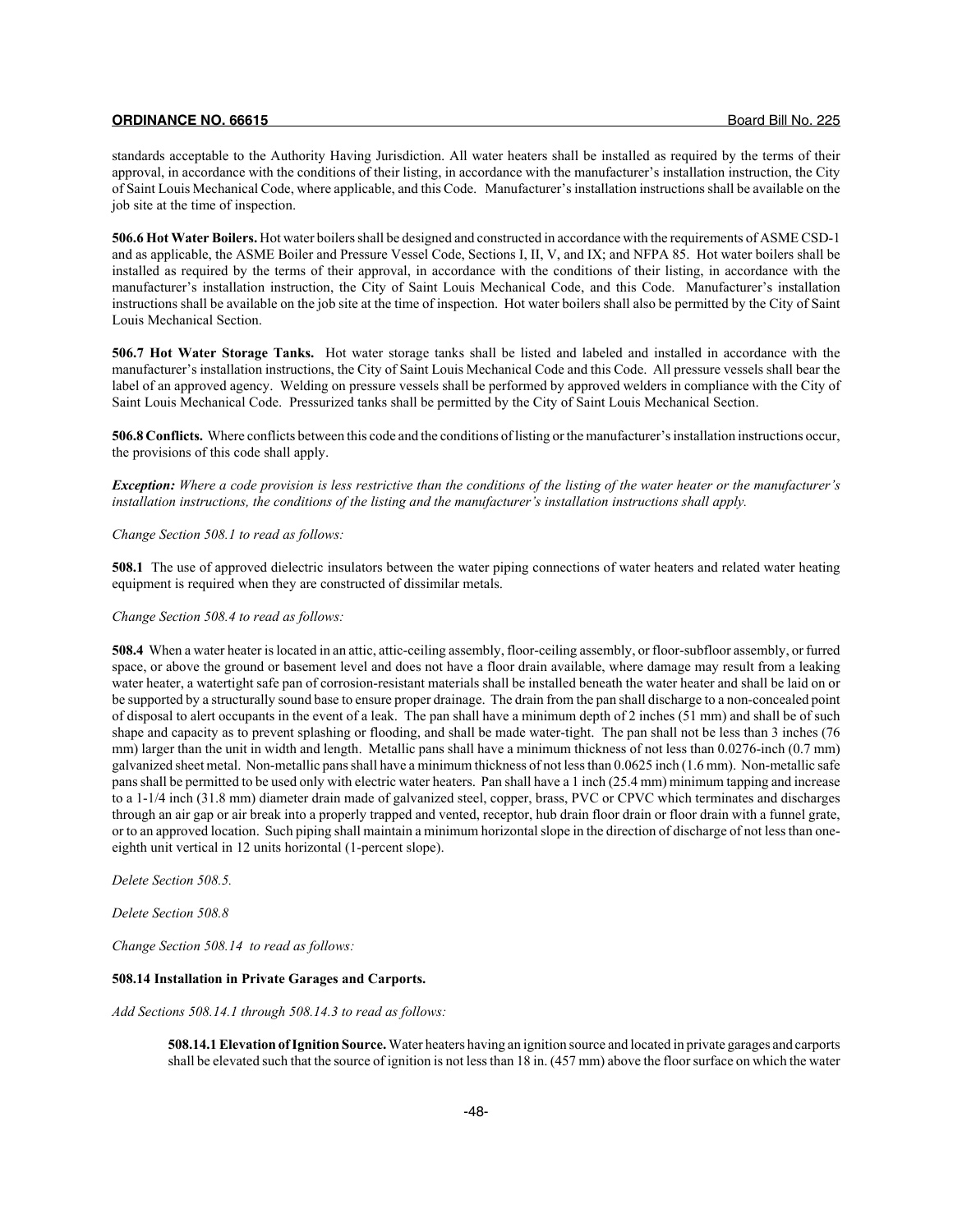heater rests. For the purpose of this section, rooms or spaces that are not part of the living space of a dwelling unit and that communicate directly with a private garage through openings shall be considered to be part of the private garage.

## **Chapter 6 Water Supply and Distribution**

#### *Change Section 602.1 to read as follows:*

**602.1** No installation of potable water supply piping or part thereof shall be made in such a manner that it will be possible for used, unclean, polluted or contaminated water, mixtures or substances to enter any portion of such piping from any tank, receptacle, equipment, or plumbing fixture by reason of back siphonage, by suction or any other cause, either during normal use and operation thereof or when any such tank, receptacle, equipment, or plumbing fixture is flooded, or subject to pressure in excess of the operating pressure in the hot or cold water piping. A device or method which is suitable for isolating potable water from a potential pollutant may be unacceptable as a means of protection against contamination.

*Change Section 603.1 to read as follows:*

**603.1 Approval of Devices or Assemblies.** All devices or assemblies installed in a potable water supply system for protection against backflow shall be maintained in good working condition by the person or persons having control of such devices or assemblies. The Authority Having Jurisdiction or other department having jurisdiction may inspect such devices or assemblies and, if found to be defective or inoperable, shall require the repair or replacement thereof. No device or assembly shall be removed from use or relocated or other device or assembly substituted, without obtaining an approved permit. All devices or assemblies installed shall be a Missouri Department of Natural Resources approved device or assembly.

## *Change Section 603.3.1 to read as follows:*

**603.3.1** All assemblies shall conform to listed standards and be acceptable to the Authority Having Jurisdiction over the selection and installation of backflow prevention assemblies. In addition to the standards for approval established elsewhere in this Code all reduced pressure principle backflow prevention assemblies and double check valve backflow prevention assemblies of any nature shall have the approval of the University of Southern California Foundation for Cross Connection Control and Hydraulic Research, and the Missouri Department of Natural Resources.

| <b>TABLE 6-2</b><br><b>Backflow Prevention Devices, Assemblies and Methods</b> |                                                             |                   |                    |                                 |                                                                                                                                                                            |  |
|--------------------------------------------------------------------------------|-------------------------------------------------------------|-------------------|--------------------|---------------------------------|----------------------------------------------------------------------------------------------------------------------------------------------------------------------------|--|
|                                                                                |                                                             |                   | Degree of Hazard   |                                 |                                                                                                                                                                            |  |
| Device.<br>Assembly or<br>Method                                               | Pollution<br>Contamination<br>(High Hazard)<br>(Low Hazard) |                   |                    | Installation <sup>2,3,6,7</sup> |                                                                                                                                                                            |  |
|                                                                                | Back-<br>Siphonage                                          | Back-<br>Pressure | Back-<br>Siphonage | Back-<br>Pressure               |                                                                                                                                                                            |  |
| Airgap                                                                         | X                                                           |                   | X                  |                                 | See table in this chapter.                                                                                                                                                 |  |
| Atmospheric<br>Vacuum Breaker                                                  | $\mathbf{X}$                                                |                   | X                  |                                 | Upright position. No valves<br>downstream. Minimum of six (6) inches<br>(152 mm) or listed distance above all<br>downstream piping and flood level rim<br>of receptor. 4,5 |  |
| Spill-Proof<br>Pressure-Type<br>Vacuum Breaker                                 | X                                                           |                   | X                  |                                 | Upright position. Minimum of $six(6)$<br>inches (152 mm) or listed distance<br>above all downstream piping and flood<br>level rim or receptor. 5                           |  |

*Change Table 6-2 to read as follows:*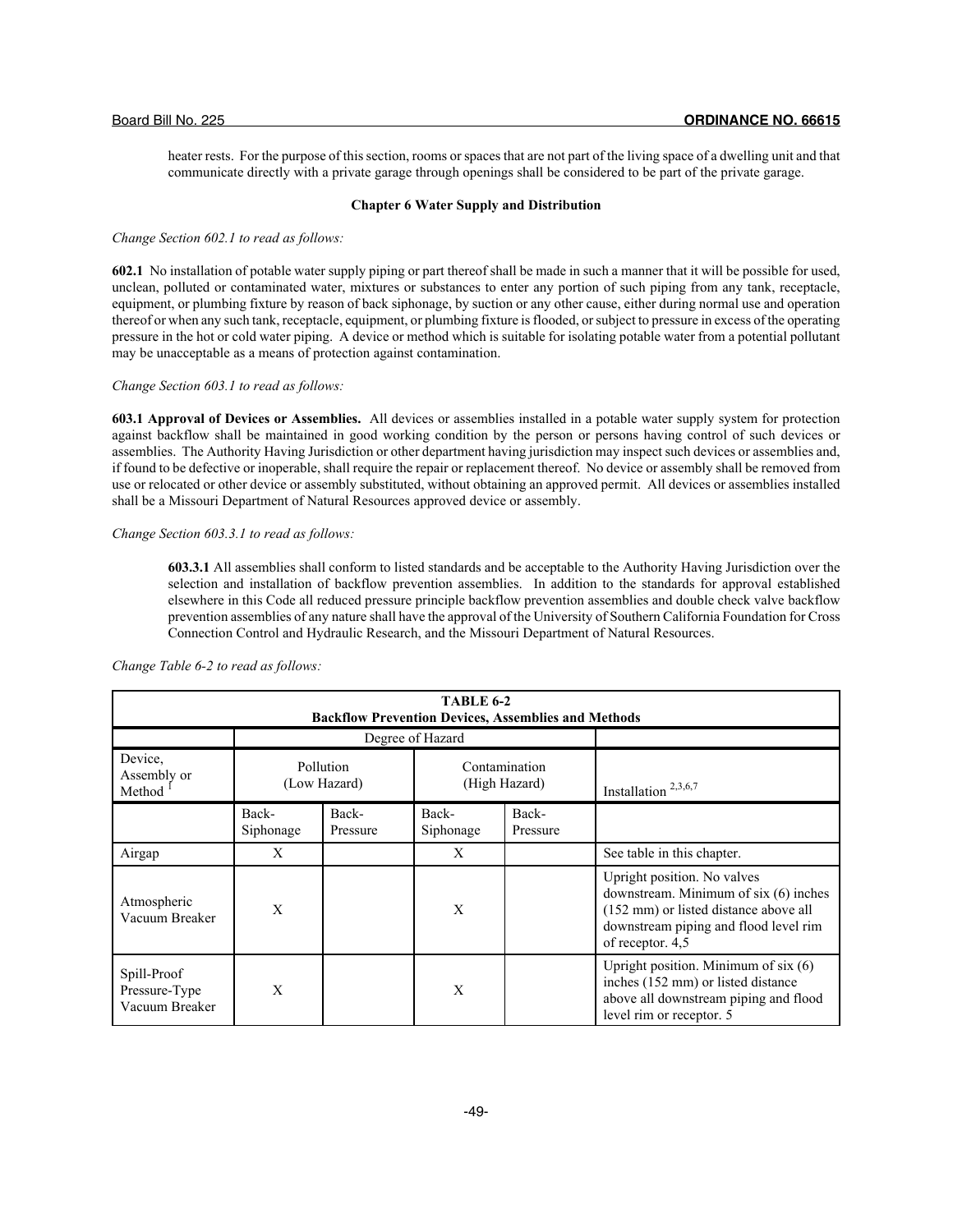| Double Check<br>Valve Backflow<br>Preventer                   | X | X |   |   | Horizontal, unless otherwise listed.<br>Requires one $(1)$ foot $(305 \text{ mm})$<br>minimum clearance at bottom for<br>maintenance. May need platform/ladder<br>for test and repair. Does not discharge<br>water. |
|---------------------------------------------------------------|---|---|---|---|---------------------------------------------------------------------------------------------------------------------------------------------------------------------------------------------------------------------|
| Pressure Vacuum<br><b>Breaker</b>                             | X |   | X |   | Upright position. May have valves<br>downstream. Minimum of twelve (12)<br>inches (305 mm) above all downstream<br>piping and flood level rim of receptor.<br>May discharge water.                                  |
| <b>Reduced Pressure</b><br>Principle<br>Backflow<br>Preventer | X | X | X | X | Horizontal unless otherwise listed.<br>Requires one $(1)$ foot $(305 \text{ mm})$<br>minimum clearance at bottom for<br>maintenance. May need platform/ladder<br>for test and repair. May discharge<br>water.       |

1. See description of devices and assemblies in this chapter.

2. Installation in pit or vault requires previous approval by the Authority Having Jurisdiction.

3. Refer to general and specific requirements for installation.

4. Not to be subjected to operating pressure for more than 12 hours in any 24 hour period.

5. For deck-mounted and equipment-mounted vacuum breakers, see Section 603.4.16.

6. Maximum location above grade, floor or platform at center of device, shall be five (5') feet.

7. Must be approved as a Backflow by MoDNR.

*Change Section 603.3.4 to read as follows:*

**603.3.4** Access and clearance shall be provided for the required testing, maintenance, and repair. Access and clearance shall require a minimum of one (1) foot (305 mm) between the lowest portion of the assembly and grade, floor or platform. Installations elevated more than five (5) feet (1524 mm) above the floor or grade shall be provided with a permanent platform within five (5) feet below the device capable of supporting a tester or maintenance person.

*Change Section 603.3.7 to read as follows:*

**603.3.7** Fixtures, appliances, or appurtenances with integral backflow preventers or integral airgaps manufactured as a unit shall be installed in accordance with their listing requirements and the manufacturer's instructions and as acceptable by the Authority Having Jurisdiction.

*Change Section 603.4.6.1 to read as follows:*

**603.4.6.1** Potable water supplies to systems having no pumps or connections for pumping equipment, and no chemical injection or provisions for chemical injection, shall be protected from backflow by the following devices:

1. Reduced pressure backflow preventer

*Change Section 603.4.6.3 to read as follows:*

**603.4.6.3** Where systems have a backflow device installed downstream from a potable water supply pump or a potable water supply pump connection, the device shall be the following:

1. Reduced pressure backflow preventer

*Change Sections 603.4.8 through 603.4.11 to read as follows:*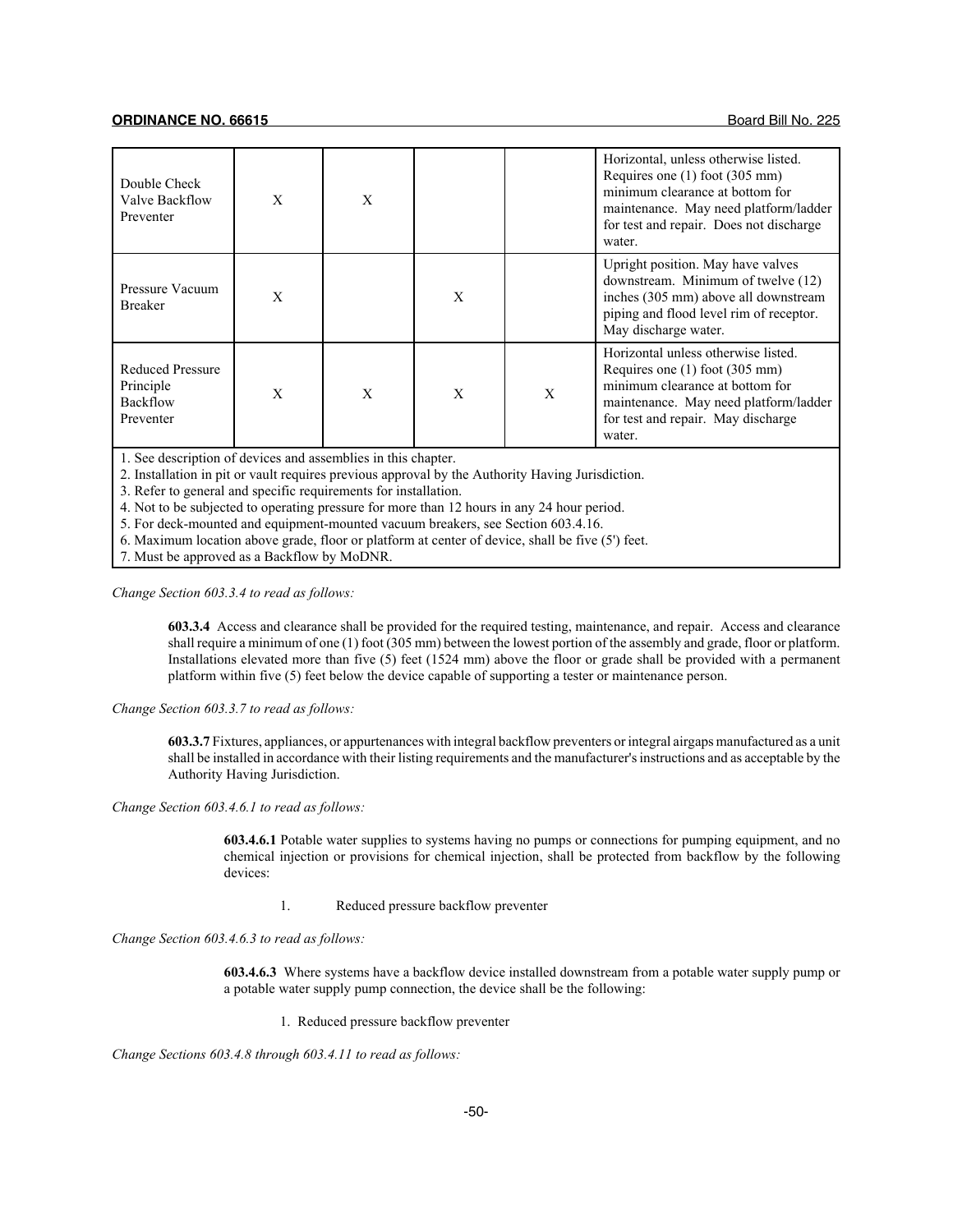**603.4.8** Faucets with pull out spouts shall be in compliance with the appropriate standards listed in Table 14 1 that include these specific types of faucets and require an atmospheric vacuum breaker or vent to atmosphere to protect the water supply.

**603.4.9** Water cooled compressors, de-greasers or any other water cooled equipment shall be protected by a listed reduced pressure zone backflow preventer installed in accordance with the requirements of this chapter.

*Note: Water cooled equipment which produces back-pressure shall be equipped with the appropriate protection.*

**603.4.10** Water inlets to water supplied aspirators shall be equipped with a listed atmospheric vacuum breaker with no downstream shutoff and mounted at least six (6) inches (152 mm) above the aspirator unit or equipped with a listed reduced pressure zone backflow preventer installed in accordance with its listing requirements and this chapter. The discharge shall drain through an air gap. When using the tailpiece of a fixture to receive the discharge of an aspirator, the air gap shall be located above the flood level rim of the fixture.

**603.4.11** Potable water make up connections to steam or hot water boilers shall be provided with a listed reduced pressure zone backflow protection assembly.

*Change Sections 603.4.14 and 603.4.15 to read as follows:*

**603.4.14 Water Treatment Units** Reverse osmosis drinking water treatment units shall be provided with a listed reduced pressure zone backflow protection assembly and shall meet the requirements of the appropriate standard(s) referenced in Table 14 1. Waste or discharge from reverse osmosis or other types of water treatment units shall enter the drainage system through an air gap.

## **603.4.15 Installation of Backflow Preventers.**

- A. No person except those qualified, licensed and/or registered and bonded under this Code shall install a backflow prevention device.
- B. A permit is required for the installation of all reduced pressure principle backflow prevention devices and double check valve assembly backflow prevention devices. Permits shall be issued and inspections performed by the Section of Plumbing Regulations and Inspections of the Building Division. Permits shall be issued only to those contractors who are licensed and/or registered and bonded under this Code.
- C. All backflow prevention devices shall be accessible. Backflow prevention devices shall not be installed in pits or similar potentially submerged locations or in fume, chemical or fuel hoods, or in any area containing fumes that are toxic, poisonous or corrosive.
- D. Atmospheric vacuum breakers shall be installed with the critical level at least six (6) inches above the flood level rim or highest point of discharge of the fixture being served. Such devices shall be installed on the discharge side of the last control valve to the fixture and no shut off valve or faucet shall be installed downstream of the vacuum breaker. Vacuum breakers on urinals shall be installed with the critical level six (6) inches above the flood level rim.
- E. Pressure type vacuum breakers shall be installed at a height of at least twelve (12) inches above the flood level rim of the fixture, tank, or similar device.
- F. Double check valves and reduced pressure principle valves such devices shall be installed at not less than twelve (12) inches above grade, floor or platform with the maximum of sixty (60) inches above grade, floor or platform. They shall not be installed within access panels, over any machinery or equipment, or in any location which might create a safety hazard to those employed in testing and maintenance of these devices.
- G. Installation shall meet Missouri Department of Natural Resources Regulations and City of Saint Louis ordinance. Where a conflict occurs between this chapter and Missouri Department of Natural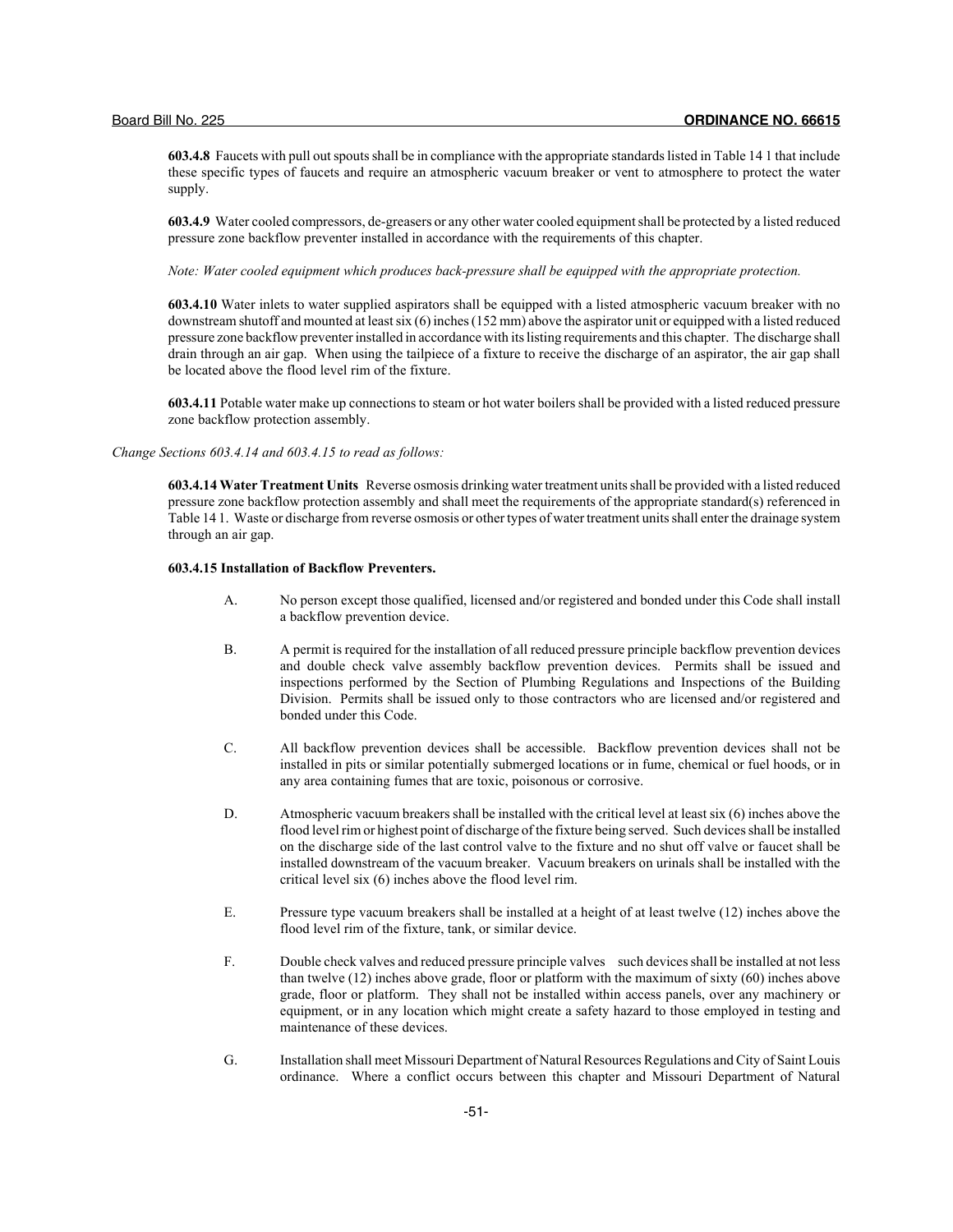Resources, the most stringent requirement shall apply.

*Change Section 603.4.17 to read as follows:*

**603.4.17** Faucets with hose attached sprays shall vent to atmosphere under back siphonage conditions.

*Change Section 603.4.18.5 to read as follows:*

**603.4.18.5 Residential Sprinkler Systems.** When residential fire sprinkler systems are installed using the potable water system they shall be installed in accordance with the standards listed in Table 14 1. When the residential sprinkler system is a separate fire system, a double check backflow device shall be installed. When a combined system is used all parts must be part of a circulating system, and must meet the requirements of this chapter for potable water.

*Change Sections 603.4.20 and 603.4.21 to read as follows:*

**603.4.20** Portable cleaning equipment, dental vacuum pumps and chemical dispensers shall be protected from backflow by an air gap or a reduced pressure principle backflow preventer.

**603.4.21 Water Heater Connectors.** Flexible metallic water heater connectors or reinforced flexible water heater connectors connecting water heaters to the piping system shall be in compliance with the appropriate standards listed in Table 14-1.

That portion of the gas line supplying the water heater that includes the gas shutoff valve, the gas union, the drip leg, the pressure regulator, if required, and the tee shall be hard piped and shall be independently and securely supported. It shall not be supported or attached to the water heater.

*Change Sections 604.1 and 604.2 to read as follows:*

**604.1** Water distribution pipe, water pipe and fittings, either inside or outside the building, shall be of brass, copper, cement lined cast/ductile iron, galvanized malleable iron, galvanized wrought iron, galvanized steel, or other approved materials. Cast/ductile iron fittings used for water need not be galvanized if over two (2) inches (51 mm) in size but shall be cement lined.

PVC water pipe, minimum Class 160, manufactured to recognized standards may be used for cold water distribution systems outside a building.

PEX and CPVC water pipe and tubing may be used for hot and cold water distribution systems above ground within a building.

All materials used in the water supply system, except valves and similar devices shall be of a like material, except where otherwise approved by the Authority Having Jurisdiction.

*Exception: When plastic pipe is being installed in construction of the water service pipe, the plastic pipe shall terminate ten (10) feet outside the building foundation wall. The metallic pipe allowed by this section shall be installed from ten (10) feet outside the foundation to and within the building to the outlet of the house valve or the outlet of the PRV whichever is further from the entrance to the building. Protection from electrolysis (corrosion) shall be provided.*

**604.2** Copper tube for water piping shall have a weight of not less than Type L.

*Exception: Type M copper tubing may be used for water piping when piping is above ground in, or on, a building.*

*Change Section 604.4 to read as follows:*

**604.4** Listed flexible copper water connectors approved by the Authority Having Jurisdiction shall be installed in exposed locations, unless otherwise listed.

*Change Section 604.8 to read as follows:*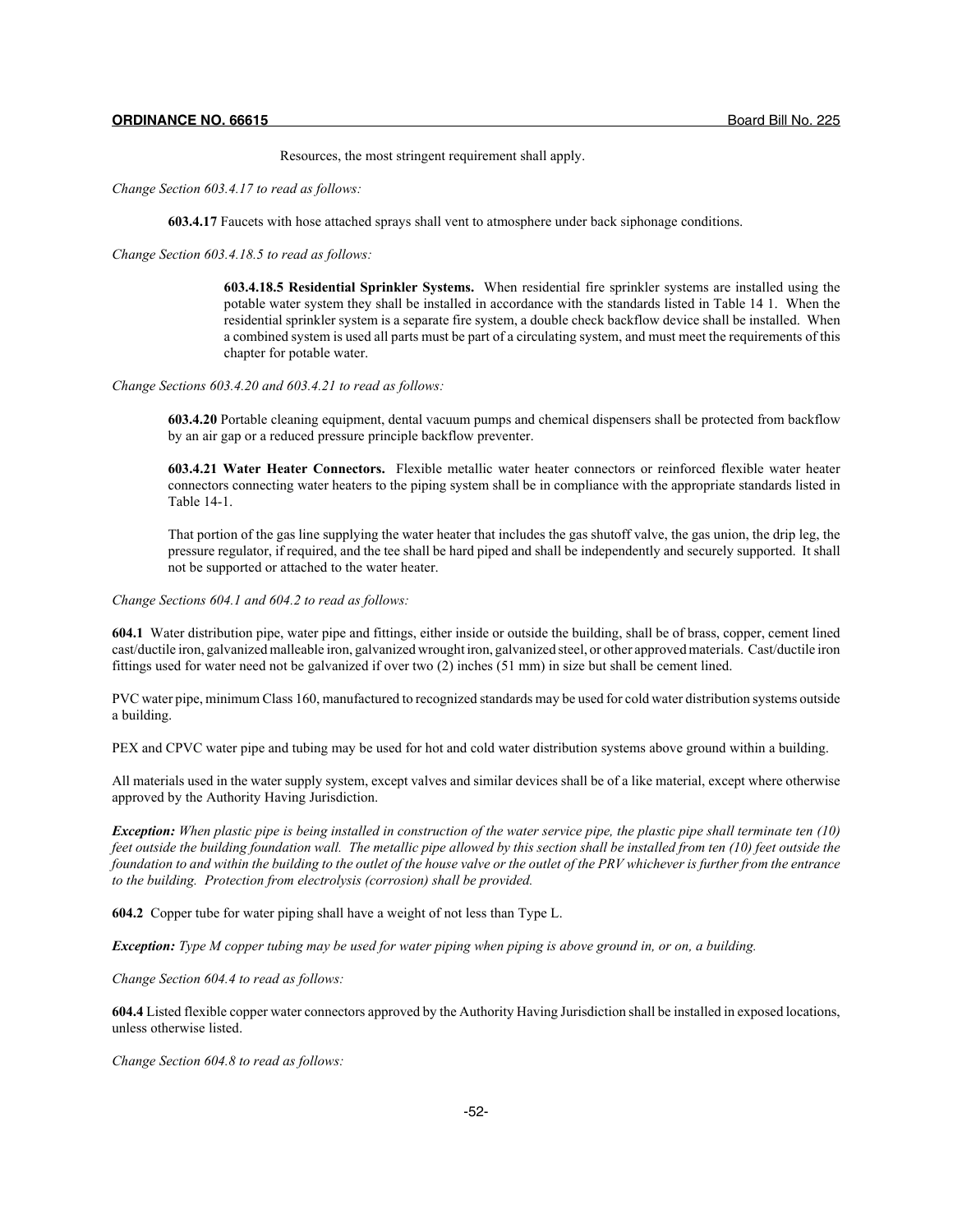**604.8** Approved plastic materials may be used in water service piping, provided that where metal water service piping is used for electrical grounding purposes, replacement piping therefore shall be of like materials.

Exception: Where a grounding system, acceptable to the Authority Having Jurisdiction is installed, inspected, and an approved ten (10) feet of metallic pipe may be replaced with non metallic pipe.

*Change Section 604.12 to read as follows:*

**604.12 Flexible Corrugated Connectors.** Flexible corrugated connectors of copper or stainless steel shall be limited to the following connector lengths:

Water Heater Connectors - twenty four (24) inches (609 mm). Fixture Connectors - thirty (30) inches (762 mm). Washing Machine Connectors - seventy-two (72) inches (1827 mm). Dishwasher and Icemaker Connectors - one hundred twenty (120) inches (3048 mm).

*Delete Section 604.13*

*Delete Section 604.13.1*

*Delete Section 604.13.2*

*Change Section 605.2 to read as follows:*

**605.2** A full way valve and drain on the house side controlling all outlets shall be installed on the service entrance. Water piping supplying more than one building on any one premises shall be equipped with a separate full way valve and drain on the house side to each building, so arranged that the water supply can be turned on or off to any individual or separate building; provided however, that supply piping to a single family residence and building accessory thereto, may be controlled on one valve. Such shutoff valves shall be accessible at all times. A full way valve shall be installed on the discharge piping from water supply tanks at or near the tank. A full way valve shall be installed on the cold water supply pipe to each water heater at or near the water heater.

## *Change Section 605.5 to read as follows:*

**605.5** A control valve shall be installed immediately ahead of each water supplied appliance and immediately ahead of each slip joint or non metallic fixture supply or appliance supply. A control valve shall be installed for sill cocks, wall hydrants, yard hydrants, street washers, and lawn irrigation systems in addition to required backflow assemblies.

Parallel water distribution systems shall provide a control valve either immediately ahead of each fixture being supplied, or installed at the manifold and shall be identified with the fixture being supplied.

*Change Section 608.2 to read as follows:*

**608.2 Excessive Water Pressure.** Where local static water pressure is in excess of eighty (80) pounds per square inch (552 kPa), an approved type pressure regulator preceded by an adequate strainer shall be installed and the static pressure reduced to eighty (80) pounds per square inch (552 kPa) or less. For potable water services up to and including one and one-half (1-1/2) inch (40 mm) regulators, provision shall be made to prevent pressure on the building side of the regulator from exceeding main supply pressure.

*Exception: Where the water service pipe supplies water directly to a water pressure booster system, and elevated water gravity tank, or to pumps provided in connection with a hydro-pneumatic or elevated water supply tank system a pressure-reducing valve is not required.*

Pressure at any fixture shall be limited to no more than eighty (80) psi under no-flow conditions. Sill cocks and outside hydrants may be left on full main pressure at the option of the owner.

Approved regulators with integral bypasses shall be acceptable. Each such regulator and strainer shall be accessibly located and shall have the strainer readily accessible for cleaning without removing the regulator or strainer body or disconnecting the supply piping. All pipe size determinations shall be based on eighty (80) percent of the reduced pressure when using Table 6-5.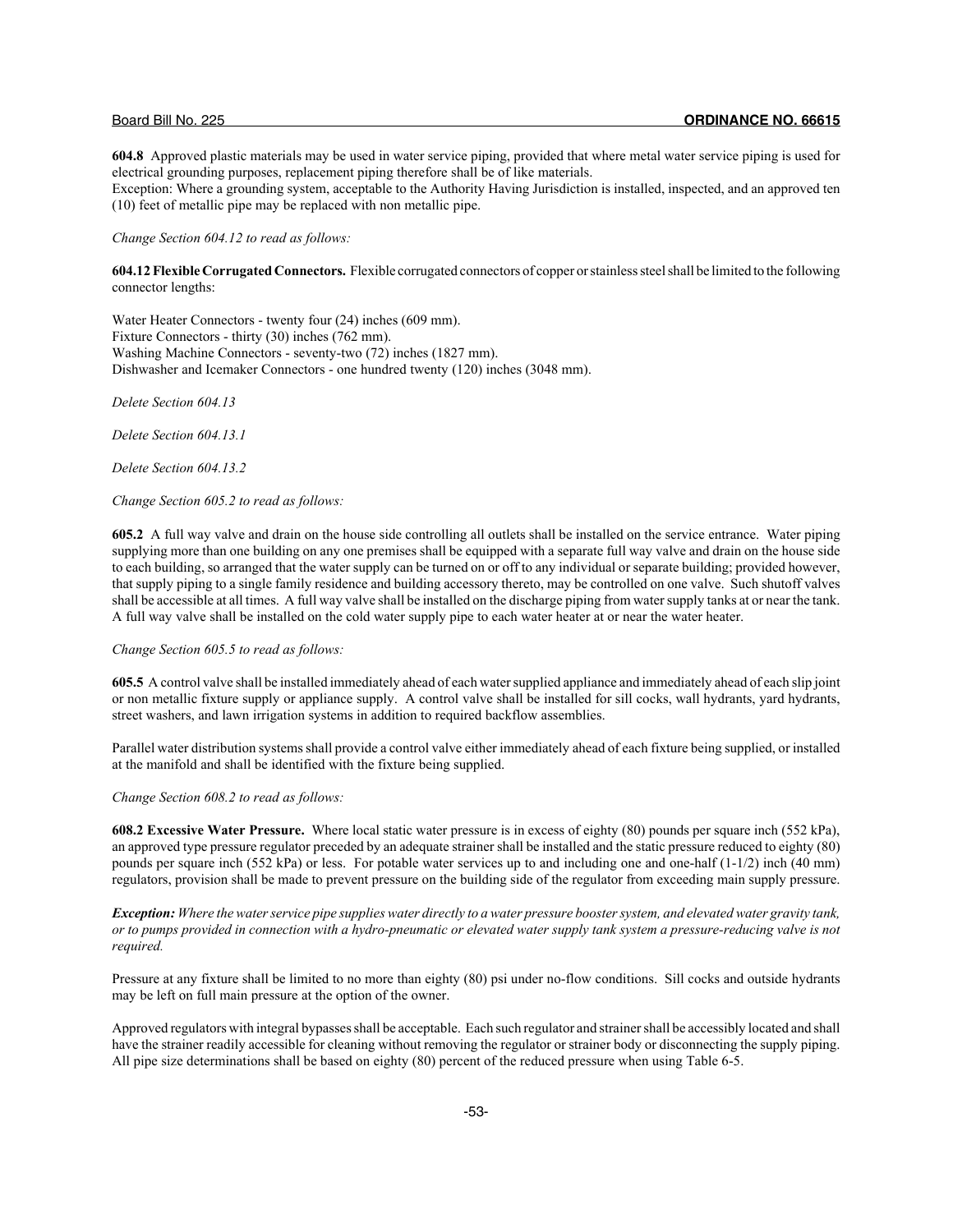*Change Section 608.5 to read as follows:*

**608.5** Relief valves located inside a building shall be provided with a drain, not smaller than the relief valve outlet, of galvanized steel, and hard drawn copper piping and fittings, with fittings which will not reduce the internal bore of the pipe or tubing (straight lengths as opposed to coils) and shall extend from the valve with the end of the pipe not more than six (6) inches (152 mm) nor less than 2 diameters above the ground or the flood level of the area receiving the discharge and pointing downward. Such drains may terminate at other approved locations. No part of such drainpipe shall be trapped and the terminal end of the drainpipe shall not be threaded.

#### *Change Section 609.1 and 609.2 to read as follows:*

**609.1 Installation.** All water piping shall be adequately supported in accordance with Section 314.0. Burred ends shall be reamed to the full bore of the pipe or tube. Changes in direction shall be made by the appropriate use of fittings, except that changes in direction in copper tubing may be made with bends, provided that such bends are made with bending equipment, which does not deform or create a loss in the cross sectional area of the tubing. Provisions shall be made for expansion in hot water piping. All piping, equipment, appurtenances, and devices shall be installed in a workmanlike manner in conformity with the provisions and intent of the Code. All potable water service yard piping shall be a depth of at least forty two (42") inches (107 mm) below finish grade.

**609.2 Separation of Water Service and Building Sewer.** Except as permitted below, the underground water service pipe and the building sewer shall be not less than ten (10) feet apart horizontally and shall be separated by undisturbed or compacted earth.

The water service pipe may be placed in the same trench with the building sewer, and water piping may be placed in the same trench as the building drain within the limits of the building foundation, provided approval is given by the Authority Having Jurisdiction and the following conditions are met:

## *Change Section 609.3.1 to read as follows:*

**609.3.1** Ferrous piping shall have a protective coating of an approved type, machine applied and conforming to recognized standards. Field wrapping shall provide equivalent protection and shall be restricted to those short sections and fittings necessarily stripped for threading. Zinc coating (galvanizing) shall not be deemed adequate protection for piping or fittings.

## *Change Section 609.4 and 609.5 to read as follows:*

**609.4 Testing.** Upon completion of a section of the hot and cold water supply system, prior to being covered, it shall be tested and proved tight under water pressure not less than the working pressure under which it is to be used or eighty (80) pounds per square inch whichever is greater. The water used for tests shall be obtained from a potable source of supply. A one hundred (100) pound per square inch (689.5 kPa) air pressure may be substituted for the water test. For plastic pipe, testing by compressed gas or air pressure is prohibited. In either method of test, the piping shall withstand the test without leaking for a period of not less than fifteen (15) minutes.

**609.5 Unions.** Unions shall be installed in exposed locations in the water supply piping within twelve (12) inches (305 mm) of regulating equipment, water heating, conditioning tanks, and similar equipment which may require service by removal or replacement in a manner which will facilitate its ready removal.

## *Change Section 609.10 to read as follows:*

**609.10 Water Hammer.** All building supply systems shall be provided with mechanical devices, minimum size shall be three quarter (3/4) inch, to absorb water hammer. These pressure absorbing devices shall be an approved mechanical device size "AA" through "F". Mechanical devices to absorb water hammer shall be installed on the hot and cold water lines at each fixture or fixture group. Where applications require the installation of a mechanical shock arrester larger than size "F", data shall be submitted to provide such a device. In addition, where a lawn irrigation system is installed, a mechanical water hammer arrestor shall be installed on the supply line to the irrigation system.

*Exception: For Use Group R 2, three floors or less, and Use Group R 4 in order to absorb water hammer a mechanical water hammer arrester shall be installed on both the hot and cold water lines at the top of the most remote riser from the water service*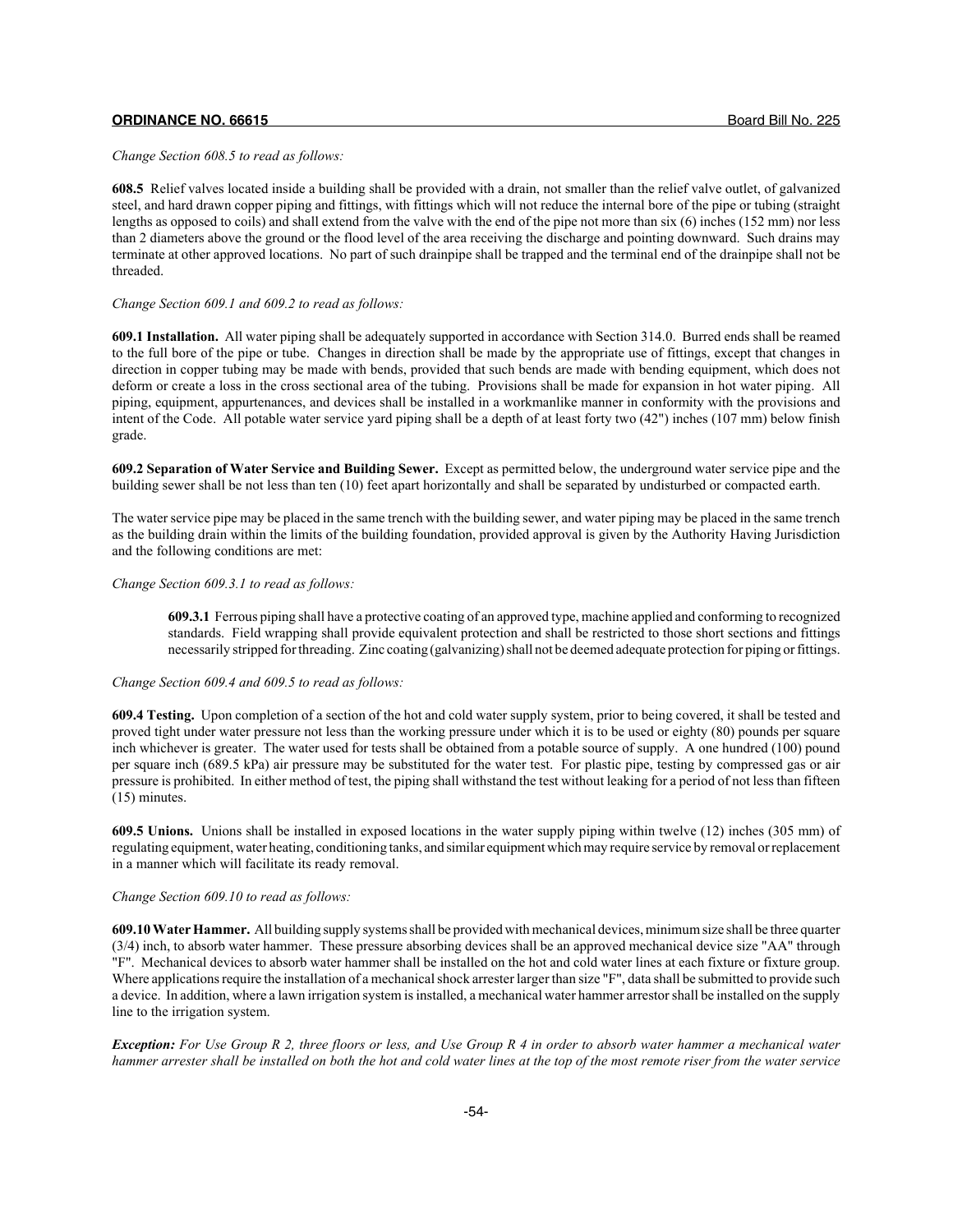#### *entrance.*

Water hammer caused by high pressure, resulting from the quick closing of quick acting valves, shall be provided with mechanical devices to absorb water hammer and shall be installed as close as possible to these valves. Included in these devices that include quick acting valves are water lines serving washing machines, dishwashers, and tub/shower valves.

*Exception: Where the water hammer arrester serves a single fixture which has a supply less than 3/4 inch, the water hammer arrester may be of a smaller size than 3/4 inch which meets the manufacturer's recommendation for the fixture served.*

*Delete Section 609.10.1*

*Delete Table 6-6*

*Change Section 609.10.2 to read as follows:*

**609.10.2 Mechanical Devices.** When listed mechanical devices are used the manufacturer's specifications as to location and method of installation shall be followed. Mechanical devices, which meet ASSE 1010 or PDI WH 201 standards (see Chapter 14), do not need to be accessible.

*Change Section 610.1 to read as follows:*

**610.1** The size of each water meter shall be as determined by the water purveyor. Each potable water supply pipe from the meter or other source of supply to the fixture supply branches, risers, fixtures, connections, outlets, or other uses shall be based on the total demand and shall be determined according to the methods and procedures outlined in this section. Other than systems sized by the use of Table 6 5, the system shall be designed to assure that the maximum velocities allowed by the Code and the applicable standard are not exceeded.

*Change Section 610.7 through 610.9 to read as follows:*

**610.7** On any proposed water piping installation sized using Table 6 5 the following conditions shall be determined:

- (1) Developed length of supply pipe from the property line to most remote location.
- (2) Difference in elevation between the property line or other source of supply and the highest fixture or outlet.

**610.8** Size of Building Supply Pipe Using Table 6 5. The size of the building supply pipe and the building branch piping shall be determined as follows:

*TABLE 6 5 In the title line, delete "and Meter Sizes". Column in Table 6-5 titled "Meter and Street Service, Inches" is deleted.*

- (1) Determine the available pressure at the water meter or other source of supply;
- (2) Subtract one half (1/2) pound per square inch pressure (3.4 kPa) for each foot (305 mm) of difference in elevation between such source of supply and highest water supply outlet in the building or on the premises;
- (3) Use the "pressure range" group within which this pressure will fall using Table 6 5;
- (4) Select the "length" column which is equal to or longer than the required length;
- (5) Follow down the column to a fixture unit value equal to or greater than the fixture unit value for the required length;
- (6) Having located the proper fixture unit value for the required length, size of building supply pipe and the building branch piping as found in the left hand column titled "Building Supply and Branches, Inches" shall be applied. No building supply pipe shall be less than one (1) inch (25.4 mm) in diameter. For light commercial strip centers, when the water service serves more than one tenant space, a one and one-half (1-1/2) inch minimum size water service shall be provided to the most remote tenant space.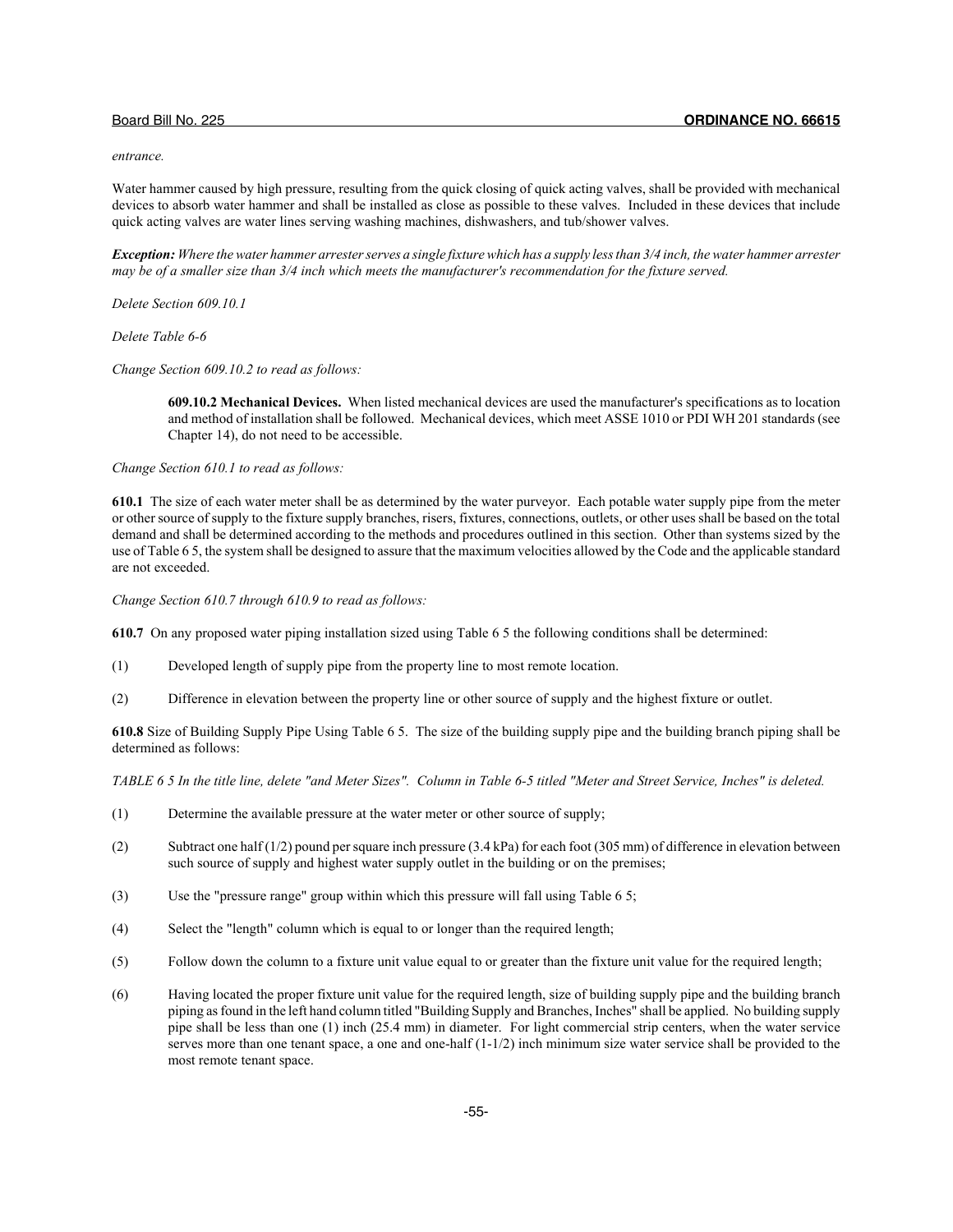**610.9** When Table 6 5 is used, the minimum size of each branch shall be determined by the number of fixture units to be served by that branch, the total developed length of the system, and the street service size, minimum one (1) inch (25.4 mm) in diameter as per Section 610.8. No branch piping is required to be larger in size than that required by Table 6-5 for the building supply pip

### **Chapter 7 Sanitary Drainage**

*Add Section 703.1.1 to read as follows:*

## **703.1.1 Exceptions.**

- (1) Any portion of the building drain which is underground and which receives the discharge from a water closet shall be a minimum size of four (4) inches and the four (4) inch pipe size shall terminate at the clean-out thirty-six (36) inches above the finish floor. The minimum size of any other portion of the drainage system, which receives the discharge from a water closet, shall be a minimum size of three (3) inches.
- (2) Minimum size of the building sewer shall be six (6) inches in diameter and shall have the minimum of a two percent (2%) slope.
- (3) No soil or waste stack shall be smaller than the largest horizontal branch connected thereto. A 3" x 4" water closet bend shall not be considered a reduction in pipe size.
- (4) Any structure in which a building drain is installed shall have at least one stack vent or vent stack sized in accordance with section 12.16.6, not less than three (3) inches in diameter, or the size of the building drain. If the building drain is less than three (3) inches in diameter, the vent shall be carried full size through the roof.
- (5) Any vent pipe extending through the roof shall be not less than two (2) inches in diameter and shall extend from its terminus at least eighteen (18) inches below the interior side of the roof deck.
- (6) No portion of the drainage system installed underground or below a basement or cellar shall be less than two (2) inches in diameter with the exception of condensate waste discharge lines which shall not be less than one and one-quarter (1-1/4) inches in diameter.
- (7) The maximum length of two (2) inch underground kitchen sink waste piping shall not exceed fifteen (15) feet from the point of connection to a horizontal branch drain or building drain to the point where the kitchen sink waste piping extends above the floor. The clean out above the floor shall be the same size as the underground kitchen sink waste piping and shall be thirty-six (36) inches above the finished floor level.

## *Add Section 705.2.5 to read as follows:*

**705.2.5** Joints of dissimilar materials used in the system shall be designed for that purpose and used in accordance with their approvals. When such joints are used inside a building they shall include a metallic shield.

## *Change Section 706.4 to read as follows:*

**706.4** Vertical drainage lines connecting with horizontal drainage lines shall enter through forty-five (45) degree (0.79 rad) wye branches, combination wye and one-eight (1/8) bend branches, short radius or long radius ninety (90) degree (1.58 rad) sweeps or other approved fittings of equivalent sweep. Sixty (60) degree (1.05 rad) branches or offsets may be used only when installed in a true vertical position.

*Add Section 707.4.1 and 707.4.2 to read as follows:*

## **707.4.1**

a.) A cleanout shall be provided in the vertical waste or soil stack, at a minimum of three (3) feet above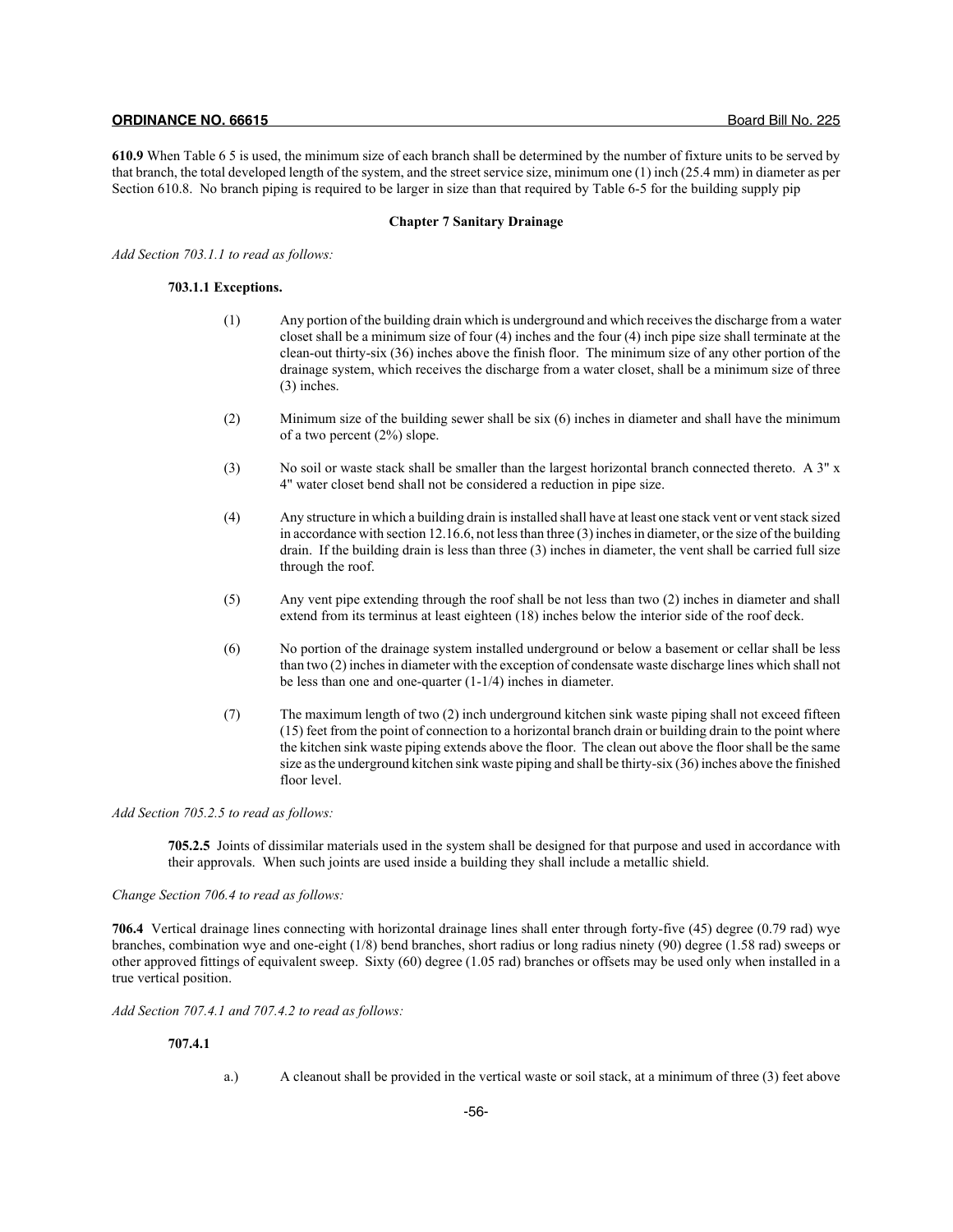the floor.

*Exception: In residential buildings of slab floor construction or where a stack cleanout is not accessible, the cleanout shall be installed in the building drain and shall terminate not more than five (5) feet outside the building wall.*

b.) Rain leaders and conductors connected to a building storm sewer shall have a cleanout installed three (3) feet above finished floor for each inside conductor and at the base of each outside leader or before it connects to the horizontal drain.

**707.4.2** Each horizontal drainage pipe shall be provided with a cleanout at its upper terminal and each run of piping, which is more than one hundred (100) feet (30480 mm) in total developed length, shall be provided with a cleanout for each one hundred (100) feet (30480 mm), or fraction thereof, in length of such piping.

## *Exceptions:*

- *(1) Cleanouts may be omitted on a horizontal drain line less than five (5) feet (1524 mm) in length unless such line is serving sinks or urinals.*
- *(2) Cleanouts may be omitted on any horizontal drainage pipe installed on a slope of seventy-two (72) degrees (1.26 rad) or less from the vertical angle (angle of one-fifth (1/5) bend).*
- *(3) Excepting the building drain and its horizontal branches, a cleanout shall not be required on any pipe or piping, which is above the first floor of the building.*
- *(4) An approved type of two-way cleanout fitting, installed inside the building wall near the connection between the building drain and building sewer or installed outside of a building at the lower end of a building drain and extended to grade, may be substituted for an upper terminal cleanout in residential buildings only.*

*Change Section 707.5 and 710.6 to read as follows:*

**707.5** An additional cleanout shall be provided in a drainage line for each aggregate horizontal change of direction exceeding one hundred and thirty-five (135) degrees (2.36 rad) calculated in the direction of flow.

**710.6** Backwater valves, gate valves, unions, full-way ball valves, motors, compressors, air tanks, and other mechanical devices required by this section shall be located where they will be accessible for inspection and repair at all times and, unless continuously exposed, shall be enclosed in a masonry pit, or a pit of approved material and manufacture, fitted with an adequately sized removable cover.

Backwater valves shall have bodies of cast iron, brass, or other materials, non-corrosive bearings, seats and self-aligning discs, and shall be so constructed as to insure a positive mechanical seal and to remain closed, except when discharging wastes. Such valves shall remain sufficiently open during periods of low flows to avoid screening of solids and shall not restrict capacities or cause excessive turbulence during peak loads. Unless otherwise listed, valve access covers shall be bolted type with gasket and each valve shall bear the manufacturer's name cast into body and cover.

## *Add Section 710.15 to read as follows:*

**710.15** At stream and channel crossings, a minimum depth of two (2) feet shall be allowed only where greater depths cannot be achieved. Where this minimum cover cannot be achieved, Schedule 50 ductile iron pipe with restrained joints must be used unless otherwise directed by the Authority Having Jurisdiction. Stream and channel crossings must be protected with grouted rock blanket.

## *Add Section 711.1.1 to read as follows:*

**711.1.1** Suds Pressure Zones and Suds Relief Vents. Where required. Where kitchen sinks, laundry trays, laundry washing machines, and similar fixtures in which sudsy detergents are normally used, discharge at an upper level into a soil or waste stack which also serves fixtures in other occupancy units at a lower floor level, the drainage and vent piping for such lower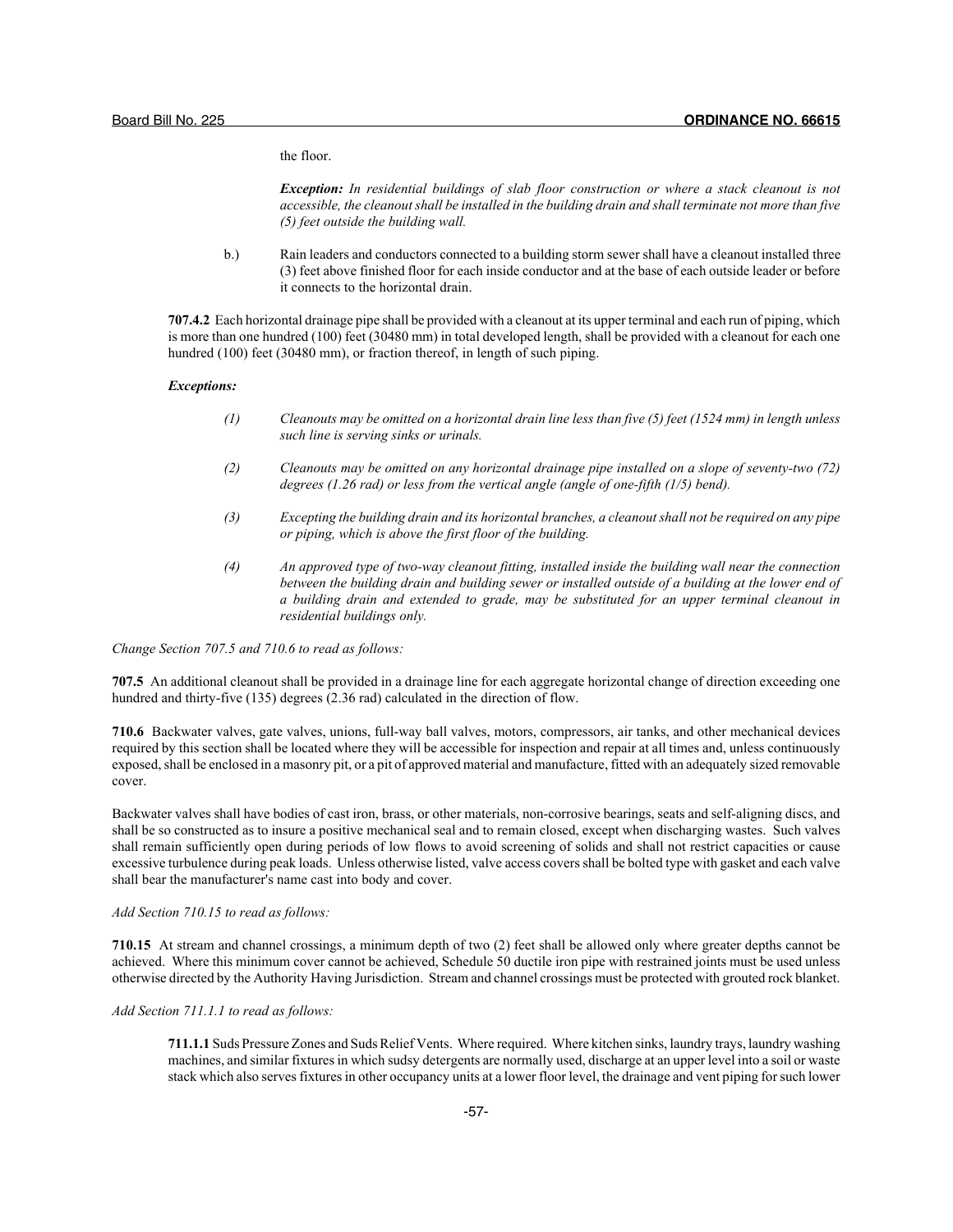fixtures shall be arranged so as to avoid connection to suds pressure zones in the sanitary drainage and vent systems, or a suds relief vent, relieving to a non-pressure zone, shall be provided at each suds pressure zone where such connections are installed. In multistory buildings, with more than six (6) branch intervals of fixtures described above, separate waste and vent stacks for the lower four (4) branch intervals of fixtures shall be required. See Table 7-9.

Suds Pressure Zones. Such pressure zones shall be considered to exist at the following locations in sanitary drainage and vent systems as indicated in Table 7-10. See figure 31, Appendix M (Code Illustrations).

Zone 1. In a soil or waste stack, which serves fixtures on two (2) or more floors and receives wastes from fixtures wherein sudsy detergents are used, a zone shall be considered to exist in the vertical portion upstream of an offset fitting in the riser to the upper section of the system, in the horizontal portion downstream of this fitting, and in the horizontal portion upstream of the offset immediately preceding the next offset fitting. See Table 7-9.

Zone 2. In a soil or waste stack, which serves fixtures on two (2) or more floors and receives wastes from fixtures wherein sudsy detergents are used, a zone shall be considered to exist at the base of the stack and extending upstream. See Table 7-10.

Zone 3. In a soil or waste system, which serves fixtures on two (2) or more floors and receives wastes from fixtures wherein sudsy detergents are used, a zone shall be considered to exist downstream in the horizontal drain from the base of the stack and both upstream and downstream of the next offset fitting downstream.

Zone 4. In a soil or waste system, which serves fixtures on two (2) or more floors and receives wastes from fixtures wherein sudsy detergents are used, a zone shall be considered to exist in the vent stack extending upstream from the point of connection to the base of the soil or waste stack.

|  |  |  |  |  |  | Add Table 7-9 and 7-10 as follows: |
|--|--|--|--|--|--|------------------------------------|
|--|--|--|--|--|--|------------------------------------|

| TABLE 7-9   |                  |  |  |  |  |
|-------------|------------------|--|--|--|--|
| Waste Size  | Relief Vent Size |  |  |  |  |
| $1 - 1/2$ " | 2"               |  |  |  |  |
| 2"          | 2"               |  |  |  |  |
| $2 - 1/2"$  | 2"               |  |  |  |  |
| 3"          | 2"               |  |  |  |  |
| 4"          | 3"               |  |  |  |  |
| 5"          | 4"               |  |  |  |  |
| 6"          | 5"               |  |  |  |  |
| 8"          | 6"               |  |  |  |  |

| <b>TABLE 7-10*</b><br><b>EXTENT OF SUDS PRESSURE ZONES</b><br>FOR VARIOUS SIZE SOIL AND WASTE PIPING |             |            |  |  |
|------------------------------------------------------------------------------------------------------|-------------|------------|--|--|
| <b>Stack Size</b>                                                                                    | "U"         | "D"        |  |  |
| $1 - 1/2"$                                                                                           | $5' - 0''$  | $1' - 6''$ |  |  |
| 2"                                                                                                   | $7' - 0''$  | $1' - 6''$ |  |  |
| $2 - 1/2"$                                                                                           | $8' - 0''$  | $2' - 0''$ |  |  |
| 3"                                                                                                   | $10' - 0''$ | $2' - 6''$ |  |  |
| 4"                                                                                                   | $13 - 0$ "  | $3' - 6''$ |  |  |
| 5"                                                                                                   | $17 - 0$ "  | $4' - 0''$ |  |  |
| 6"                                                                                                   | $20' - 0''$ | $5'$ -0"   |  |  |

\* For use with Figure 31 of Appendix M (Code Illustrations).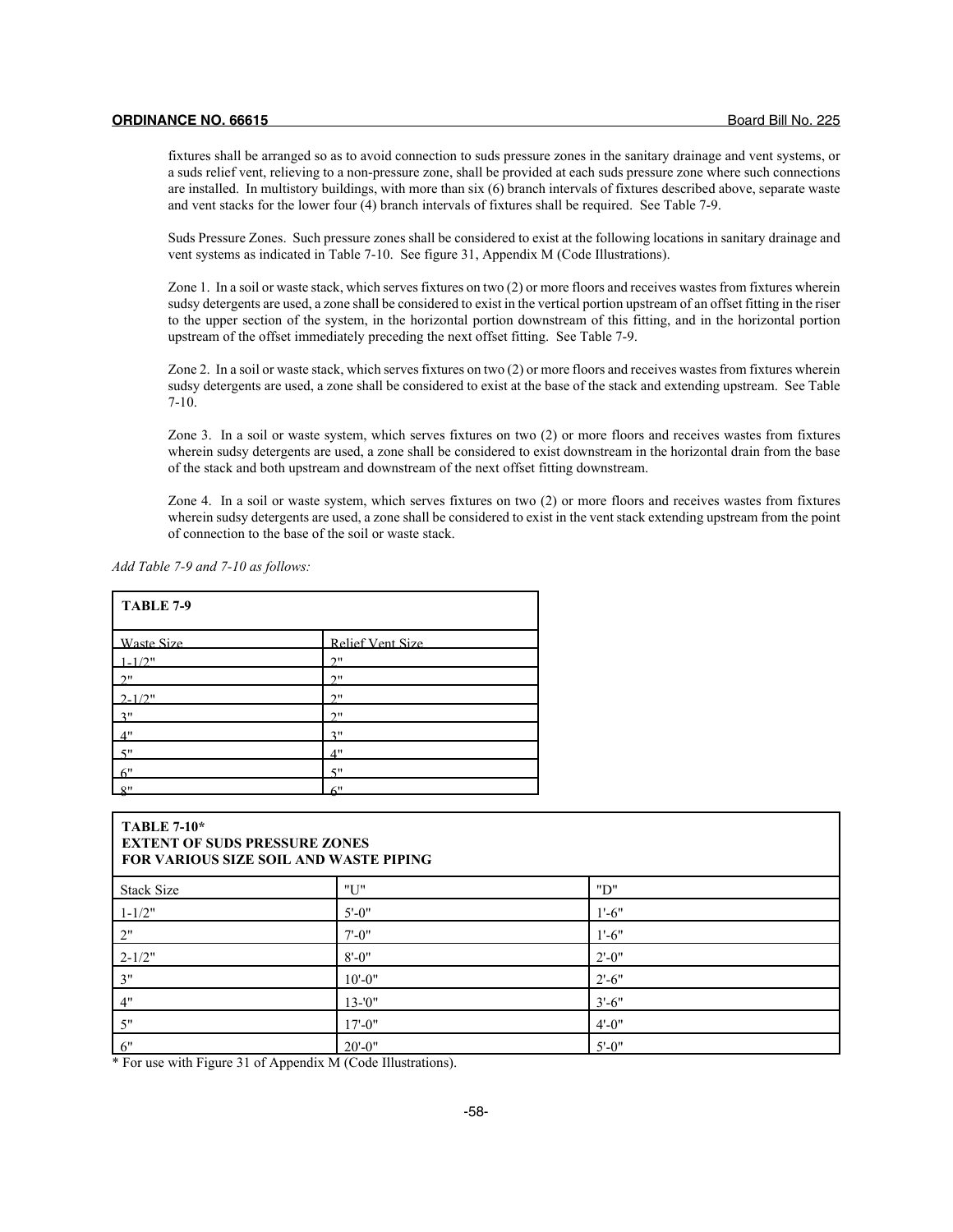*Change Section 712.3 to read as follows:*

**712.3 Air Test.** The air test shall be made by attaching an air compressor testing apparatus to any suitable opening, and, after closing all other inlets and outlets to the system, forcing air into the system until there is a uniform gage pressure of five (5) pounds per square inch (34.5 kPa) or sufficient to balance a column of mercury ten (10) inches (254 mm) in height. The pressure shall be held without introduction of additional air for a period of at least fifteen (15) minutes. For plastic pipe, testing by compressed gas or air pressure is prohibited.

*Change Sections 713.1 and 713.2 to read as follows:*

**713.1** Every building in which plumbing fixtures are installed and every premises having drainage piping thereon, shall have a connection to a public sewer or private sewer.

**713.2** House/building traps (vent traps). A house/building (vent) trap shall be installed on individual and combined, sanitary and storm house sewer laterals connected to the public sewer system. See Section 1008.0.

*Delete Section 713.3*

*Delete Section 713.4*

*Delete Section 713.5*

*Change Section 713.6 to read as follows:*

**713.6** On every lot or premises hereafter connected to a public sewer, all plumbing and drainage systems or parts thereof on such lot or premises shall be connected with such public sewer.

*Change Section 714.1 to read as follows:*

**714.1** It shall be unlawful for any person to deposit, by any means whatsoever, into any plumbing fixture, floor drain, interceptor, sump, receptor, or device which is connected to any drainage system or public sewer or private sewer, any ashes, cinders, solids, rags, flammable, poisonous, or explosive liquids or gases, oils, grease, and any other thing whatsoever which would or could cause damage to the public sewer or private sewer system.

*Delete Section 714.2*

*Delete Section 714.3*

*Delete Section 714.4*

*Change Section 715.1 to read as follows:*

**715.1** The building sewer, beginning five (5) feet (1525 mm) from any building or structure, shall be of such materials as may be approved by the Authority Having Jurisdiction under the approval procedures set forth in Chapter 3 of this Code. Sewer laterals exceeding one hundred (100) feet shall include a full size cleanout; maximum size shall be eight (8) inches, to surface within ten (10) feet of anticipated location of the building foundation wall or the first story exterior wall of a slab on grade building.

*Change Section 717.0 to read as follows:*

#### **717.0 Size of Building Sewers**

The minimum size of any building sewer shall be determined on the basis of the total number of fixture units drained by such sewer, in accordance with Table 7-8. No building sewer shall be smaller than the building drain, but in no case less than six (6) inches (152 mm) and at a uniform minimum slope of two percent (2%).

*Change Section 718.3 to read as follows:*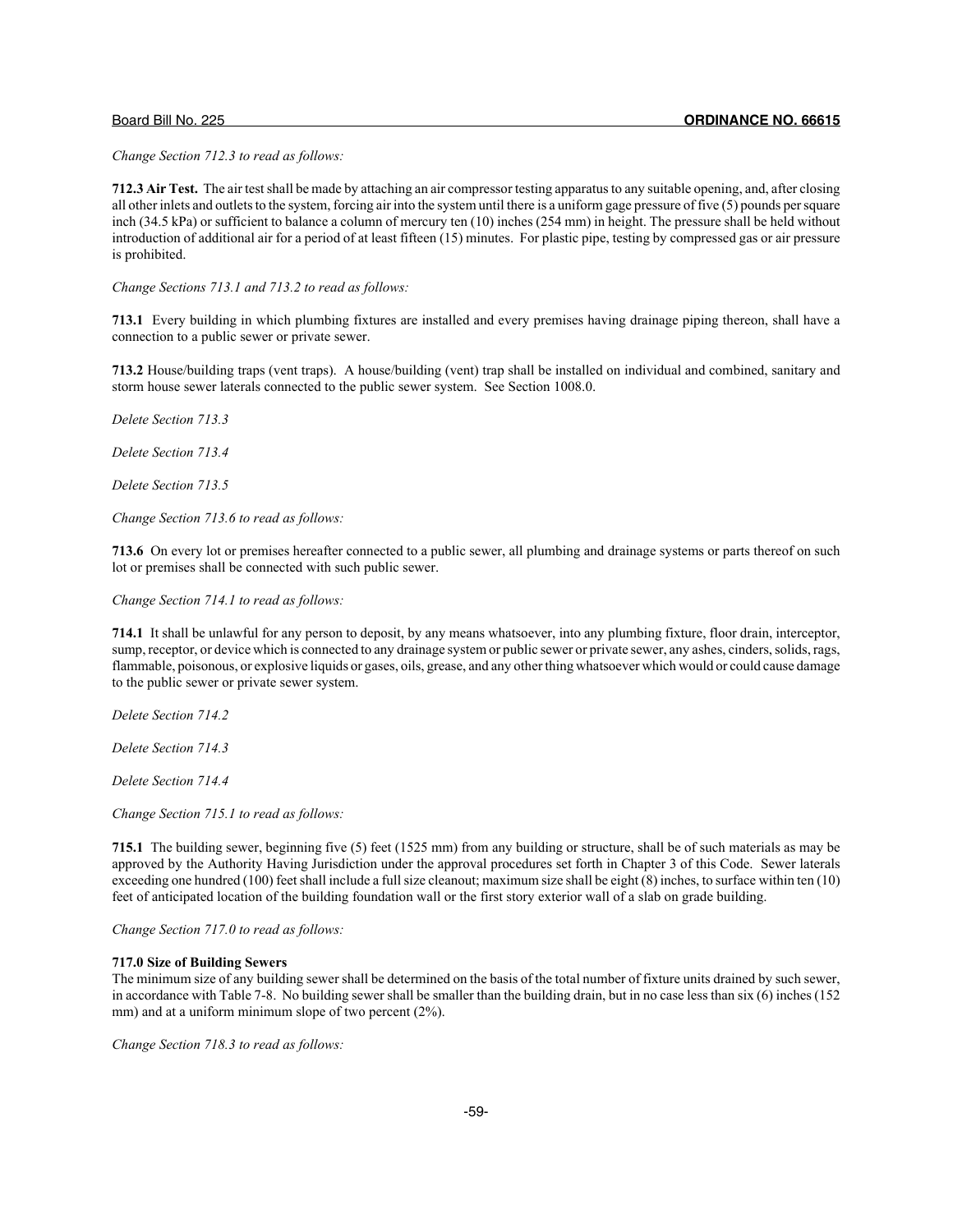**718.3** No building sewer or other drainage piping or part thereof, which is constructed of materials other than those approved for use under or within a building, shall be installed under or within five (5) feet (1525 mm) of any building or structure, or part thereof, nor less than thirty (30) inches below the surface of the ground.

Exception: Where necessary to connect to a drainage line above ground.

The provisions of this subsection include structures such as porches and steps, whether covered or uncovered, breezeways, roofed porte-cocheres, roofed patios, carports, covered walks, covered driveways, and similar structures or appurtenances.

#### *Change Section 719.6 to read as follows:*

**719.6** Approved manholes may be installed in lieu of cleanouts when first approved by the Authority Having Jurisdiction. The maximum distance between manholes shall not exceed four hundred (400) feet (121.9 m). Connections to manholes shall be by approved method.

*Change Section 720.0 to read as follows:*

## **720.0 Sewers and Water Pipes**

Building sewers or drainage piping of clay or materials, which are not approved for use within a building, shall not be run or laid in the same trench as the water pipes.

The water service pipe may be placed in the same trench with the building sewer and water piping may be placed in the same trench with the building drain provided approval is given by the Authority Having Jurisdiction and both the following requirements are met:

- a. The bottom of the water pipe, at all points, shall be at least twelve (12) inches (305 mm) above the top of the sewer or drain line.
- b. The water pipe shall be placed on a solid shelf excavated at one side of the common trench with a minimum clear horizontal distance of at least twelve (12") inches (305 mm) from the sewer or drain line.

Water pipes crossing sewer or drainage piping constructed of clay or materials, which are not approve for use within a building, shall be laid a minimum of twelve (12) inches (305 mm) above the sewer or drainpipe.

*Note: For the purpose of this section, "within the building" shall mean within the fixed limits of the building foundation.*

*Change Section 722.1 and 722.2 to read as follows:*

**722.1** Every abandoned building (house) sewer, or part thereof, shall be plugged or capped in an approved manner at the connection to the sewer main or at a location acceptable to the Authority Having Jurisdiction.

**722.2** Every cesspool, septic tank, and seepage pit which has been abandoned or has been discontinued otherwise from further use or to which no waste or soil pipe from a plumbing fixture is connected, shall have the sewage removed there from and disposed of in a manner required by law, the bottom broken out and be completely filled with compacted earth, sand, gravel, concrete, or other approved material.

*Change Section 723.0 to read as follows:*

## **723.0**

Building sewers shall be tested by plugging the end of the building sewer at its points of connection with the public sewer and completely filling the building sewer with water from the lowest point to the highest point thereof, or by a method approved by the Authority Having Jurisdiction. The building sewer shall be watertight at all points.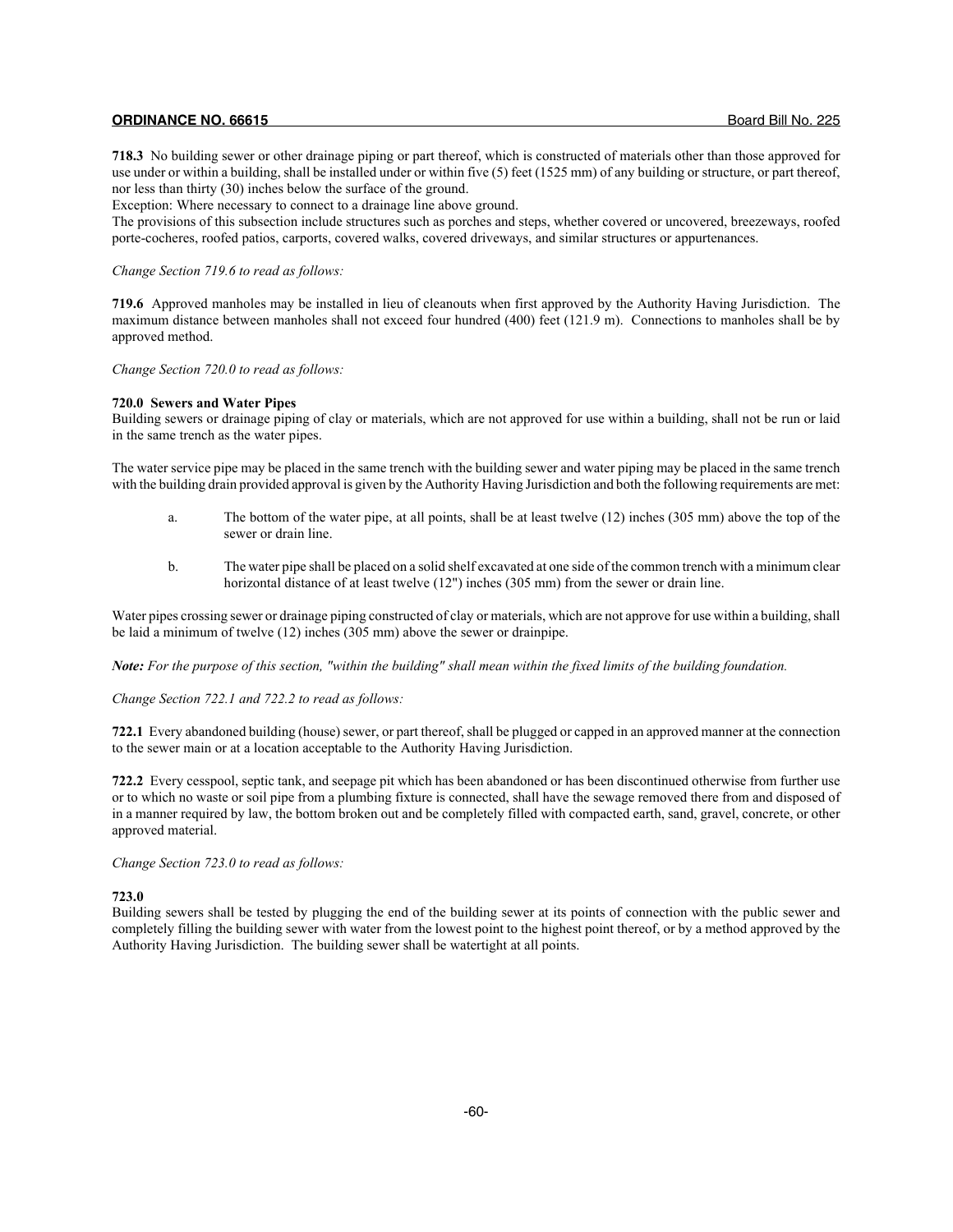## **TABLE 7-7 MINIMUM HORIZONTAL DISTANCE REQUIRED FROM BUILDING SEWER**

#### **Notes:**

- 1. Including porches and steps, whether covered or uncovered, breezeways, roofed porte-cocheres, roofed patios, carports, covered walks, covered driveways, and similar structures and appurtenances.
- 2. See also Section 313.3.
- 3. All drainage piping shall clear domestic water supply wells by at least one hundred (100) feet (30480 mm).
- 4. See Section 609.2
- 5. For parallel construction.
- 6. For crossings, approval by the Health Department or Authority Having Jurisdiction shall be required.

## **Chapter 8 Indirect Wastes**

*Change Section 801.2.3 to read as follows:*

**801.2.3** Food preparation sinks, steam kettles, potato peelers, ice cream dipper wells, dishwashing machines, silverware washing machines, and similar equipment shall be indirectly connected to the drainage system by means of an air gap or air break. Bins, sinks, and other equipment having drainage connections and used for the storage of unpackaged ice used for human ingestion, or used in direct contact with ready to eat food, shall be indirectly connected to the drainage by means of an airgap. Each indirect waste pipe from food handling fixtures or equipment shall be separately piped to the indirect waste receptor and shall not combine with other indirect waste. The piping from the equipment to the receptor shall not be smaller than the drain on the unit, but it shall not be smaller than one (1") inch (25.4 mm).

## *Change Section 803.0 to read as follows:*

**803.0 Indirect Waste Piping.** Except as hereinafter provided, the size and construction of indirect waste piping shall be in accordance with other sections of this Code applicable to drainage and vent piping. No vent from indirect waste piping shall combine with any sewer connected vent, but shall extend separately to the outside air. Indirect waste pipes exceeding five (5) feet (1524 mm), but less than fifteen (15) feet (4572 mm) in length shall be directly trapped, but such traps need not be vented.

Indirect waste pipes less than fifteen (15) feet (4572 mm) in length shall not be less than the diameter of the drain outlet or tailpiece of the fixture, appliance, or equipment served, and in no case less than one half  $(1/2)$  inch  $(15 \text{ mm})$  in size. Angles and changes of direction in the indirect waste pipes of more than fifteen (15) feet shall be provided with cleanouts so as to permit flushing and cleaning.

- a. A direct connection for a floor drain at the automatic clothes washer above ground may be discharged into the riser pipe (standpipe) above the trap of the automatic clothes washer drain and the floor drain need not be trapped.
- b. A laundry sink on ground floor may discharge directly into the washer standpipe above the trap with no vent required.

*Change Section 804.1 to read as follows:*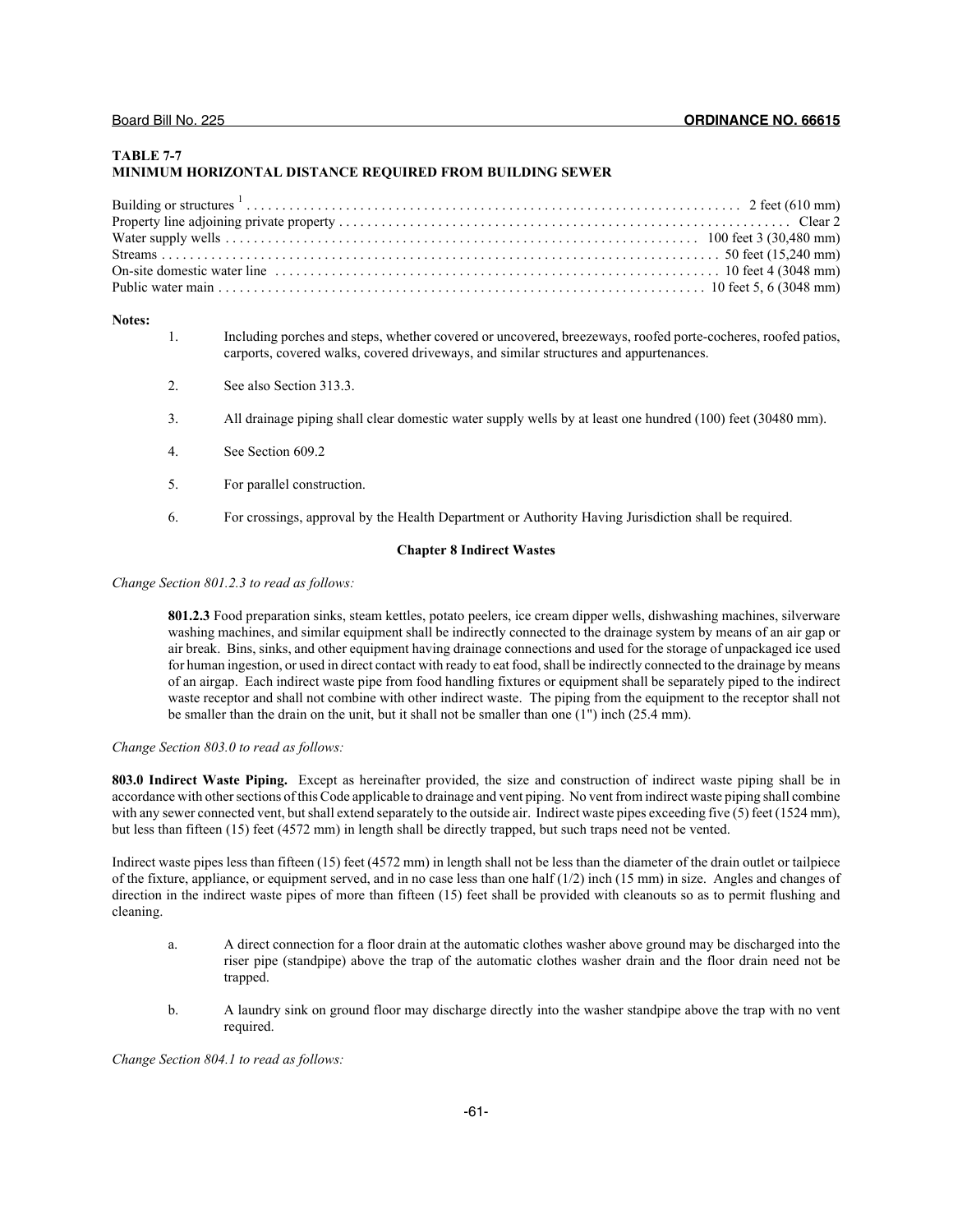**804.1** All plumbing fixtures or other receptors receiving the discharge of indirect waste pipes shall be approved for the use proposed and shall be of such shape and capacity as to prevent splashing or flooding and shall be located where they are readily accessible for inspection and cleaning. No standpipe receptor for any clothes washer shall extend more than thirty (30) inches (762 mm) or less than eighteen (18) inches (457 mm) above its trap. No indirect waste receptor shall be installed in any toilet room, closet, cupboard, or storeroom, nor in any other portion of a building not in general use by the occupants thereof; except standpipes for clothes washers may be installed in toilet and bathroom areas when the clothes washer is installed in the same room.

#### *Change Section 807.4 to read as follows:*

**807.4** The discharge from a sink, dishwasher, and garbage disposal (food waste grinder) may discharge through a single one and one half (1 1/2) inch trap. The discharge from the dishwasher shall be a full sized opening, which shall be a minimum of five eighths (5/8) inch inside diameter in size, looped up and firmly secured to the highest point under the counter and be connected with a wye fitting between the discharge of the garbage disposal (food waste grinder) and the trap inlet, or to the head of the garbage disposal (food waste grinder). An approved dishwasher air gap fitting on the discharge side of the dishwashing machine may be used. Listed air gaps shall be installed with the flood level (FL) marking at or above the flood level of the sink or drain board, whichever is higher. In the installation of a double bowl kitchen sink (residential) with a garbage disposal (food waste grinder), the fixture trap shall be installed on the same side of the sink in which the garbage disposal is installed.

## *Change Section 809.0 to read as follows:*

**809.0 Drinking Fountains.** Drinking fountains may be installed with indirect wastes into sanitary drainage piping.

#### *Delete Section 811.8*

*Change Table 8-2 to read as follows:*

| <b>TABLE 8 2 Minimum Condensate Pipe Size</b> |                              |           |                                                   |  |  |  |  |
|-----------------------------------------------|------------------------------|-----------|---------------------------------------------------|--|--|--|--|
| <b>Equipment Capacity</b><br>in Tons of       |                              |           | <b>Minimum Condensate</b><br><b>Pipe Diameter</b> |  |  |  |  |
| Up to $5$                                     | (Up to 70.34)                | 3/4       | (20)                                              |  |  |  |  |
| 6 to 40                                       | $73.85 - 140.67$             |           | (25)                                              |  |  |  |  |
| 41 to 90                                      | $(144.19 \text{ to } 316.6)$ | $1 - 1/4$ | (32)                                              |  |  |  |  |
| 91 to 125                                     | $(320.4 \text{ to } 439.6)$  | $1 - 1/2$ | (40)                                              |  |  |  |  |
| 126 to 250                                    | (443.12 to 879.2)            |           | (50)                                              |  |  |  |  |

#### **Chapter 9 Vents**

*Change Section 902.2 to read as follows:*

**902.2** Traps serving sinks which are part of the equipment of bars and soda fountains need not be vented when the location and construction of such bars and soda fountains is such as to make it impossible to do so. When such conditions exist, said sinks shall discharge by means of approved indirect waste pipes into a floor sink or other approved type receptor.

## *Add Section 904.3 as follows:*

**904.3 Minimum Size of Stack Vent or Vent Stack.** Any structure in which a building drain is installed shall have at least one stack vent or vent stack sized in accordance with Table 7 5 not less than three inches (3) in diameter, or the size of the building drain. If the building drain is less than three inches (3) in diameter the vent shall be carried full size through the roof.

#### *Change Section 905.1 to read as follows:*

**905.1** All vent and branch vent pipes shall be free from drops or sags and shall be installed under the same requirements as provided for in this Code for gravity systems and each such vent shall be so graded and connected as to drip back by gravity to the drainage pipe it serves.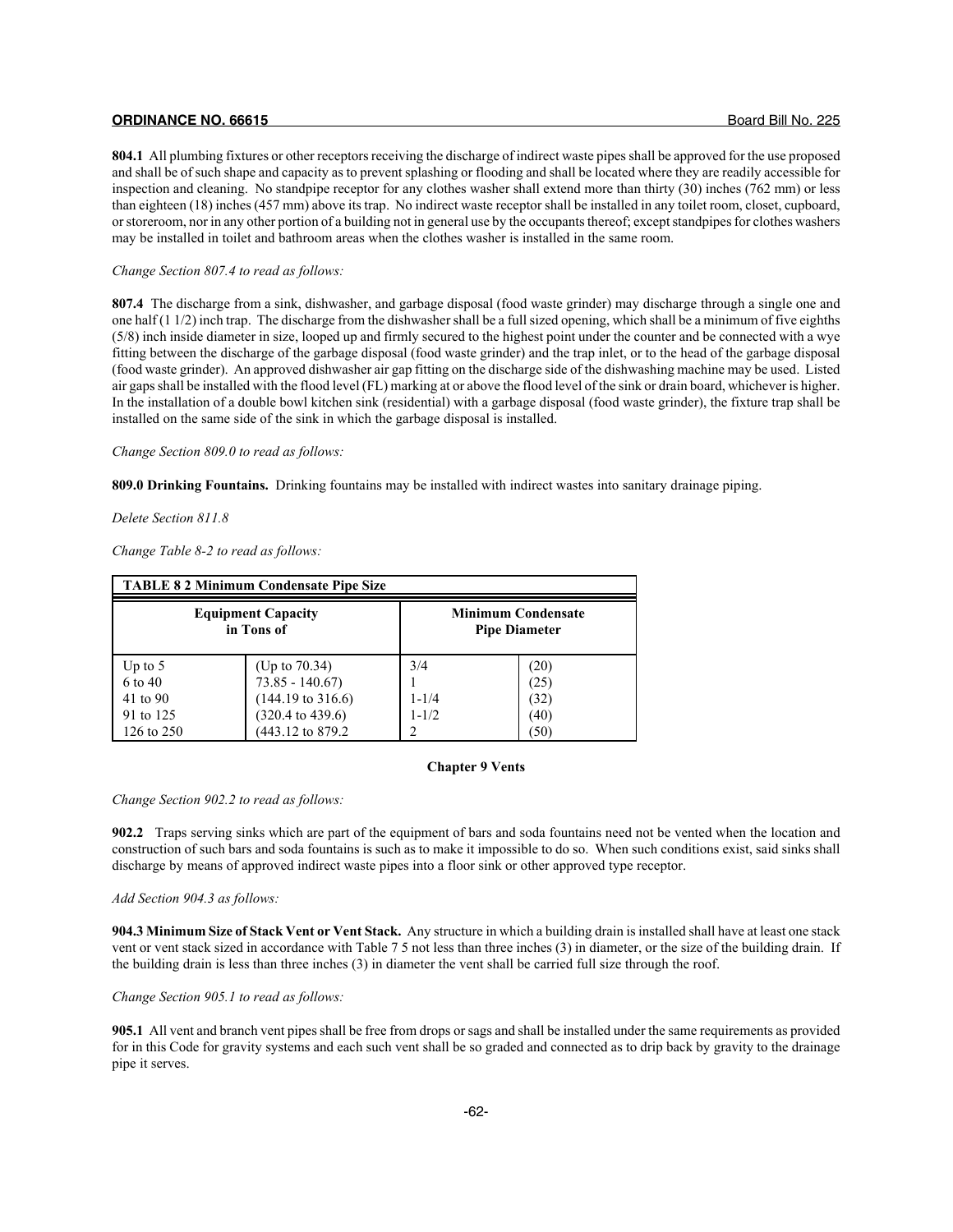#### *Change Section 906.1 to read as follows:*

**906.1** Each vent pipe or stack shall extend through its flashing and shall terminate vertically not less than twelve (12) inches (305 mm) above the roof nor less than one (1) foot (305 mm) from any vertical surface.

## *Change Section 906.3 to read as follows:*

**906.3** Vent pipes shall be extended separately or combined, of full required size, not less than twelve (12) inches (305 mm) above the roof or fire wall. Flagpoling of vents shall be prohibited. All vents within ten (10) feet (3048 mm) of any part of the roof that is used for purposes other than weather protection shall extend not less than seven (7) feet (2134 mm) above such roof and shall be securely stayed.

### *Change Section 906.7 to read as follows:*

**906.7 Frost or Snow Closure.** Vent terminals shall be a minimum of two (2) inches (51 mm) in diameter but in no event smaller than the required vent pipe. The change in diameter shall be made inside the building at least eighteen (18) inches below the roof in an insulated space and terminate not less than twelve (12) inches (305 mm) above the roof, or as required by the Authority Having Jurisdiction.

## *Change Section 907.1 to read as follows:*

**907.1** Each drainage stack which extends ten (10) or more stories above the building drain or other horizontal drain, shall be served by a parallel vent stack which shall extend undiminished in size from its upper most terminal and connect to the drainage stack at or immediately below the lowest fixture drain. Each such vent stack shall also be connected to the drainage stack at each fifth floor, counting down from the uppermost horizontal fixture branch connection by means of a yoke vent, the size of which shall not be less in diameter than either the drainage or the vent stack, whichever is smaller.

## *Add Section 907.3 to read as follows:*

**907.3** In a residential structure a relief vent shall be connected to a waste stack a minimum of six (6) inches (152 mm) below the bottom of the joist at the lowest level.

## *Change Section 908.1 to read as follows:*

**908.1** Except as provided for in other sections of this Code, wet venting is limited to vertical drainage piping receiving the discharge from the trap arm of one (1) and two (2) fixture unit fixtures that also serves as a vent not to exceed four (4) fixtures. All wet vented fixtures shall be within the same story; provided, further, that fixtures with a continuous vent discharging into a wet vent shall be within the same story as the wet vented fixtures. No wet vent shall exceed six (6) feet (1829 mm) in developed length.

## *Change Section 909.0 to read as follows:*

**909.0 Special Venting for Island Fixtures.** Traps for island sinks and similar equipment shall be roughed in above the floor and may be vented by extending the vent as high as possible, and no lower than bottom of sink/fixture it serves and then returning it downward and connecting it to the horizontal sink drain more than five (5) feet (1524 mm) downstream from the vertical fixture drain. The return vent shall be connected to the horizontal drain through a wye branch fitting. Drainage fittings shall be used on all parts of the vent and a minimum slope of one quarter (1/4) inch per foot (20.9 mm/m) back to the drain shall be maintained. The return bend used under the drainboard shall be a one (1) piece fitting or an assembly of a forty five (45) degree (0.79 rad), a ninety (90) degree (1.6 rad) and a forty five (45) degree (0.79 rad) elbow in the order named. Pipe sizing shall be as elsewhere required in this Code with minimum size to be two (2) inch (51 mm). The island sink drain, upstream of the return vent, shall serve no other fixtures. An accessible cleanout shall be installed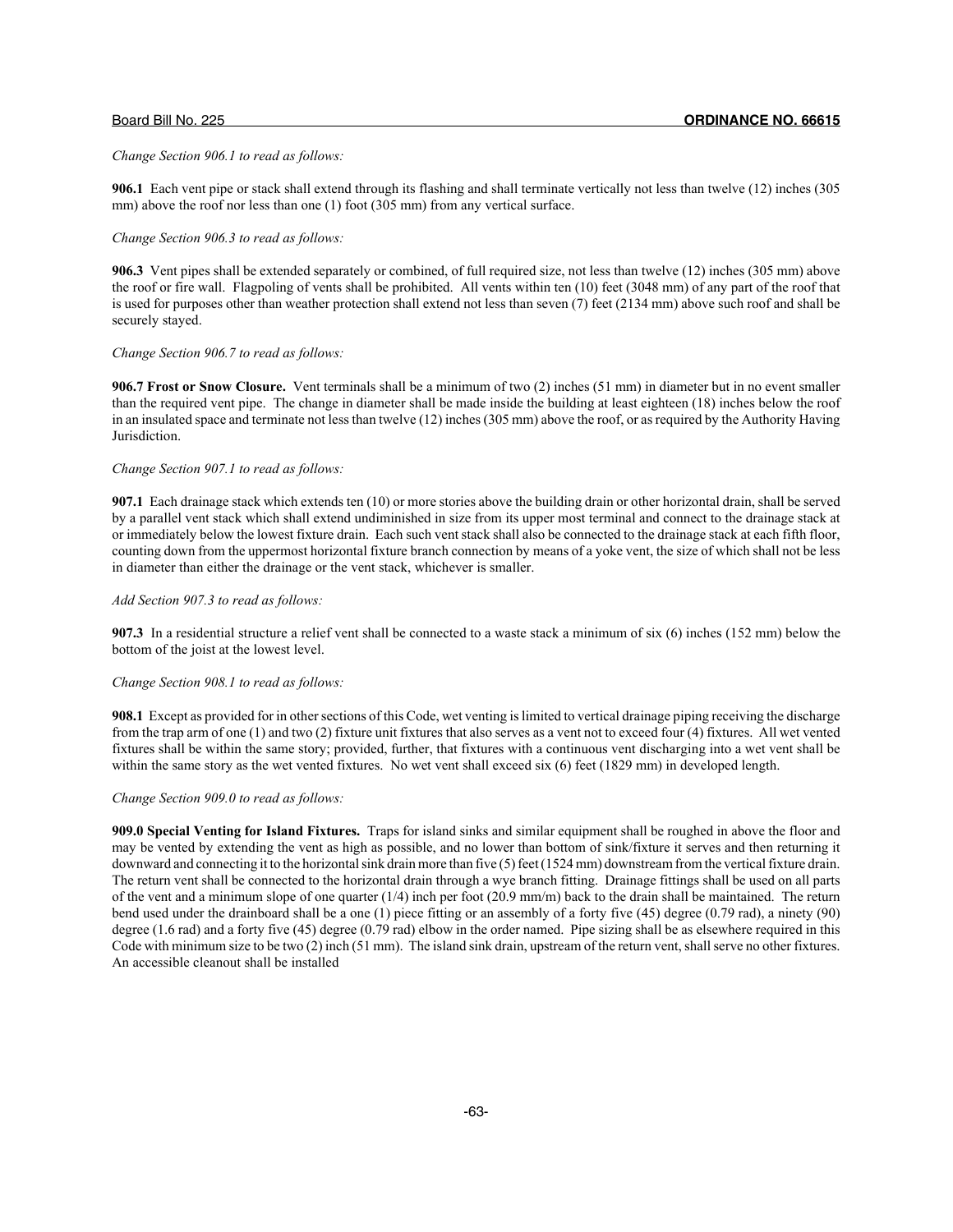### **Chapter 10 Traps and Interceptors**

*Change Section 1001.2 to read as follows:*

**1001.2** It is provided, however, that one (1) trap may serve a set of not more than three (3) single compartment sinks or laundry tubs of the same depth or three (3) lavatories immediately adjacent to each other and in the same room if the waste outlets are not more than thirty (30) inches (762 mm) apart.

*Change Table 10-1 to read as follows:*

| Table 10 1 Horizontal Distance of Trap Arms<br>(Except for water closets and similar fixtures)* |                                        |                       |                                        |  |  |
|-------------------------------------------------------------------------------------------------|----------------------------------------|-----------------------|----------------------------------------|--|--|
| <b>Trap Arm</b><br><b>Inches</b>                                                                | <b>Distance</b><br><b>Trap to Vent</b> | <b>Trap Arm</b><br>mm | <b>Distance</b><br><b>Trap to Vent</b> |  |  |
| $1 - 1/4$                                                                                       | $3' - 6''$                             | 32                    | 1067                                   |  |  |
| $1 - 1/2$                                                                                       | $5' - 0''$                             | 38                    | 1524                                   |  |  |
|                                                                                                 | $8' - 0''$                             | 51                    | 2438                                   |  |  |
|                                                                                                 | $10' - 0''$                            | 76                    | 3048                                   |  |  |
|                                                                                                 | $2! \theta$                            |                       | 3658                                   |  |  |

Slope one fourth (1/4) inch per foot (20.9 mm/m)

\*The developed length between the trap of a water closet or similar fixture (measured from the top of the closet ring [closet flange] to the inner edge of the vent) and its vent shall not exceed six (6) feet (1829 mm).

## *Change Section 1003.1 through 1003.3 to read as follows:*

**1003.1** Each trap, except one from an interceptor or similar device shall be self cleaning. Traps for bathtubs, showers, lavatories, sinks, laundry tubs, floor drains, hoppers, urinals, drinking fountains, dental units, and similar fixtures shall be of standard design and weight and shall be of ABS, cast brass, cast iron, lead, PVC, or other approved material. An exposed and readily accessible drawn brass tubing trap, not less than 17 B&S Gauge (0.045 inch) (1.1 mm), may be used on fixtures discharging domestic sewage.

*Exception: Drawn brass tubing traps shall not be used for urinals. Each trap shall have the manufacturer's name stamped legibly in the metal of the trap and each tubing trap shall have the gauge of the tubing in addition to the manufacturer's name. Every trap shall have a smooth and uniform interior waterway.*

**1003.2** No more than one (1) approved slip joint fitting may be used on the outlet side of a trap, and no tubing trap shall be installed without a listed tubing trap adapter or a soldered or brazed joint connection.

**1003.3** The size (nominal diameter) of a trap for a given fixture shall be sufficient to drain the fixture rapidly but in no case less than more than one (1) pipe size larger than given in Table 7 3. The trap shall be the same size as the trap arm to which it is connected.

*Change Section 1008.0 to read as follows:*

## **1008.0 House/Building Traps.**

A house/building (vent) trap shall be installed on individual and combined, sanitary and storm house sewer laterals connected to the public sewer system. Each house/building trap shall be provided with a cleanout and with a relieving vent or fresh air intake on the inlet side of the trap which need not be larger than one half the diameter of the drain to which it connects. Such relieving vent or fresh air intake shall be carried above grade and terminate in a screened outlet located outside the building.

*Change Section 1009.1 to read as follows:*

**1009.1 When required.** Interceptors (clarifiers) (including grease, oil, and sand interceptors (clarifiers), etc.) Shall be provided, in the judgment of the Authority Having Jurisdiction, when they are necessary for the proper handling of liquid wastes containing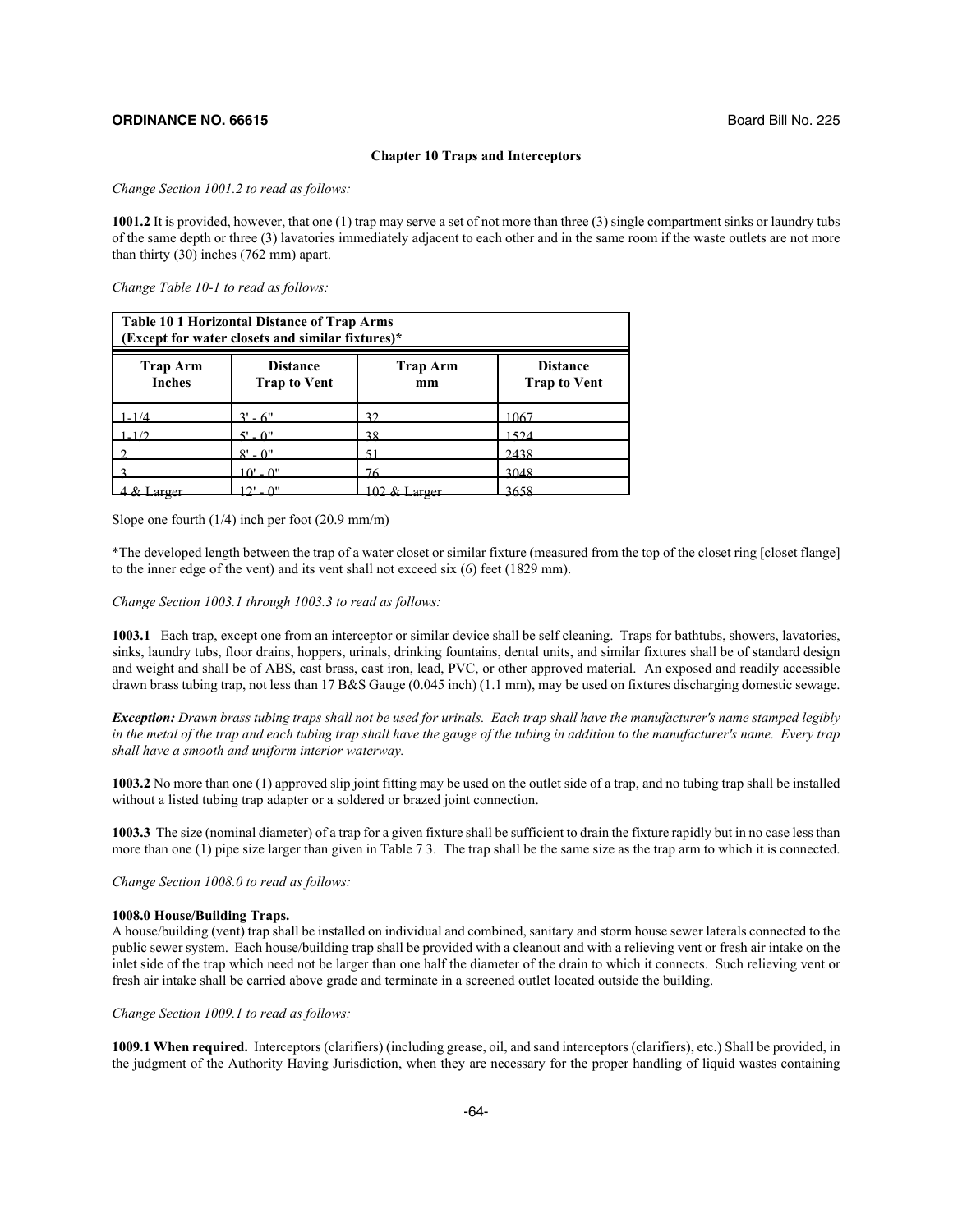grease, flammable wastes, sand, solids, acid or alkaline substances, or other ingredients harmful to the building drainage system, the public or private sewer or to public sewage disposal. Sand interceptors shall be required where a floor drain or multiple floor drains discharge(s) through an oil interceptor, or where the discharge of a floor drain may contain solids or semi solids that would be harmful to or tend to obstruct the system. A sand interceptor shall have a vent installed in front of the gas/oil interceptor. Human waste is prohibited from entering an interceptor(s).

## *Add Section 1014.2.1 to read as follows:*

**1014.2.1** Determine the size of the grease interceptor by following procedure to determine the volume of sink in gallons:

#### **Method of Sizing Interior Grease Traps**

- 1. Determine total capacity of sink(s) including all compartments in cubic inches.
- 2. Divide cubic inches by 231 to determine the capacity in gallons.
- 3. Multiply total capacity by seventy five percent (75%) to determine the actual drainage load in gallons.
- 4. Determine the flow rate for a one minute (1) drainage period by dividing the actual drainage load by the drainage period that occurs in one (1) minute, the result is equal to GPM.
- 5. Select the grease interceptor by choosing the next largest size when the flow rate is between two (2) sizes.
- 6. Two (2) pounds retention capacity is equal to one (1) gpm flow rate.

## *Change Section 1014.4 to read as follows:*

**1014.4** Each grease trap required by this section shall have an approved rate of flow which is not less than that as determined by 1014.2.1 for sinks and Table 10 2 for the total number of connected fixtures. The total capacity in gallons (L) of fixtures discharging into any such grease trap shall not exceed two and one half (2 1/2) times the certified gpm (L/s) flow rate of the grease trap as determined by 1014.2.

Any grease trap installed with the inlet more than four (4) feet (1219 mm) lower in elevation than the outlet of any fixture discharging into such grease trap shall have an approved rate of flow which is not less than fifty percent (50%) greater than that given in Table 10 2.

Not more than four (4) separate fixtures shall be connected to or discharged into any one (1) grease trap, which is installed inside the building. Floor drains receiving incidental water are not included as a fixture for the purposes of this paragraph.

For the purpose of this section, the term "fixture" shall mean and include each plumbing fixture; appliance, apparatus, or other equipment required to be connected to or discharged into a grease trap by any provision of this section.

## *Change Section 1015.0 to read as follows:*

**1015.0 Food Waste Disposal and Dishwasher Prohibited.** Unless specifically required or permitted by the Authority Having Jurisdiction, no food waste disposal unit or dishwasher shall be connected to or discharge into any grease trap. A dishwasher may discharge into an EXTERIOR grease trap.

## *Change Section 1017.1 to read as follows:*

**1017.1 Interceptors Required.** All parking structures, repair garages and gasoline stations with grease racks or grease pits, and all factories which have oily, flammable, or both types of wastes as a result of manufacturing, storage, maintenance, repair or testing processes, shall be provided with an oil or flammable liquid interceptor which shall be connected to all necessary floor drains. The separation or vapor compartment shall be independently vented to the outer air. If two (2) or more separation or vapor compartments are used, each shall be vented to the outer air or may connect to a header which is installed at a minimum of six (6) inches (152 mm) above the spill line of the lowest floor drain and vented independently to the outer air. The minimum size of a flammable vapor vent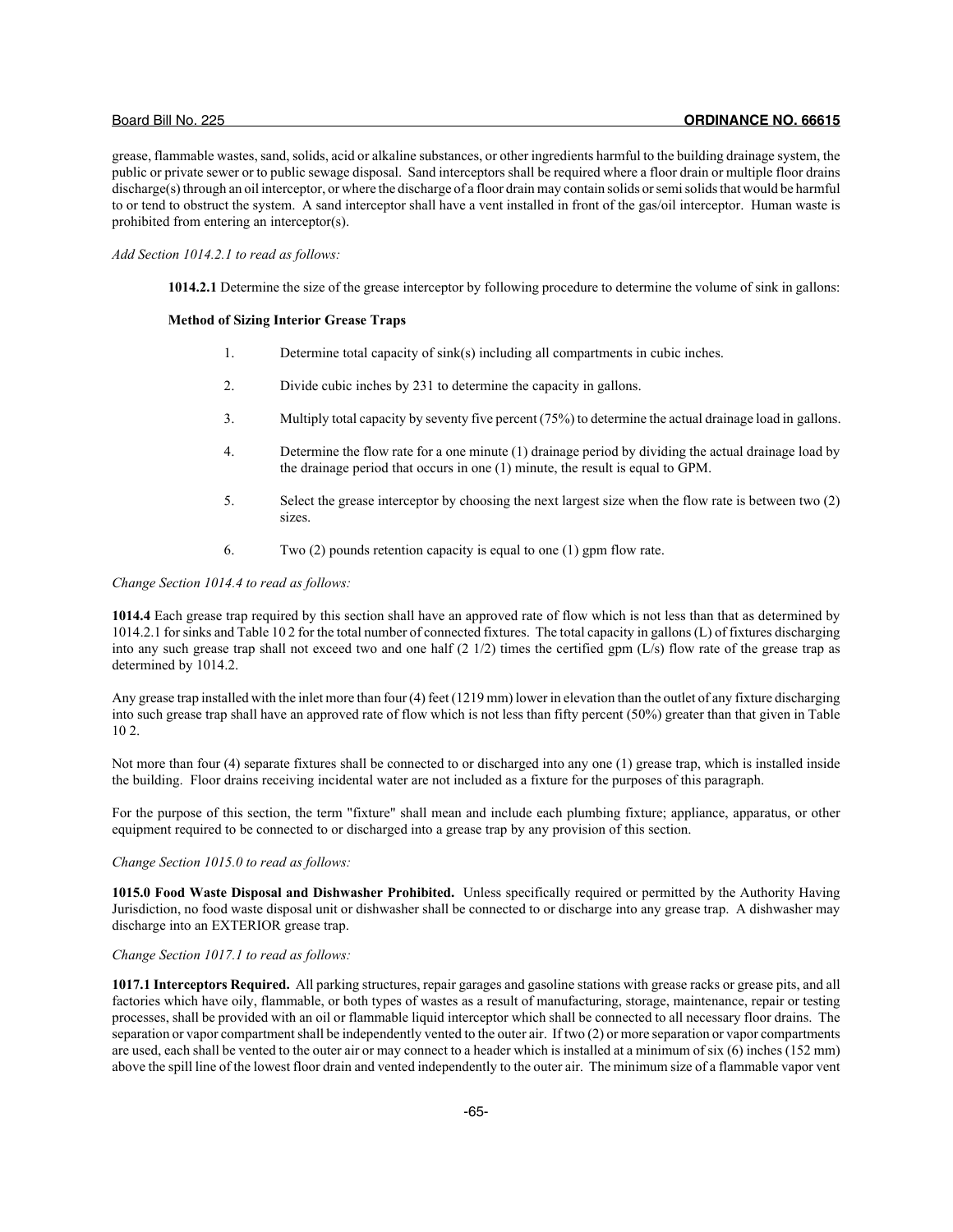shall not be less than two (2) inches (51 mm), and when vented through a sidewall, the vent shall not be less than ten (10) feet (3048 mm) above the adjacent level at an approved location. The interceptor shall be vented on the sewer side and shall not connect to a flammable vapor vent. All oil and flammable interceptors shall be provided with gastight cleanout covers, which shall be readily accessible. The waste line shall not be less than three (3) inches (76 mm) in diameter with a full size cleanout to grade. Interceptors installed within a building, and any interceptor which is provided with an overflow, shall be provided with an overflow line (not less than two (2) inches (51 mm) in diameter) to an approved exterior waste oil tank having a minimum capacity of five hundred fifty (550) gallons (2080 L) and meeting the requirements of the Authority Having Jurisdiction. The waste oil from the separator shall flow by gravity or shall be pumped to a higher elevation by an automatic pump. Pumps shall be adequately sized and accessible. Waste oil tanks shall have a two (2) inch (51 mm) minimum pump out connection at grade and a one and one half (1 1/2) inch (38 mm) minimum vent to atmosphere at an approved location at least ten (10) feet (3048 mm) above grade.

*Add Section 1017.3 to read as follows:*

**1017.3 Combination Oil and Sand Interceptor.** A combination oil and sand interceptor may be installed

## **Chapter 11 Storm Drainage**

*Change Section 1101.1 to read as follows:*

**1101.1 Where Required.** All roofs, paved areas, yards, courts, and courtyards shall be drained into a separate storm sewer system, or into a combined sewer system where a separate storm sewer system is not available. Downspout leaders shall be sewer connected with the exception of roof areas having five hundred fifty (550) square feet or less, provided the discharge from the downspout leaders does not create a nuisance.

## *Change Section 1101.7 to read as follows:*

**1101.7 Areaway Drains.** All open subsurface space adjacent to a building, serving as an entrance to the basement or cellar of a building, shall be provided with a drain or drains. Such areaway drains shall be three (3) inches (76 mm) minimum diameter for areaways not exceeding one hundred (100) square feet (9.3 m2) in area, and shall be discharged in the manner provided for subsoil drains not serving continuously flowing springs or ground water (see Section 1101.5.2). Areaways in excess of one hundred (100) square feet (9.3 m2) shall be sized according to Table 11 2.

#### *Change Section 1101.11.1 to read as follows:*

**1101.11.1 Primary Roof Drainage.** Roof areas of a building shall be drained by roof drains or gutters. The location and sizing of drains and gutters shall be coordinated with the structural design and pitch of the roof. Unless otherwise required by the Authority Having Jurisdiction, roof drains, gutters, vertical conductors or leaders, and horizontal storm drains for primary drainage shall be sized based on a storm of sixty (60) minutes duration and 100 year return period based on a rate of six (6) inches per hour (see Appendix D).

## *Change Section 1101.11.2.1 to read as follows:*

**1101.11.2.1** Where parapet walls or other construction extend above the roof and create areas where storm water would become trapped if the primary roof drainage system failed to provide sufficient drainage, an independent secondary roof drainage system consisting of scuppers, standpipes, or roof drains shall be provided. Discharge from secondary roof drains onto any area which may be occupied by persons or vehicles shall not be allowed to fall more than three (3) feet above the ground. Secondary roof drainage systems shall be sized in accordance with Section 1101.11.1 as amended by this Code. Overflow drains shall be the same size as the roof drains with the inlet flow line two (2) inches (51 mm) above the low point of the roof and shall be installed independent from the roof drains.

## *Change Section 1101.11.2.5 to read as follows:*

**1101.11.2.5** No part of the primary roof drainage system such as drains, scuppers, piping, gutters or appurtenances, which is a part of the primary roof drainage system, may be used in the design or installation of the secondary roof drainage system.

#### *Change Section 1101.11.3 to read as follows:*

**1101.11.3** When approved by the Authority Having Jurisdiction, the requirements of Sections 1101.11.1 as amended and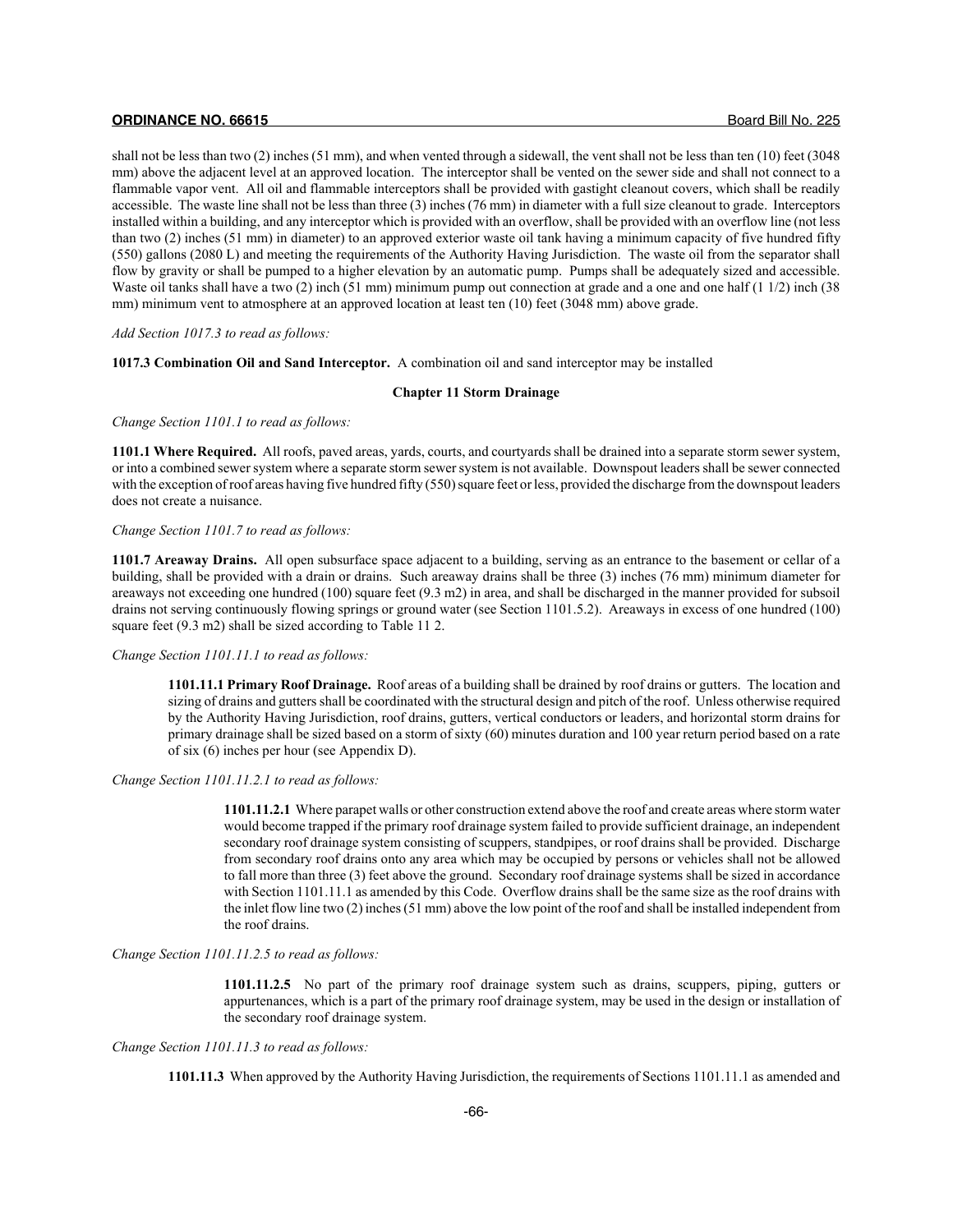1101.11.2 shall not preclude the installation of an engineered roof drainage system that has sufficient capacity to prevent water from ponding on the roof in excess of that allowed in the roof structural design with a rainfall rate of at least twice that for a 100 year, 60 minute storm, based on a rate of six (6) inches per hour, and with a blockage in any single point in the storm drainage system.

*Change Section 1101.12.2 to read as follows:*

**1101.12.2** Rain leaders and conductors connected to a building storm sewer shall have a cleanout installed at the base of the outside leader or outside conductor and a minimum of three (3) feet and a maximum of five (5) feet above the finished floor on all inside conductors and interior downspouts, before it connects to the horizontal drain.

*Change Section 1102.3 and 1102.4 to read as follows:*

**1102.3 Underground Building Storm Drains.** All underground building storm drains shall be constructed of materials as specified in Table 14 1 and listed in A below.

A. All underground building storm drains shall be cast iron soil pipe, hard temper copper tube (DWV weight or heavier), ABS (DWV Schedule 40) or PVC (DWV Schedule 40) plastic pipe, or extra strength vitrified clay pipe with compression joints or couplings (provided that extra strength vitrified clay pipe shall be installed with a minimum earth cover of twelve (12) inch, or class II or heavier reinforced concrete pipe. Where ferrous threaded joints are used underground they shall be coal tar coated or equivalent approved protection applied when installed.

**1102.4 Building Storm Sewers.** Building storm sewers shall be constructed of materials as specified in Table 14 1 and listed in A below.

- A. The building storm sewer material shall be cast iron, soil pipe, concrete, vitrified clay, copper tube (DWV weight or heavier), ABS (DWV Schedule 40) or PVC (DWV Schedule 40) plastic sewer pipe (PS 46 psi or stiffer plastic pipe), ABS (DWV Schedule 40) or PVC (DWV Schedule 40) sewer pipe SDR 35 or heavier.
- B. Depth and Minimum Cover.
	- 1. Storm sewers shall have a minimum depth of thirty inches (30).
	- 2. At stream and channel crossings, a minimum depth of two (2) feet shall be allowed only where greater depths cannot be achieved. Where this minimum cover cannot be achieved, Schedule 50 ductile iron pipe with restrained joints must be used unless otherwise directed by the Authority Having Jurisdiction. Stream and channel crossings must be protected with grouted rock blanket.

## *Change Section 1104.3 to read as follows:*

**1104.3 Combining Storm with Sanitary Drainage.** The sanitary and storm drainage system of a building shall be entirely separate, except where a combined sewer is used, in which case the building storm drain may be connected in the same horizontal plane through single wye fittings to the combined building sewer at least ten (10) feet (3048 mm) downstream from any soil stack and outside the building.

*Change Section 1109.2.2 to read as follows:*

**1109.2.2** *Exceptions: When circumstances exist that make water tests, described in Section 1109.2.1 above, impractical, and for minor maintenance, repairs and installations, the Authority Having Jurisdiction may perform the inspection as considered advisable by said authority to assure that the work has been in accordance with provisions of this Code.*

*Delete Section 1109.2.3.*

## **Chapter 12 Fuel Piping**

*Change Section 1202.0 to read as follows:*

**1202.0 General.** The regulations of this chapter shall govern the installation of all fuel gas piping in or in connection with any building or structure or within the property lines of any premises up to 5 psi (34 kPa), other than service pipe. Fuel oil piping systems